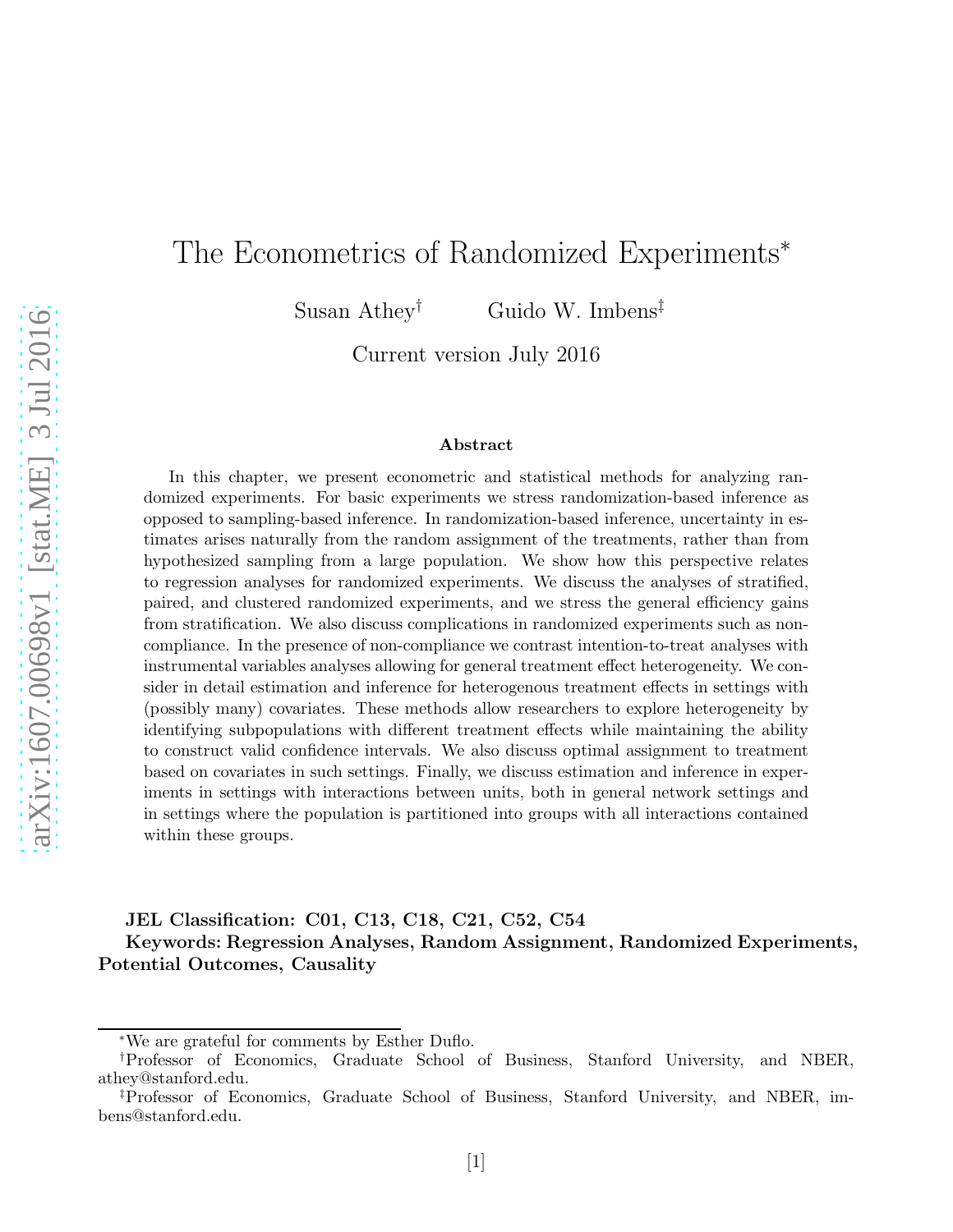# 1 Introduction

Randomized experiments have a long tradition in agricultural and biomedical settings. In economics they have a much shorter history. Although there have been notable experiments over the years, such as the RAND health care experiment (Manning, Newhouse, Duan, Keeler and Leibowitz, 1987, see the general discussion in Rothstein and von Wachter, 2016) and the Negative Income Tax experiments (e.g., Robins, 1985), it is only recently that there has been a large number of randomized experiments in economics, and development economics in particular. See Duflo, Glennerster, and Kremer (2006) for a survey. As digitization lowers the cost of conducting experiments, we may expect that their use may increase further in the near future. In this chapter we discuss some of the statistical methods that are important for the analysis and design of randomized experiments.

Although randomized experiments avoid many of the challenges of observational studies for causal inference, there remain a number of statistical issues to address in the design and analysis of experiments. Even in the simplest case with observably homogenous, independent subjects, where the experiment is evaluated by comparing sample means for the treatment and control group, there are questions of how to conduct inference about the treatment effect. When there are observable differences in characteristics among units, questions arise about how best to design the experiment and how to account for imbalances in characteristics between the treatment and control group in analysis. In addition, it may be desirable to understand how the results of an experiment would generalize to different settings. One approach to this is to estimate heterogeneity in treatment effects; another is to reweight units according to a target distribution of characteristics. Finally, statistical issues arise when units are not independent, as when they are connected in a network. In this chapter, we discuss a variety of methods for addressing these and other issues.

A major theme of the chapter is that we recommend using statistical methods that are directly justified by randomization, in contrast to the more traditional sampling-based approach that is commonly used in econometrics. In essence, the sampling based approach considers the treatment assignments to be fixed, while the outomes are random. Inference is based on the idea that the subjects are a random sample from a much larger population. In contrast, the randomization-based approach takes the subject's potential outcomes (that is, the outcomes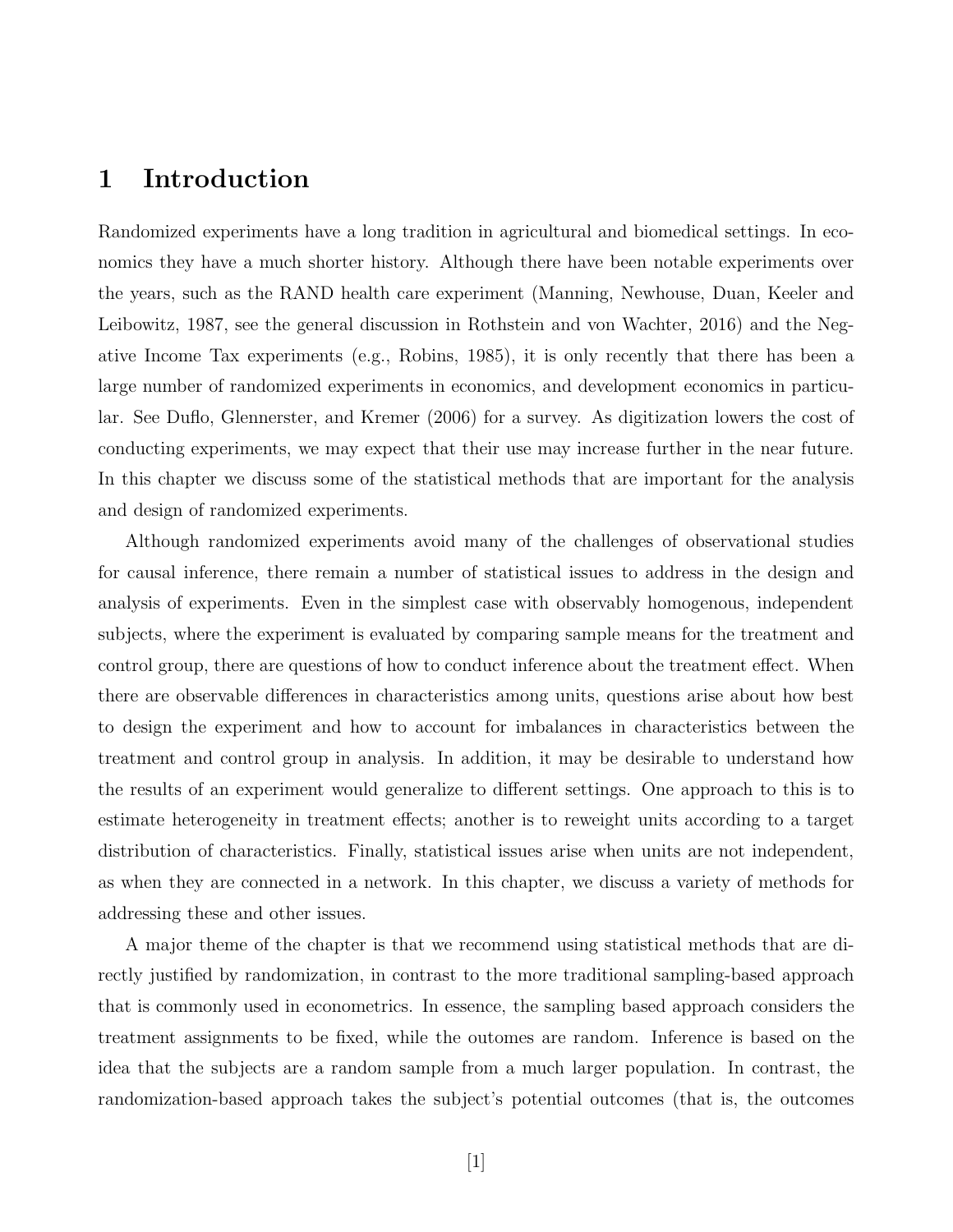they would have had in each possible treatment regime) as fixed, and considers the assignment of subjects to treatments as random. Our focus on randomization follows the spirit of Freedman (2006, p. 691), who wrote: "Experiments should be analyzed as experiments, not as observational studies. A simple comparison of rates might be just the right tool, with little value added by 'sophisticated' models." Young (2016) has recently applied randomization-based methods in development economics.

As an example of how the randomization-based approach matters in practice, we show that methods that might seem natural to economists in the conventional sampling paradigm (such as controlling for observable heterogeneity using a regression model) require additional assumptions in order to be justified. Using the randomization-based approach suggests alternative methods, such as placing the data into strata according to covariates, analyzing the within-group experiments, and averaging the results. This is directly justified by randomization of the treatment assignment, and does not require any additional assumptions.

Our overall goal in this chapter is to collect in one place some of the most important statistical methods for analyzing and designing randomized experiments. We will start by discussing some general aspects of randomized experiments, and why they are widely viewed as providing the most credible evidence on causal effects. We will then present a brief introduction to causal inference based on the potential outcome perspective. Next we discuss the analysis of the most basic of randomized experiments, what we call completely randomized experiments where, out of a population of size  $N$ , a set of  $N_t$  units are selected randomly to receive one treatment and the remaining  $N_c = N - N_t$  are assigned to the control group. We discuss estimation of, and inference for, average as well as quantile treatment effects. Throughout we stress randomization-based rather than model-based inference as the basis of understanding inference in randomized experiments. We discuss how randomization-based methods relate to more commonly used regression analyses, and why we think the emphasis on randomization-based inference is important. We then discuss the design of experiments, first considering power analyses and then turning to the benefits and costs of stratification and pairwise randomization, as well as the complications from re-randomization. We recommend using experimental design rather than analysis to adjust for covariates differences in experiments. Specifically, we recommend researchers to stratify the population into small strata and then randomize within the strata and adjust the standard errors to capture the gains from the stratification. We argue that this approach is preferred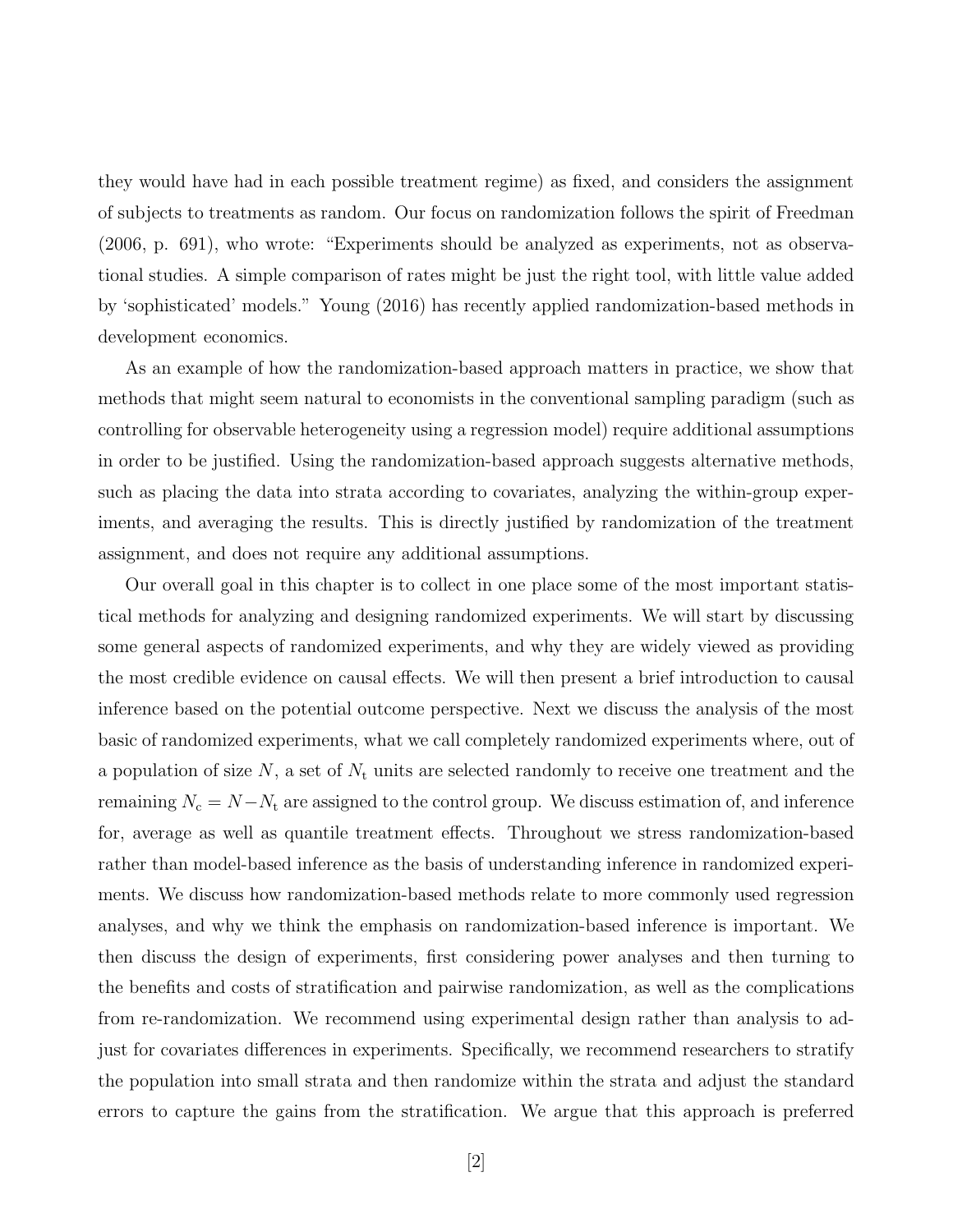to model-based analyses applied after the randomization to adjust for differences in covariates. However, there are limits on how small the strata should be: we do not recommend to go as far as pairing the units, because it complicates the analysis due to the fact that variances cannot be estimated within pairs, whereas they can within strata with at least two treated and two control units. We also discuss in detail methods for estimating heterogenous treatment effects. We focus on methods that allow the researcher to identify subpopulations with different average treatment effects, as well as methods for estimating conditional average treatment effects. In both cases these methods allow the researcher to construct valid confidence intervals.

This chapter draws from a variety of literatures, including the statistical literature on the analysis and design of experiments, e.g., Wu and Hamada (2009), Cox and Reid (2000), Altman (1991), Cook and DeMets (2008), Kempthorne (1952, 1955), Cochran and Cox (1957), Davies (1954), and Hinkelman and Kempthorne (2005, 2008). We also draw on the literature on causal inference, both in experimental and observational settings, Rosenbaum (1995, 2002, 2009), Rubin (2006), Cox (1992), Morgan and Winship (2007), Morton Williams (2010) and Lee (2005), and Imbens and Rubin (2015). In the economics literature we build on recent guides to practice in randomized experiments in development economics, e.g., Duflo, Glennerster, and Kremer (2006), Glennerster (2016), and Glennerster and Takavarasha (2013) as well as the general empirical micro literature (Angrist and Pischke, 2008).

There have been a variety of excellent surveys of methodology for experiments in recent years. Compared to Duflo, Glennerster and Kremer (2006), Glennerster and Takavarasha (2013) and Glennerster (2016), this chapter focuses more on formal statistical methods and less on issues of implementation in the field. Compared to the statistics literature, we restrict our discussion largely to the case with a single binary treatment. We also pay more attention to the complications arising from non-compliance, clustered randomization, and the presence of interactions and spillovers. Relative to the general causal literature, e.g., Rosenbaum (1995, 2009) and Imbens and Rubin (2015), we do not discuss observational studies with unconfoundedness or selection-on-observables in depth, and focus more on complications in experimental settings.

This chapter is organized as follows. In Section [8](#page-41-0) we discuss the complications arising from cluster-level randomization. We discuss how the use of clustering required the researcher to make choices regarding the estimands. We also focus on the choice concerning the unit of analysis, clusters or lower-level units. We recommend in general to focus on cluster-level analyses as the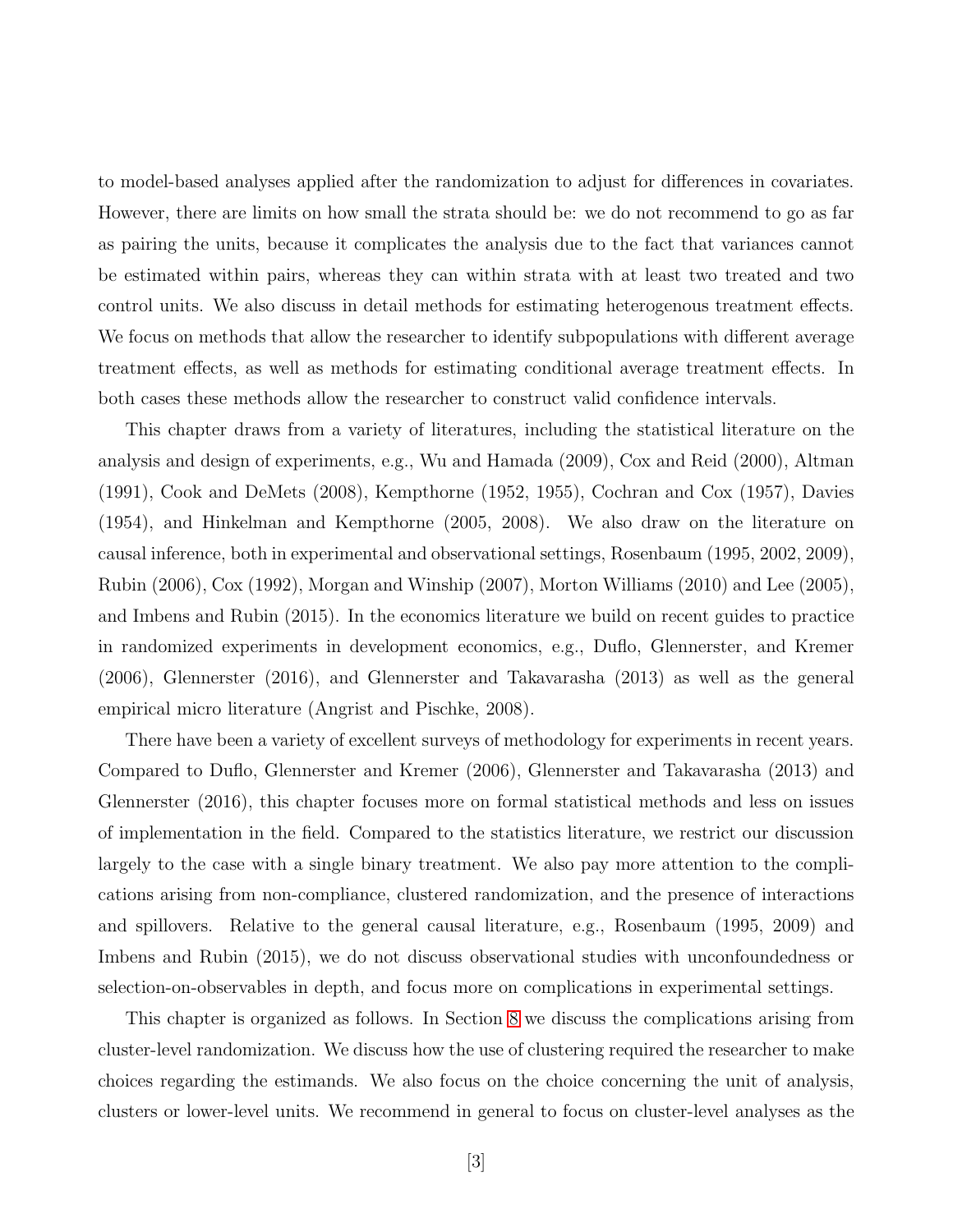primary analyses. Section [9](#page-46-0) contains a discussion of non-compliance to treatment assignment and its relation to instrumental variables methods. In Section [10](#page-56-0) we present some recent results for analyzing heterogeneity in treatment effects. Finally, Section [11](#page-66-0) we discuss violations of the nointeraction assumption, allowing outcomes for one unit to be affected by treatment assignments for other units. These interactions can take many forms, some through clusters, and some through general networks. We show that it is possible to calculate exact p-values for tests of null hypotheses of no interactions while allowing for direct effects of the treatments. Section [12](#page-71-0) concludes.

# 2 Randomized Experiments and Validity

In this section we discuss some general issues related to the interpretation of analyses of randomized experiments and their validity. Following Cochran (1972, 2015) we define randomized experiments as settings where the the assignment mechanism does not depend on characteristics of the units, either observed or unobserved, and the researcher has control over the assignments. In contrast, in observational studies (Rosenbaum, 1995; Imbens and Rubin, 2015), the researcher does not have control over the assignment mechanism, and the assignment mechanism may depend on observed and or unobserved characteristics of the units in the study. In this section we discuss four specific issues. First, we elaborate on the distinction between randomized experiments and observational studies. Second, we discuss internal validity, and third, external validity. Finally, we discuss the issues related to finite population versus infinite super-population inference.

### 2.1 Randomized Experiments versus Observational Studies

There is a long tradition viewing randomized experiments as the most credible of designs to obtain causal inferences. Freedman (2006) writes succintly "Experiments offer more reliable evidence on causation than observational studies." On the other hand, some researchers continue to be skeptical about the relative merits of randomized experiments. For example, Deaton (2010) argues, that "I argue that evidence from randomized experiments has no special priority. ... Randomized experiments cannot automatically trump other evidence, they do not occupy any special place in some hierarchy of evidence" (Deaton, p. 426). Our view aligns with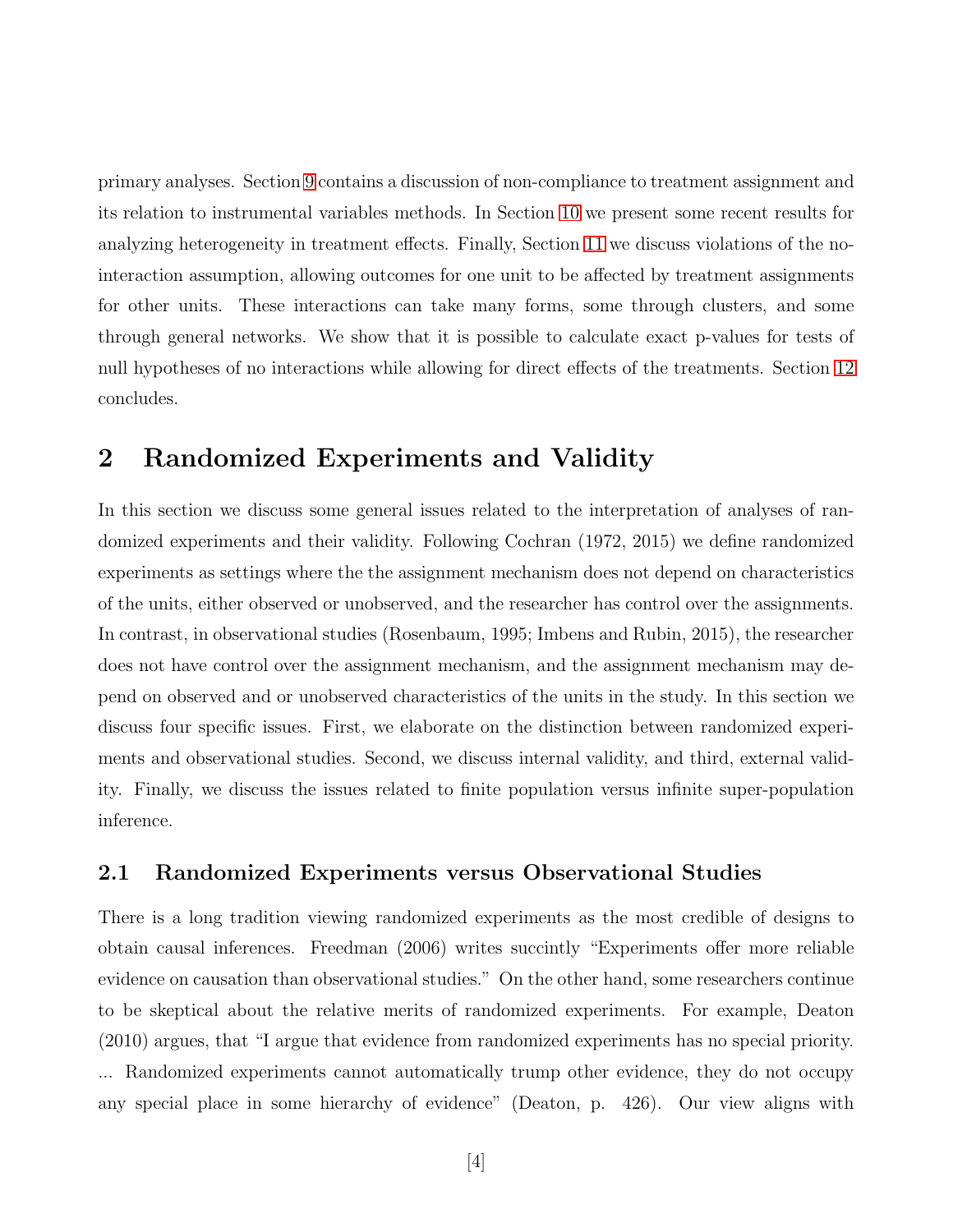that of Freedman and others who view randomized experiments as playing a special role in causal inference. A randomized experiment is unique in the control the researcher has over the assignment mechanism, and by virtue of that control, selection bias in comparisons between treated and control units can be eliminated. That does not mean that randomized experiments can answer all causal questions. There are a number of reasons why randomized experiments may not be suitable to answer particular questions.

First, consider a case where we are interested in the causal effect of a particular intervention on a single unit: what would the outcome have been for a particular firm in the absence of a merger compared to the outcome given the merger. In that case, and similarly for many questions in macroeconomics, no randomized experiment will provide us with the answer to the causal question. Once the interest is in an intervention that can be applied repeatedly, however, it may be possible to conduct experiments, or find data from quasi experiments, even in macroeconomics. Angrist and Kuersteiner (2011), building on work by Romer and Romer (2004), use the potential outcome framework to discuss causal analyses in a macro-economic time series context. Second, it may not be ethical to conduct an experiment. In educational settings it is often impossible to withhold particular educational services to individuals in order to evaluate their benefits. In such cases one may need to do observational studies of some kind, possibly randomizing inducements to participate in the programs.

### 2.2 Internal Validity

In a classic text, Shadish, Cook, and Campbell (2002) discuss various aspects of the validity of studies of causal effects. Here we focus on two of the most important ones, internal validity and external validity. Shadish, Cook, and Campbell (2002) define a study to have internal validity if the observed covariance between a treatment and an outcome reflects "a causal relationship ... in which the variables were manipulated," (p. 53). Internal validity refers to the ability of a study to estimate causal effects within the study population. Shadish, Cook, and Campbell (2002) then continue to observe that "the [internal validity] problem is easily solved in experiments because they force the manipulation of A to come before the the measurement of B." Essentially they argue that well-executed randomized experiments by definition have internal validity, and that the problem of internal validity is one that plagues only observational studies or compromised random experiments. This is not necessarily true in experimental settings where interference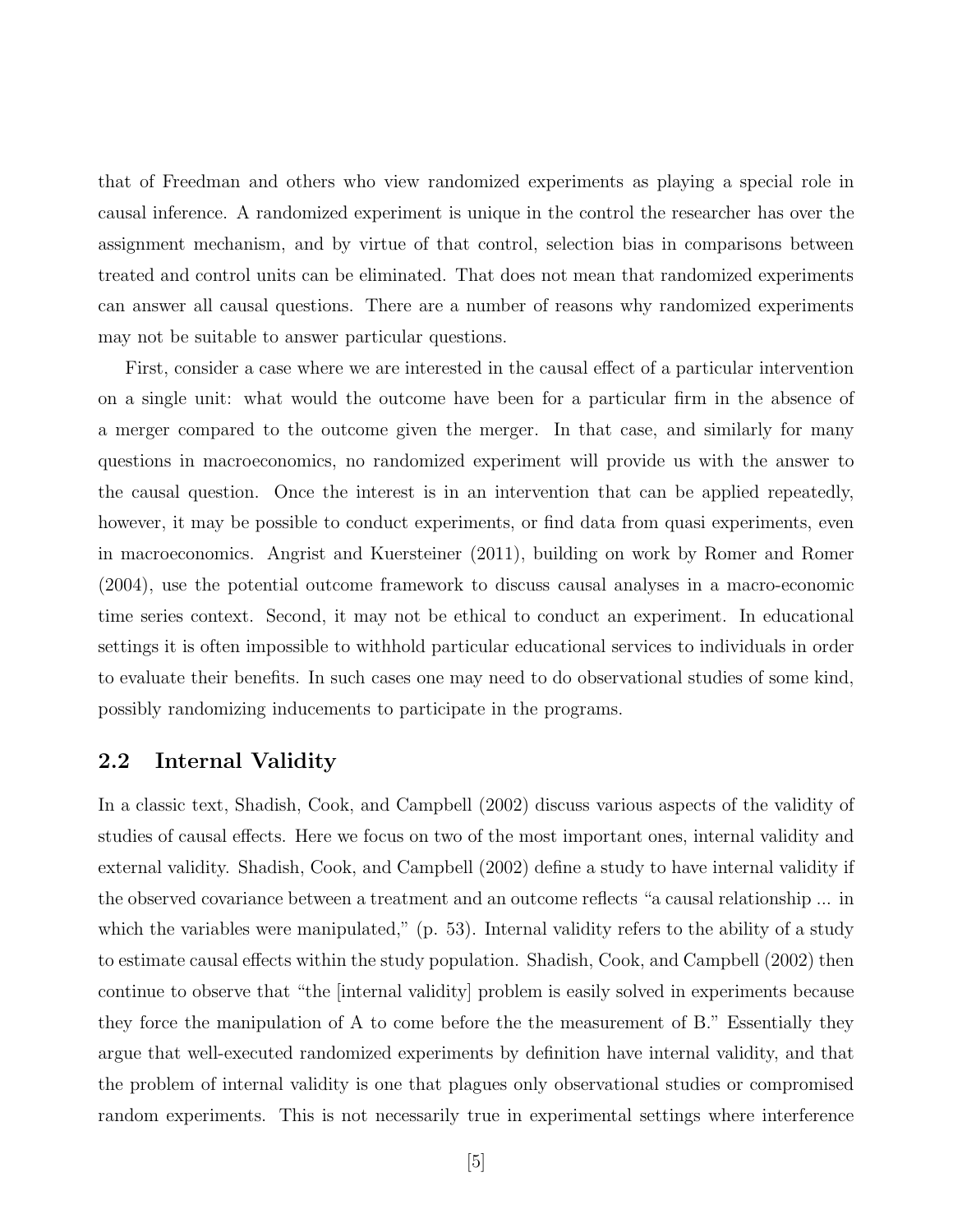between units is a concern.

### 2.3 External Validity

The second aspect of validity that Shadish, Cook, and Campbell (2002) consider is that of external validity. They write that "external validity concerns inferences about the extent to which a causal relationship holds over variation in persons, settings, treatments, and outcomes." (p 83). Thus, external validity is concerned with generalizing causal inferences, drawn for a particular population and setting, to others, where these alternative settings could involve different populations, different outcomes, or different contexts.

Shadish, Cook and Campbell argue for the primacy of internal validity, and claim that without internal validity causal studies have little value. This echos Neyman's comment that without actual randomization a study would have little value, as well as Fisher's observation that randomization was what he called "the reasoned basis" for inference. It stands in sharp contrast with a few researchers who have recently claimed that there is no particular priority for internal validity over external validity (e.g., Manski, 2013).

The first important point is that external validity cannot be guaranteed, neither in randomized experiments, nor in observational studies. Formally one major reason for that in experiments involving human subjects is that one typically needs informed consent: individuals typically need to agree to participate in the experiment. There is nothing that will guarantee that subjects who agree to do so will be similar to those that do not do so, and thus there is nothing that can guarantee that inferences for populations that give informed consent will generalize to populations that do not. See also the discussion in Glennerster (2016). This argument has been used to question the value of randomized experiments. However, as Deaton (2010) notes, the same concern holds for nonexperimental studies: "RCTs, like nonexperimental results, cannot automatically be extrapolated outside the context in which they were obtained" (Deaton, 2010, p. 449). There is nothing in non-experimental methods that makes them superior to randomized experiments with the same population and sample size in this regard.

Fundamentally, most concerns with external validity are related to treatment effect heterogeneity. Suppose one carries out a randomized experiment in setting A, where the setting may be defined in terms of geographic location, or time, or subpopulation. What value have inferences about the causal effect in this location regarding the causal effect in a second location,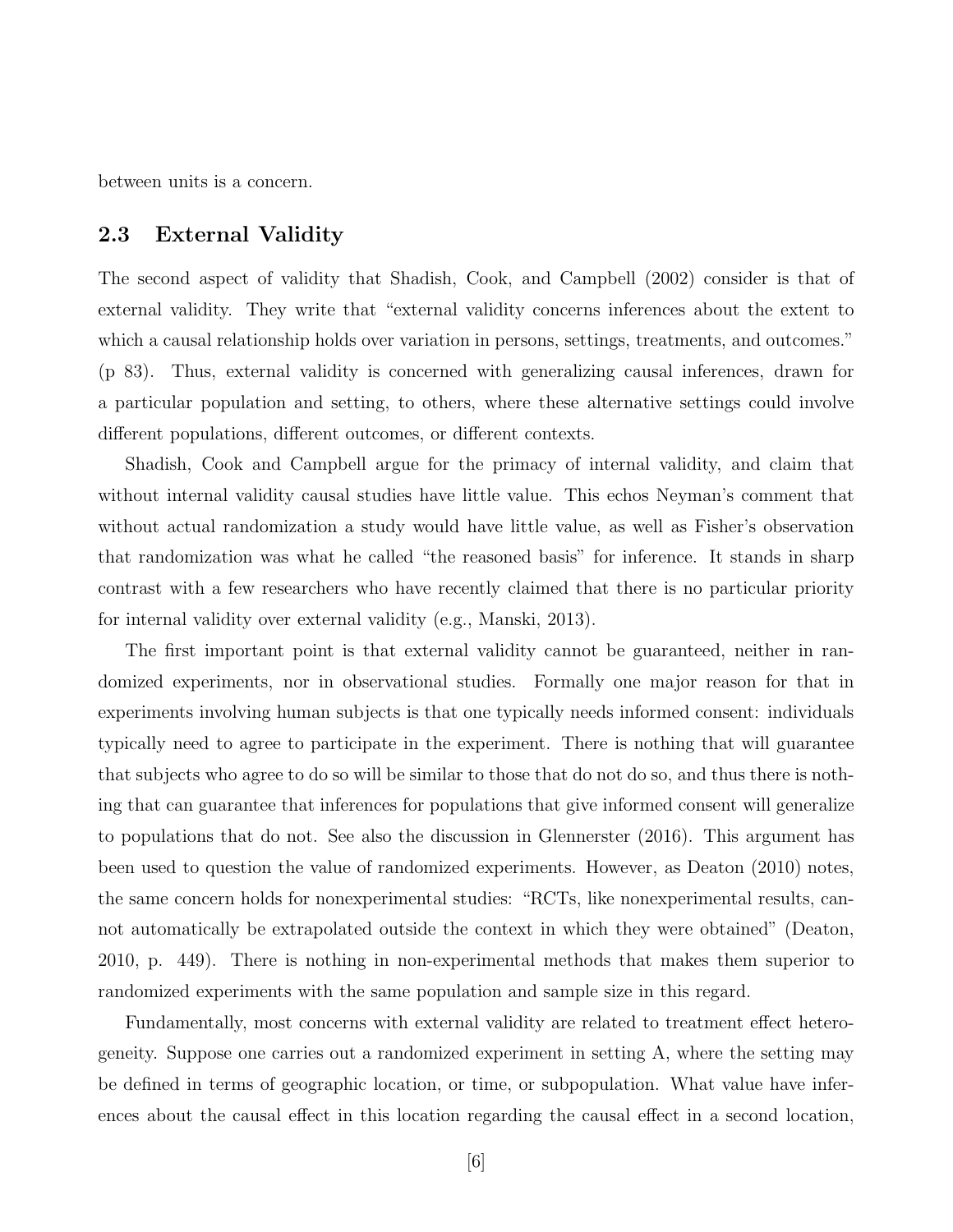say setting B. Units in the two settings may differ in observed or unobserved characteristics, or treatments may differ in some aspect. To assess these issues it is helpful to have causal studies, preferably randomized experiments, in multiple settings. These settings should vary in terms of the distribution of characteristics of the units, and possibly in terms of the specific nature of the treatments or the treatment rate, in order to assess the credibility of generalizing to other settings. An interesting case study is the effect of micro finance programs. Meager (2015) analyzes data from seven randomized experiments, including six published in a special issue of the American Economic Journal (Applied) in 2015, and finds remarkable consistency across these studies.

Another approach is to specifically account for differences in the distributions of characteristics across settings. Hotz, Imbens, Mortimer (2005) and Imbens (2010) set up a theoretical framework where the differences in treatment effects between locations arise from differences in the distributions of characteristics of the units in the locations. Adjusting for these differences in unit-level characteristics (by reweighting the units) enables the researcher to compare the treatment effects in different locations. Allcott (2015) assess the ability of similar unconfoundedness/selection-on-observable conditions to eliminate differences in treatment effects between 111 energy conservation programs. Recently developed methods for assessing treatment effect heterogeneity with respect to observables, reviewed below in Section [10,](#page-56-0) can in principle be used to flexibly estimate and conduct inference about treatment effects conditional on observables.

Finally, Bareinboim, Lee, Honavar and Pearl (2013) develop graphical methods to deal with external validity issues.

### 2.4 Finite Population versus Random Sample from Super-population

It is common in empirical analyses to view the sample analyzed as a random sample drawn randomly from a large, essentially infinite super-population. Uncertainty is viewed as arising from this sampling, with knowledge of the full population leading to full knowledge of the estimands. In some cases, however, this is an awkward perspective. In some of these cases the researcher observes all units in the entire population, and sampling uncertainty is absent. In other cases it is not clear what population the sample can be viewed as being drawn from.

A key insight is that viewing the statistical problem as one of causal inference allows one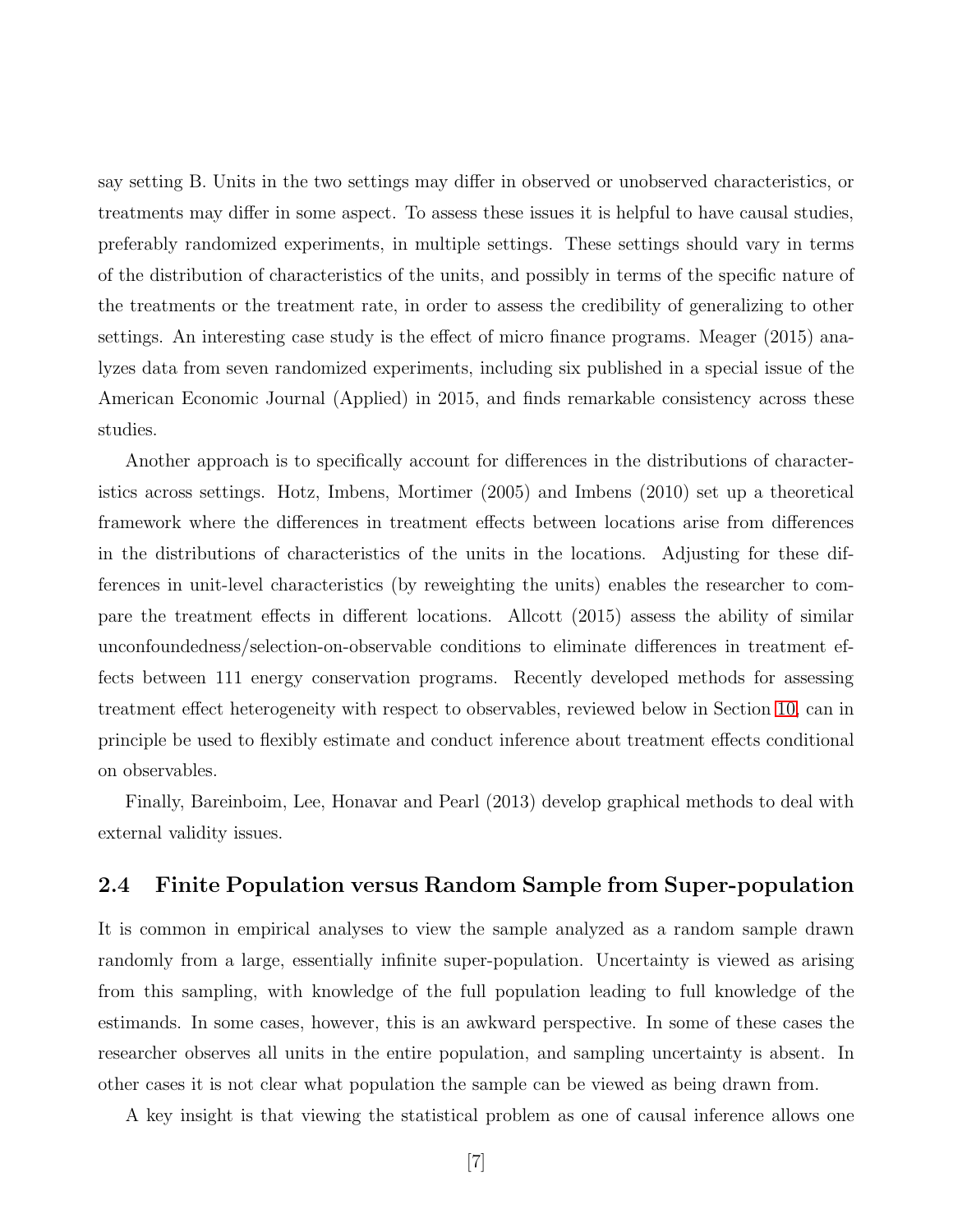to interpret the uncertainty as meaningful without any sampling uncertainty. Instead the uncertainty is viewed as arising from the unobserved (mising) potential outcomes: we view some units in the population exposed to one level of the treatment, but do not observe what would have happened to those units had they been exposed to another treatment level, leaving some of the components of the estimands unobserved. Abadie, Athey, Imbens and Wooldridge (2014) discuss these issues in detail.

In part of the discussion in this chapter, therefore, we view the sample at hand as the full population of interest, following the approaches taken by Fisher (1925, 1935), Neyman (1935), and subsequently by Rubin (1974, 1978, 2007). The estimands are defined in terms of this finite population. However, these estimands depend on all the potential outcomes, some observed and others not observed, and as a result we cannot infer the exact values of the estimands even if all units in the population are observed. Consider an experiment with ten individuals, five randomly selected to receive a new treatment, and the remaining five assigned to the control group. Even if this group of ten individuals is the entire population of interest, observing realized outcomes for these ten individuals will not allow us to derive the estimand, say the difference in the average outcome if all individuals were treated and the average outcome if all ten individual were to receive the control treatment, without uncertainty. The uncertainty is coming from the fact that for each individual we can only see one of the two relevant outcomes. In many cases the variances associated with estimators based on random assignment of the treatment will be similar to those calculated conventionally based on sampling uncertainty. In other cases the conventional sampling-based standard errors will be unnecessarily conservative. When covariates are close to uncorrelated with the treatment assignment (as in a randomized experiment), the differences are likely to be modest. See Abadie, Athey, Imbens and Wooldridge (2014) for details.

# 3 The Potential Outcome / Rubin Causal Model Framework for Causal Inference

The perspective on causality we take in this chapter is associated with the potential outcome framework (for a textbook discussion see Imbens and Rubin, 2015). This approach goes back to Fisher (1925) and Neyman (1928). The work by Rubin (1973, 1975, 1978) led Holland (1986)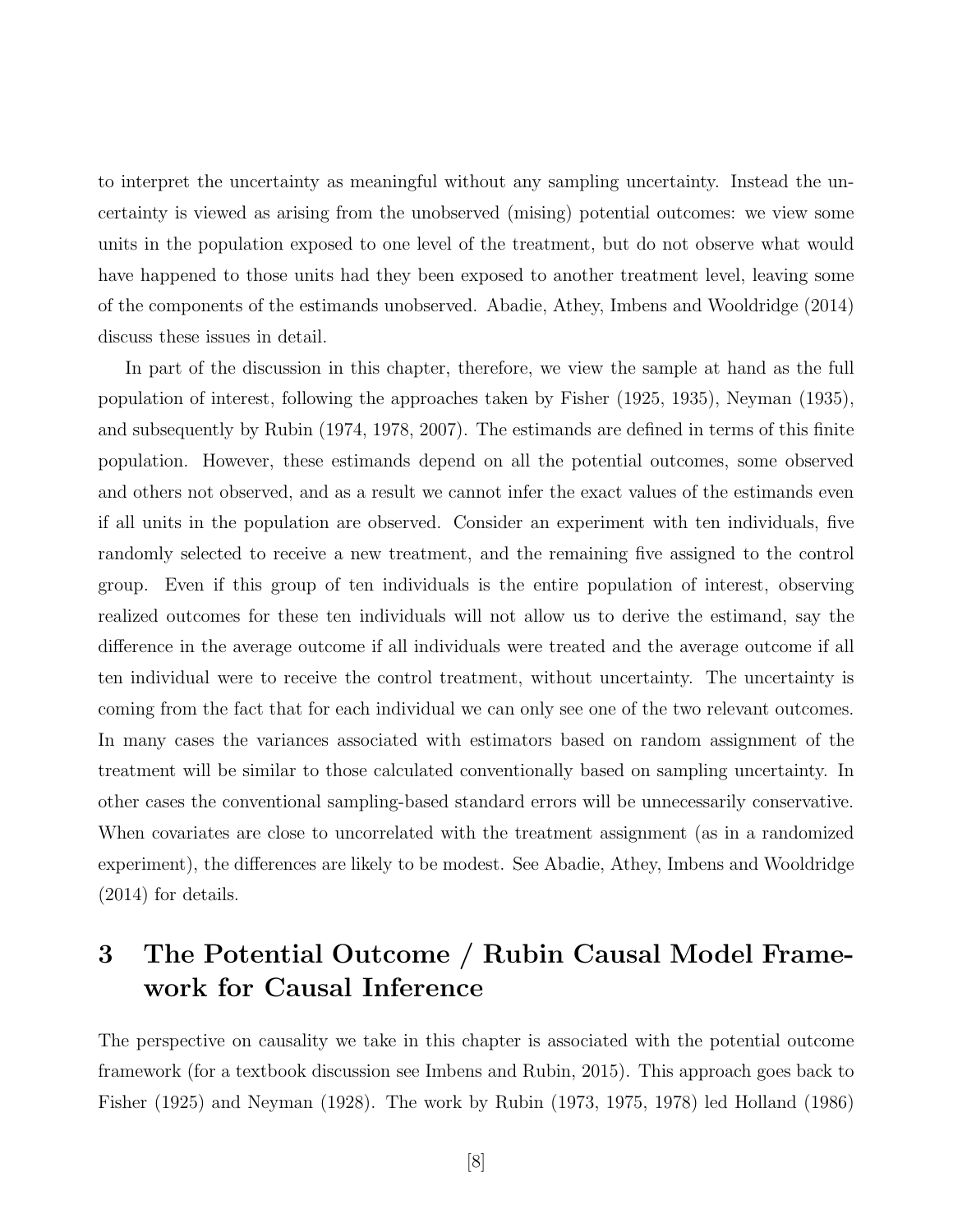to label it the Rubin Causal Model (RCM).

### 3.1 Potential Outcomes

This RCM or potential outcome setup has three key features. The first is that it associates causal effects with potential outcomes. For example, in a setting with a single unit (say an individual), and a single binary treatment, say taking a drug or not, we associate two potential outcomes with this individual, one given the drug and one without the drug. The causal effect is the comparison between these two potential outcomes. The problem, and in fact what Holland (1985) in a widely quoted phrase called the "fundamental problem of causal inference" (Holland, 1986, p. 947) is that we can observe at most one of these potential outcomes, the one corresponding to the treatment received. In order for these potential outcomes to be well defined, we need to be able to think of a manipulation that would have made it possible to observe the potential outcome that corresponds to the treatment that was not received, which led Rubin to claim "no causation without manipulation" (Rubin, 1975, p. 238). Because for any single unit we can observe at most one of the potential outcomes, we need to observe outcomes for multiple units. This is the second feature of the potential outcomes framework, the necessity of the presence of multiple units. By itself the presence of multiple units does not solve the problem because with multiple units the number of distinct treatments increases: with  $N$  units and two treatment levels for each unit there are  $2^N$  different values for the full vector of treatments, with any comparison between two of them a valid causal effect. However, in many cases we are willing to make assumptions that interactions between units is limited so that we can draw causal inferences from comparisons between units. An extreme version of this is the assumption that the treatment for one unit does not affect outcomes for any other unit, so that there is no interference whatsoever. The third key feature of the RCM is the central role of the assignment mechanism. Why did a unit receive the treatment it did receive? Here randomized experiments occupy a special place in the spectrum of causal studies: in a randomized experiment the assignment mechanism is a known function of observed characteristics of the units in the study. The alternative, where parts of the assignment mechanism are unknown, and may possibly depend on unobserved characteristics (including the potential outcomes) of the units, are referred to as observational studies (Cochran, 1972).

There are alternative approaches to causality. Most notably there has been much work recently on causal graphs, summarized in the book by Pearl (2000, 2009). In this approach causal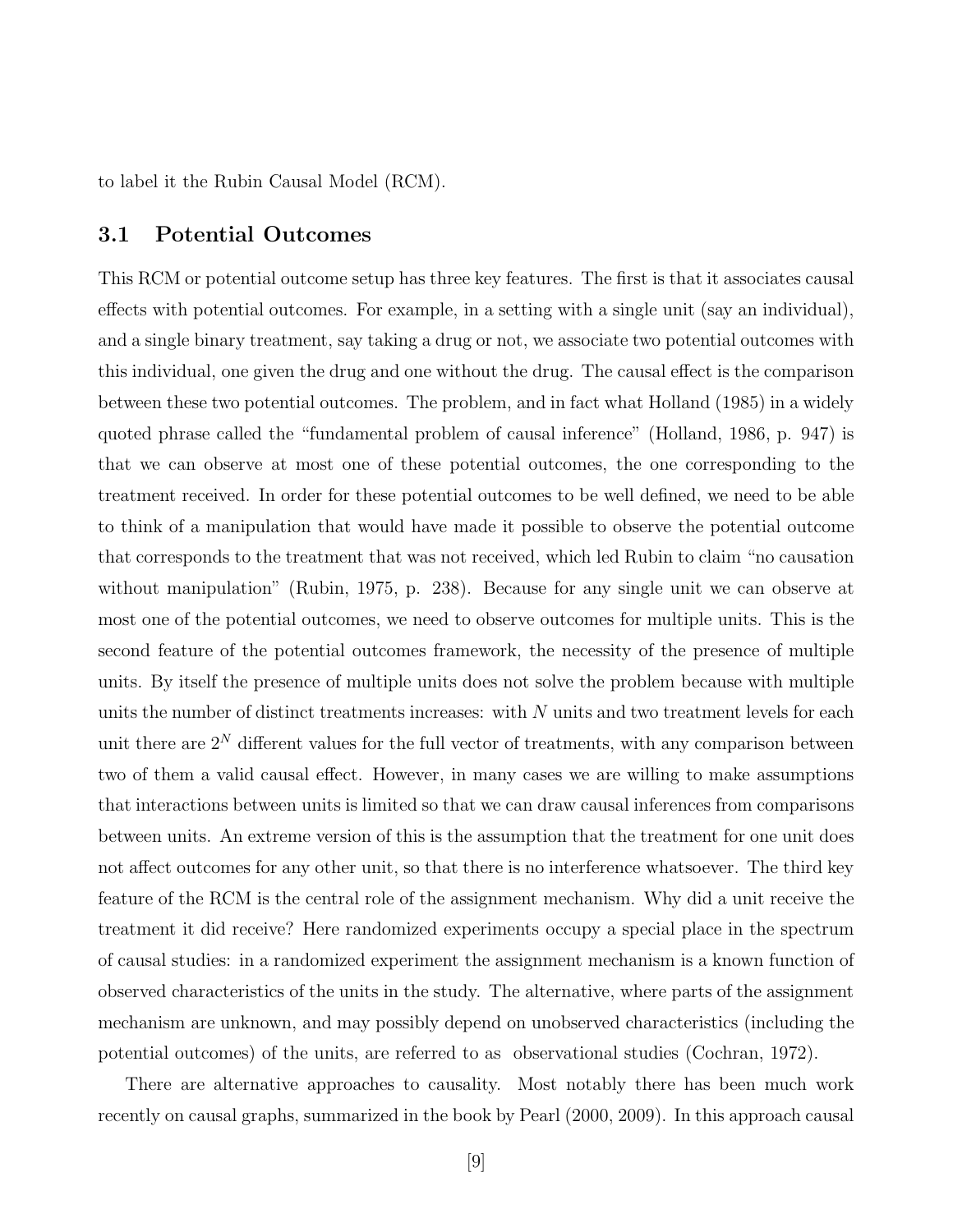link are represented by arrows and conditional independencies are captured by the absence of arrows. These methods have been found useful in studies of identification questions as well as for using data to discover causal relationships among different variables. However, the claims in this literature (e.g., Pearl, 2000, 2009) that the concept of a causal effect does not require the ability to at least conceptually manipulate treatments remains controversial.

Let us now add some specifics to this discussion. Suppose we start with a single unit, say "I". Suppose we have a binary treatment, denoted by  $W \in \{0,1\}$  for this unit, which may correspond to taking a drug or not. The two potential outcomes are  $Y(0)$ , the outcome for me if I do not take the drug, and  $Y(1)$ , the outcome if I do take the drug. The causal effect is a comparison of the two potential outcomes, say the difference,  $Y(1) - Y(0)$ , or the ratio,  $Y(1)/Y(0)$ . Once we assign the treatment, one of the potential outcomes will be realized and possibly observed:

$$
Y^{\text{obs}} = Y(W) = \begin{cases} Y(0) & \text{if } W = 0, \\ Y(1) & \text{if } W = 1 \end{cases}
$$

We can only observe one of the potential outcomes, so drawing credible and precise inferences about the causal effect, say the difference  $Y(1) - Y(0)$  is impossible without additional assumptions or information. Now let us generalize to the setting with N units, indexed by  $i = 1, \ldots, N$ . Each of the units can be exposed to the two treatments, no drug or drug, with  $W_i$  denoting the treatment received for unit *i*. Let **W** be the N-vector of assignments with typical element  $W_i$ . The problem is that in principle the potential outcomes can depend on the treatments for all units, so that for each unit we have  $2^N$  different potential outcomes  $Y_i(\boldsymbol{W})$ . In many cases it is reasonable to assume that the potential outcomes for unit  $i$  depend solely on the treatment received by unit i. This is an important restriction on the potential outcomes, and one that is unrealistic in many settings, with a classic example being that of vaccinations for infectious diseases. For example, exposing some students to educational interventions may affect outcomes for their class mates, or training some unemployed individuals may affect the labor market prospects for other individuals in the labor market. We will discuss the complications arising from interactions in Section [11.](#page-66-0) Note that the interactions can be a nuisance for estimating the effects of interest, but they can also be the main focus.

If we are willing to make the no-interference assumption, or sutva (stable unit treatment value assumption, Rubin, 1978), we can index the potential outcomes by the own treatment only, and write without ambiguity  $Y_i(w)$ , for  $w = 0, 1$ . For each of the N units the realized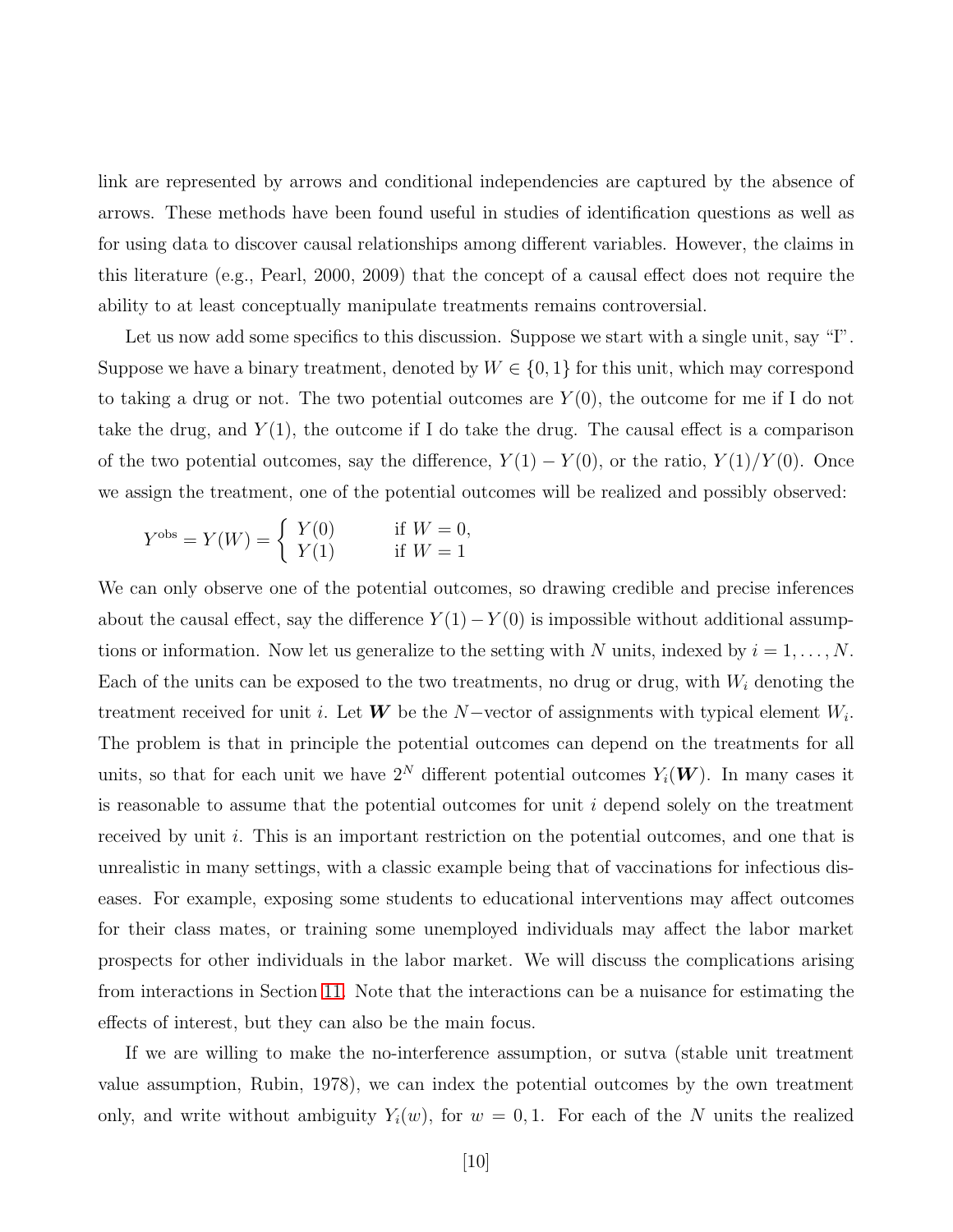outcome is now  $Y_i^{\text{obs}} = Y_i(W_i)$ . Now with some units exposed to the active treatment and some exposed to the control treatment, there is some hope for drawing causal inferences. In order to do so we need to make assumptions about the assignment mechanism. To be formal, let Y be the range of values for the potential outcomes, and let X be the range of values for the covariates or pretreatment variables. In general we write this as a function

$$
p: \{0,1\}^N \times \mathbb{Y}^{2N} \times \mathbb{X}^N \mapsto [0,1],
$$

so that  $p(\mathbf{W}|\mathbf{Y}(0), \mathbf{Y}(1), \mathbf{X})$  is the probability of the assignment vector  $\mathbf{W}$ , as a function of all the potential outcomes and covariates.

We limit the general class of assignment mechanism we consider. The most important limitation is that for randomized experiments we disallow dependence on the potential outcomes, and we assume that the functional form of the assignment mechanism is known. Analyzing observational studies where the assignment mechanism depends in potentially complicated ways on the potential outcomes is often a challenging task, typically relying on controversial assumptions.

## 3.2 A Classification of Assignment Mechanisms

Let us consider four assignment mechanisms that we will discuss in subsequent sections in this chapter.

#### 3.2.1 Completely Randomized Experiments

In completely randomized experiment a fixed number of units, say  $N_t$ , is drawn at random from the population of N units to receive the active treatment, with the remaining  $N_c = N - N_t$ assigned to the control group. It satisfies

$$
p(\mathbf{W}|\mathbf{Y}(0),\mathbf{Y}(1),\mathbf{X})=\left(\begin{array}{c}N\\N_{\mathrm{t}}\end{array}\right)^{-1}\qquad\text{for all }\mathbf{W}\text{ such that }\sum_{i=1}^{N}W_{i}=N_{\mathrm{t}}.
$$

#### <span id="page-11-0"></span>3.2.2 Stratified Randomized Experiments

The next two experimental designs, stratification and pairing, are intended to improve the efficiency of the design by disallowing assignments that are likely to be uninformative about the treatment effects of interest. In a stratified randomized experiment we first partition the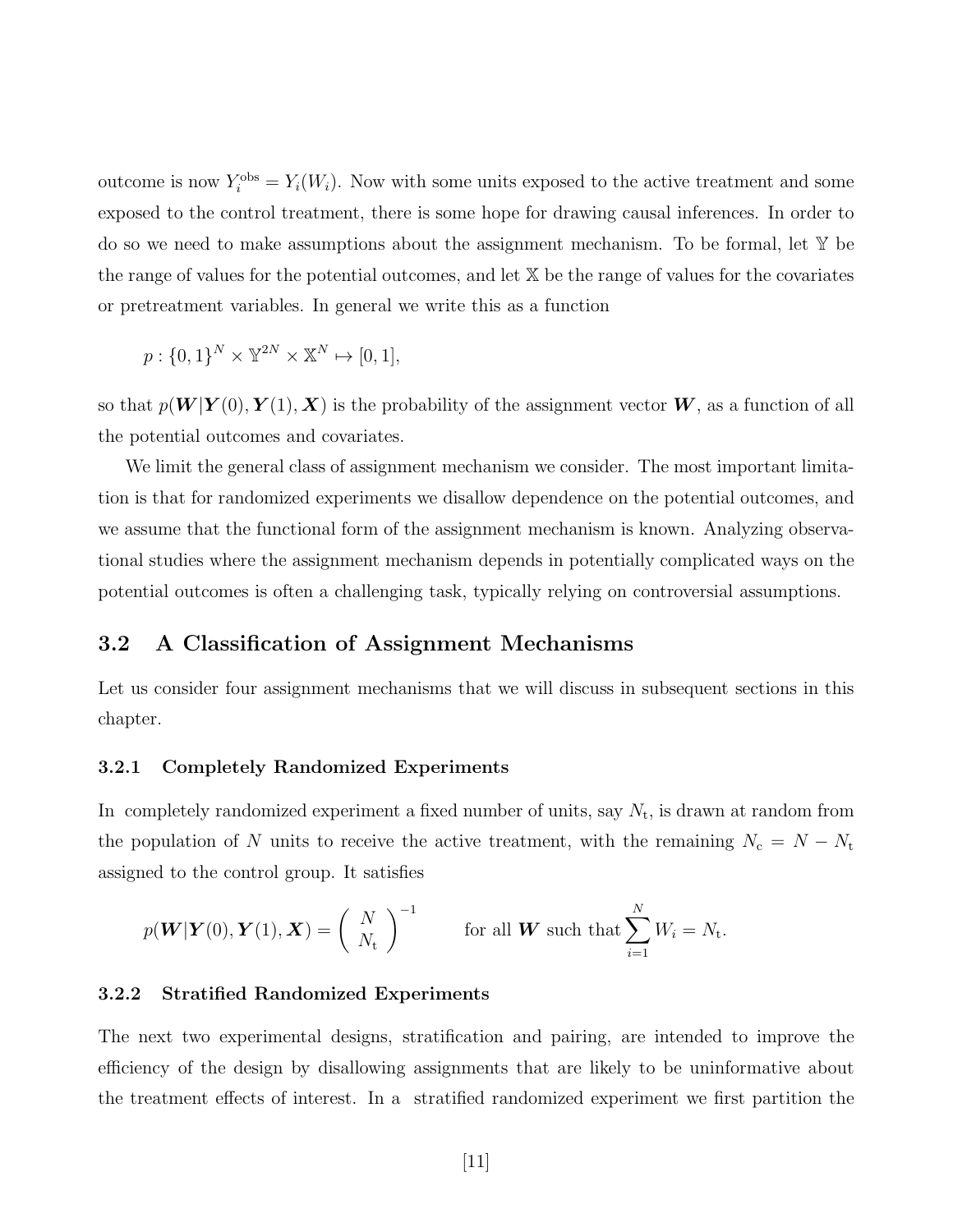population on the basis of covariate values into G strata. Formally, if the covariate space is  $X$ , we partition X into  $\mathbb{X}_1, \ldots, \mathbb{X}_G$ , so that  $\cup_g \mathbb{X}_g = \mathbb{X}$ , and  $\mathbb{X}_j \cap \mathbb{X}_{g'} = \emptyset$  if  $g \neq g'$ . Let  $G_{ig}$  be an indicator for unit i belonging to stratum g, so that  $G_{ig} = 1_{X_i \in X_g}$ . Let  $N_g$  be the number of units in stratum g. Then we fix the number of treated units in each stratum as  $N_{t,g}$ , so that the total number of treated units is  $N_t = \sum_{g=1}^G N_{t,g}$ . The assignment probability is then

$$
p(\mathbf{W}|\mathbf{Y}(0),\mathbf{Y}(1),\mathbf{X})=\prod_{g=1}^G\left(\begin{array}{c}N_j\\N_{\mathrm{t},g}\end{array}\right)^{-1},\quad\text{ for all }\mathbf{W}\text{ such that }\forall g\sum_{i=1}^NG_{ij}\cdot W_i=N_{\mathrm{t},g}.
$$

This design rules out some assignments that are allowed in a completely randomized design, with the hope that the assignment vectors that are disallowed are relatively uninformative compared to assignment vectors that are allowed, for example where all men are in the treatment group and all women in the control group.

#### 3.2.3 Paired Randomized Experiments

In a paired randomized experiment we pair units together and randomize within the pairs. We can think of this as an extreme case of stratification where each stratum contains exactly one treated unit and exactly one control unit. In that case there are  $G = N/2$  strata, and  $N_g = 2$ and  $N_{t,g} = 1$  for all g. Then

$$
p(\mathbf{W}|\mathbf{Y}(0),\mathbf{Y}(1),\mathbf{X}) = \left(\frac{1}{2}\right)^{N/2} \quad \text{for all } \mathbf{W} \text{ such that } \forall g, \ \sum_{i=1}^{N} G_{ig} \cdot W_i = 1.
$$

### 3.2.4 Clustered Randomized Experiments

The last design we discuss is not intended to be more informative than a completely randomized experiment with the same sample size. Rather it is a design that attemps to avoid complications with local interactions at the unit level, as well as disallow assignments that are may be relatively expensive in terms of data collection, and thus indirectly may attempt to increase the sample size to improve precision. In a clustered randomized experiment, as in a stratified randomized experiments, we start with a partitioning of the covariate space. Now, however, instead of assigning treatments randomly to units within a cluster (the same as the stratum in the stratified randomized experiment), treatments are assigned randomly to entire clusters, with all units within a cluster receiving the same level of the treatment.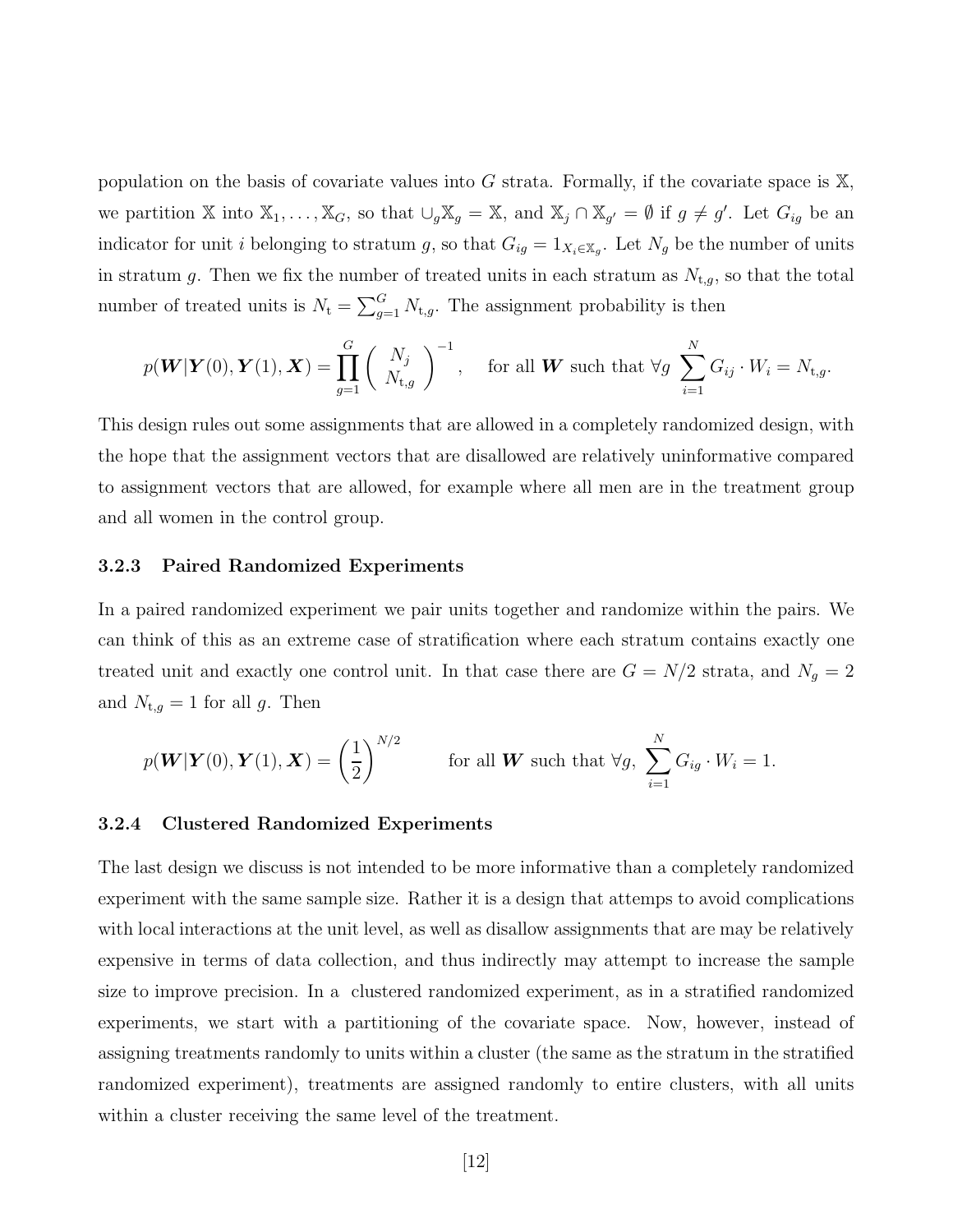This design may be motivated by concerns that there are interactions between units. For example, for educational programs it may be that exposing some children in a classroom to an intervention has spillover effects on children in the same classroom who were not exposed to the intervention. For that reason is may make sense to expose all children in a classroom or school to the same treatment. Alternatively, it may be expensive to randomize at the individual level compared to randomizing at the classroom or geographic unit level.

Again, let  $G_{ig}$  denote the indicator for unit i belonging to cluster g, with G the total number of clusters. Although we may vary the probability of a cluster being assigned to the treatment group, here we focus on the simplest case where  $G_t$  out of the G clusters are selected randomly to be assigned to the treatment group. Thus, at the cluster level we have a completely randomized experiment. Let  $\overline{W}_g = \sum_{i:G_{ig}=1} W_i/N_g$  be the average value of  $W_i$  for units in cluster g, so that the clustering implies that  $\overline{W}_g \in \{0, 1\}$ . More generally, one may vary the probability of being assigned to the treatment by cluster, without requiring that all units in the same cluster having the same treatment, although we do not consider that case here. Then:

$$
p(\mathbf{W}|\mathbf{Y}(0),\mathbf{Y}(1),\mathbf{X})=\left(\begin{array}{c} G \\ G_{\rm t} \end{array}\right)^{-1},
$$

for all **W** such that if  $G_{ig} = G_{i'g} = 1$ , then  $W_i = W_{i'}$ , and  $\sum_{g=1}^{G} \overline{W}_g = G_t$ .

# 4 The Analysis of Completely Randomized Experiments

In this section we discuss the analysis of the simplest form of randomized experiments, completely randomized experiments. In this setting we have a sample of  $N$  units,  $N_t$  of whom are selected at random to receive the active treatment, and the remaining  $N_c = N - N_t$  of whom receive the control treatment. We consider four sets of analyses. First, we study the calculation of exact p-values for sharp hypotheses, based on the work by Fisher (1925, 1935). Second, we consider estimation of and inference for average treatment effects, following the original work by Neyman (1928, 1935, 1990). Third, we study the relation between the Neyman approach and linear regression, showing how randomization justifies conventional regression analyses. Fourth, we look at quantile treatment effects. Central to our discussion is the view of the potential outcomes as fixed, leading to a focus on inference based on the randomization distribution, keeping fixed the total number of units assigned to treatment and control. We will sometimes view the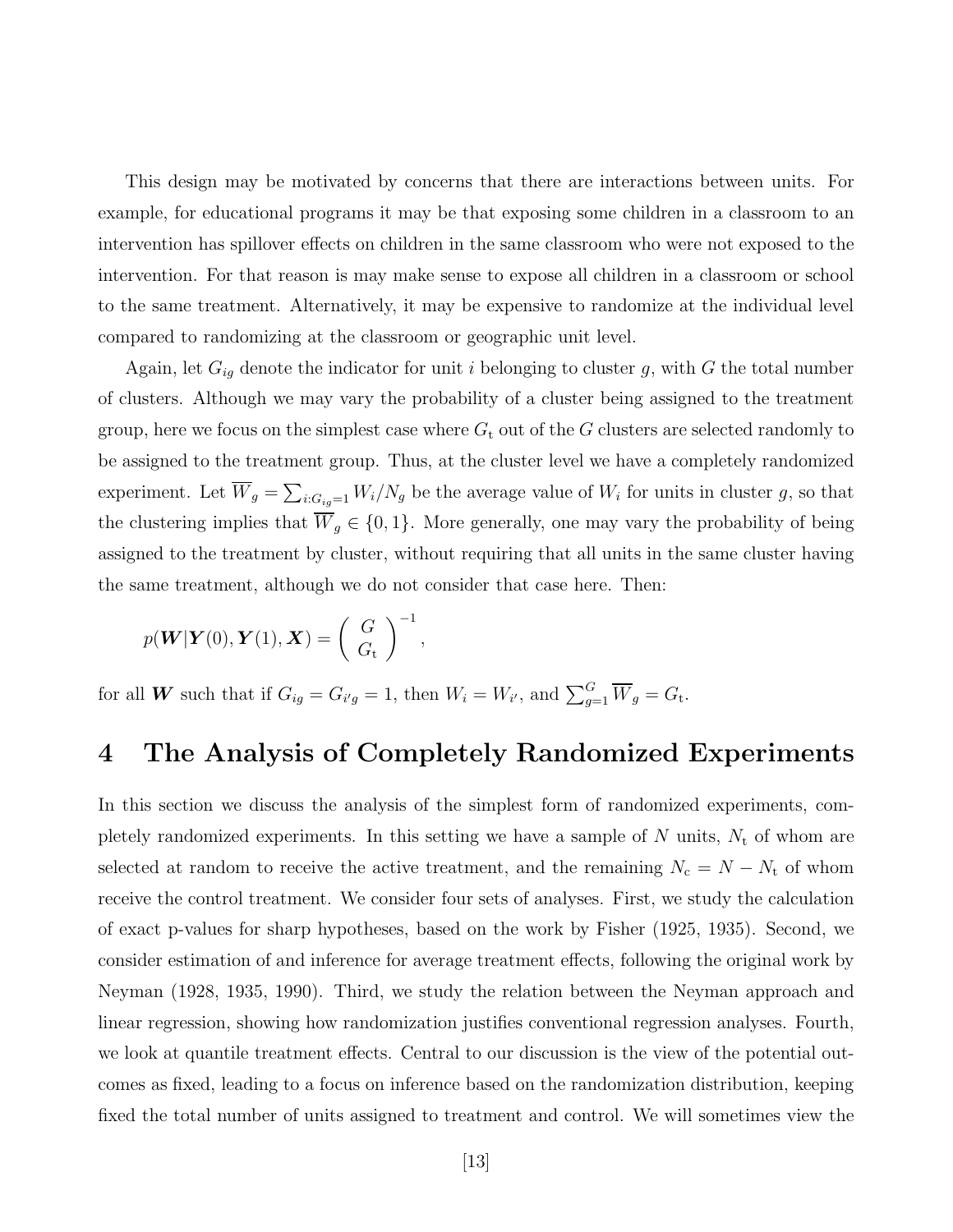sample as identical to the population of interest, and sometimes as a random sample from an infinitely sized population of interest.

Initially we focus on the case without pretreatment variables. In Section [4.4](#page-21-0) we allow for the presence of covariates but maintain the focus on global targets such as the average effect of the treatment. In Section [10](#page-56-0) we explore the benefits of observing covariates that are not affected by the treatment, also known as pre-treatment variables. We will illustrate some of the discussions with analyses of an experimental evaluation of a labor market program, first analyzed by Lalonde (1986). The data set contains information on 445 individuals, 185 in the treatment group, and 260 in the control group. The outcome is post training earnings, and pre-treatment variables include lagged earnings and individual characteristics.

## 4.1 Exact P-values for Sharp Null Hypotheses

The first analysis is based on Fisher's (1925, 1935) work on exact p-values for sharp null hypotheses. See for recent discussions Rosenbaum (1992), Gail, Tian and Piantadosi (1988), and Imbens and Rubin (2015), and in economics Young (2016). Fisher was interested in testing sharp null hypotheses, that is, null hypotheses under which we can infer all the missing potential outcomes from the observed ones. The leading null hypothesis in this class is the null hypothesis that the treatment has no effect whatsoever:

$$
H_0: Y_i(0) = Y_i(1) \quad \forall \ i = 1, ..., N. \tag{4.1}
$$

The implicit alternative hypothesis is that there is at least one unit i such that  $Y_i(0) \neq Y_i(1)$ . Other sharp null hypothesis correspond to known constant treatment effects, but in many cases these are less interesting and natural. However, in some cases one can use the exact p-values in settings without sharp null hypotheses by redefining the experiment, as shown by Athey, Eckles and Imbens (2015) in the context of network experiments (see Section [11.3](#page-69-0) for further discussion).

Given the sharp null hypothesis, we can infer all the missing potential outcomes. As a result we can infer, for any statistic that is a function of  $Y^{\text{obs}}$ ,  $W$ , and  $X$ , the exact distribution of that statistic under the null hypothesis. So, suppose we choose as our statistic the difference in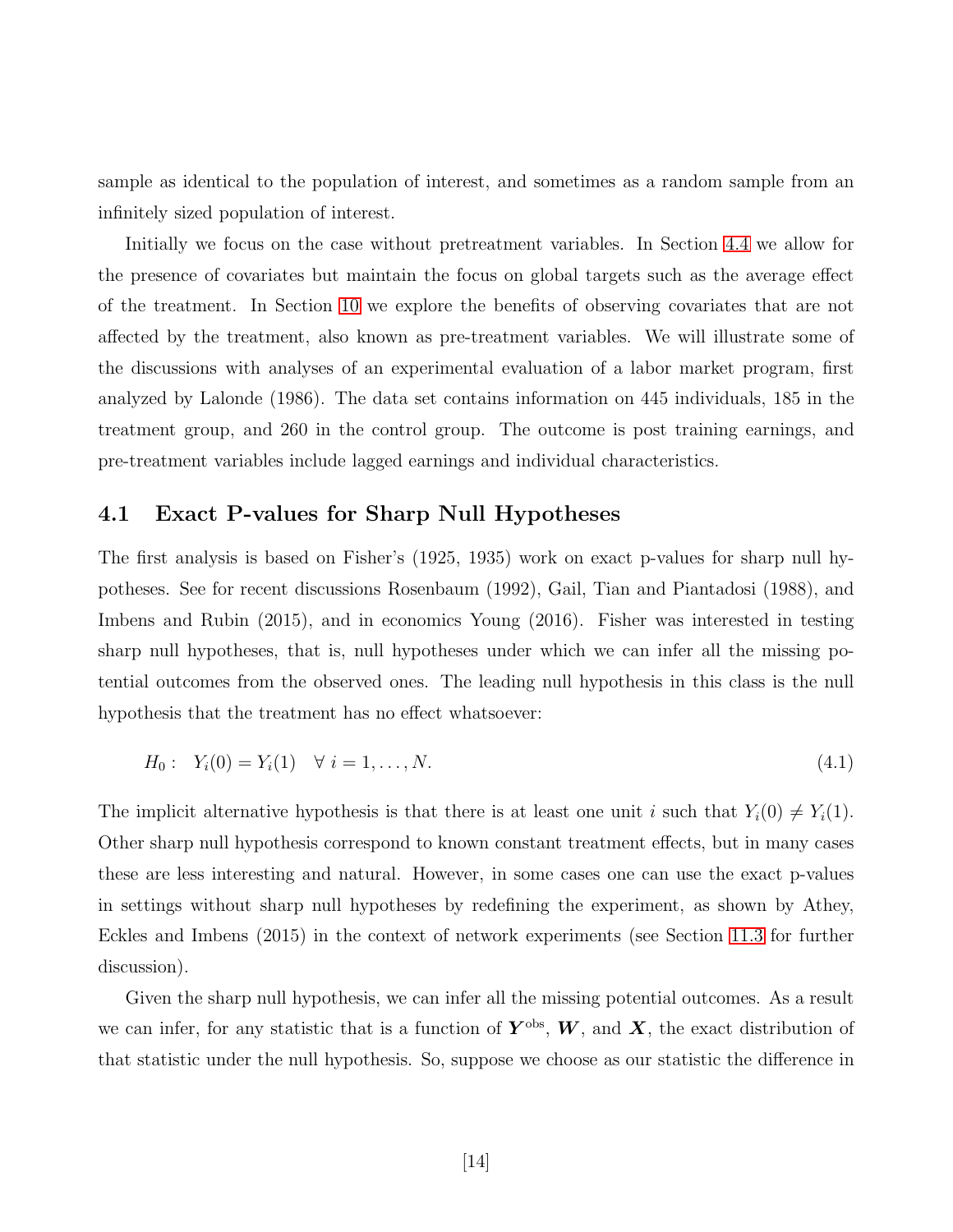means by treatment status:

$$
T^{\text{ave}}(\boldsymbol{W}, \boldsymbol{Y}^{\text{obs}}, \boldsymbol{X}) = \overline{Y}^{\text{obs}}_{t} - \overline{Y}^{\text{obs}}_{c} = \frac{1}{N_{t}} \sum_{i: W_{i}=1} Y^{\text{obs}}_{i} - \frac{1}{N_{c}} \sum_{i: W_{i}=0} Y^{\text{obs}}_{i}.
$$
\n(4.2)

We can calculate the probability, over the randomization distribution, of the statistic taking on a value as large, in absolute value, as the actual value given the actual treatment assigned. This calculation gives us the p-value for this particular null hypothesis:

$$
p = \text{pr}\left(|T^{\text{ave}}(\boldsymbol{W}, \boldsymbol{Y}^{\text{obs}}, \boldsymbol{X})| \geq |T^{\text{ave}}(\boldsymbol{W}^{\text{obs}}, \boldsymbol{Y}^{\text{obs}}, \boldsymbol{X})|\right). \tag{4.3}
$$

Let us illustrate this using data from National Supported Work program, previously analyzed by Lalonde (1986), Dehejia and Wahba (1999) and many others. The simple difference in average post treatment earnings between treated and control is 1.79 (in thousands of dollars). To calculate the p-value associated with this difference of 1.79, we re-assign the treatment, keeping the number of treated and control units fixed at 185 and 240 respectively. Given the reassigned treatment we calculate what the value of the statistic would have been. Although the observed outcomes do not change for any unit under the null hypothesis, the value of the statistic changes because who is in the treatment group and who is in the control group changes. Repeating this many times we calculate the fraction of reassignment vectors that leads to a statistic that is at least as large as 1.79 in absolute value. The p-value associated with this statistic is 0.0044, suggesting we should clearly reject the null hypothesis that the program had no effect on earnings whatsoever.

The main choice to be made in this procedure is the choice of statistic. A natural statistic is the one we choose in the illustration, the difference in means by treatment status. Another attractive choice is the difference in means of the ranks by treatment status. Here the outcomes are first converted to ranks, normalized to have zero mean:

.

$$
R_i = R(i; Y_1^{\text{obs}}, \dots, Y_N^{\text{obs}}) = \sum_{j=1}^N 1_{Y_j^{\text{obs}} < Y_i^{\text{obs}}} + \frac{1}{2} \left( 1 + \sum_{j=1}^N 1_{Y_j^{\text{obs}} = Y_i^{\text{obs}}} \right) - \frac{N+1}{2}
$$

The term in the middle deals with the presence of ties in the data. For the Lalonde data this statistic leads to a p-value of 0.01. In this application the robustness to outliers does not actually buy very much, and the presence of many zeros has a bigger impact on the difference between the mean and rank statistics.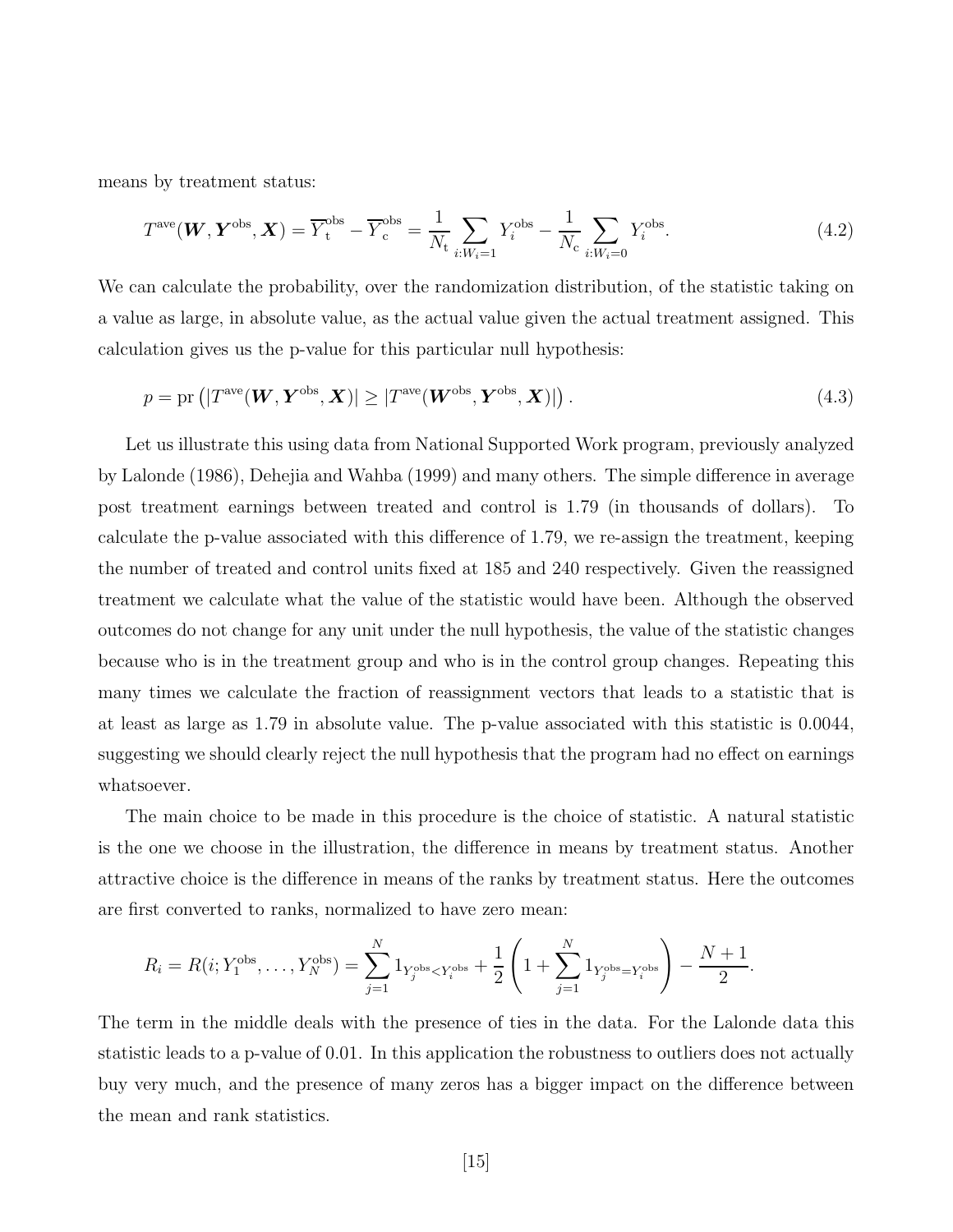This transformation improves the power of the tests in settings with outliers and thicktailed distributions. It is less arbitrary than, for example, simply transforming the outcome by taking logarithms, especially in settings where such transformations are not feasible, e.g., in settings with thicktailed distribution and a mass point at zero. There are some settings where the transformation to ranks does not work well. An example would be a case with a large proportion of zeros, and a very thick-tailed distribution for the outcomes for units with non-zero outcomes.

In some cases the researcher has multiple outcomes. One can calculate exact p-values for each of the outcomes, but obviously the probability that at least one of the p-values is less than 0.05 even if the treatment has no effect on any of the outcomes is generally larger than 0.05. There are two modifications one can implement to address this. The simplest is to modify the test statistic to take account of all the outcomes. For example, one could use an F-statistic, that is, a quadratic form in the difference in average outcomes by treatment status, with the inverse of the covariance matrix in the middle. For that statistic one can calculate the exact p-value under the null hypothesis that there is no effect of the treatment whatsoever using the Fisher randomization distribution. See for example Young (2016). Alternatively one can use adjustments to the pvalues to take account of the multiple testing. Traditionally such adjustments are based on Bonferroni bounds. However, there are tighter bounds available, although they tend to be more conservative than the exact Fisher p-values. See Romano, Shaikh and Wolf (2010) for a review of this literature.

Rosenbaum (1992) discusses estimators for treatment effects based on rank statistics, as opposed to simply doing tests, following Hodges and Lehmann (1970) and Doksum (1974). Specifically he looks for values for the common treatment effect that set the rank correlation between the residuals and the treatment equal to zero, leading to confidence intervals based on inverting test statistics.

### <span id="page-16-0"></span>4.2 Randomization Inference for Average Treatment Effects

In this section we continue the analysis of completely randomized experiments, taking as fixed the potential outcomes in the population. Here we follow the line of research that originates in the work by Neyman (1929, 1935, 1990). Neyman was interested in estimating the average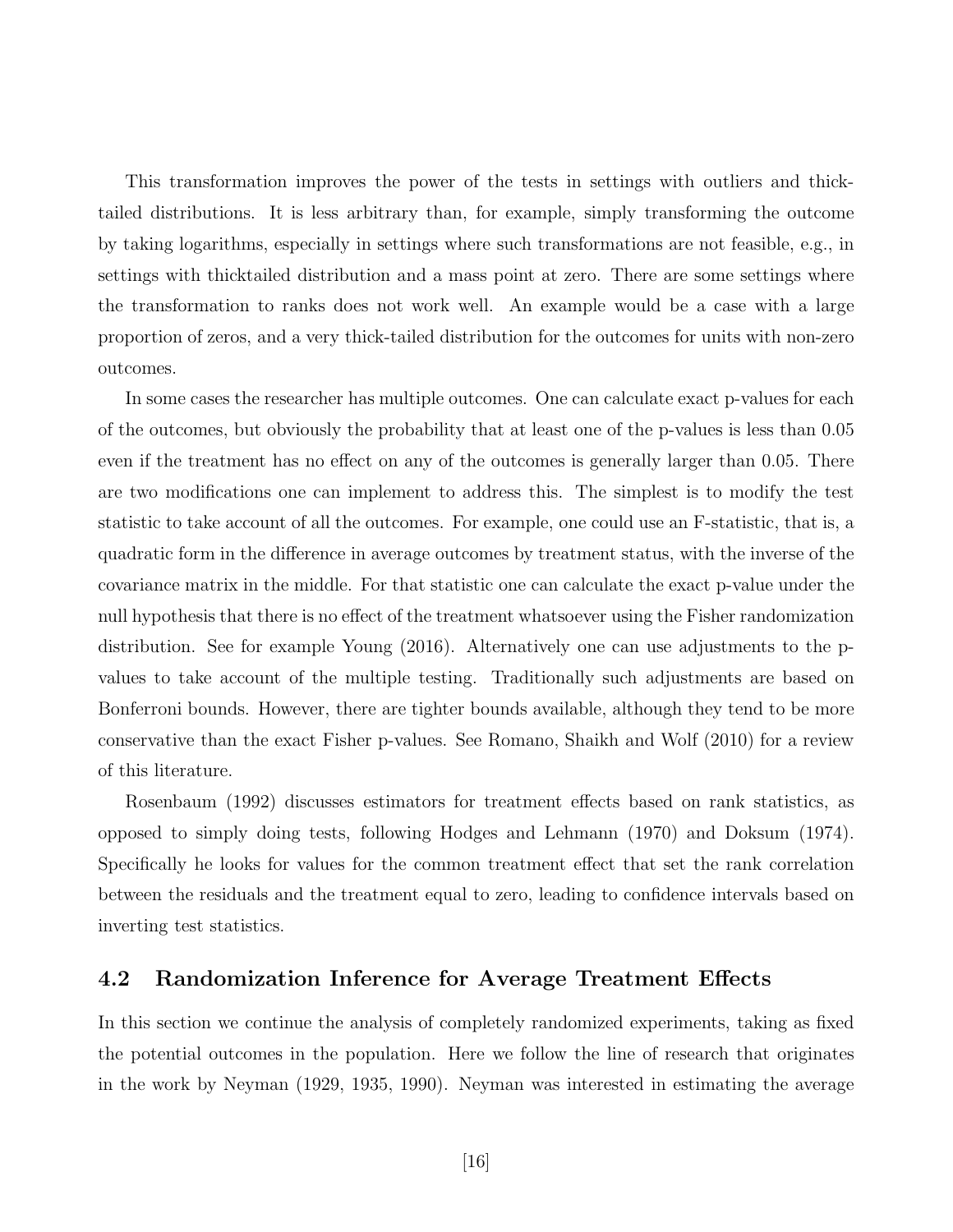effect of the treatment for the sample at hand,

$$
\tau = \frac{1}{N} \sum_{i=1}^{N} \left( Y_i(1) - Y_i(0) \right) = \overline{Y}(1) - \overline{Y}(0). \tag{4.4}
$$

In addition Neyman was interested in constructing confidence intervals for such average effects. Initially we focus purely on the finite sample, with no assumptions on any sampling that may have led to the particular sample at hand.

As an estimator Neyman proposed the difference in average outcomes by treatment status:

$$
\hat{\tau} = \overline{Y}_{t}^{\text{obs}} - \overline{Y}_{c}^{\text{obs}}, \quad \text{where } \overline{Y}_{t}^{\text{obs}} = \frac{1}{N_{t}} \sum_{i:W_{i}=1} Y_{i}^{\text{obs}}, \text{ and } \overline{Y}_{c}^{\text{obs}} = \frac{1}{N_{c}} \sum_{i:W_{i}=0} Y_{i}^{\text{obs}}.
$$
 (4.5)

Defining

<span id="page-17-0"></span>
$$
D_i = W_i - \frac{N_{\rm t}}{N} = \begin{cases} \frac{N_{\rm c}}{N} & \text{if } W_i = 1\\ -\frac{N_{\rm t}}{N} & \text{if } W_i = 0, \end{cases}
$$

so that  $\mathbb{E}[D_i] = 0$ , we can write this estimator as:

$$
\hat{\tau} = \tau + \frac{1}{N} \sum_{i=1}^{N} D_i \cdot \left( \frac{N}{N_t} \cdot Y_i(1) + \frac{N}{N_c} \cdot Y_i(0) \right). \tag{4.6}
$$

Because all potential outcomes are fixed, the only stochastic components are the  $D_i$ , and with  $\mathbb{E}[D_i] = 0$ , the second term has expectation zero, which immediately implies that this estimator is unbiased for the average treatment effect,  $\tau$ . A more tedious calculation (e.g., Imbens and Rubin, 2015), shows that the sampling variance of  $\hat{\tau}$ , over the randomization distribution, is:

$$
V(\hat{\tau}) = \frac{S_c^2}{N_c} + \frac{S_t^2}{N_t} - \frac{S_{tc}^2}{N},\tag{4.7}
$$

where  $S_c^2$  and  $S_t^2$  are the variances of  $Y_i(0)$  and  $Y_i(1)$  in the sample, defined as:

$$
S_c^2 = \frac{1}{N-1} \sum_{i=1}^N \Big( Y_i(0) - \overline{Y}(0) \Big)^2, \quad \text{and} \quad S_t^2 = \frac{1}{N-1} \sum_{i=1}^N \Big( Y_i(1) - \overline{Y}(1) \Big)^2,
$$

and  $S_{\text{tc}}^2$  is the sample variance of the unit-level treatment effects, defined as:

$$
S_{\rm tc}^2 = \frac{1}{N-1} \sum_{i=1}^N \Big( Y_i(1) - Y_i(0) - (\overline{Y}(1) - \overline{Y}(0)) \Big)^2.
$$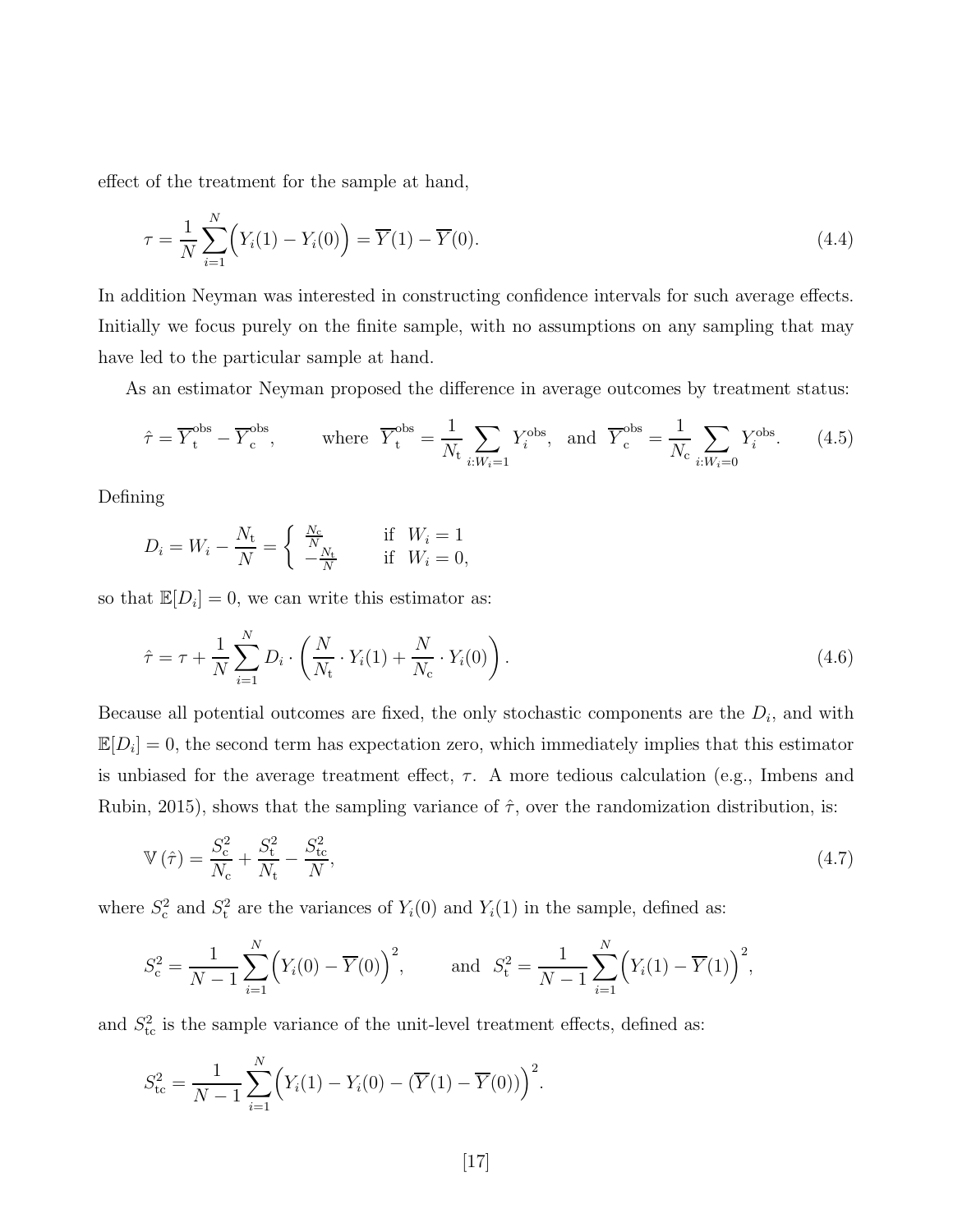We can estimate the first two terms as

$$
s_{\rm c}^{2} = \frac{1}{N_{\rm c} - 1} \sum_{i: W_{i} = 0} \left( Y_{i}(0) - \overline{Y}_{\rm c}^{\rm obs} \right)^{2} = \frac{1}{N_{\rm c} - 1} \sum_{i: W_{i} = 0} \left( Y_{i}^{\rm obs} - \overline{Y}_{\rm c}^{\rm obs} \right)^{2},
$$

and

$$
s_{t}^{2} = \frac{1}{N_{t} - 1} \sum_{i:W_{i} = 1} (Y_{i}(1) - \overline{Y}_{t}^{\text{obs}})^{2} = \frac{1}{N_{t} - 1} \sum_{i:W_{i} = 1} (Y_{i}^{\text{obs}} - \overline{Y}_{t}^{\text{obs}})^{2}.
$$

These estimators are unbiased for the corresponding terms in the variance of  $\hat{\tau}$ . The third term,  $S_{\text{tc}}^2$  (the population variance of the unit-level treatment effects  $Y_i(1) - Y_i(0)$ ) is generally impossible to estimate consistently because we never observe both  $Y_i(1)$  and  $Y_i(0)$  for the same unit. We therefore have no direct observations on the variation in the treatment effects across the population and cannot directly estimate  $S_{\text{tc}}^2$ .

In practice researchers therefore use the estimator for  $\nabla(\hat{\tau})$  based on estimating the first two terms by  $s_c^2$  and  $s_t^2$ , and ignoring the third term,

$$
\hat{\mathbb{V}}_{\text{negman}} = \frac{s_c^2}{N_c} + \frac{s_t^2}{N_t}.\tag{4.8}
$$

This leads in general to an upwardly biased estimator for  $\nabla(\hat{\tau})$ , and thus to conservative confidence intervals. There are two important cases where the bias vanishes. First, if the treatment effect is constant the third term is zero, and so ignoring it is immaterial. Second, if we view the sample at hand as a random sample from an infinite population, then  $\nabla(\hat{\tau})$  is unbiased for the variance of  $\hat{\tau}$  viewed as an estimator of the population average treatment effect  $\mathbb{E}[Y_i(1)-Y_i(0)],$ rather than as an estimator of the sample average treatment effect  $\sum_{i=1}^{N} (Y_i(1) - Y_i(0))/N$  (See Imbens and Rubin, 2015).

To construct confidence intervals we do need to make large sample approximations. One way to do this is to assume that the sample can be viewed as a random sample from a large population and use a standard central limit theorem for independent and identically distributed random variables. An alternative is to make assumptions on the properties of the sequence of  $(Y_i(0), Y_i(1))$  so that one can use a Lindenberg-type central limit theorem for independent, but not identically distributed, random variables for the second term in [\(4.6\)](#page-17-0). The main condition is that the sequence of averages of the squares of  $Y_i(0) + Y_i(1)$  does not diverge. The large sample approximations do play a very different role though than in standard discussions with random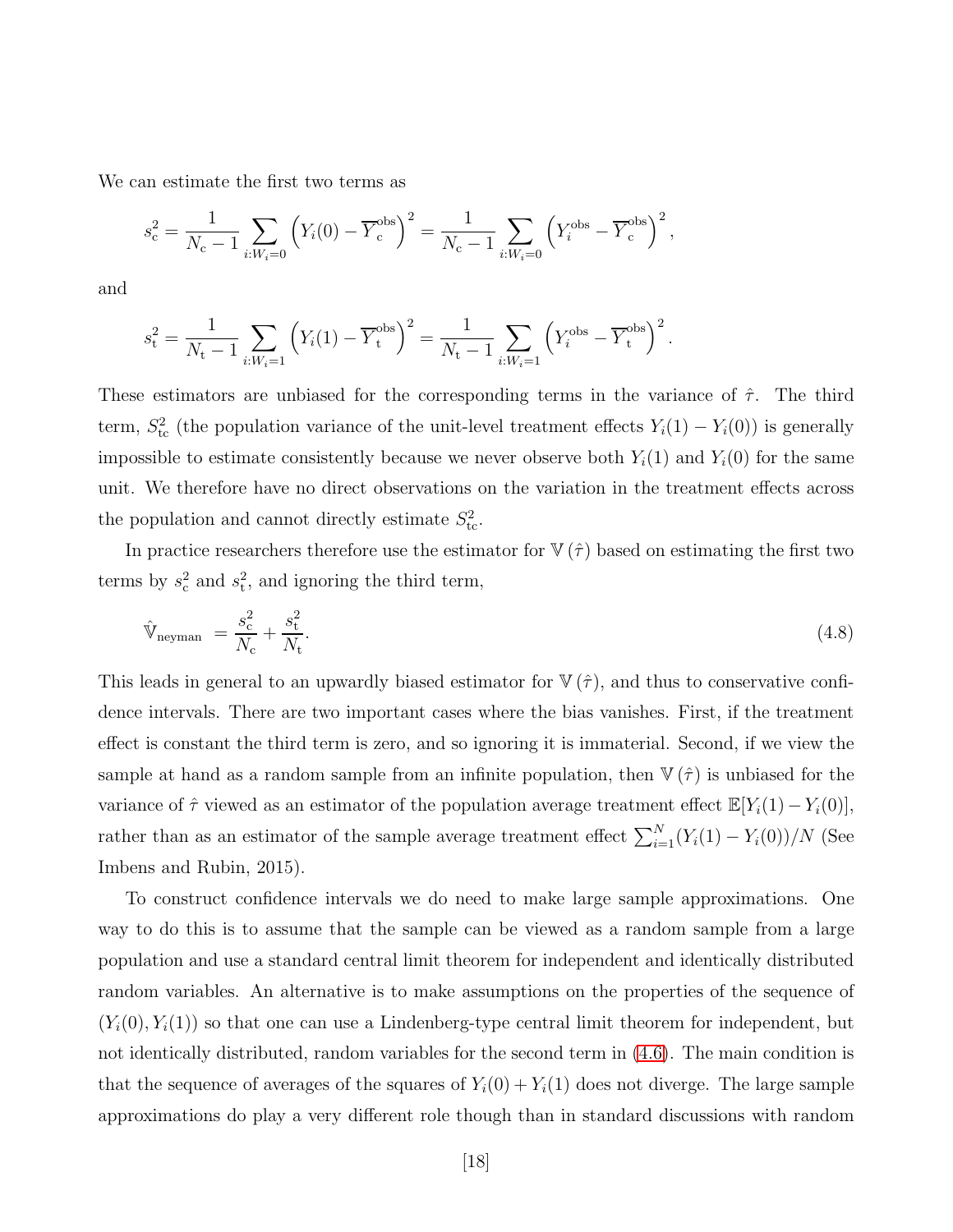sampling. Most importantly the estimand is defined in terms of the finite sample, not in terms of the infinite superpopulation.

For the Lalonde data the estimate and Neyman standard error, which are up to a degreesof-freedom adjustment equal to the White robust standard errors (White, 1980), are

 $\hat{\tau} = 1.794$  (se 0.671).

The p-value based on the normal approximation to the distribution of the t-statistic is 0.0076, compared to an exact p-value of 0.0044 based on the Fisher approach.

### 4.3 Quantile Treatment Effects

Much of the theoretical as well as the empirical literature on treatment effects has focused on average causal effects. However, there are other causal effects that might be of interest. Of particular interest are quantile treatment effects. These can be used as a systematic way to uncover treatment effects that may be concentrated in tails of the distribution of outcomes, or to estimate more robustly constant treatment effects in settings with thick-tailed distributions. For this case there are no finite sample results in the spirit of Neyman's results for the average treatment effect, so we focus on the case where the sample can be viewed as a random sample from an infinite population.

In general, let  $q_Y(s)$  denote the s-th quantile of the distribution of the random variable Y. Formally,

$$
q_Y(s) = \inf_y 1_{F_Y(y) \ge s}.
$$

Now define the s-th quantile treatment effect as the difference in quantiles between the  $Y_i(1)$ and  $Y_i(0)$  distributions:

$$
\tau_s = q_{Y(1)}(s) - q_{Y(0)}(s). \tag{4.9}
$$

Such quantile treatment effects have been studied in Doksum (1974) and Lehman (1974), and more recently in Abadie, Angrist and Imbens (2002), Chernozhukov and Hansen (2005), Firpo (2007), Bitler, Gelbach and Hoynes (2002).

Note that  $\tau_s$  is a difference in quantiles, and in general it is different from the quantile of the differences, that is, the corresponding quantile of the unit-level treatment effects,  $q_{Y(1)-Y(0)}(s)$ .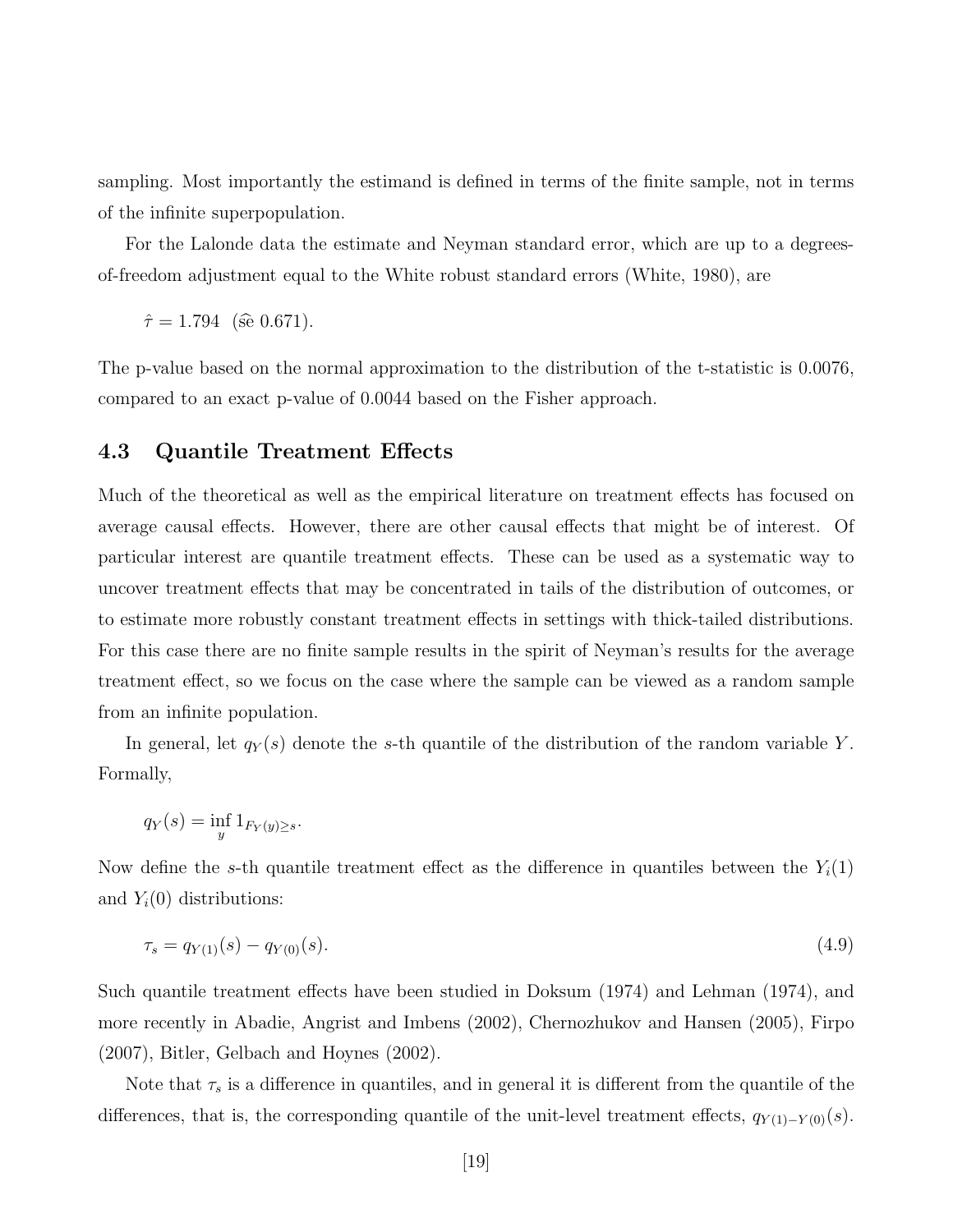Specifically, although the mean of the difference of  $Y_i(0)$  and  $Y_i(0)$  is equal to the difference in the means of  $Y_i(1)$  and  $Y_i(0)$ , in general the median of the difference  $Y_i(1) - Y_i(0)$  is not equal to the difference in the medians of  $Y_i(1)$  and  $Y_i(0)$ . There are three important issues concerning the quantile of the treatment effects in relation to the differences in quantiles. First, the two estimands,  $q_{Y(1)}(s) - q_{Y(0)}(s)$  and  $q_{Y(1)-Y(0)}(s)$ , are equal if there is perfect rank correlation between the two potential outcomes. In that case,

$$
Y_i(1) = F_{Y(1)}^{-1}(F_{Y(0)}(Y_i(0))).
$$

A special case of this is that where the treatment effect is additive and constant. This assumption is implausible in many settings. However, in general it has no testable implications.

The second, related, issue is that in general the quantile of the unit-level treatment effects,  $q_{Y(1)-Y(0)}(s)$ , is not identified. Even with large scale experiments we can only infer the two marginal distributions of  $Y_i(0)$  and  $Y_i(1)$ . Nothing about the joint distribution that cannot be expressed in terms of these two marginal distributions can be inferred from the data.

A third issue is the question which of the two quantile treatment effects, the difference in quantiles,  $q_{Y(1)}(s) - q_{Y(0)}(s)$ , or the quantile of the difference,  $q_{Y(1)-Y(0)}(s)$ , is the more interesting object for policy makers. To discuss that question it is useful to think about the possible decisions faced by a policy maker. If a policy maker is commited to making one of the two treatments universal and is deciding between exposing all units to the control treatment or to the active treatment, the answer should depend only on the two marginal distributions, and not on aspects of the joint distribution that cannot be expressed in terms of the two marginal distributions. This suggests that the difference in quantiles may be a more natural object to consider, although there are some cases, such as legal settings, where unit-level treatment effects are of primary interest.

For these reasons we focus on the difference in quantiles,  $\tau_s$ . Inspecting this estimand for different values of s may reveal that a particular treatment affects the lower or upper tail more than the center of the distribution. In addition, in cases where the average effects of the treatment may be imprecisely estimated because of thick-tailed distributions, quantile treatment effect estimates may be very informative.

Here we estimate quantile effects for the Lalonde data for the quantiles 0.10, 0.25, 0.50, and 0.75. For each quantile we estimate the average effect and calculate standard errors using the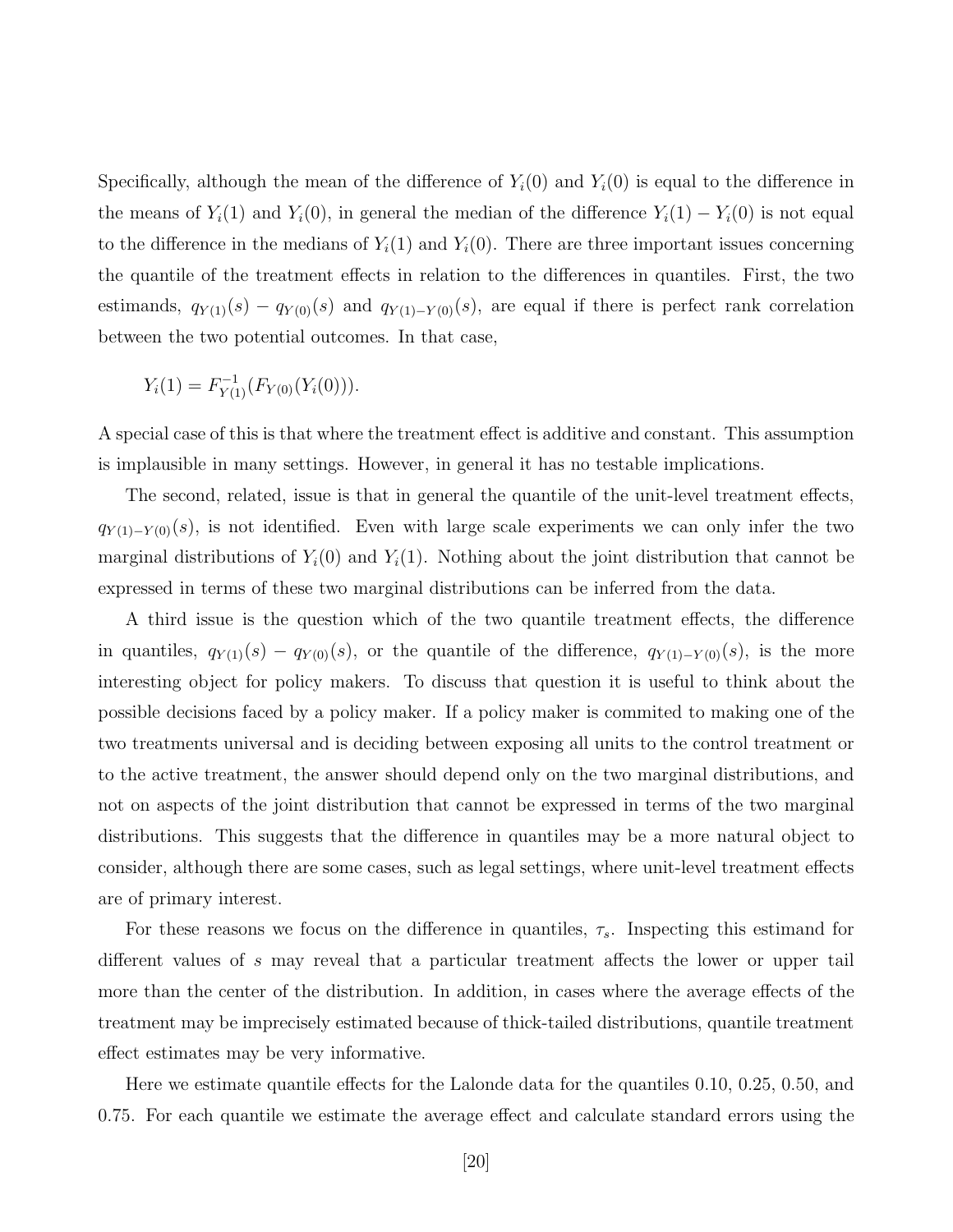bootstrap. We also use the difference in quantiles as a statistic in an exact p-value calculation. The results for the exact tests are quite different from those based on estimating the effects and

Table 1: Estimates of Quantile Treatment Effects for Lalonde Data.

| quantile | est  | bootstrap s.e. | exact p-value |
|----------|------|----------------|---------------|
| 0.10     | 0.00 | (0.00)         | 1.000         |
| 0.25     | 0.49 | (0.35)         | 0.003         |
| 0.50     | 1.04 | (0.90)         | 0.189         |
| 0.75     | 2.34 | (0.91)         | 0.029         |
| 0.90     | 2.78 | (1.97)         | 0.071         |

calculating standard errors. The reason is that the quantile estimates are far from normally distributed. Mainly because of the 30% zeros in the outcome distribution the distribution of the difference in the lower quantiles has a substantial point mass at zero. Because of the substantial proportion of individuals with zero earnings, the bootstrap standard error for the 0.10 quantile is essentially zero.

### <span id="page-21-0"></span>4.4 Covariates in Completely Randomized Experiments

In this section we discuss some additional analyses that a researcher may wish to carry out if covariates are recorded for each unit. Later we discuss regression methods, but here we discuss some general principles. We focus here on the case where the randomization took place without taking into account the covariates. In fact, as we discuss in Section [3.2.2,](#page-11-0) if one has covariates observed prior to the randomization, one should modify the design of the experiment and carry out a stratified randomized experiment rather than as a completely randomized experiment. If one has a well-conducted randomized experiment where the randomization did not take into account the covariates, one does not need regressors in order to estimate average treatment effects. The simple difference in means by treatment status,  $\hat{\tau} = \overline{Y}_{t}^{\text{obs}} - \overline{Y}_{c}^{\text{obs}}$  $\frac{1}{c}$  is unbiased for the average effect. So, the question is what the role is of covariates. There are two principal roles.

First, incorporating covariates may make analyses more informative. For example, one can construct test statistics in the Fisher exact p-value approach that may have more power than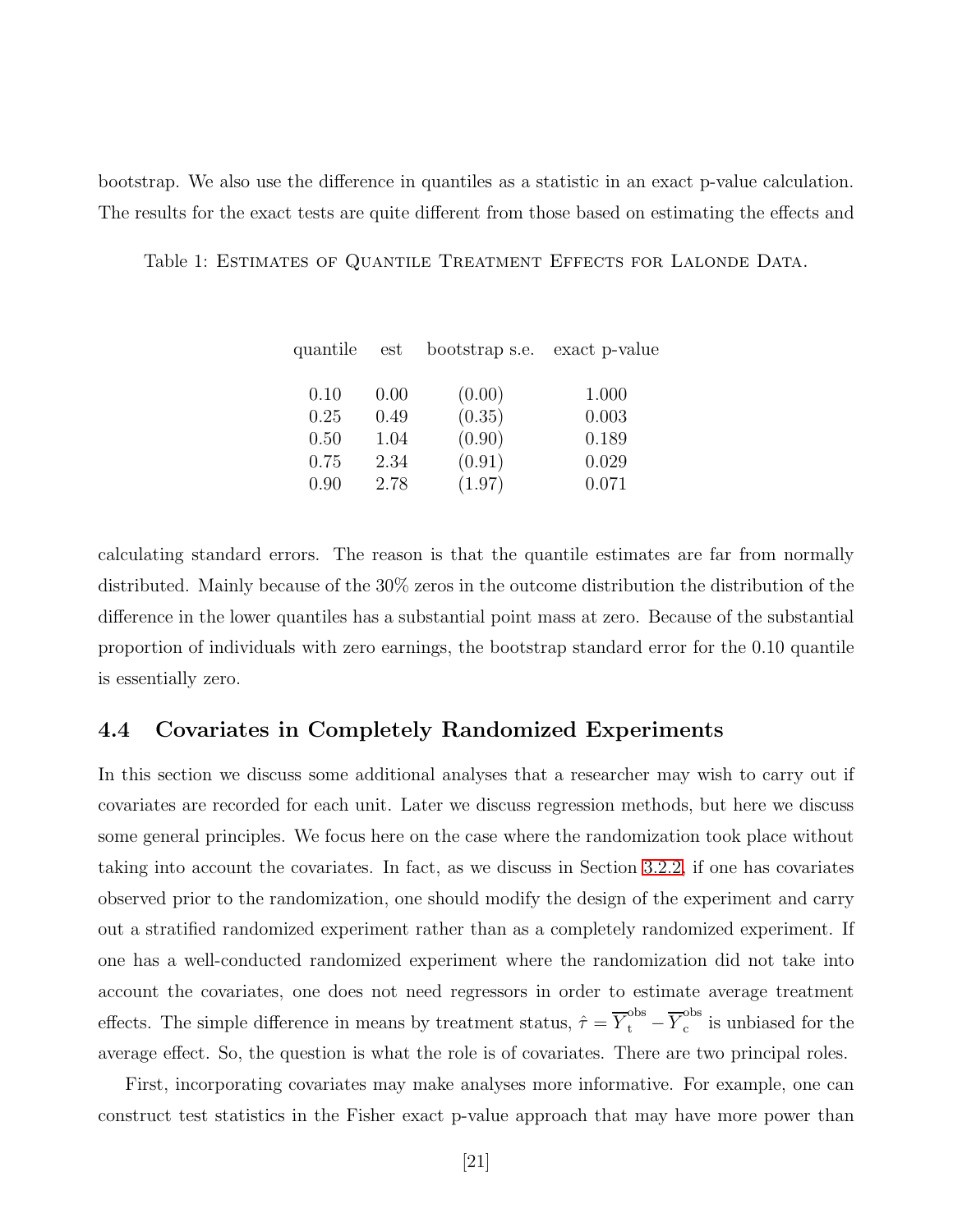statistics that do not depend on the covariates. Similary, by estimating average treatment effects within subpopulations, and then averaging up the estimates appropriately, the results will be more precise if the covariates are sufficiently strongly correlated with the potential outcomes. There is potentially a small-sample cost to ex post adjustment. For example, if the covariates are independent of the potential outcomes, this ex post adjustment will lower precision slightly. In practice the gains in precision tend to be modest.

Second, if the randomization was compromised, adjusting for covariate differences may remove biases. Even if the original randomization was done appropriately, this may be relevant if there are missing data and the analysis uses only complete cases where there is no guarantee of ex ante comparability between treated and control units.

To illustrate this, let us consider the Lalonde data, and focus on the indicator that the lagged earnings are positive as a covariate. The overall estimate of the average treatment effect is

 $\hat{\tau} = 1.79$  (se = 0.67).

For the individuals with positive prior earnings the effect is

$$
\hat{\tau}_p = 1.69
$$
 ( $\hat{\text{se}}_p = 1.31$ ).

For the individuals with zero prior earnings the effect is

$$
\hat{\tau}_z = 1.71
$$
 ( $\hat{\text{se}}_z = 0.74$ ).

Combining the two estimates leads to

$$
\hat{\tau} = \hat{p} \cdot \hat{\tau}_p + (1 - \hat{p}) \cdot \hat{\tau}_z = 1.70
$$
 (sê = 0.66),

with a standard error that is barely smaller than that without adjusting for positive prior earnings, 0.67.

The two arguments regarding the role of covariates in the analysis of randomized experiments also raise the question whether there is any reason to compare the covariate distributions by treatment status as part of the analysis. There are a couple of reasons why such a comparison may be useful. If there is some distance between the agencies carrying out the original randomization and the researcher analyzing the data it may be useful as check on the validity of the randomization to assess whether there are any differences in covariates. Second, even the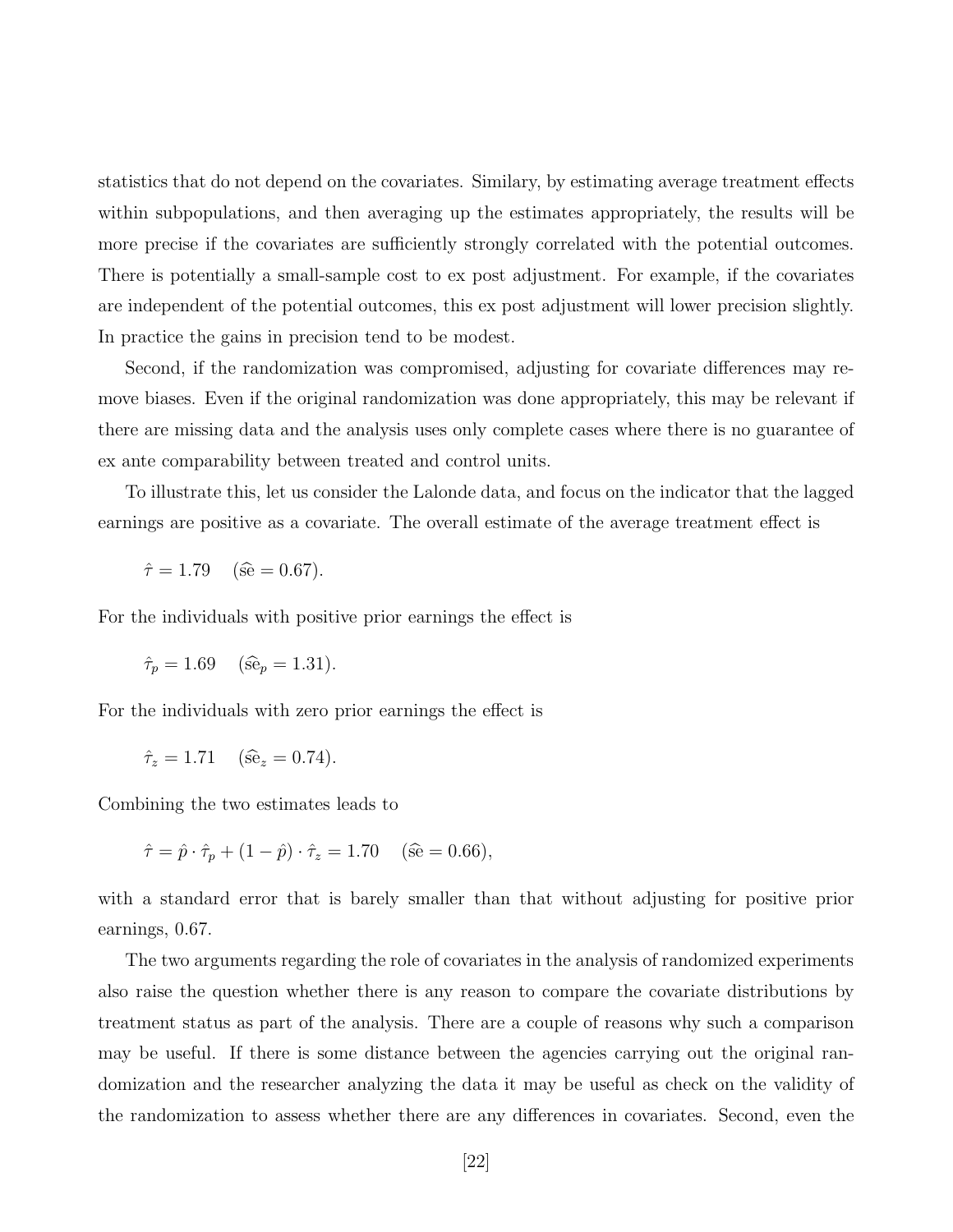randomization was carried out appropriately, it may be informative to see whether any of the key covariates were by chance relatively imbalanced between treatment and control group, so that prior to seeing the outcome data an analysis can be designed that addresses these presumably modest imbalances. Third, if there is reason to believe that the sample to be analyzed is not identical to the population that was randomized, possibly because of attrition, or item non-response with incomplete observations dropped from the analysis, it is useful to assess how big the imbalances are that resulted from the sample selection. Tabel [2](#page-23-0) presents the differences in covariates for the experimental Lalonde data.

|                  | Average |          |            |        |               |
|------------------|---------|----------|------------|--------|---------------|
| Covariate        | Treated | Controls | Difference | s.e.   | exact p-value |
|                  |         |          |            |        |               |
| African-American | 0.84    | 0.83     | 0.02       | (0.04) | 0.700         |
| Hispanic         | 0.06    | 0.11     | $-0.05$    | (0.03) | 0.089         |
| age              | 25.8    | 25.0     | 0.8        | (0.7)  | 0.268         |
| education        | 10.3    | 10.1     | 0.3        | (0.2)  | 0.139         |
| married          | 0.19    | 0.15     | 0.045      | (0.04) | 0.368         |
| no-degree        | 0.71    | 0.84     | $-0.13$    | (0.04) | 0.002         |
| earnings 1974    | 2.10    | 2.11     | $-0.01$    | (0.50) | 0.983         |
| unemployed 1974  | 0.71    | 0.75     | $-0.04$    | (0.04) | 0.329         |
| earnings 1974    | 1.53    | 1.27     | 0.27       | (0.31) | 0.387         |
| unemployed 1975  | 0.60    | 0.69     | $-0.09$    | (0.05) | 0.069         |

#### <span id="page-23-0"></span>Table 2: COVARIATES IN LALONDE DATA

We see that despite the randomization there is substantial evidence that the proportion of individuals with a degree in the treatment group is lower than in in the control group. This conclusion survives adjusting for the multiplicity of testing.

# 5 Randomization Inference and Regression Estimators

In this section we discuss regression and more generally modelling approaches to estimation and inference in the context of completely randomized experiments. Although these methods remain the most popular way of analyzing data from randomized experiments, we suggest caution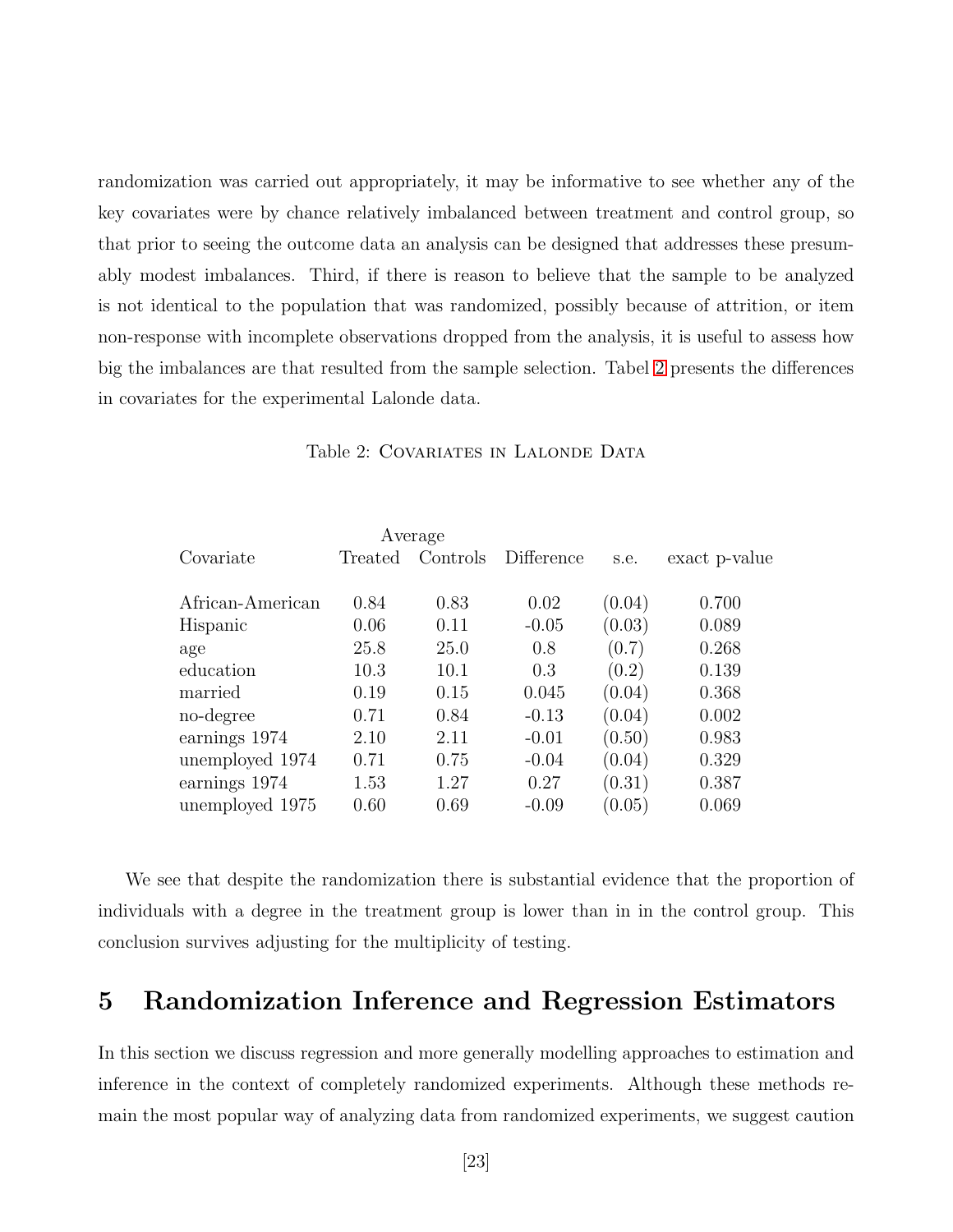in using them. Some of these comments echo the concerns raised by others. For example, in the abstract of Freedman (2008), he writes "Regression adjustments are often made to experimental data. Since randomization does not justify the models, almost anything can happen" (Freedman, 2008, abstract) and similar comments are made by Deaton (2010) Young (2016), and Imbens and Rubin (2015). Regression methods were not originally developed for analyzing data from randomized experiments, and the attempts to fit the appropriate analyses into the regression framework requires some subtleties. In particular there is a disconnect between the way the conventional assumptions in regression analyses are formulated and the implications of randomization. As a result it is easy for the researcher using regression methods to go beyond analyses that are justified by randomization, and end up with analyses that rely on a difficult-to-assess mix of randomization assumptions, modelling assumptions, and large sample approximations. This is particularly true once one uses nonlinear methods. See for additional discussions Lesaffre and Senn (2003), Samii and Aronow (2012), Rosenbaum (2002), Lin (2013), Schochet (2010), Young (2016), Senn (1994).

Ultimately we recommend that researchers wishing to use regression or other model-based methods rather than the randomization-based methods we prefer, do so with care. For example, using only indicator variables based on partitioning the covariate space, rather than using multivalued variables as covariates in the regression function preserves many of the finite sample properties that simple comparisons of means have, and leads to regression estimates with clear interpretations. In addition, in many cases the potential gains from regression adjustment can also be captured by careful ex ante design, that is, through stratified randomized experiments to be discussed in the next section, without the potential costs associated with ex post regression adjustment.

### 5.1 Regression Estimators for Average Treatment Effects

In ordinary least squares, one regresses the observed outcome  $Y_i^{\text{obs}}$  on the indicator for the treatment,  $W_i$ , and a constant:

<span id="page-24-0"></span>
$$
Y_i^{\text{obs}} = \alpha + \tau \cdot W_i + \varepsilon_i,\tag{5.1}
$$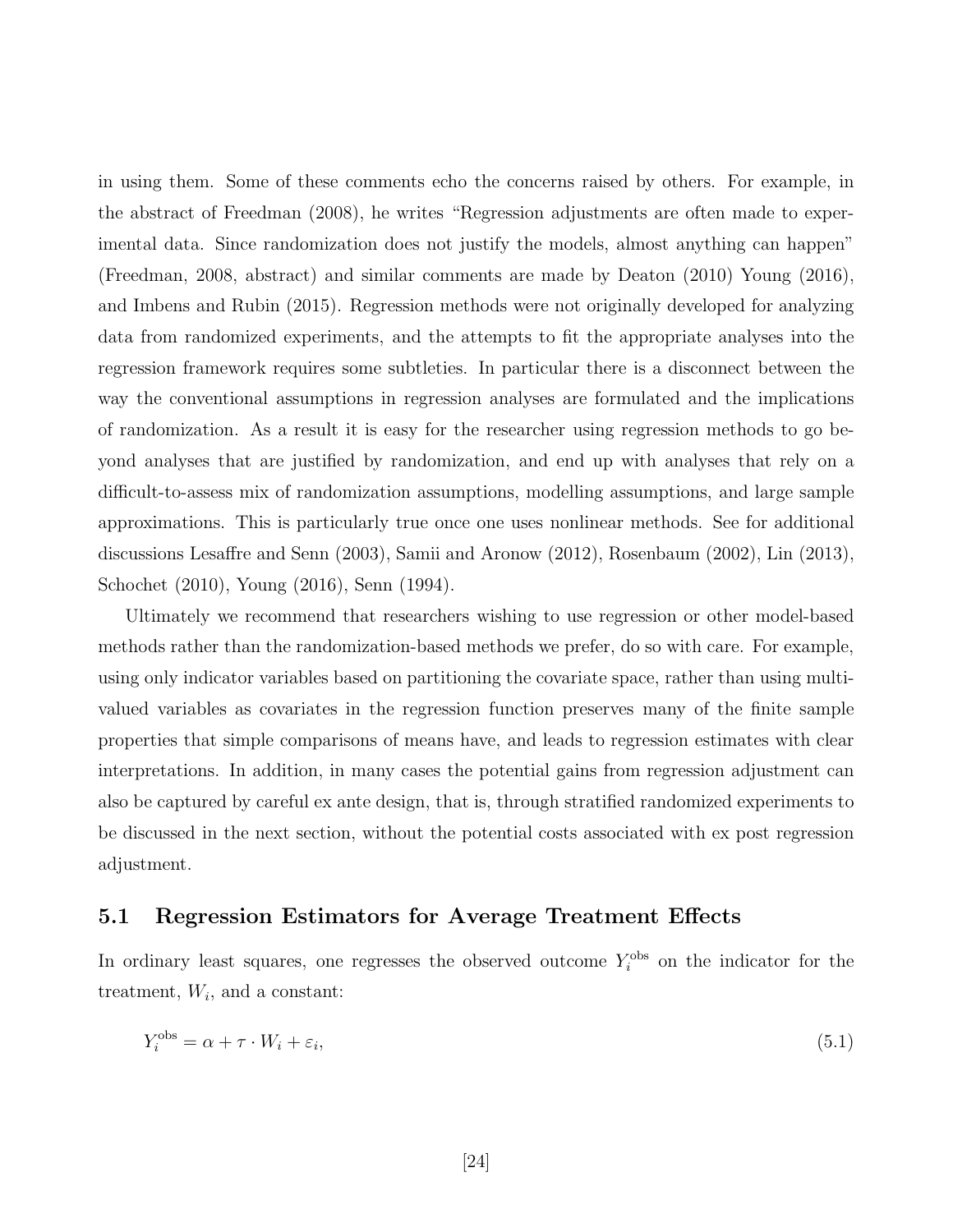where  $\varepsilon_i$  is an unobserved error term. The least squares estimator for  $\tau$  is based on minimizing the sum of squared residuals over  $\alpha$  and  $\tau$ ,

$$
(\hat{\tau}_{\text{ols}}, \hat{\alpha}_{\text{ols}}) = \arg \min_{\tau, \alpha} \sum_{i=1}^{N} (Y_i^{\text{obs}} - \alpha - \tau \cdot W_i)^2,
$$

with solution

$$
\hat{\tau}_{\text{ols}} = \frac{\sum_{i=1}^{N} (W_i - \overline{W}) \cdot (Y_i^{\text{obs}} - \overline{Y}^{\text{obs}})}{\sum_{i=1}^{N} (W_i - \overline{W})^2} = \overline{Y}_t^{\text{obs}} - \overline{Y}_c^{\text{obs}}, \quad \text{and } \hat{\alpha}_{\text{ols}} = \overline{Y}^{\text{obs}} - \hat{\tau}_{\text{ols}} \cdot \overline{W}.
$$

The least squares estimate of  $\tau$  is identical to the simple difference in means, so by the Neyman results discussed in Section [4.2,](#page-16-0) the least squares estimator is unbiased for the average causal effect. However, the assumptions that are typically used to justify linear regression are substantially different from the randomization that justifies Neyman's analysis. In addition, the unbiasedness claim in the Neyman analysis is conceptually different from the one in conventional regression analysis: in the first case the repeated sampling paradigm keeps the potential outcomes fixed and varies the assignments, whereas in the latter the realized outcomes and assignments are fixed but different units with different residuals, but the same treatment status, are sampled. The assumptions typically used in regression analyses are that, in the infinite population the sample was drawn from, the error terms  $\varepsilon_i$  are independent of, or at least uncorrelated with, the treatment indicator  $W_i$ . This assumption is difficult to evaluate, as the interpretation of these residuals is rarely made explicit beyond a vague notion of capturing unobserved factors affecting the outcomes of interest. Textbooks therefore often stress that regression estimates measure only association between the two variables, and that causal interpretations are not in general warranted.

It is instructive to see the formal implications of the randomization for the properties of the least squares estimator, and to see how the randomization relates to the standard versions of the regression assumptions. To build this connection between the two repeated sampling paradigms it is very convenient to view the sample at hand as a random sample from an infinite population. This allows us to think of all the variables as random variables, with moments defined as population averages and with a distribution induced by random sampling from this infinite population. Define

$$
\tau = \mathbb{E}[Y_i(1) - Y_i(0)], \quad \text{and} \quad \alpha = \mathbb{E}[Y_i(0)].
$$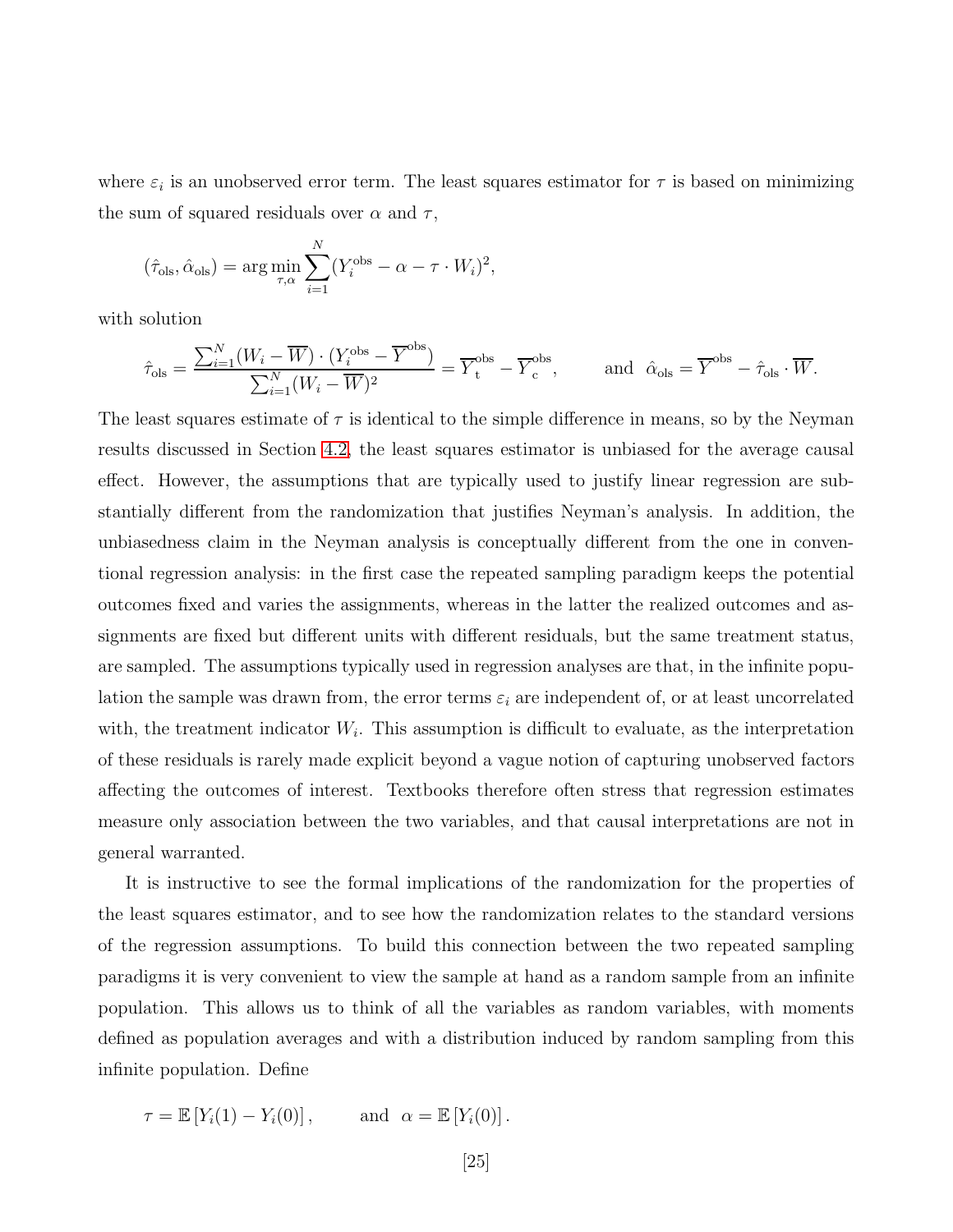Then define the residual as

$$
\varepsilon_i = Y_i(0) - \alpha + W_i \cdot \{ Y_i(1) - Y_i(0) - \tau \}
$$
  
=  $(1 - W_i) \cdot \{ Y_i(0) - \mathbb{E}[Y_i(0)] \} + W_i \cdot \{ Y_i(1) - \mathbb{E}[Y_i(1)] \}.$ 

This implies we can write the regression as in [\(5.1\)](#page-24-0). Now the error term has a clear meaning as the difference between potential outcomes and their population expectation, rather than as the difference between the realized outcome and its conditional expectation given the treatment. Moroever, the independence of  $W_i$  and  $(Y_i(0), Y_i(1))$ , directly implied by the randomization, now has implications for the properties of the error term. Specifically, the randomization implies that the average residuals for treated and control units are zero:

$$
\mathbb{E}[\varepsilon_i|W_i=0]=0,\quad\text{and }\mathbb{E}[\varepsilon_i|W_i=1]=0.
$$

Note that random assignment of the treatment does <u>not</u> imply that the error term is independent of  $W_i$ . In fact, in general there will be heteroskedasticity, and we need to use the Eicker-Huber-White robust standard errors to get valid confidence intervals.

It may appear that this is largely semantics, and that using regression methods here makes no difference in practice. This is certainly true for estimation in this simple case without covariates, but not necessarily for inference. The conventional least squares approach suggests using the robust (Eicker-Huber-White) standard errors. Because the general robust variance estimator has no natural degrees-of-freedom adjustment, these standard robust variance estimators differs slightly from the Neyman unbiased variance estimator  $\hat{\mathbb{V}}_{\text{negman}}$ :

$$
\hat{\mathbb{V}}_{\text{robust}} = \frac{s_c^2}{N_c} \cdot \frac{N_c - 1}{N_c} + \frac{s_t^2}{N_t} \cdot \frac{N_t - 1}{N_t}.
$$
\n(5.2)

The Eicker-Huber-White variance estimator is not unbiased, and in settings where one of the treatment arms is rare, the difference may matter. For the Duflo-Hanna-Ryan data on the effect of teacher presence on educational achievement (Duflo, Hanna, and Ryan, 2012), this leads to

$$
\hat{Y}_i^{\text{obs}} = 0.5805 + 0.2154 \times W_i,
$$
  
(0.0256) (0.0308)  
[0.0311]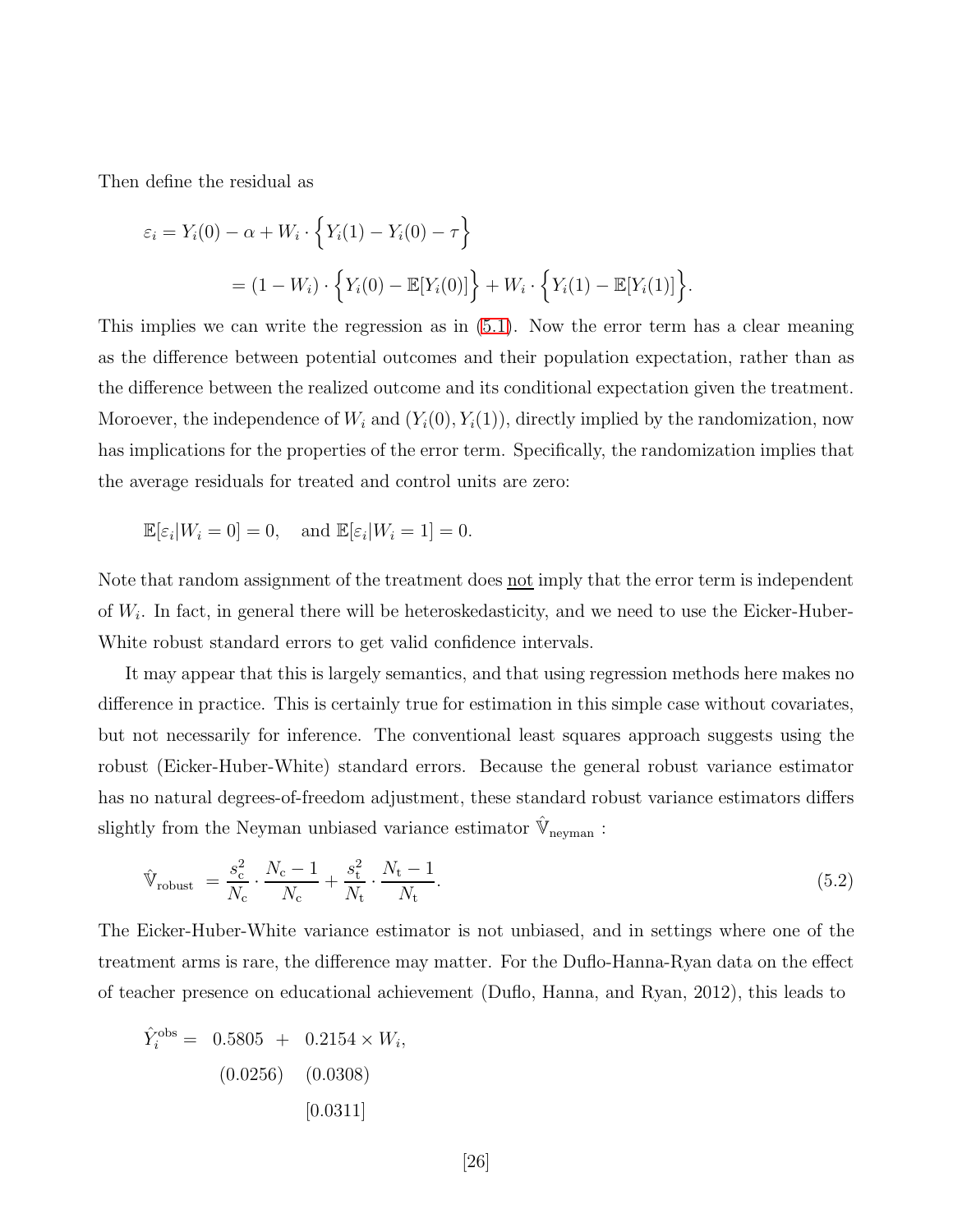with the Eicker-Huber-White standard errors in parentheses and the Neyman standard error in brackets. Because both subsample sizes are large enough  $(N_c = 54$  and  $N_t = 53)$ , there is essentially no difference in the standard errors. However, if we modify the sample so that there are  $N_c = 54$  control units but only  $N_t = 4$  treated units, the standard errors are quite different, 0.1215 for the Eicker-Huber-White standard errors, and 0.1400 for the Neyman standard errors.

Although there are refinements of the general Eicker-Huber-White variance estimator, there are none that are unbiased in general. The difference with the Neyman variance estimator relies on the fact that the only regressor in the Neyman variance estimator is a binary indicator. Moreover, the Neyman variance estimator, fitting into the classic Behrens-Fisher problem, suggests using a t-distribution rather than a normal distribution with the degrees of freedom dependent on the size of the two treatment groups. See Imbens and Kolesar (2015) and Young (2016) for recent discussions with illustrations how the distribution of the covariates matters for the standard errors.

### 5.2 Regression Estimators with Additional Covariates

Now let us turn to the case with additional covariates beyond the treatment indicator  $W_i$ , with these additional covariates denoted by  $X_i$ . These additional covariates are not affected by the treatment by definition, that is, they are pre-treatment variables. Moreover, we assume here that these covariates did not affect the assignment, which we continue to assume is completely random. It is the presence of these covariates that often motivates using regression methods rather than simple differences by treatment status. There are generally three motivations for including these covariates into the analysis. First, they may improve the precision of the estimates. Second, they allow for estimation of average effects for subpopulations and in general for assessments of heterogeneity in treatment effects. Third, they may serve to remove biases in simple comparisons of means if the randomization was not adequate. These are somewhat distinct, although related, goals, however, and regression methods are not necessarily the optimal choice for any of them. In general, again, we wish to caution against the routine way in which regression methods are often applied here.

There are two ways covariates are typically incorporated into the estimation strategy. First,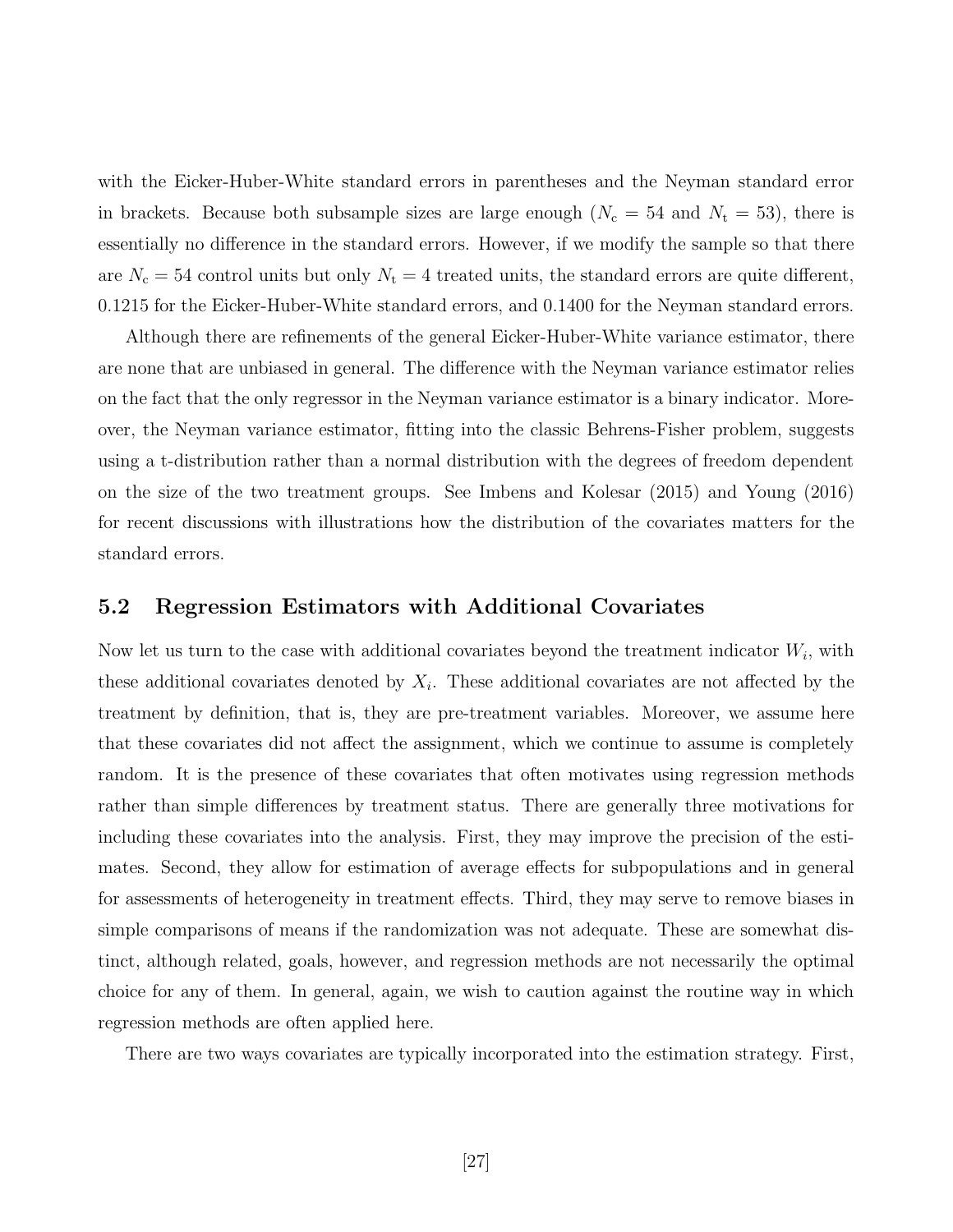they can be included additively through the regression model

$$
Y_i^{\text{obs}} = \alpha + \tau \cdot W_i + \beta' \dot{X}_i + \varepsilon_i. \tag{5.3}
$$

Here  $\dot{X}_i = X_i - \overline{X}$  is the covariate measured in deviations from its mean. Using deviations from means does not affect the point estimates of  $\tau$  or  $\beta$ , only that of the intercept  $\alpha$ , but this transformation of the covariates is convenient once we allow for interactions. Estimating this regression function for the Duflo-Hanna-Ryan data changes the point estimate of the average effect to 0.1921 and leaves the standard error unchanged at 0.0298. The R-squared in the original regression was 0.3362, and the two additional covariates increase this to 0.3596, which is not enough to make a difference in the standard error.

Second, we can allow for a model with a full set of interactions:

<span id="page-28-0"></span>
$$
Y_i^{\text{obs}} = \alpha + \tau \cdot W_i + \beta' \dot{X}_i + \gamma' \dot{X}_i \cdot W_i + \varepsilon_i. \tag{5.4}
$$

In general the least squares estimates based on these regression functions are not unbiased for the average treatment effects over the randomization distribution given the finite population. There is one exception. If the covariates are all indicators and they partition the population, and we estimate the model with a full set of interactions, Equation [\(5.4\)](#page-28-0), then the least squares estimate of  $\tau$  is unbiased for the average treatment effect. To see this, consider the simplest case with a single binary covariate. In that case we can think of average treatment effects  $\tau_x$  for each value of x. We can also think of  $\hat{\tau}_x$  estimated separately on the corresponding part of the subpopulation. If X is the average value of  $X_i$  in the sample, then

$$
\hat{\tau} = \hat{\tau}_1 \cdot \overline{X} + \hat{\tau}_0 \cdot (1 - \overline{X}),
$$
 and  $\hat{\gamma} = \hat{\tau}_1 - \hat{\tau}_0.$ 

Below in Section [10.3.1,](#page-60-0) we discuss machine learning methods for partitioning the covariate space according to treatment effect heterogeneity; if we construct indicators for the element of the partition derived according to an "honest causal tree" (Athey and Imbens, 2016) and incorporate them into [\(5.4\)](#page-28-0), then the resulting average treatment effect (estimated on what Athey and Imbens (2016) refer to as the estimation sample) is unbiased over the randomization distribution. This result extends conceptually to the case where all regressors are indicators. In that case all least squares estimates are weighted averages of the within-cell estimated average effects.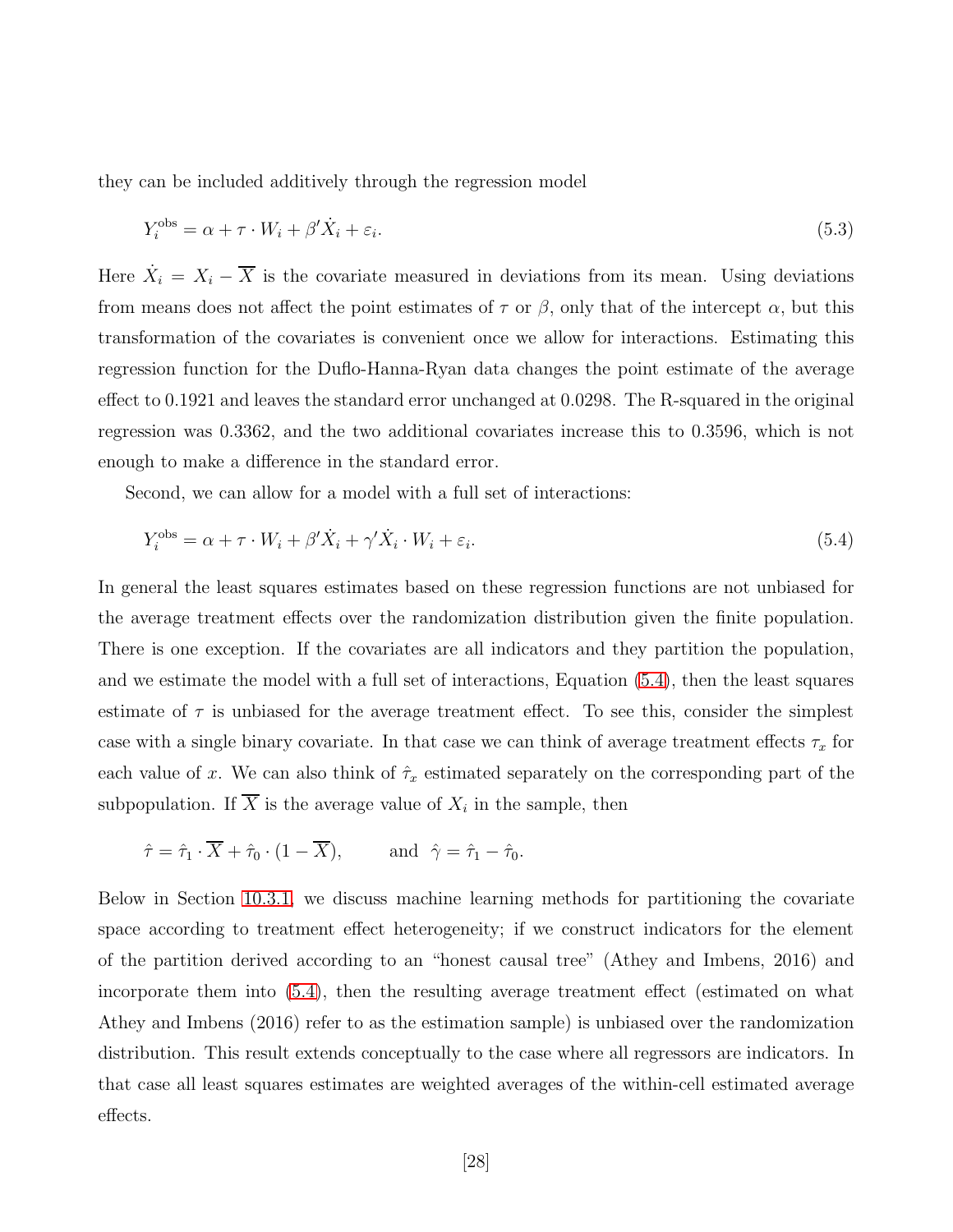If we are willing to make large sample approximations, we can also say something about the case with multivalued covariates. In that case,  $\hat{\tau}$  is (asymptotically) unbiased for the average treatment effect. Moreoever, and this goes back to the first motivation for including covariates, the asymptotic variance for  $\hat{\tau}$  is less than that of the simple difference estimator by a factor equal to  $1 - R^2$  from including the covariates relative to not including the covariates. It is important that these two results do not rely on the regression model being true in the sense that the conditional expectation of  $Y_i^{\text{obs}}$  is actually linear in the covariates and the treatment indicator in the population. Because of the randomization there is zero correlation in the population between  $W_i$  and the covariates  $X_i$ , which is sufficient for the lack of bias from including or excluding the covariates. However, the large sample approximation needs to be taken seriously here. If in fact the covariates have very skewed distributions, the finite sample bias in the linear regression estimates may be substantial, as Freedman (2008) points out. At the same time, the gain in precision is often modest as the covariates often only have limited explanatory power.

The presence of non-zero values for  $\gamma$  imply treatment effect heterogeneity. However, the interpretation of the  $\gamma$  depends on the actual function form of the conditional expectations. Only if the covariates partition the population do these  $\gamma$  have a clear interpretation as differences in average treatment effects. For that reason it may be easier to convert the covariates into indicator variables. It is unlikely that the goodness of fit of the regression model is much affected by such transformations, and both the interpretation and the finite sample unbiasedness would be improved by following that approach.

For the Duflo-Hanna-Ryan (2012) data,

$$
\hat{Y}_i^{\text{obs}} = 0.59 + 0.192 \times W_i + 0.001 \times X_{1i} - 0.004 \times X_{2i} - 0.006 \times X_{1i} \times W_i
$$
\n(0.02) (0.03) (0.002) (0.01) (0.003)  
\n
$$
+0.017 \times X_{2i} \times W_i
$$
\n(0.01)

The inclusion of the two covariates with the full set of interactions does not affect the point estimate of the average treatment effect, nor its standard error.

Alternatively, if we run the regression with an indicator for  $X_{1i} > 37$  (teacher score greater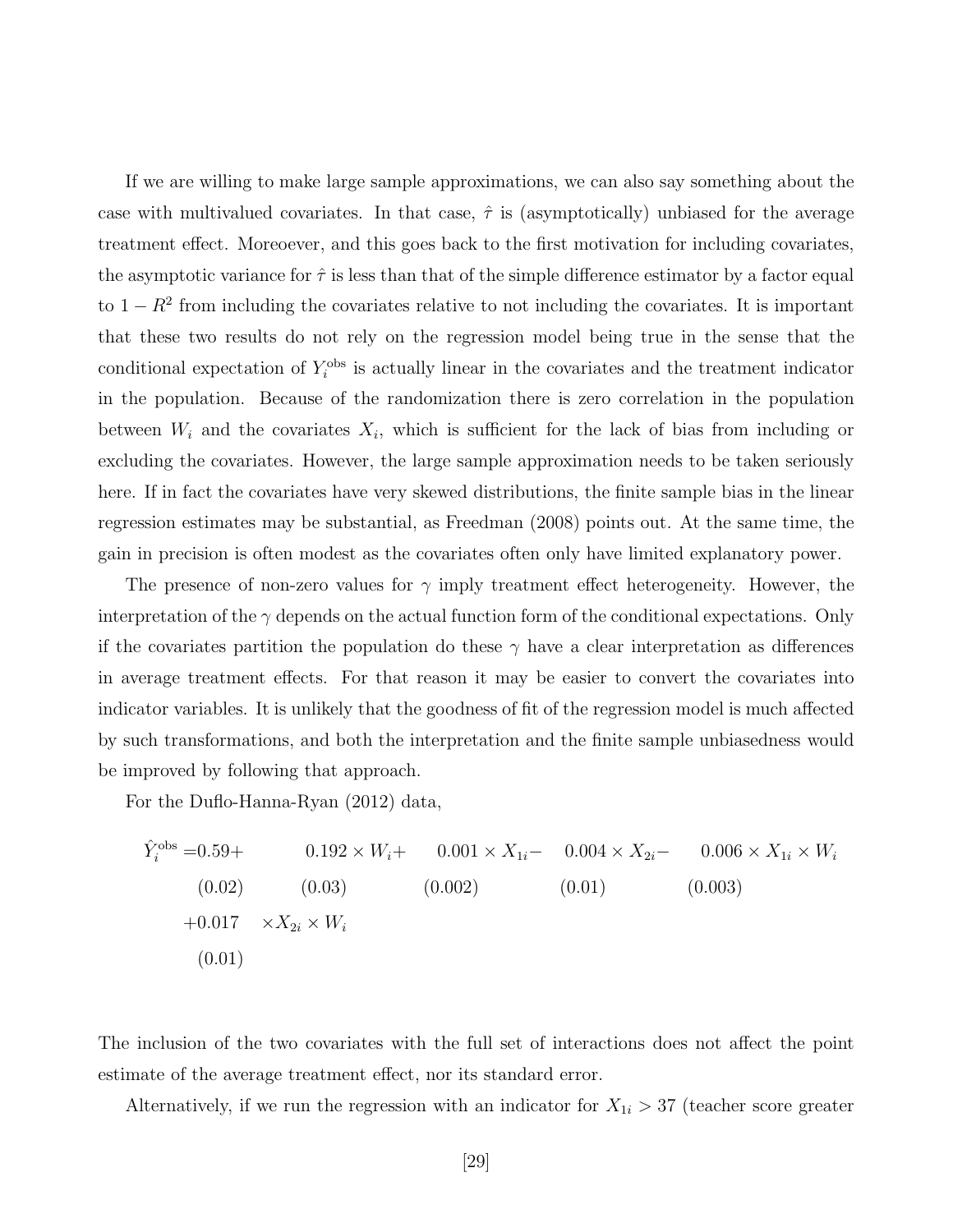than the median), we get

$$
\hat{Y}_i^{\text{obs}} = 0.60 + \qquad 0.188 \times W_i + \qquad 0.10 \times 1_{\{X_{1i} > 37\}} \qquad -0.06 \times 1_{\{X_{1i} > 37\}} \times W_i
$$
\n
$$
(0.02) \qquad (0.03) \qquad (0.05) \qquad (0.06)
$$

Now the coefficient on the interaction is directly interpretable as an estimate of the difference in the average effect for teachers with a score higher than 37 versus teachers with a score less than or equal to 37. Ultimately there is very little gain in precision in the estimator for the average treatment effect.

# 6 The Analysis of Stratified and Paired Randomized Experiments

In this section we discuss the analyses for two generalizations of completely randomized experiments. First, consider stratified randomized experiments. In that case the covariate space is partitioned into a finite set. Within each of these subsets a completely randomized experiment is carried out. In the extreme case where the partition is such that within each subset there are exactly two units, and the designs corresponds to randomly assigning exactly one of these two units to the treatment and the other to the control group we have a paired randomized experiment. Both these designs can be thought of as attempting to capture the gains from adjusting from observable differences between units by design, rather than by analysis as in the previous section. As such they capture the gains from ex post regression adjustment without the potential costs of linear regression, and therefore stratification is generally preferable over regression adjustment. In the current section we discuss the analyses of such experiments, and in Section [7.2](#page-36-0) the design aspects.

### 6.1 Stratified Randomized Experiments: Analysis

In a stratified randomized experiment the covariate space is partitioned into a finite set of subsets. Within each of these subsets a completely randomized experiment is carried out, after which the results are combined. If we analyze the experiment using Neyman's repeated sampling approach the analysis of stratified randomized experiments is straightforward. Suppose there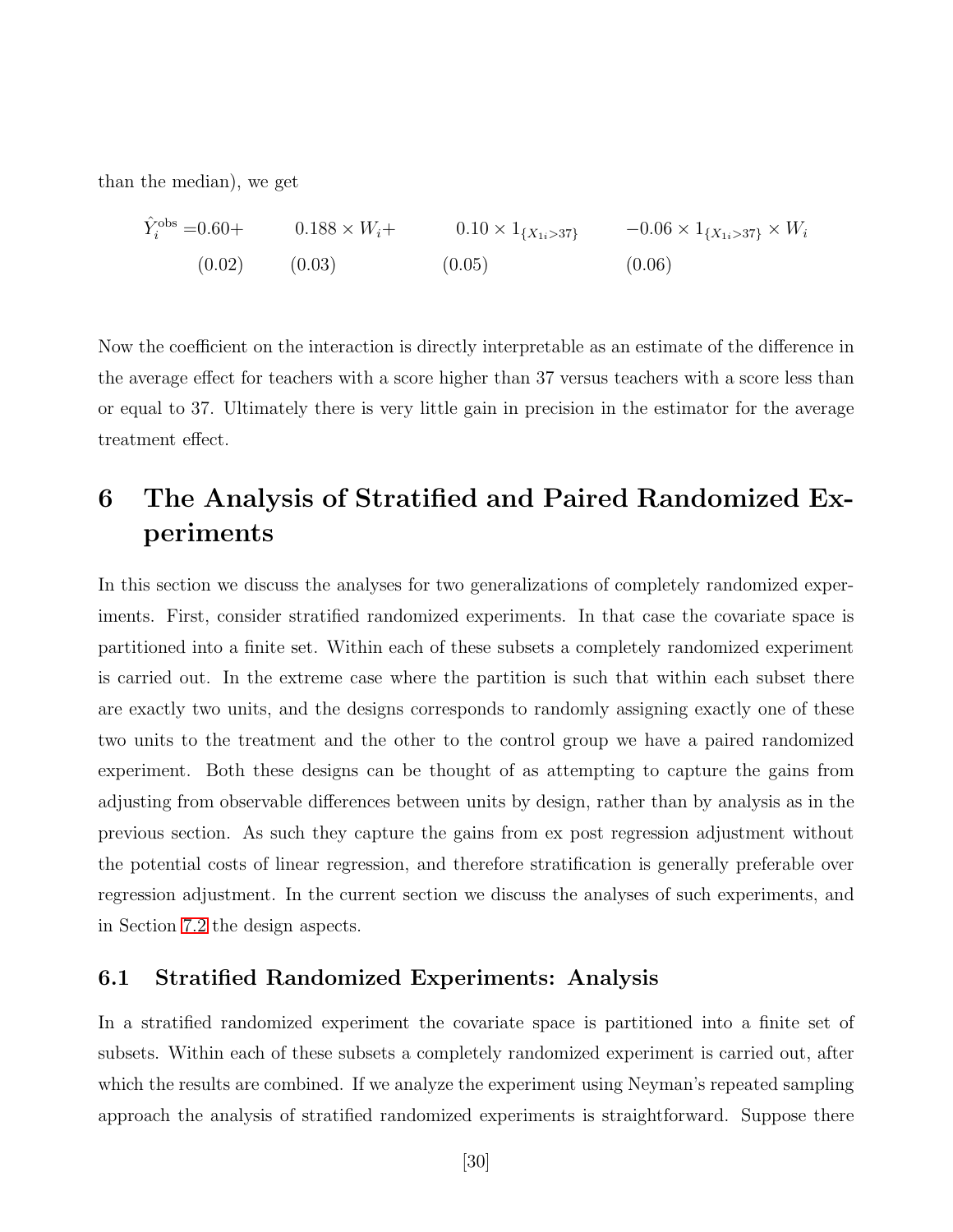are G strata within which we carry out a completely randomized experiment, possibly with varying treatment probabilities. Let  $\tau_g$  be the average causal effect of the treatment for all units within stratum g. Within this stratum we can estimate the average effect as the difference in average outcomes for treated and control units:

$$
\hat{\tau}_g = \overline{Y}_{\text{t},g}^{\text{obs}} - \overline{Y}_{\text{c},g}^{\text{obs}},
$$

and we can estimate the within-stratum variance, using the Neyman results, as

$$
\hat{\mathbb{V}}(\hat{\tau}_g) = \frac{s_{\text{t},g}^2}{N_{\text{t},g}} + \frac{s_{\text{c},j}^2}{N_{\text{c},g}},
$$

where the j-subscript indexes the stratum. We can then estimate the overall average effect of the treatment by simply averaging the within-stratum estimates weighted by the stratum share  $N_g/N$ :

$$
\hat{\tau} = \sum_{g=1}^{G} \hat{\tau}_g \cdot \frac{N_g}{N}, \qquad \text{with estimated variance } \hat{\mathbb{V}}_{\text{strat}}(\hat{\tau}) = \sum_{g=1}^{G} \hat{\mathbb{V}}(\hat{\tau}_g) \cdot \left(\frac{N_g}{N}\right)^2.
$$

There is a special case that is of particular interest. Suppose the proportion of treated units is the same in all strata. In that case the estimator for the average treatment effect is equal to the difference in means by treatment status,

$$
\hat{\tau} = \sum_{g=1}^G \hat{\tau}_g \cdot \frac{N_g}{N} = \overline{Y}_{\text{t}}^{\text{obs}} - \overline{Y}_{\text{c}}^{\text{obs}},
$$

which is the estimator we used for the completely randomized experiment. In general, however, the variance based on the completely randomized experiment set up,

$$
\hat{\mathbb{V}}_{\text{negman}} = \frac{s_{\text{t}}^2}{N_{\text{t}}} + \frac{s_{\text{c}}^2}{N_{\text{c}}},
$$

will be conservative compared to the variance that takes into account the stratification,  $\hat{V}_{strat}(\hat{\tau})$ : the latter takes into account the precision gain from stratification.

### 6.2 Paired Randomized Experiments: Analysis

Now let us consider a paired randomized experiment. Starting with  $N$  units in our sample,  $N/2$  pairs are constructed based on covariate values so that within the pairs the units are more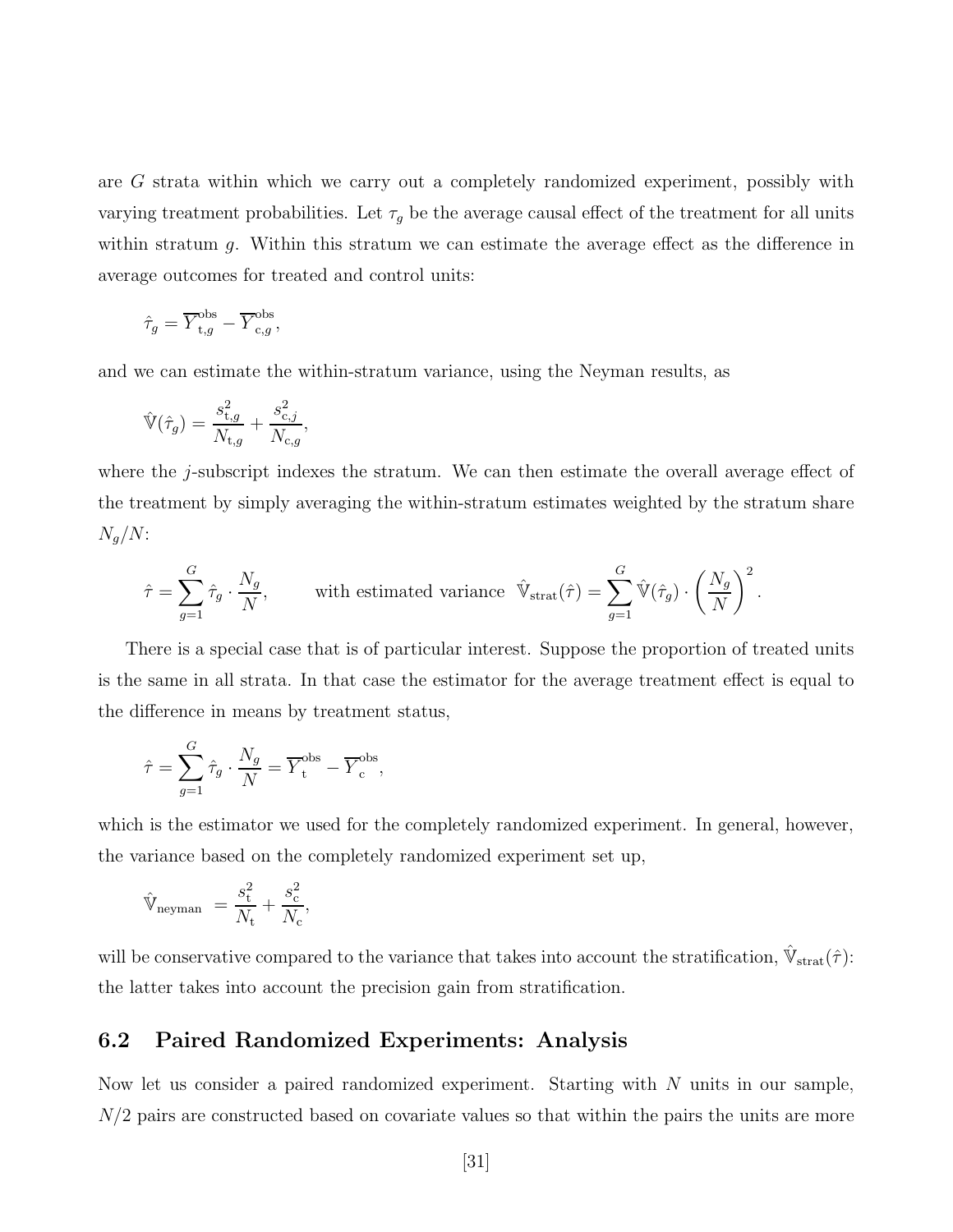similar in terms of covariate values. Then, within each pair a single unit is chosen at random to receive the active treatment and the other unit is assigned to the control group. The average treament effect within the pair is estimated as the difference in outcome for the treated unit and the control unit:

$$
\hat{\tau}_g = \sum_{i: G_{ig}=1, W_i=1} Y_i^{\text{obs}} - \sum_{i: G_{ig}=1, W_i=0} Y_i^{\text{obs}}.
$$

The overall average effect is estimated as the average over the within-pair estimates:

$$
\hat{\tau} = \frac{1}{N/2} \sum_{g=1}^{N/2} \hat{\tau}_g = \overline{Y}_{\text{t}}^{\text{obs}} - \overline{Y}_{\text{c}}^{\text{obs}}.
$$

So far this is similar to the analysis of a general stratified experiment, and conceptually the two designs are closely related.

The complications arise when estimating the variance of this estimator, as an estimator of the average effect over the strata,  $\tau = \sum_{g=1}^{N/2} \tau_g \cdot 2/N$ . In the stratified randomized experiment case we estimated the variance in two steps, first estimating the within-stratum variance for stratum  $q$  as

$$
\hat{\mathbb{V}}(\hat{\tau}_g) = \frac{s_{\text{t},g}^2}{N_{\text{t},g}} + \frac{s_{\text{c},g}^2}{N_{\text{c},g}},
$$

followed by averaging this over the strata. However, this variance estimator requires at least two treated and at least two control units in each stratum, and thus is not feasible in the paired randomized experiment case with only one treated and one control unit in each stratum or pair.

Instead typically the following variance estimator is used:

<span id="page-32-0"></span>
$$
\hat{\mathbb{V}}(\hat{\tau}) = \frac{1}{N/2 \cdot (N/2 - 1)} \sum_{g=1}^{N/2} (\hat{\tau}_g - \hat{\tau})^2, \tag{6.1}
$$

the variance of the  $\hat{\tau}_g$  over the pairs. This variance estimator is conservative if viewed as an estimator of  $\tau = \sum_{g=1}^{N/2} \tau_g \cdot 2/N$ . However, suppose we view the pairs as being randomly drawn from a large super-population, with population average treatment effect equal to  $\tau^* = \mathbb{E}[\tau_g].$ Then the variance of  $\hat{\tau}$ , viewed as an estimator of  $\tau^*$ , can be estimated using  $\hat{\mathbb{V}}(\hat{\tau})$ .

Because in this case the proportion of treated units is the same in each pair, namely  $1/2$ , we can also use the variance based on analysing this as a completely randomized experiment,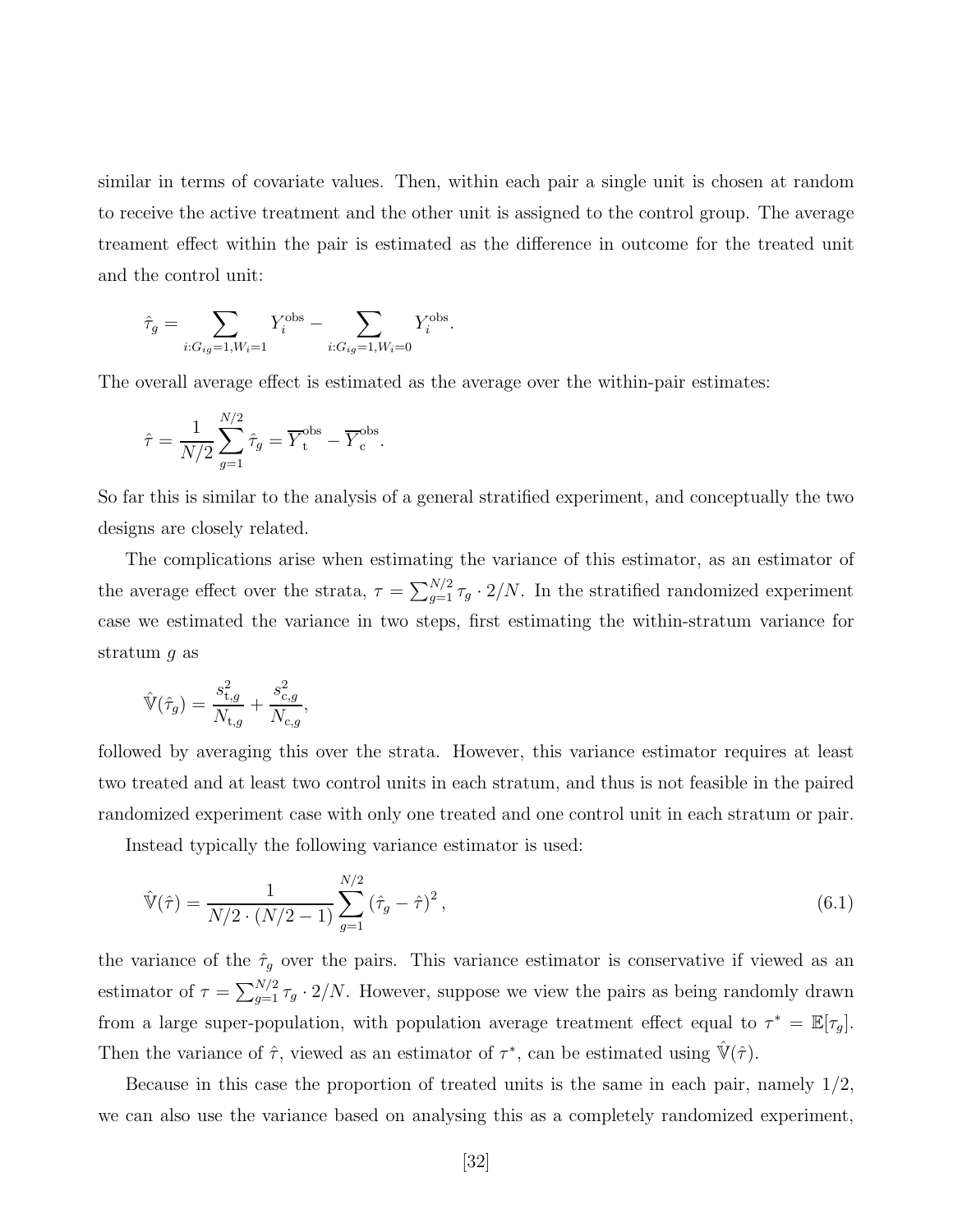leading to:

<span id="page-33-0"></span>
$$
\hat{\mathbb{V}}_{\text{negman}} = \frac{s_t^2}{N_t} + \frac{s_c^2}{N_c}.\tag{6.2}
$$

In general this will be conservative, and more so than necessary.

Let us illustrate this with data from the Children's Television Workshop experiment. See Imbens and Rubin (2015) for details. There are eight pairs of classrooms in this experiment, with one classroom in each pair shown the Electric Company, a children's television program. The outcome is a post-test score, leading to

$$
\hat{\tau} = 13.4, \quad (\hat{\text{se}}_{\text{pair}} = 4.6),
$$

where the standard error is calculated as in Equation [\(6.1\)](#page-32-0), taking into account the paired design. The variance estimate based on the interpretation as a completely randomized experiment as in Equation [\(6.2\)](#page-33-0), rather than a paired experiment, is  $\hat{\text{se}}_{\text{negman}} = 7.8$ , almost twice the size. There is a substantial gain from doing the paired randomized experiment in this case.

# 7 The Design of Randomized Experiments and the Benefits of Stratification

In this section we discuss some issue related to the design of randomized experiments. First we discuss the basic power calculations for completely randomized experiments. Second we discuss the benefits of stratification, and its limit, pairwise randomization, in terms of the expected precision of the resulting experiments. Finally we discuss issues related to re-randomization if one feels the randomization did not produce the desired balance in covariates between treatment and control groups. Ultimately our recommendation is that one should always stratify as much as possible, up to the point that each stratum contains at least two treated and two control units. Although there are in principle some benefits in terms of expected precision to using paired designs rather than stratified designs with two treated and two control units, these tend to be small and because there are some real costs in terms of analyses we recommend the stratified rather than paired designs. If the stratification is done appropriately, there should be no need for re-randomization.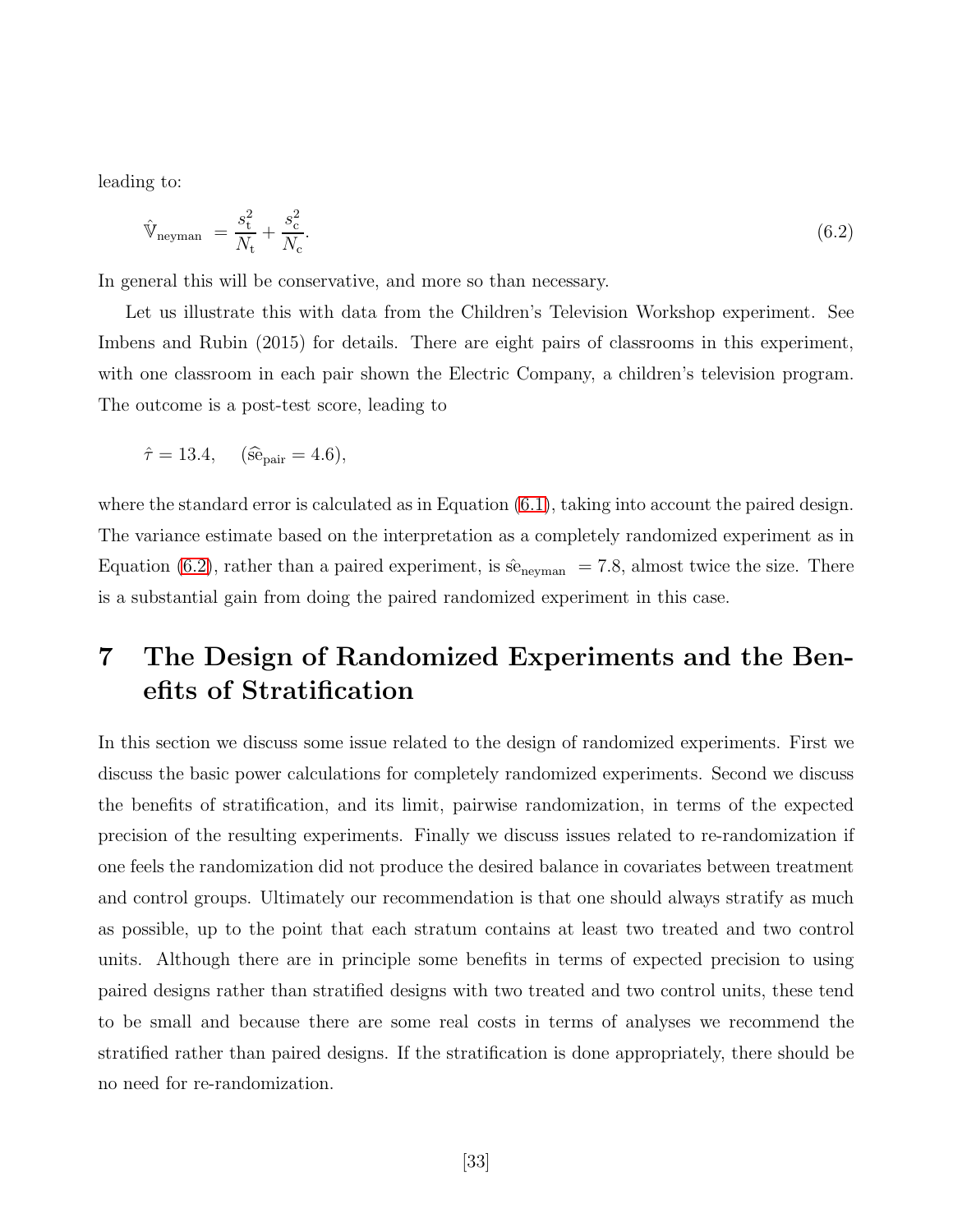### 7.1 Power Calculations

In this section we look at some simple power calculations for randomized experiments. These are intended to be carried out prior to any experiment, in order to assess whether the proposed experiment has a reasonable chance of finding results of the size that one might reasonably expect. These analyses depend on a number of inputs, and can focus on various outputs. Here we largely focus on the formulation where the output is the minimum sample size required to find treatment effects of a pre-specified size with a pre-specified probability. Alternatively, one can also focus on the treatment size one would be likely to find given a particular sample size. For details on these and similar calculations a standard reference is Cohen (1988). See also Murphy, Myors, and Wollach, (2014).

Let us consider a simple case where for a sample of size  $N$ , we would observe values for an outcome for the N units,  $Y_1^{\text{obs}}, \ldots, Y_N^{\text{obs}}$ , and a treatment indicator  $W_1, \ldots, W_N$ . We are interested in testing the hypothesis that the average treatment effect is zero:

 $H_0: \mathbb{E}[Y_i(1) - Y_i(0)] = 0,$ 

against the alternative that the average treatment effect differs from zero:

$$
H_a: \mathbb{E}[Y_i(1) - Y_i(0)] \neq 0.
$$

We restrict the size of the test, the probability of rejecting the null hypothesis when it is in fact true, to be less than or equal to  $\alpha$ . Often, following Fisher (1925), we choose  $\alpha = 0.05$ as the statistical significance level. In addition, we want the power of the test, the probability of rejecting the null when it is in fact false, to be at least equal to  $\beta$ , in the case where the true average treatment effect is  $\tau = \mathbb{E}[Y_i(1) - Y_i(0)]$  for some prespecified value of  $\tau$ . Let  $\gamma = \sum_i W_i/N$  be the proportion of treated units. For simplicity we assume that the conditional outcome variance in each treatment arm is the same,  $\sigma^2 = V(Y_i(0)) = V(Y_i(1))$ . We look for the minimum sample size  $N = N_c + N_t$ , as a function of  $\alpha$ ,  $\beta$ ,  $\tau$ ,  $\sigma^2$ , and  $\gamma$ .

To test the null hypothesis of no average treatment effect we look at the T-statistic

$$
T = \frac{\overline{Y}_{\text{t}}^{\text{obs}} - \overline{Y}_{\text{c}}^{\text{obs}}}{\sqrt{S_{Y}^{2}/N_{\text{t}} + S_{Y}^{2}/N_{\text{c}}}} \approx \frac{\overline{Y}_{\text{t}}^{\text{obs}} - \overline{Y}_{\text{c}}^{\text{obs}}}{\sqrt{\sigma^{2}/N_{\text{t}} + \sigma^{2}/N_{\text{c}}}}.
$$

We reject the null hypothesis of no difference if the absolute value of this t-statistic,  $|T|$ , exceeds  $\Phi^{-1}(1-\alpha/2)$ . Thus, if  $\alpha = 0.05$ , the threshold would be  $\Phi^{-1}(1-\alpha/2) = 1.96$ . We want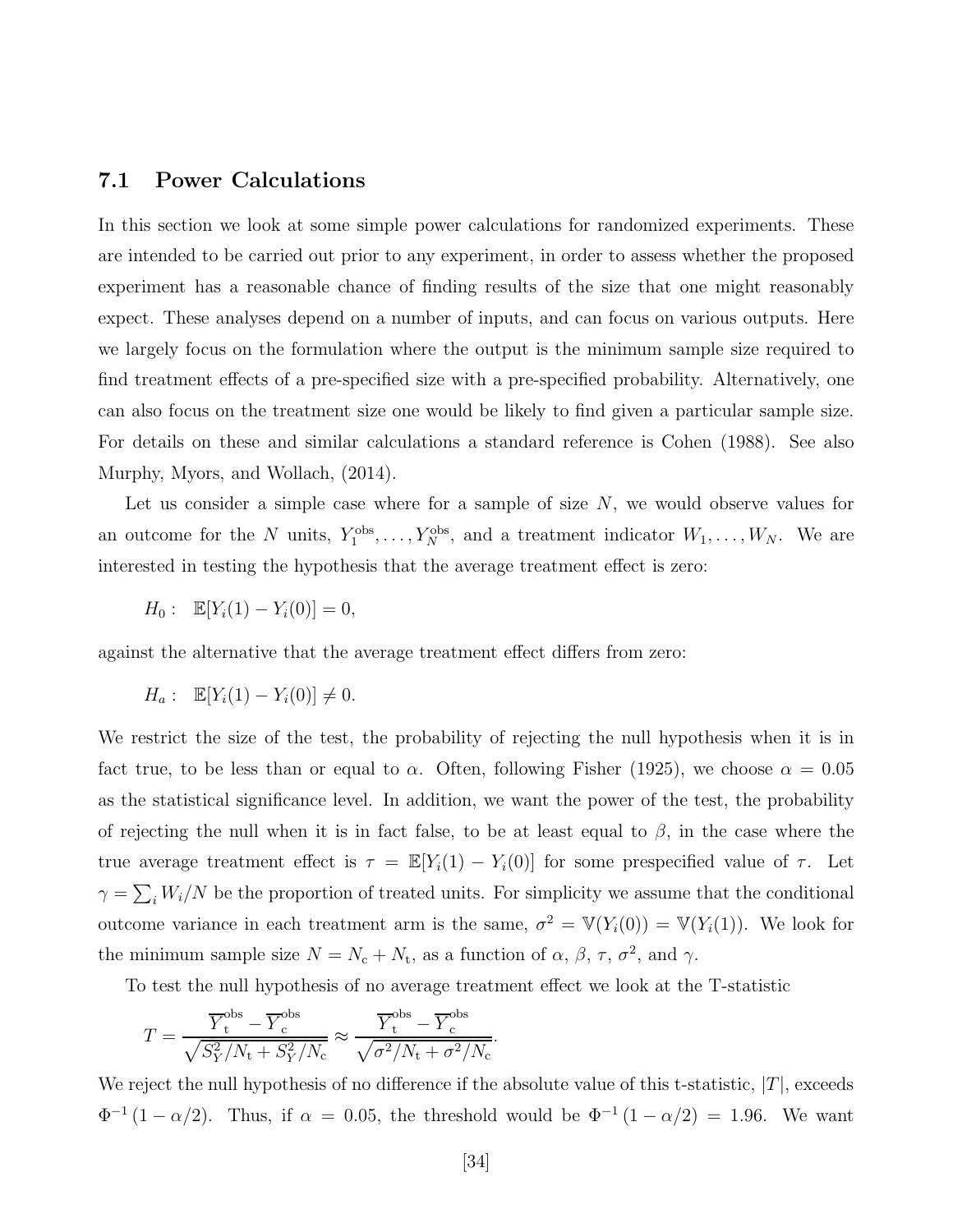the rejection probability to be at least  $\beta$ , given that the alternative hypothesis is true with the treatment effect equal to  $\tau$ . In general the difference in means minus the true treatment effect  $\tau$ , scaled by the standard error of that difference, has approximately a standard normal distribution:

$$
\frac{\overline{Y}_{\text{t}}^{\text{obs}} - \overline{Y}_{\text{c}}^{\text{obs}} - \tau}{\sqrt{\sigma^2 / N_{\text{t}} + \sigma^2 / N_{\text{c}}}} \approx \mathcal{N}(0, 1).
$$

This implies that the t-statistic has an approximately normal distribution:

$$
T \approx \mathcal{N}\left(\frac{\tau}{\sqrt{\sigma^2/N_{\text{t}}} + \sigma^2/N_{\text{c}}}, 1\right).
$$

Now, a simple calculation implies that the null hypothesis will be rejected with probability

$$
\text{pr}(|T| > \Phi^{-1}(1 - \alpha/2)) \approx \Phi\left(-\Phi^{-1}(1 - \alpha/2) + \frac{\tau}{\sqrt{\sigma^2/N_t + \sigma^2/N_c}}\right) \\
+ \Phi\left(-\Phi^{-1}(1 - \alpha/2) - \frac{\tau}{\sqrt{\sigma^2/N_t + \sigma^2/N_c}}\right).
$$

The second term is small, so we ignore it. Thus we want the probability of the first term to be equal to  $\beta$ , which requires

$$
\beta = \Phi\left(-\Phi^{-1}\left(1 - \alpha/2\right) + \frac{\tau}{\sqrt{\sigma^2/N_t + \sigma^2/N_c}}\right),\,
$$

leading to

$$
\Phi^{-1}(\beta) = -\Phi^{-1}(1-\alpha/2) + \frac{\tau\sqrt{N}\sqrt{(\gamma(1-\gamma)}}{\sigma}
$$

This leads to a required sample size

$$
N = \frac{\left(\Phi^{-1}\left(\beta\right) + \Phi^{-1}\left(1 - \alpha/2\right)\right)^2}{\left(\tau^2/\sigma^2\right) \cdot \gamma \cdot (1 - \gamma)}.
$$
\n(7.1)

.

For example, let us consider a setting close to the Lalonde data. The standard deviation of the outcome is approximately 6, although that may have been difficult to assess before the experiment. Suppose we choose  $\gamma = 0.5$  (equal sample sizes for treated and controls, which is optimal in the case with homoskedasticity, and typically close to optimal in other cases),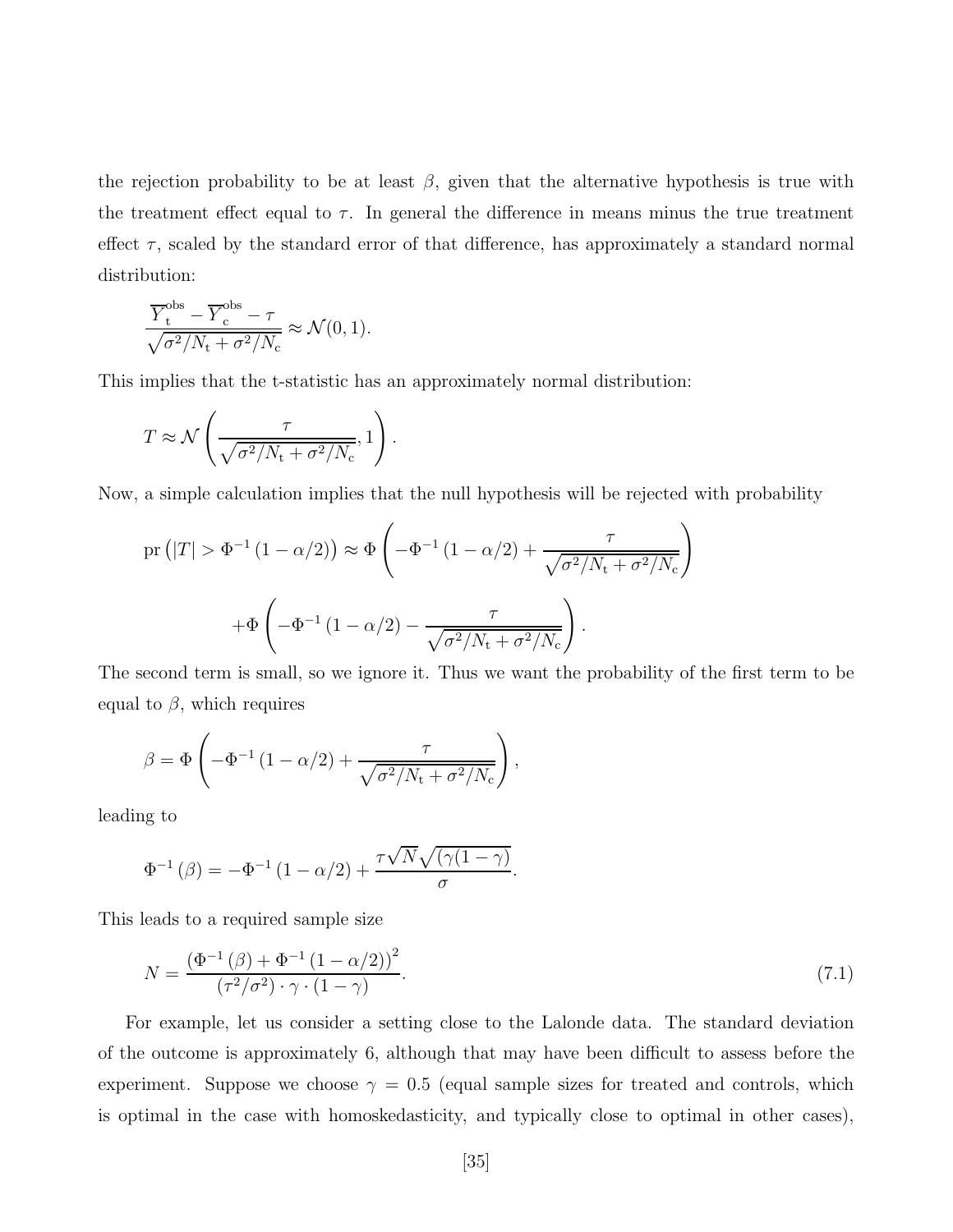$\alpha = 0.05$  (test at 0.05 level). Suppose also that we are looking to be able to find an effect of 1 (thousand dollars), which is a substantial amount given the average pre-program earnings of these individuals, and that we choose  $\beta = 0.8$  (power of 0.8). Then

$$
N = \frac{\left(\Phi^{-1}\left(\beta\right) + \Phi^{-1}\left(1 - \alpha/2\right)\right)^2}{\left(\tau^2/\sigma_Y^2\right) \cdot \gamma \cdot \left(1 - \gamma\right)} = \frac{\left(\Phi^{-1}\left(0.8\right) + \Phi^{-1}\left(0.975\right)\right)^2}{0.167^2 \cdot 0.5^2} = 1,302,
$$

so that the minimum sample size is 1,302, with 651 treated and 651 controls. If the effect we wish to have power of 0.8 for is 2, then the required sample size would be substantially smaller, namely 282, split equally between 142 treated and 142 controls.

#### 7.2 Stratified Randomized Experiments: Benefits

In this section we discuss the benefits of stratification in randomized experiments. Mostly this discussion is based on the special case where the ratio of the number of treated units to the total number of units is the same in each stratum. In this case the intended benefit of the stratification is to achieve balance in the covariates underlying the stratification. Suppose there are only two strata, containing, respectively, women and men. If the total sample size is 100, with 50 women and 50 men, and there are 60 individuals to be assigned to the treatment group and 40 to the control group, stratification would ensure that in the treatment group there are 30 women and 30 men, and the 20 of each sex in the control group. This would avoid a situation where, by chance, there were 25 women and 35 men in the treatment group, and 25 women and 15 men in the control group. If the outcomes were substantially correlated with the sex of the individual, such a random imbalance in the sex ratio in the two treatment groups would reduce the precision from the experiment. Note that without stratification the experiment would still be valid, and, for example, still lead to exact p-values. Stratifying does not remove any bias, it simply leads more precise inferences than complete randomization.

Although it is well known that stratification on covariates is beneficial if based on covariates that are strongly correlated with the outcomes, there appears to be confusion in the literature concerning the benefits of stratification in small samples if this correlation is weak. Bruhn and McKenzie (2007) document this in a survey of researchers in development economics, but the confusion is also apparent in the statistics literature. For example, Snedecor and Cochran (1989, page 101) write: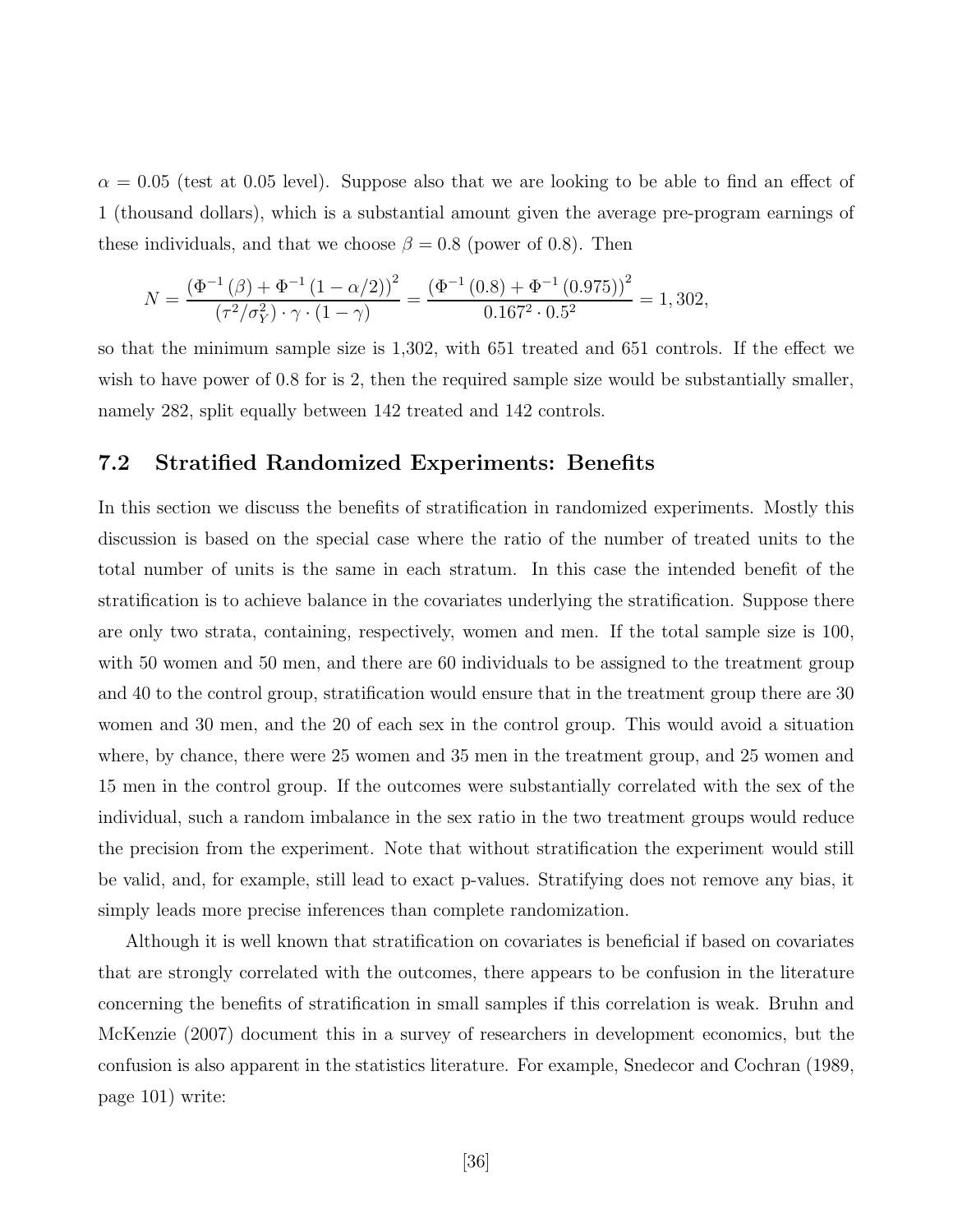"If the criterion has no correlation with the response variable, a small loss in accuracy results from the pairing due to the adjustment for degrees of freedom. A substantial loss may even occur if the criterion is badly chosen so that member of a pair are negatively correlated."

Box, Hunter and Hunter (2005, page 93) also suggest that there is a tradeoff in terms of accuracy or variance in the decision to stratify, writing:

"Thus you would gain from the paired design only if the reduction in variance from pairing outweighed the effect of the decrease in the number of degrees of freedom of the t distribution."

This is somewhat counterintuitive: if one stratifies on a covariate that is independent of all other variables, then stratification is obviously equivalent to complete randomization. In the current section we argue that this intuition is correct and that in fact there is no tradeoff. We present formal results that show that in terms of expected-squared-error, stratification (with the same treatment probabilities in each stratum) cannot be worse than complete randomization, even in small samples, and even with little, or even no, correlation between covariates and outcomes. Ex ante, committing to stratification can only improve precision, not lower it. There is two important qualifications to this result. First, ex post, given the joint distribution of the covariates in the sample, a particular stratification may be inferior to complete randomization. Second, the result requires that the sample can be viewed as a (stratified) random sample from an infinitely large population, with the expectation in the expected-squared-error taken over this population. This requirement guarantees that outcomes within strata cannot be negatively correlated.

The lack of any finite sample cost to (ex ante) stratification in terms of expected-squarederror contrasts with the potential cost of ex post stratification, or regression adjustment. Ex post adjustment for covariates through regression may increase the finite sample variance, and in fact it will strictly increase the variance for any sample size, if the covariates have no predictive power at all.

However, there is a cost to stratifying on a variable that has no association with the potential outcomes. Although there is no cost to stratification in terms of the variance, there is a cost in terms of estimation of the variance. Because there are unbiased estimators for the variance,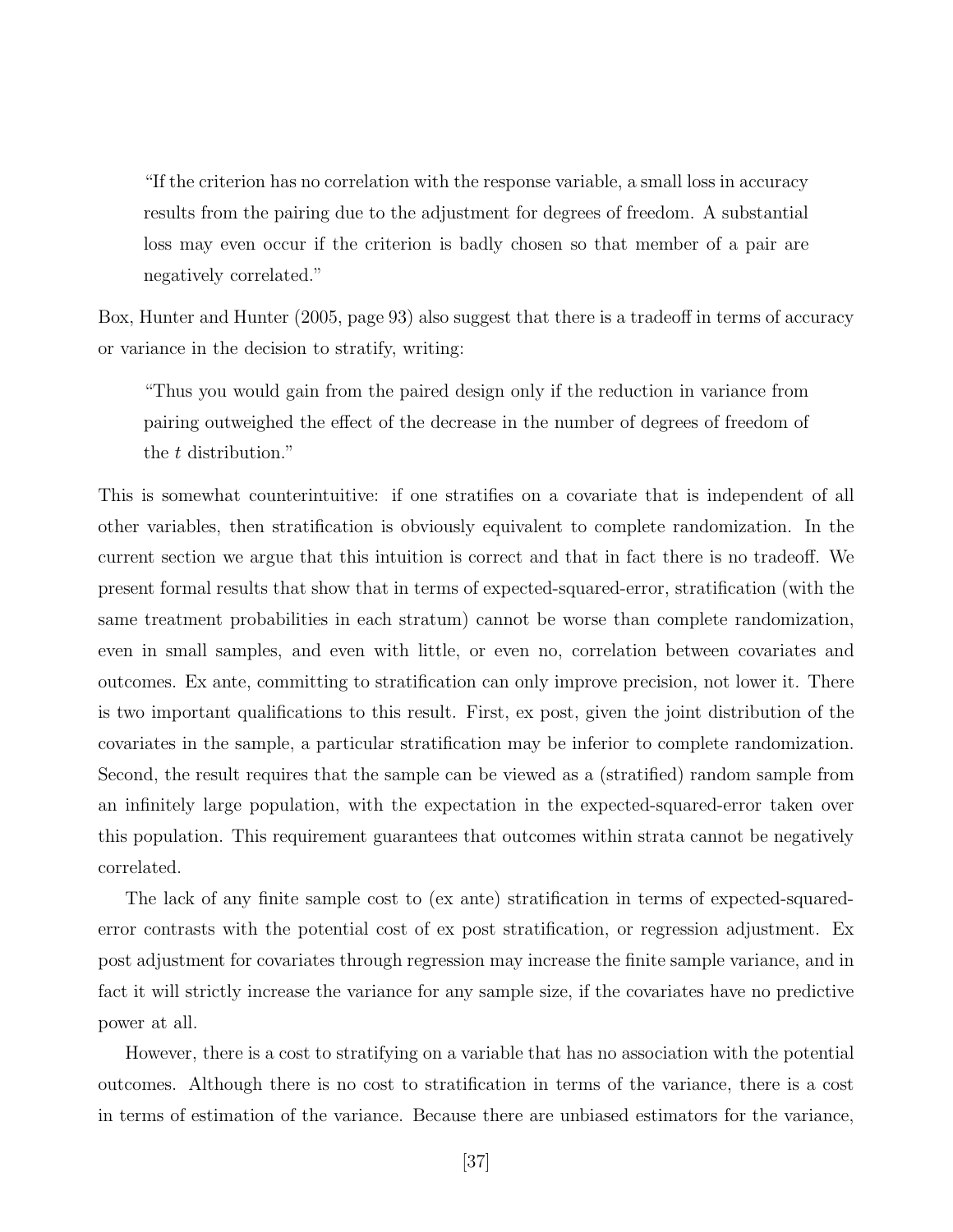it follows that if the variance given stratification is less than or equal to the variance without stratification, it must be that the expectation of the estimated variance given stratification is less than or equal to the expectation of the estimated variance without stratification. However, the estimator for the variance given stratification typically has itself a larger variance, related to the degrees of freedom adjustment. In our view this should not be interpreted, however, as an argument against stratification. One can always use the variance that ignores the stratification: this is conservative if the stratification did in fact reduce the variance. See Lynn and McCulloch (1992) for a similar argument in the context of paired randomized experiments.

We state the formal argument for a simplified case where we have a single binary covariate,  $X_i \in \{f, m\}$  (females and males). we start with a large (infinitely large) superpopulation that expectations and variances refer to. We will draw a sample of size  $N$  from this population and then assign treatments to each unit. For simplicity we assume that  $N/4$  is an integer. Each unit is characterized by a triple  $(Y_i(0), Y_i(1), X_i)$ , where  $X_i$  is a binary indicator. In the superpopulation  $X_i$  has a binomial distribution with support  $\{f, m\}$  (females and males) with  $pr(X_i = f) = 1/2$ . Let  $\mu_{ft} = \mathbb{E}[Y_i(1)|X_i = f]$ ,  $\mu_{fc} = \mathbb{E}[Y_i(0)|X_i = f]$ ,  $\mu_{mt} = \mathbb{E}[Y_i(1)|X_i = m]$ , and  $\mu_{\rm mc} = \mathbb{E}[Y_i(0)|X_i = \text{m}]$ , and similarly for the variances.

We consider the following sampling scheme. We randomly sample  $N/2$  units from each of the two strata. Given a sample of  $X_1, \ldots, X_N$  we consider two randomization schemes. In the first we randomly select  $N/2$  units out of the sample of N units to be assigned to the treatment group. We refer to this as the completely randomized assignment, C. Second, we consider the following stratified randomization scheme, denoted by S. For the stratified design randomly select  $N/4$  from each stratum to be assigned to the treatment, and assign the remainder to the control group. In both cases we estimate the average treatment effect as

$$
\hat{\tau} = \overline{Y}_{\text{t}}^{\text{obs}} - \overline{Y}_{\text{c}}^{\text{obs}}.
$$

We consider the properties of this estimator over repeated randomizations, and repeated random samples from the population. It follows trivially that under both designs, the estimator is unbiased for the population average treatment effect under the randomization distribution. The differences in performance between the estimators and the designs are solely the result of differences in the variances. The exact variance for a completely randomized experiment can be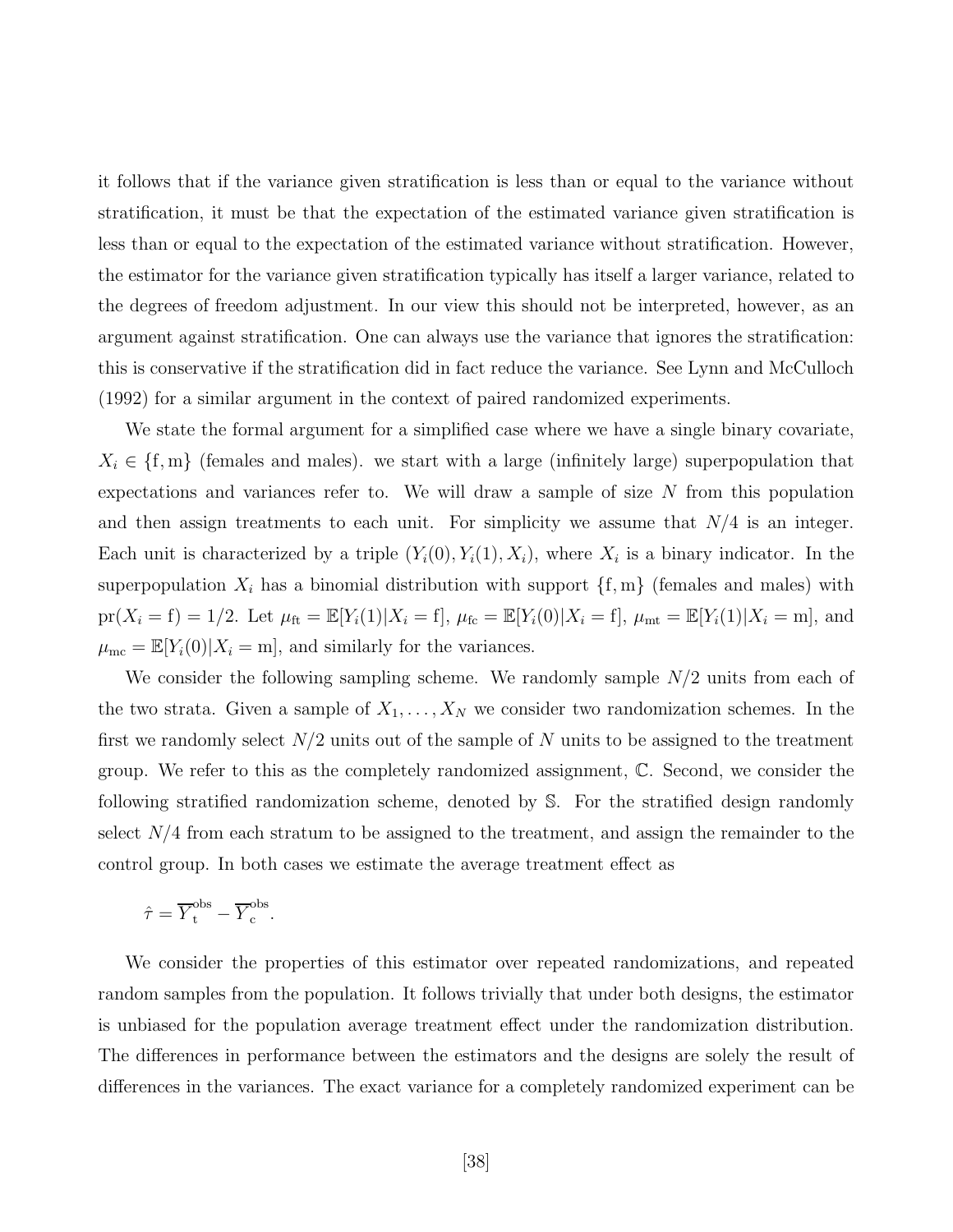written as

$$
\mathbb{V}_{\mathbb{C}} = \frac{1}{4 \cdot N} \cdot ((\mu_{\text{fc}} - \mu_{\text{mc}})^2 + (\mu_{\text{ft}} - \mu_{\text{mt}})^2) + \frac{1}{N} \cdot (\sigma_{\text{ft}}^2 + \sigma_{\text{fc}}^2) + \frac{1}{N} \cdot (\sigma_{\text{mt}}^2 + \sigma_{\text{mc}}^2).
$$

The variance for the corresponding stratified randomized experiment is

$$
\mathbb{V}_{\mathbb{S}} = \frac{1}{N} \cdot (\sigma_{\text{ft}}^2 + \sigma_{\text{fc}}^2) + \frac{1}{N} \cdot (\sigma_{\text{mt}}^2 + \sigma_{\text{mc}}^2).
$$

Thus, the difference in the two variances is

$$
\mathbb{V}_{\mathbb{C}} - \mathbb{V}_{\mathbb{S}} = \frac{1}{4 \cdot N} \cdot ((\mu_{\text{fc}} - \mu_{\text{mc}})^2 + (\mu_{\text{ft}} - \mu_{\text{mt}})^2) \ge 0.
$$

Therefore, stratification leads to variances that cannot be higher than those under a completely randomized experiment. There can only be equality if neither of the potential outcomes is correlated with the covariate, and  $\mu_{\rm fc} = \mu_{\rm mc}$  and  $\mu_{\rm ft} = \mu_{\rm mt}$ . This is the main argument for our recommendation that one should always stratify.

The inability to rank the conditional variance is useful in understanding the Snedecor and Cochran quote in the introduction. If the strata are defined in terms of a continuous covariate, than in a particular sample, it is possible that stratification leads to larger variances conditional on the covariate values (and in the special case of paired experiments, to negative correlations within pairs). That is not possible on average, that is, over repeated samples randomly drawn from large strata, rather than conditional on the covariate values in a single sample. As mentioned before, the large strata qualification here is important: if the strata we draw from are small, say litters of puppies, it may well be that the within-stratum correlation is negative, but that is not possible if all the strata are large: in that case the correlation has to be non-negative.

Now let us consider two estimators for the variance. First define, for  $w = c, t$ , and  $x = f, m$ ,

$$
s_{xw}^{2} = \frac{1}{N_{xw} - 1} \sum_{i:W_{i} = 1} \left( Y_{i}^{\text{obs}} - \overline{Y}_{xw}^{\text{obs}} \right)^{2} \text{ and } s_{w}^{2} = \frac{1}{N_{w} - 1} \sum_{i:W_{i} = 1} \left( Y_{i}^{\text{obs}} - \overline{Y}_{w}^{\text{obs}} \right)^{2}.
$$

The natural estimator for the variance under the completely randomized experiment is:

$$
\hat{\mathbb{V}}_{\mathbb{C}} = \frac{s_{\mathbb{C}}^2}{N_{\mathbb{C}}} + \frac{s_{\mathbb{t}}^2}{N_{\mathbb{t}}}, \quad \text{with } \mathbb{E}[\hat{\mathbb{V}}_{\mathbb{C}}] = \mathbb{V}_{\mathbb{C}}.
$$

For a stratified randomized experiment the natural variance estimator, taking into account the stratification, is:

$$
\hat{\mathbb{V}}_{\mathbb{S}} = \frac{N_{\rm f}}{N_{\rm f} + N_{\rm m}} \cdot \left( \frac{s_{\rm fc}^2}{N_{\rm fc}} + \frac{s_{\rm ft}^2}{N_{\rm ft}} \right) + \frac{N_{\rm m}}{N_{\rm f} + N_{\rm m}} \cdot \left( \frac{s_{\rm mc}^2}{N_{\rm mc}} + \frac{s_{\rm mt}^2}{N_{\rm mt}} \right) \qquad \text{with } \mathbb{E}[\hat{\mathbb{V}}_{\mathbb{S}}] = \mathbb{V}_{\mathbb{S}}.
$$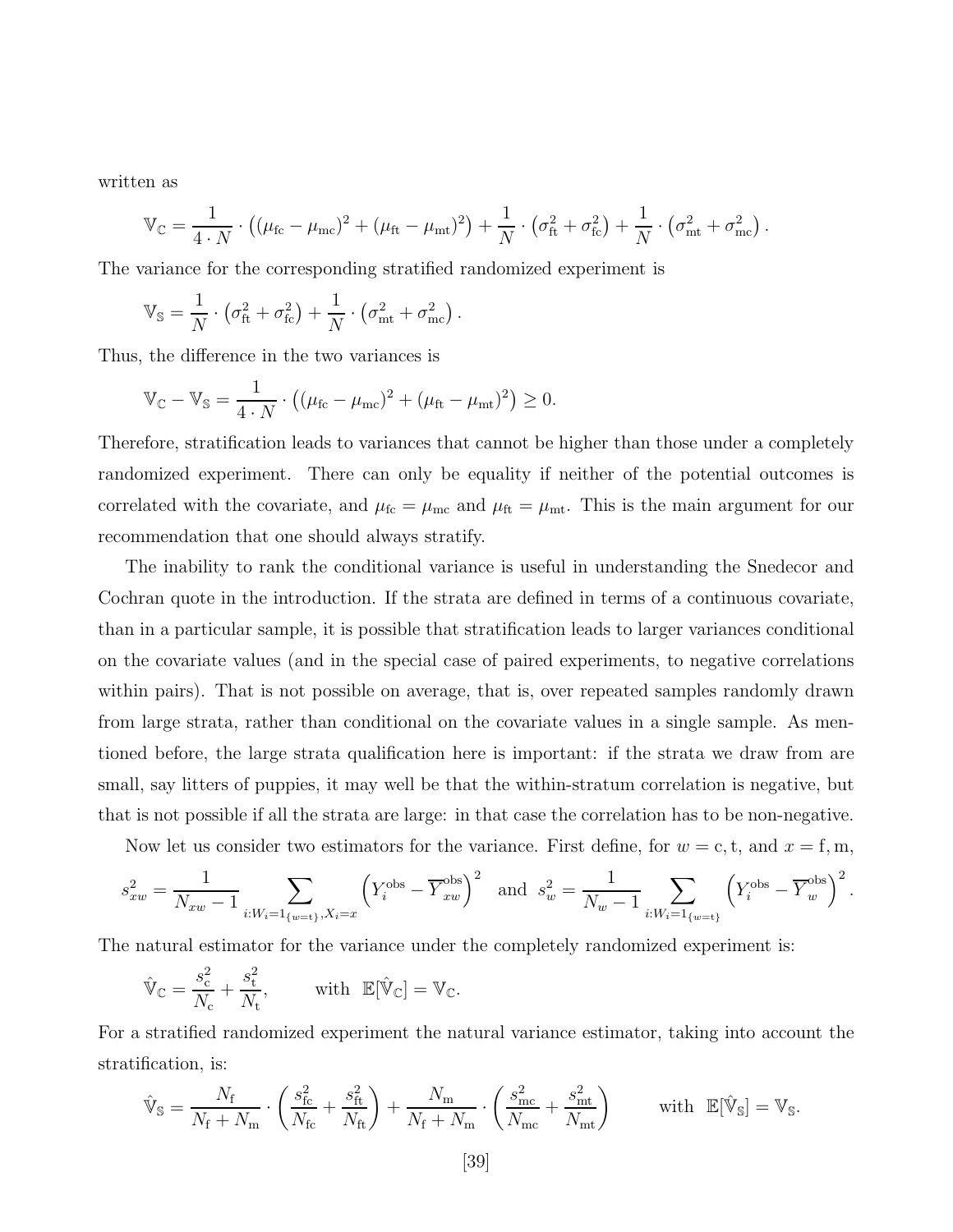Hence,  $\mathbb{E}[\hat{\mathbb{V}}_{\mathbb{S}}] \leq \mathbb{E}[\hat{\mathbb{V}}_{\mathbb{C}}]$ . Nevertheless, in a particular sample, with values  $(\bm{Y}, \bm{W}, \bm{X})$ , it may well be the case that the realized value of the completely randomized variance estimator  $\hat{\mathbb{V}}_{\mathbb{C}}(\bm{Y},\bm{W},\bm{X})$ is less than that of the stratified variance  $\hat{\mathbb{V}}_{\mathbb{S}}(\bm{Y},\bm{W},\bm{X})$ . To be more specific, consider the case where the stratification is not related to the potential outcomes at all. In that case the two variances are identical in expectation,  $\mathbb{E}[\hat{V}_{\mathbb{S}}] = \mathbb{E}[\hat{V}_{\mathbb{C}}]$ , but the variance of  $\hat{V}_{\mathbb{S}}$  is larger than the variance of  $\hat{\mathbb{V}}_{\mathbb{C}}$ ,  $\mathbb{V}(\hat{\mathbb{V}}_{\mathbb{S}}) < \mathbb{V}(\hat{\mathbb{V}}_{\mathbb{C}})$ . As a result the power of a t-test based on  $\hat{\mathbb{V}}_{\mathbb{S}}$  will be slightly lower than the power of a t-test based on  $\hat{V}_{\mathbb{C}}$ . Nevertheless, in practice we recommend to always stratify whenever possible.

### 7.3 Re-randomization

Suppose one is conducting a randomized experiment. For the study population the researcher has collected some background characteristics and has decided to assign the units to the treatment or control group completely at random. Although this would in general not be optimal, it may be that the researcher decided it was not worth the effort investigating a better design, and just went ahead with the complete randomization. Now, however, suppose that after the random assigmnent has been decided, but prior to the actual implementation of the assignment, the researcher compares average pretreatment values by treatment status. In expectation these should be identical for all covariates, but obviously in reality these will differ somewhat. Now suppose that one of the most important covariates does actually show a substantial difference between the assigned treatment and control group. It need not be, although it may be statistically significant at conventional levels even if the randomization was done properly, simply because there is a substantial number of covariates, or simply by chance. What should one do in that case? More specifically, should one go back to the drawing board and re-randomize the treatment assignment so that the important covariate is better balanced? This question of re-randomization has received some attention in the empirical development literature. One paper that raised the question forcefully in this literature is Bruhn and McKenzie (2007). Theoretical paper discussing some of the formal aspects are Morgan and Rubin (2012) and Banerjee, Snowberg, and Chassang (2016).

Here we offer some comments. First of all, implicitly many designs for randomized experiments can be thought of as based on re-randomization. Consider the case where the population of  $N = 100$  individuals consists of 50 women and 50 men. Suppose we do a completely random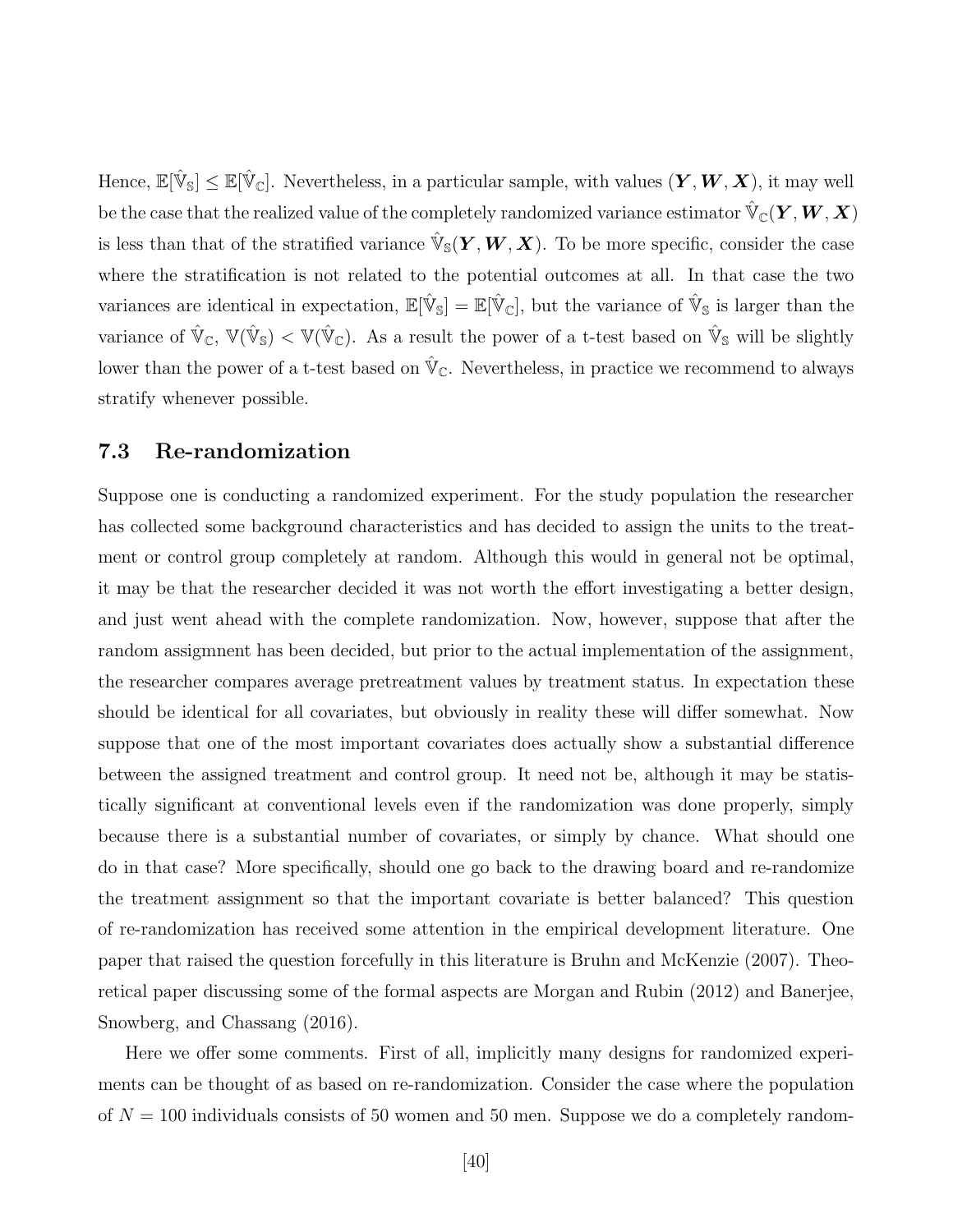ized experiment, with 60 individuals to be assigned to the treatment group and the remaining 40 assigned to the control group. Now suppose we reject and re-randomize any randomization vector that does not correspond to 30 men and 30 women being assigned to the treatment group. Then, in an indirect manner, we end up with a stratified randomized experiment that we know how to analyze, and that in general offers better sampling properties in terms of variance. The point is that in this case the re-randomization does not create any complications, although the appropriate analysis given the re-randomization is different from the one based on ignoring the re-randomization. Specifically, p-values need to be adjusted for the re-randomization, although ignoring the adjustment simply leads to conservative p-values. Both statements hold more generally.

In order for the subsequent analysis to be able to take account of the re-randomization, however, the details of the re-randomization need to be spelled out. This is most easily seen if we consider a Fisher exact p-value analysis. In order to calculate the exact p-value we need to know the exact distribution of the assignment vector. In the case of possible re-randomization we would therefore need to know exactly which assignment vectors would be subject to re-randomization, and which would be viewed as acceptable. The actual criterion may be complicated, and involve calculation of t-statistics for differences in average covariates between treatment groups, but it needs to be completely spelled out in order for the exact p-value calculation to be feasible. Doing this is ultimately equivalent to designing an experiment that guarantees more balance, and it would most likely take a form close to that of a stratified randomized experiment. We recommend simply taking care in the original design so that assignments that correspond to unacceptable balance are ruled out from the outset, rather than ruled out ex post which complicates inference.

# 8 The Analysis of Clustered Randomized Experiments

In this section we discuss clustered randomized experiments. Instead of assigning treatments at the unit level, in this setting the population is first partitioned into a number of clusters. Then all units in a cluster are then assigned to the same treatment level. Clusters may take the form of schools, where within a school district a number of schools are randomly assigned to an educational intervention rather than individual students, or villages, or states, or other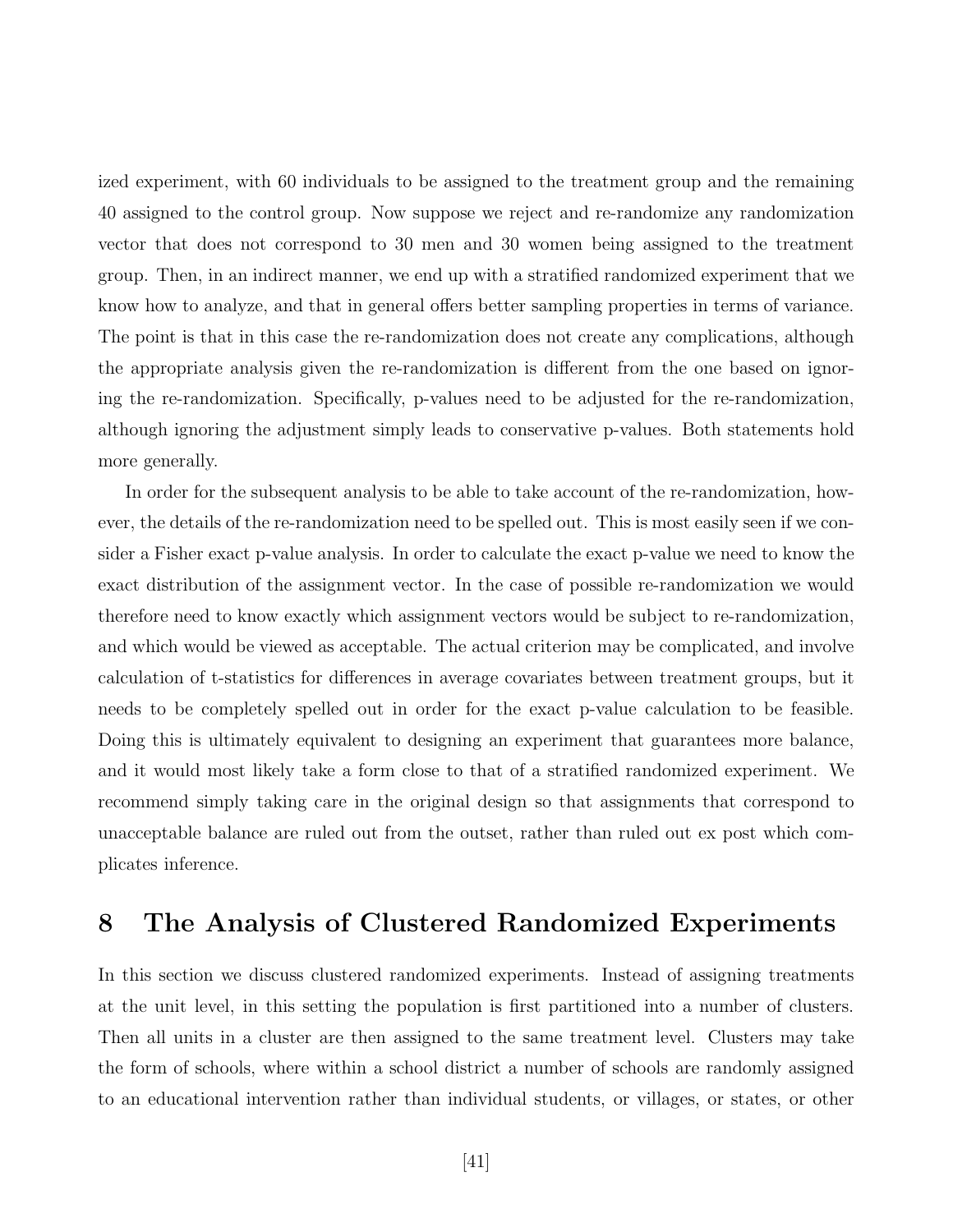geographical entities. For general discussions, see Donner (1987), Gail, Mark, Carroll, Green, and Pee (1996), and Murray (2012).

Given a fixed sample size, this design is in general not as efficient as a completely randomized design or a stratified randomized design. The motivation for such clustered designs is different. One motivation is that in some cases there may be interference between units at the unit-level. If there is no interference between units in different clusters, then the cluster-level randomization may allow for simple, no-interference type analyses, whereas a unit-level analysis would require accounting for the within-cluster interactions. A second motivation is that in many cases it is easier to sample units at the cluster level. For the same cost, or level of effort, it may be therefore be possible to collect data on a larger number of units.

In practice there are quite different settings where clustered randomization may take place. In some cases the number of units per cluster is similar, for example in educational settings where the clusters are classrooms. In other settings where clusters are geographical units, e.g., states, or towns, there may be a substantive amount of variation in cluster size. Although theoretically this does not make much of a difference, in practice it can affect what effective strategies are available for dealing with the clustering. In the first case our main recommendation is to include analyses that are based on the cluster as the unit of analysis. Although more sophisticated analyses may be more informative than simple analyses using the clusters as units, it is rare that these differences in precision are substantial, and a cluster-based analysis has the virtue of great transparency. Analyzing the data at the unit-level has the benefit that one can directly take into account unit-level characteristics. In practice, however, including unitlevel characteristics generally improves precision by a relatively modest amount compared to including cluster-averages as covariates in a cluster-level analysis, so our recommendation is to focus primarily on cluster-level analyses. For the second case where there is substantial variation in cluster sizes, a key component of our recommended strategy is to focus on analyses with cluster-averages as the target in addition to analysis with unit-averages that may be the main target of interest. The former may be much easier to estimate in settings with a substantial amount of heterogeneity in cluster sizes.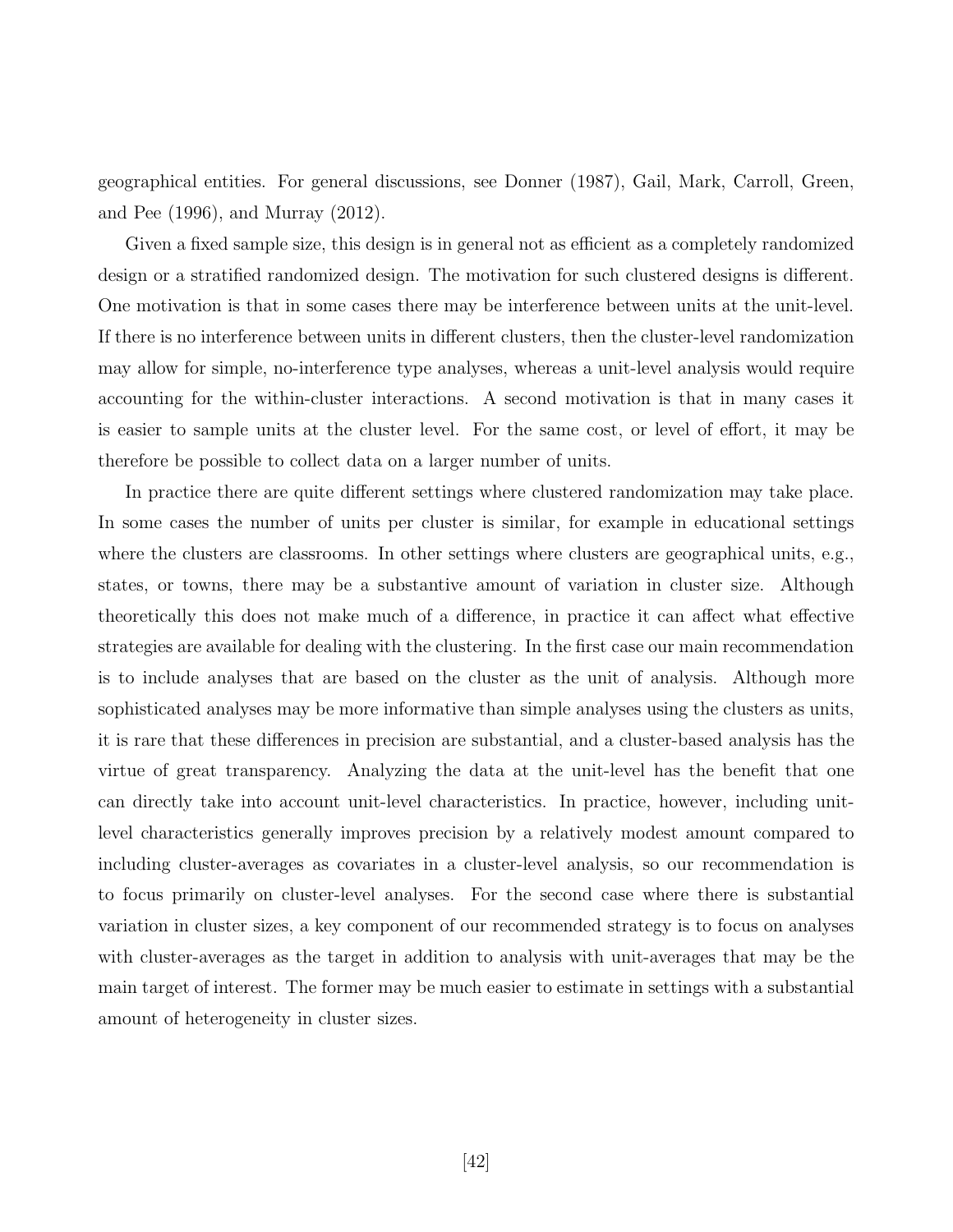### 8.1 The Choice of Estimand in Clustered Randomized Experiments

As before, let G be the number of clusters, and let  $G_{ig} \in \{0,1\}$ ,  $i = 1, \ldots, N$ ,  $g = 1, \ldots, G$ denote the binary indicator that unit i belongs to cluster g.  $N_g = \sum_{i=1}^{N} G_{ig}$  is the number of units in cluster g, so that  $N_g/N$  is the share of cluster g in the sample.  $W_i$  continues to denote the treatment assignment for unit i, but now  $\overline{W}_g$  denotes the average value of the treatment assignment for all units in cluster  $g$ , so that by the definition of clustered randomized assignment,  $\overline{W}_g \in \{0,1\}$ . Let  $G_t$  be the number of treated clusters, and  $G_c = G - G_t$  the number of control clusters.

The first issue in clustered randomized experiments is that there may be different estimands to consider. One natural estimand is the overall population average treatment effect,

$$
\tau^{\rm pop} = \frac{1}{N} \sum_{i=1}^{N} \Big( Y_i(1) - Y_i(0) \Big),
$$

where we average over all units in the population. A second estimand is the unweighted average of the within-cluster average effects:

$$
\tau^{\mathbb{C}} = \frac{1}{G} \sum_{g=1}^{G} \tau_g, \quad \text{where} \quad \tau_g = \frac{1}{N_g} \sum_{i:C_{ig}=1} \Big( Y_i(1) - Y_i(0) \Big).
$$

We can think of  $\tau^{\mathbb{C}}$  as a weighted average of the unit-level treatment effects, with the weight for units in cluster g proportional to the inverse of the cluster sample size,  $1/N_g$ . Similarly, the population average treatment effect can be thought of as a weighted average of the cluster-level average treatment effects with weights proportional to the cluster sample size  $N_g$ .

There are two issues regarding the choice of estimand. One is which of the estimands is of most substantive interest. In many cases this will be the unweighted, population average treatment effect  $\tau^{\text{pop}}$ . A second issue is the ease and informativeness of any analysis. Because the randomization is at the cluster level, simply aggregating unit-level outcomes to cluster-level averages simplifies the analyis substantially: all the methods developed for completely randomized experiments apply directly to a cluster-level analysis for clustered randomized experiments. In addition, inferences for  $\tau^{\mathbb{C}}$  are often much more precise than inferences for  $\tau^{pop}$  in cases where there are a few large clusters and many small clusters. Consider an extreme case where there is one extremely large cluster, that in terms of size is larger then the other clusters combined.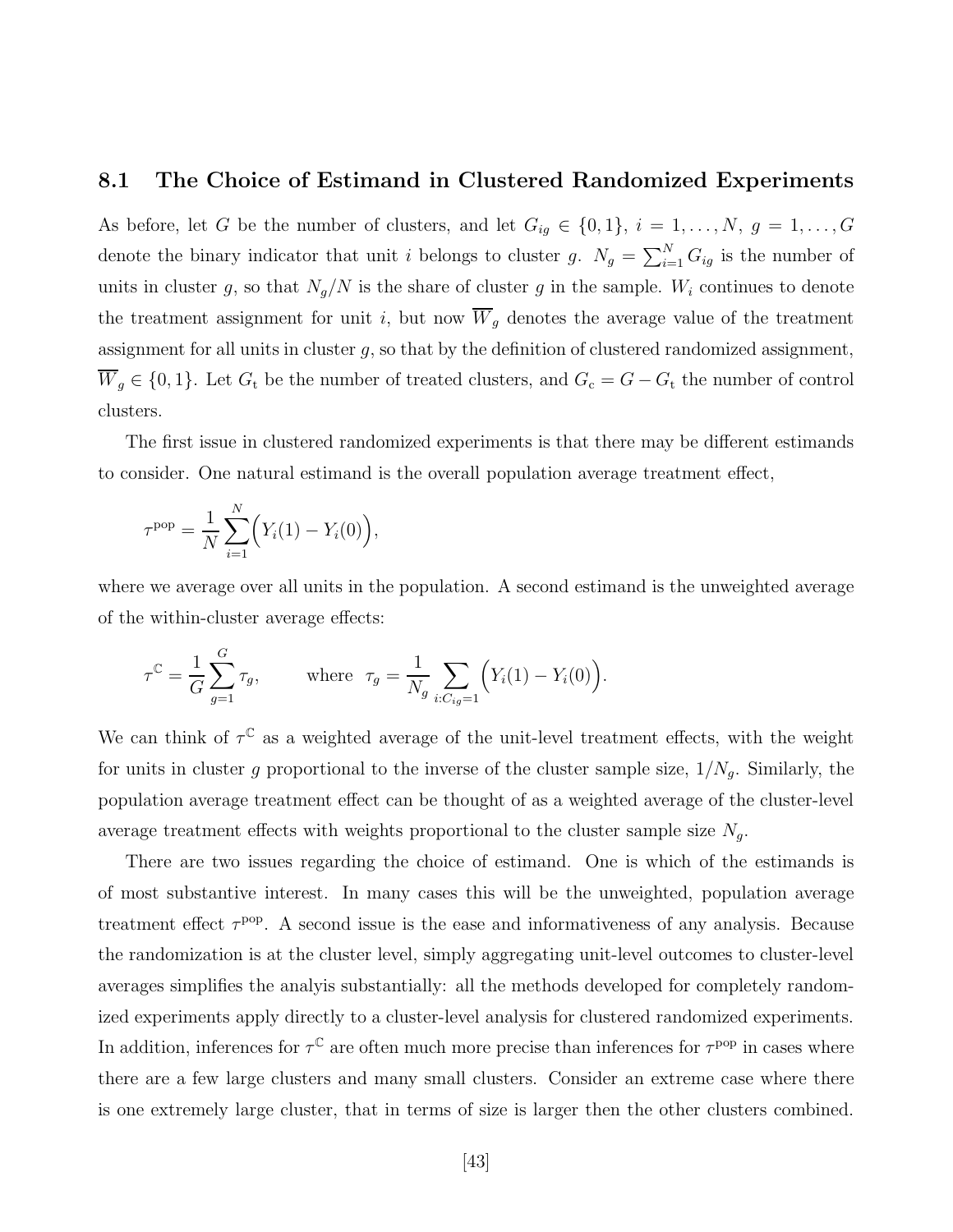Inference for  $\tau^{pop}$  in that case is difficult because all the units in this mega-cluster will always be in the same treatment group. Inference for  $\tau^{\mathbb{C}}$ , on the other hand, may well be precise. Moreoever, if the substantive question is one of testing for the presence of any treatment effect, answering this question by focusing on a statistic that averages over clusters without weighting is just as valid as comparing weighted averages over clusters.

In practice a researcher may therefore want to report analyses for  $\tau^{pop}$  in combination with analyses for  $\tau^{\mathbb{C}}$ . In cases where  $\tau^{\text{pop}}$  is the estimand that is of most substantive interest, the more precise inferences for  $\tau^{\mathbb{C}}$  may complement the noisy analyses for the substantively more interesting  $\tau^{\text{pop}}$ .

### 8.2 Point Estimation in Clustered Randomized Experiments

Now let us consider the analysis of cluster randomized experiments. We focus on the case where unit-level outcomes and possibly covariates are available. The first choice facing the researcher concerns the choice of the unit of analysis. One can analyze the data at the unit level or at the cluster level. We first do the latter, and then return to the former.

If we are interested in the average effect  $\tau^{\mathbb{C}}$ , we can directly use the methods for completely randomized experiments discussed in Section [4.](#page-13-0) Let  $\overline{Y}_g^{\rm obs}$  be the average of the observed outcomes in cluster  $q$ . We can simply average the averages for the treated and control clusters:

$$
\hat{\tau}^{\mathbb{C}} = \frac{1}{G_{\text{t}}} \sum_{g: \overline{W}_g = 1} \overline{Y}_g^{\text{obs}} - \frac{1}{G_{\text{c}}} \sum_{g: \overline{W}_g = 0} \overline{Y}_g^{\text{obs}}.
$$

The variance of this estimator can be estimated as

$$
\hat{\mathbb{V}}(\hat{\tau}^{\mathbb{C}}) = \frac{s_{\mathbb{C},c}^2}{G_c} + \frac{s_{\mathbb{C},t}^2}{G_t},
$$

where the variance for the averages of

$$
s^2_{\mathbb{C},\text{c}} = \frac{1}{G_\text{c}-1}\sum_{g:\overline{W}_g=0}\left(\overline{Y}_g^\text{obs}-\frac{1}{G_\text{t}}\sum_{g':\overline{W}_{g'}=1}\overline{Y}_{g'}^\text{obs}\right)^2,
$$

and similarly for  $s_{\mathbb{C},c}^2$ . We can also get the same estimates using regression methods for the regression function

<span id="page-44-0"></span>
$$
\overline{Y}_g^{\text{obs}} = \alpha + \tau^{\mathbb{C}} \cdot \overline{W}_g + \eta_g. \tag{8.1}
$$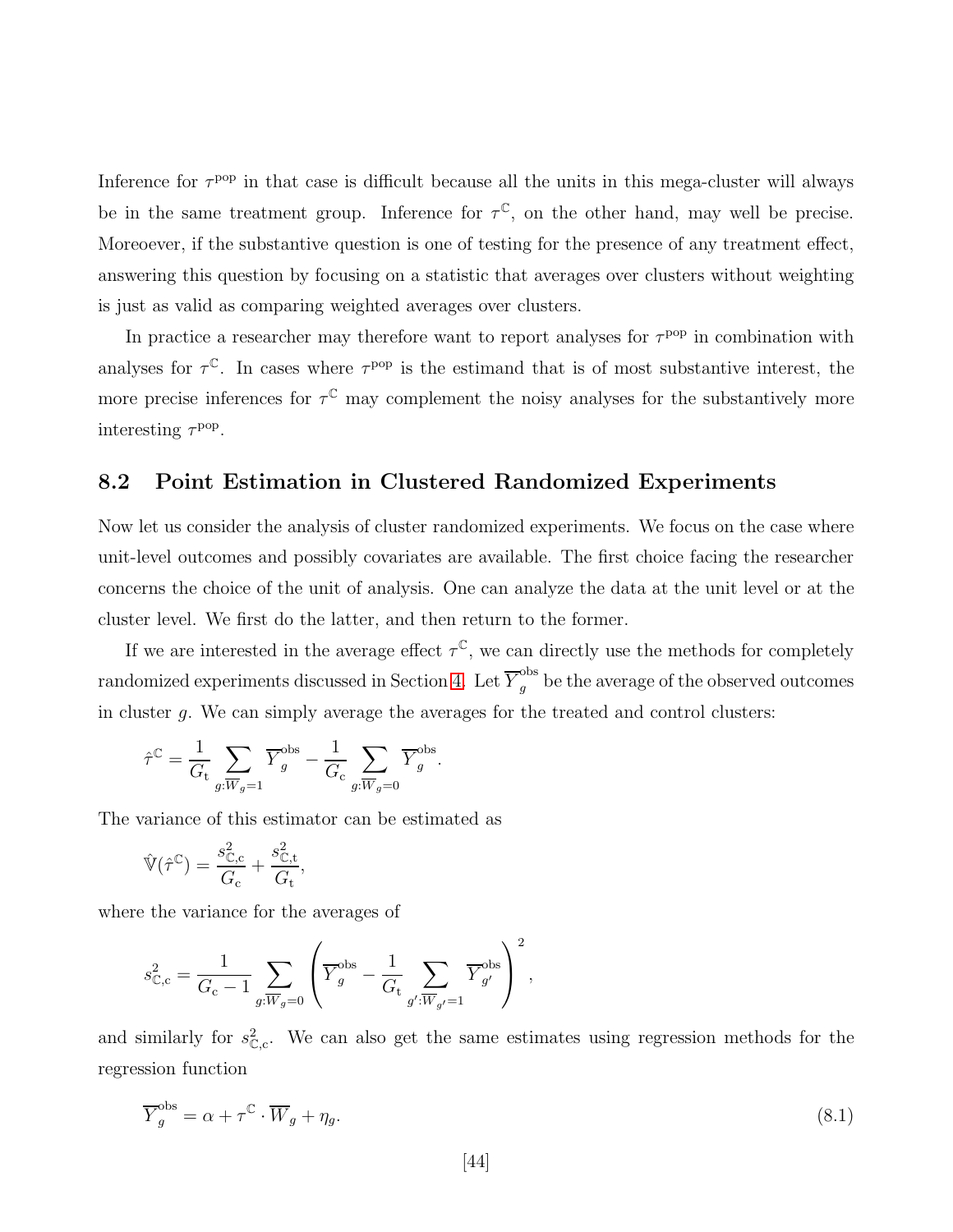We can generalize the specification of this regression function to include cluster-level covariates, including cluster characteristics or averages of unit-level characteristics.

Using a unit-level analysis obtaining an estimate for  $\tau^{\mathbb{C}}$  is more complicated. Consider the regression

<span id="page-45-0"></span>
$$
Y_i^{\text{obs}} = \alpha + \tau \cdot W_i + \varepsilon_i. \tag{8.2}
$$

We can estimate this regression function using weighted least squares with the weight for unit  $i$ , belonging to cluster  $g(i)$ , equal to  $1/N_{g(i)}$  as in the Cox (1956) analysis of weighted randomized experiments. This weighted least squares estimator is identical to  $\hat{\tau}^{\mathbb{C}}$ .

Now consider the case where we are interested in  $\tau^{pop}$ . In that case we can estimate the regression function in [\(8.2\)](#page-45-0) without any weights. Alternatively, we can get the same numerical answer by estimating the regression [\(8.1\)](#page-44-0) at the cluster level with weights proportional to the cluster sample sizes  $N_g$ . To get the variance for the estimator for the population average treatment effect we can use the unit-level regression, but we need to take into account the clustering. We can do so using the robust clustering standard errors proposed by Liang and Zeger (1986). Let  $\hat{\alpha}$  and  $\hat{\tau}$  be the least squares estimators for  $\alpha$  and  $\tau$  based on [\(8.2\)](#page-45-0), and let  $\hat{\varepsilon}_i = Y_i^{\text{obs}} - \hat{\alpha} - \hat{\tau} \cdot W_i$  be the residual. Then the covariance matrix for  $(\hat{\alpha}, \hat{\tau})$  can be estimated as

$$
\left(\sum_{i=1}^N \begin{pmatrix} 1 & W_i \ W_i & W_i \end{pmatrix}\right)^{-1} \left(\sum_{g=1}^G \sum_{i:C_{ig}=1} \begin{pmatrix} \hat{\varepsilon}_i \\ W_i \cdot \hat{\varepsilon}_i \end{pmatrix} \sum_{i:C_{ig}=1} \begin{pmatrix} \hat{\varepsilon}_i \\ W_i \cdot \hat{\varepsilon}_i \end{pmatrix}'\right) \left(\sum_{i=1}^N \begin{pmatrix} 1 & W_i \ W_i & W_i \end{pmatrix}\right)^{-1}
$$

.

The key difference with the Eicker-Huber-White robust standard errors is that before taking the outer product of the product of the residuals and the covariates they are summed up within clusters. This cluster-robust variance estimator is implemented in many regression software packages, sometimes with ad hoc degrees of freedom adjustments.

If we compare unit-level and cluster-level analyses in the form described so far, our preference is for cluster-level analysis, as it is more transparent and more directly linked to the randomization framework. However, unit-level analysis allows the analyst to impose additional modeling assumptions; for example, a unit-level regression can incorporate covariates and impose additional assumptions, such as restricting the effect of covariates to be common across clusters. If justified, imposing such restrictions can increase efficiency. One could accomplish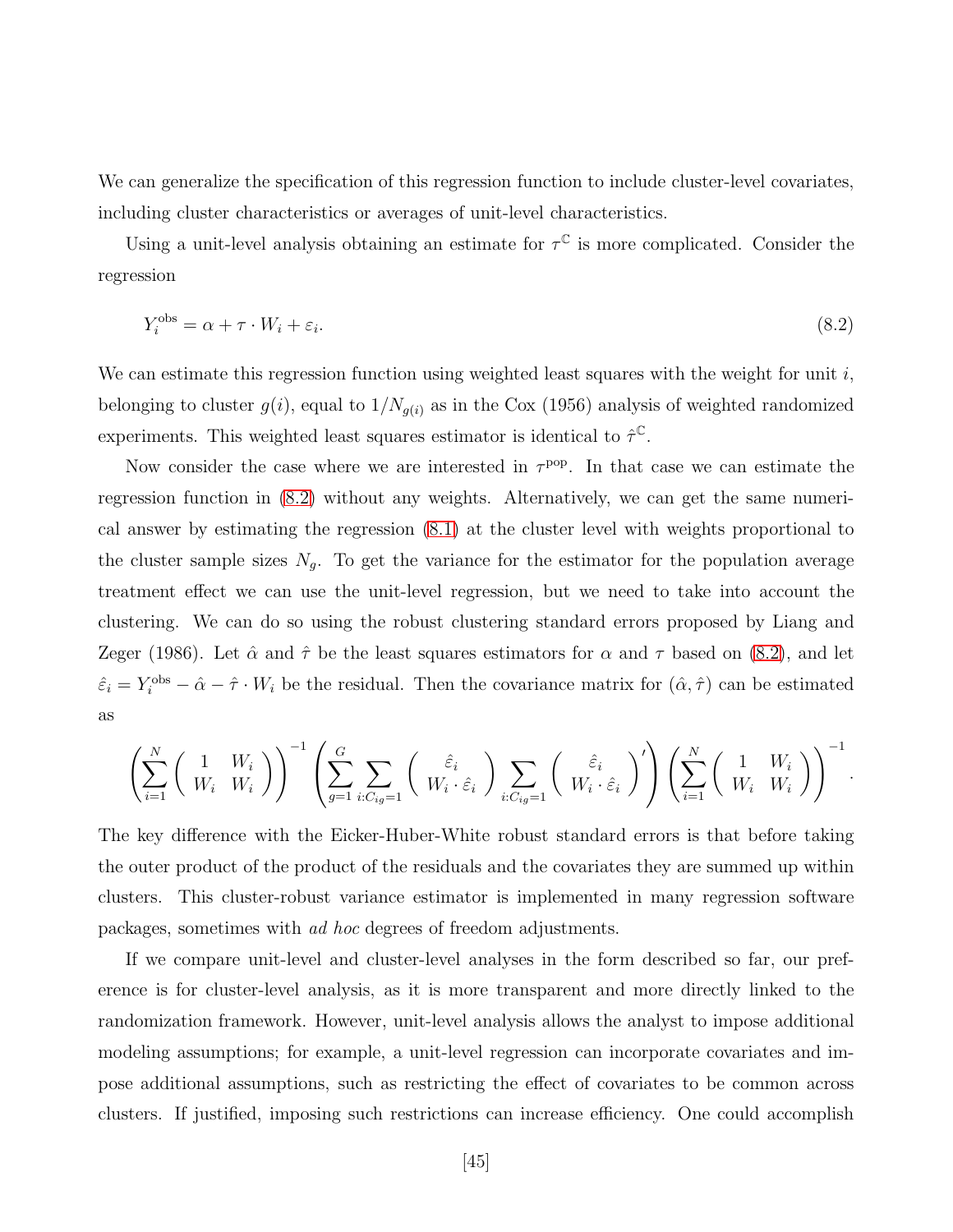the same goal by first doing a unit-level regression and constructing residuals for each unit, and then performing cluster-level analysis on the residuals, but at that point the inference would become more complex and depart from the pure randomization-based analysis, reducing the benefits of a cluster-based approach.

### 8.3 Clustered Sampling and Completely Randomized Experiments

A second issue related to clustering is that the original sample may have been obtained through clustered sampling. This issue is discussed in more detail in Abadie, Athey, Imbens and Wooldridge (2016). Suppose we have a large population. The population is divided into  $G$ clusters, as in the previous discussion. Instead of a random sample from this population, we first sample a number of clusters from the population of clusters. Within each of the sampled clusters we sample a fixed fraction of the units within that cluster. Given our sample we conduct a completely randomized experiment, without regard to the cluster these units belong to.

There is a subtle issue involved in defining what the estimand is. The first alternative is to focus on the sample average treatment effect, that is, the average difference for the two potential outcomes over all the units in the sample. A second alternative is to analyze the population average treatment effect for all the units in the population, including those in non-sampled clusters. For both alternatives, the simple difference in average outcomes by treatment status is unbiased for the estimand.

Abadie, Athey, Imbens and Wooldridge (2016) show that we are interested in the sample average treatment effect, we can ignore the clustering and use the conventional Neyman variance estimator discussed in Section [4.](#page-13-0) In contrast, if we are interested in the population average treatment effect, we need to take into account the implications of the clustering sampling design. We can adjust the standard errors for the clustered sampling by using the Liang-Zeger (1986) clustered standard errors.

# 9 Noncompliance in Randomized Experiments

Even if a randomized experiment is well designed, there may be complications in the implementation. One of the most common of these complications is non-compliance. Some units assigned to the treatment group may end up not taking the treatment, and some units assigned to the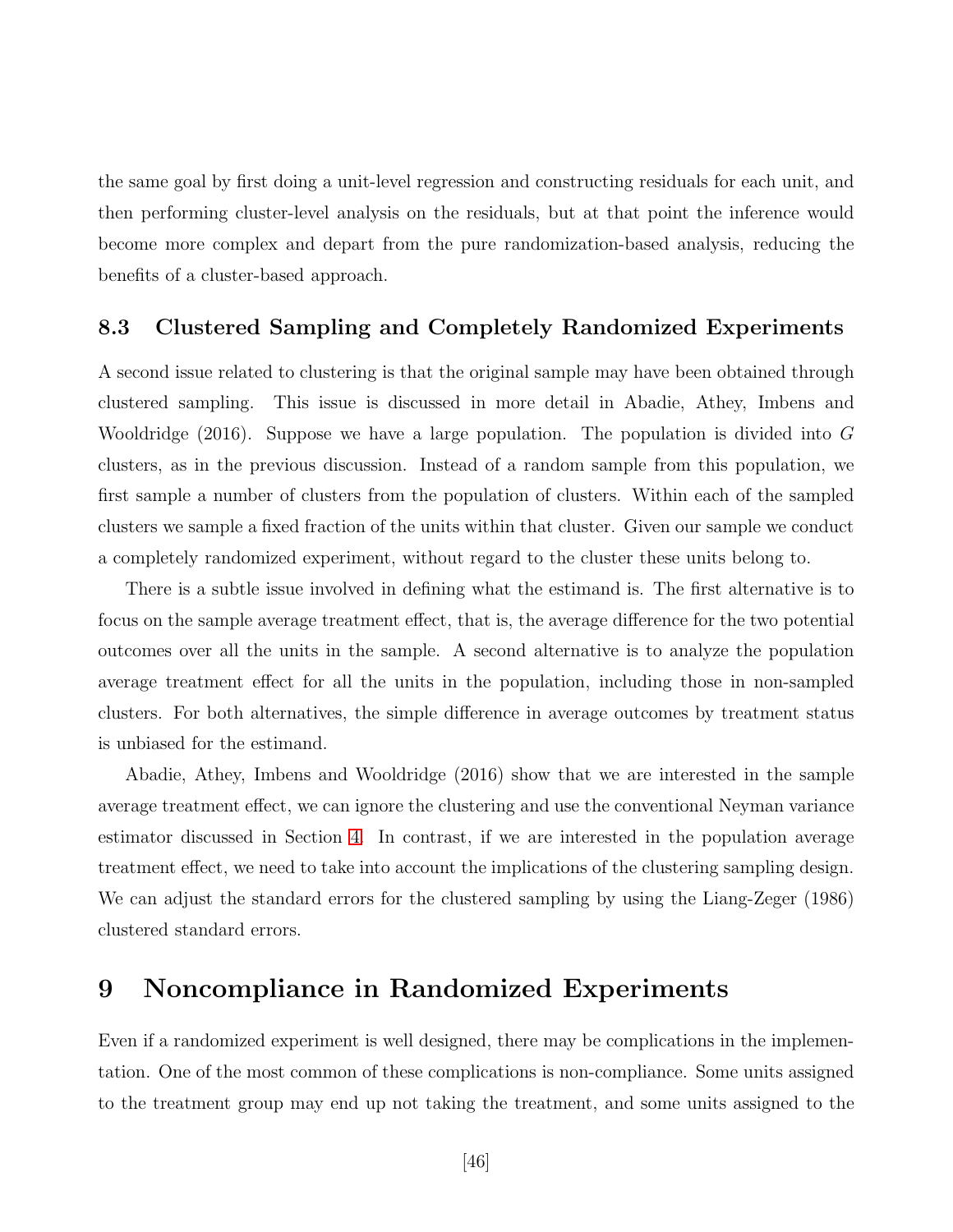treatment group may manage to acquire the active treatment. If there are only violations of the treatment assignment of the first type, we refer to it as one-sided non-compliance. This may arise when individuals assigned to the control groups can be effectively be embargoed from the active treatment. If some units assigned to the control group do manage to receive the active treatment we have two-sided non-compliance.

The concern is that noncompliance is not random or accidental, but the result of systematic differences in behavior or characteristics between units. Units who are assigned to the treatment but who choose not receive it may do so because they are different from the units assigned to the treatment who do receive it. These differences may be associated with the outcomes of interest, thereby invalidating simple comparisons of outcomes by treatment received. In other words, the randomization that validates comparisons by treatment status does not validate comparisons by post-treatment variables such as the treatment received. These issues come up both in randomized experiments as well as in observational studies. The general term for these complications in the econometric literature is endogeneity of the receipt of treatment. Random assignment ensures that the assignment to treatment is exogenous, but it does not bear on the exogeneity of the receipt of treatment if the receipt of treatment is different from the assignment to treatment.

In this chapter, we discuss three distinct approaches to dealing with non-compliance, all of which are valid under fairly weak assumptions. First, one can ignore the actual receipt of the treatment and focus on the causal effects of assignment to the treatment, in an intention-totreat analysis. Second, we can use instrumental variables methods to estimate the local average treatment effect, the causal effect of the receipt of treatment for the subpopulation of compliers. Third, we can use a partial identification or bounds analysis to obtain the range of values for the average causal effect of the receipt of treatment for the full population. Another approach, not further discussed here, is the randomization-based approach to instrumental variables developed in Imbens and Rosenbaum (2005). There are also two types of analyses that require much stronger assumptions in order to be valid. The first of these is an as-treated analysis, where units are compared by the treatment received; this relies on an unconfoundedness or selectionon-observables assumption. A second type of analysis is a per protocol analysis, where units are dropped who do not receive the treatment they were assigned to.

We need some additional notation in this section. Let  $Z_i \in \{0,1\}$  denote the randomly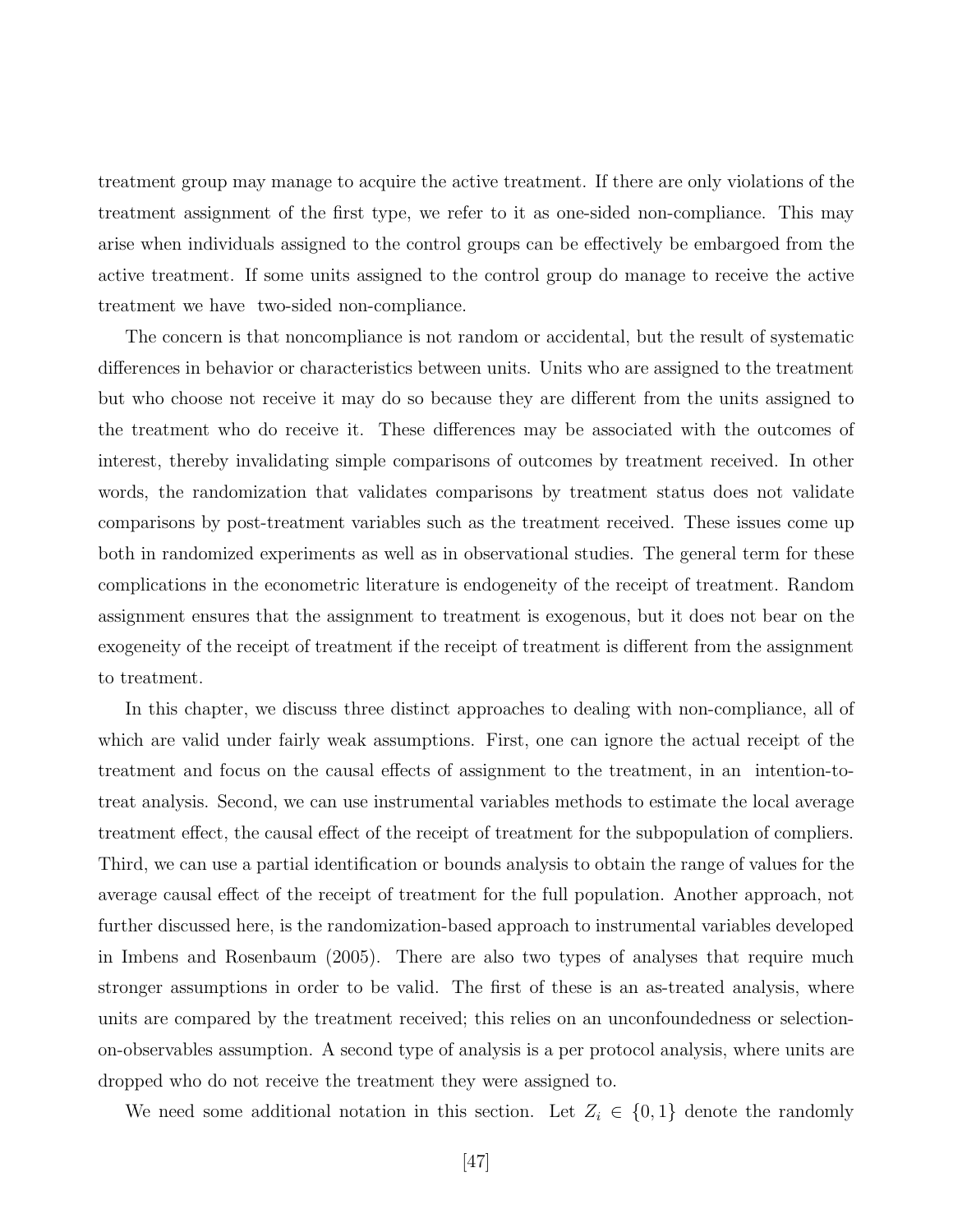assigned treatment. We generalize the notation for the treatment received, to reflect its status as an (intermediate) outcome. Let  $W_i(z) \in \{0,1\}$  denote the potential treatment outcome given assignment z, with  $W_i^{\text{obs}} = W_i(Z_i)$  the realized value for the treatment received. For the outcome of primary interest, there are different set ups possible. One approach, e.g., Angrist, Imbens and Rubin (1996), is to let  $Y_i(z, w)$  denote the potential outcome corresponding to assignment  $z$  and treatment received  $w$ . Alternatively, we could index the potential outcomes solely by the assignment, with  $\tilde{Y}_i(z)$  denoting the outcome corresponding to the treatment assigned to unit *i*. The two notations are closely related, with  $\tilde{Y}_i(z) = Y_i(z, W_i(z))$ . Here we mainly use the first set up. The realized outcome is  $Y_i^{\text{obs}} = Y_i(Z_i, W_i(Z_i)) = \tilde{Y}_i(Z_i)$ . To simplify notation, we index sample sizes, averages, and variances by 0, 1 when they are indexed by values of the assignment  $Z_i$ , and by c, t when they are indexed by values of the treatment received  $W_i$ . For example,  $\overline{Y}_{0,t}^{\text{obs}}$  $_{0,\rm t}$ is the average of the observed outcome for units assigned to the control group  $(Z_i = 0)$  but who received the active treatment  $(W<sub>i</sub><sup>obs</sup> = 1)$ .

### 9.1 Intention-To-Treat Analyses

In an intention-to-treat analysis the receipt of treatment is ignored, and outcomes are compared by the assignment to treatment (Imbens and Rubin, 2015; Fisher et al, 2000). The intentionto-treat effect is the average effect of the assignment to treatment. In terms of the notation introduced above, the estimand is

$$
\tau^{\text{itt}} = \frac{1}{N} \sum_{i=1}^{N} \Big( Y_i(1, W_i(1)) - Y_i(0, W_i(0)) \Big).
$$

We can estimate this using the difference in averages of realized outcomes by treatment assignment:

$$
\hat{\tau}^{\text{itt}} = \overline{Y}_1^{\text{obs}} - \overline{Y}_0^{\text{obs}}, \quad \text{where } \overline{Y}_z^{\text{obs}} = \frac{1}{N_z} \sum_{i: Z_i = z} Y_i^{\text{obs}} \text{ for } z = 0, 1.
$$

To construct valid confidence intervals for  $\tau^{\text{it}}$  we can use the standard methods discussed in Section refsection:neyman. The exact variance for  $\hat{\tau}^{\text{itt}}$  is

$$
\mathbb{V}\left(\hat{\tau}^{\text{itt}}\right) = \frac{S_0^2}{N_0} + \frac{S_1^2}{N_1} - \frac{S_{01}^2}{N},
$$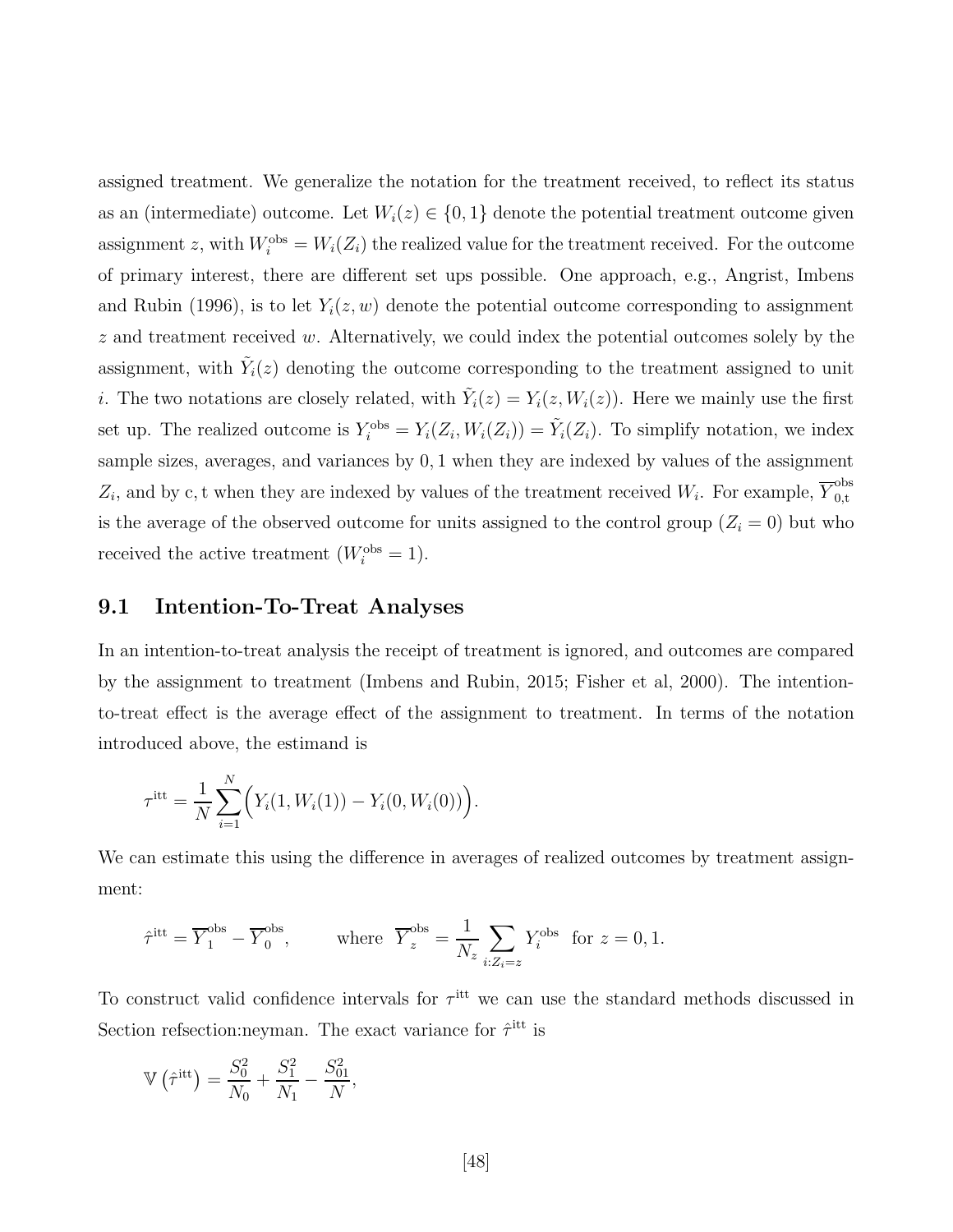where  $S_0^2$  and  $S_1^2$  are the variances of  $Y_i(0, W_i(0))$  and  $Y_i(1, W_i(1))$  in the sample, defined as:

$$
S_0^2 = \frac{1}{N-1} \sum_{i=1}^N \Big( Y_i(0, W_i(0)) - \overline{Y}(0) \Big)^2, \quad \text{and} \quad S_1^2 = \frac{1}{N-1} \sum_{i=1}^N \Big( Y_i(1, W_i(1)) - \overline{Y}(1) \Big)^2,
$$

and  $S_{01}^2$  is the sample variance of the unit-level treatment effects, defined as:

$$
S_{01}^2 = \frac{1}{N-1} \sum_{i=1}^N \Big( Y_i(1, W_i(1)) - Y_i(0, W_i(0)) - (\overline{Y}(1) - \overline{Y}(0)) \Big)^2.
$$

We can estimate the first two terms as

$$
s_0^2 = \frac{1}{N_0 - 1} \sum_{i: Z_i = 0} \left( Y_i(0, W_i(0)) - \overline{Y}_0^{\text{obs}} \right)^2,
$$

and

$$
s_1^2 = \frac{1}{N_1 - 1} \sum_{i: Z_i = 1} (Y_i^{\text{obs}} - \overline{Y}_1)^2.
$$

As discussed in Section [4.2,](#page-16-0) the third term,  $S_{01}^2$  is generally impossible to estimate consistently because we never observe both  $Y_i(1, W_i(1))$  and  $Y_i(0, W_i(0))$  for the same unit. In practice we therefore use the estimator for  $\mathbb{V}(\hat{\tau}^{\text{itt}})$  based on estimating the first two terms by  $s_0^2$  and  $s_1^2$ , and ignoring the third term,

$$
\hat{\mathbb{V}}(\hat{\tau}^{\text{itt}}) = \frac{s_0^2}{N_0} + \frac{s_1^2}{N_1}.
$$

This leads to valid confidence intervals in large samples, justified by the randomization and sutva without additional assumptions.

The main drawback associated with the intention-to-treat approach is that the corresponding estimand is typically not the object of primary interest. The researcher may be interested in settings where the assignment mechanism may be different, and the incentives for individuals to take the treatment might change. For example, in medical drug trials the compliance rate is often very different from what would happen if a drug is released to the general population. In the trial phase individuals, knowing that the efficacy of the drug has not been established, may be more likely to stop adhering to the protocol. As a result the intention-to-treat effect would not provide much guidance to the effects in the new setting. In other words, intention-to-treat effects may have poor external validity. The presumption is that causal effects of the receipt of treatment are more generalizable to other settings, though of course there is no formal result that proves that this is so.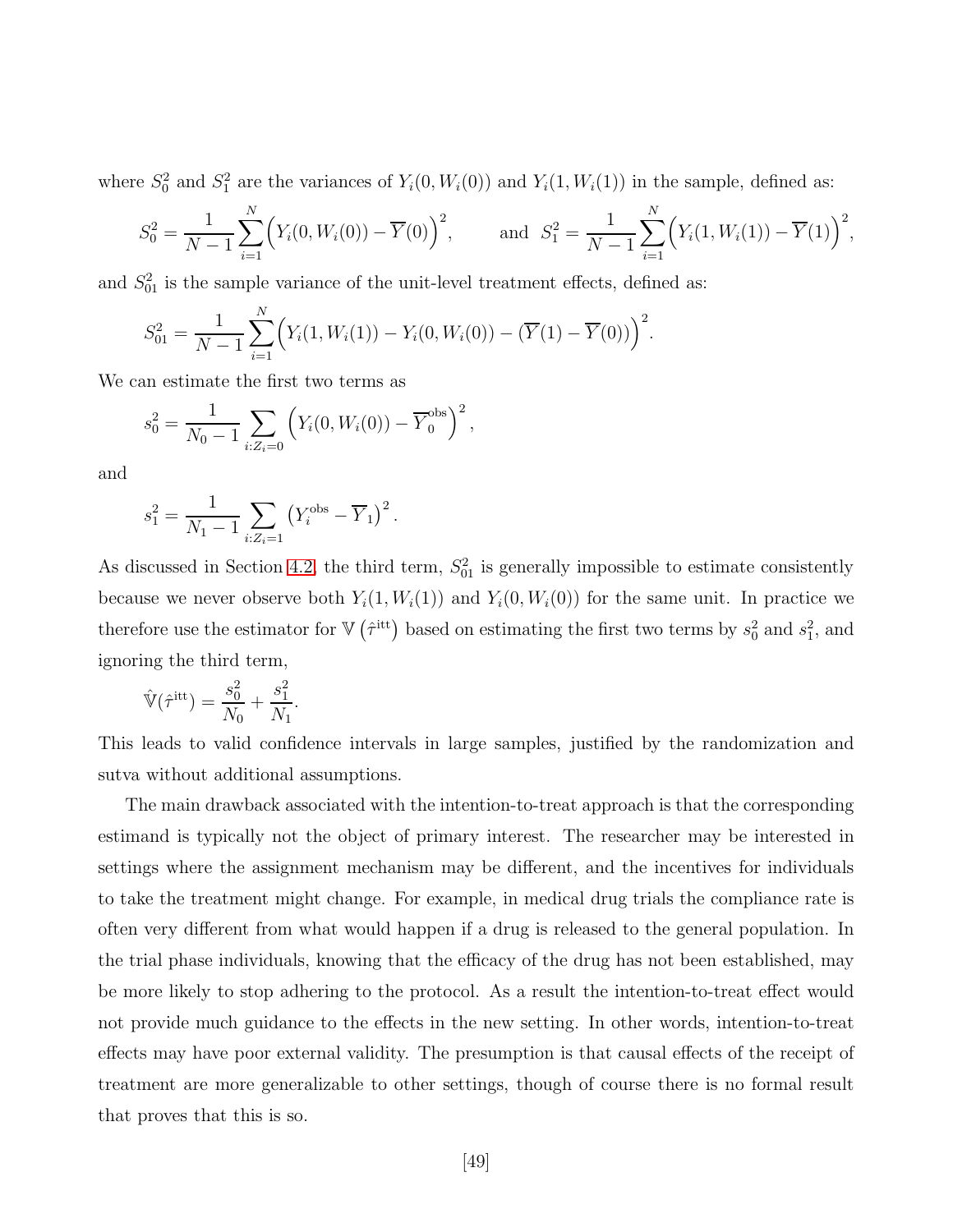#### 9.2 Local Average Treatment Effects

An alternative approach that deals directly with the non-compliance is to use instrumental variables methods and related methods based on principal stratification (Frangakis and Rubin, 2002; Barnard, Du, Hill, and Rubin, 1998). Bloom (1984), Zelen (1979, 1990), Baker and Lindeman (1994), Cuzick, Edwards, and Segnan (1997), contain early and independent discussions of the instrumental variables approach, some in the special case of one-sided non-compliance, and Imbens and Angrist (1994), Angrist, Imbens and Rubin (1996) develop the general set up in the potential outcomes framework. See also Imbens and Rubin (2015) and Lui (2011) for textbook discussions and Baker, Kramer, and Lindeman (2016) for a biostatistical perspective. The first step is to consider the possible patterns of compliance behavior. Let  $C_i \in \{c, d, a, n\}$ denote the compliance behavior, where

$$
C_i = \begin{cases} c & \text{if } W_i(0) = 0, W_i(1) = 1, \\ d & \text{if } W_i(0) = 1, W_i(1) = 0, \\ a & \text{if } W_i(0) = 1, W_i(1) = 1, \\ n & \text{if } W_i(0) = 0, W_i(1) = 0, \end{cases}
$$

where c stands for complier, d for defier, n for never-taker, and a for always-taker. These labels are just definitional, not requiring any assumptions.

Now we consider two key assumptions. The first is monotonicity (Imbens and Angrist, 1994), or no-defiance, which requires

$$
W_i(1) \geq W_i(0).
$$

This rules out the presence of defiers, units who always (that is, whether assignmed to control or treatment), do the opposite of their assignment. In the setting we consider in this chapter, where the instrument is the random assignment to treatment, this appears a very plausible assumption: assigning someone to the active treatment increases the incentive to take the active treatment, and it would appear unusal for there to be many units who would respond to this increase in incentives by declining to take the treatment where they would otherwise have done so. In other settings monotonicity may be a more controversial assumption. For example, in studies in criminal justice researchers have used random assignment of cases to judges to identify the causal effect of prison terms on recidivism (reference). In that case even if one judge is more strict than another in the sense that the first judge has a higher rate of sentencing individuals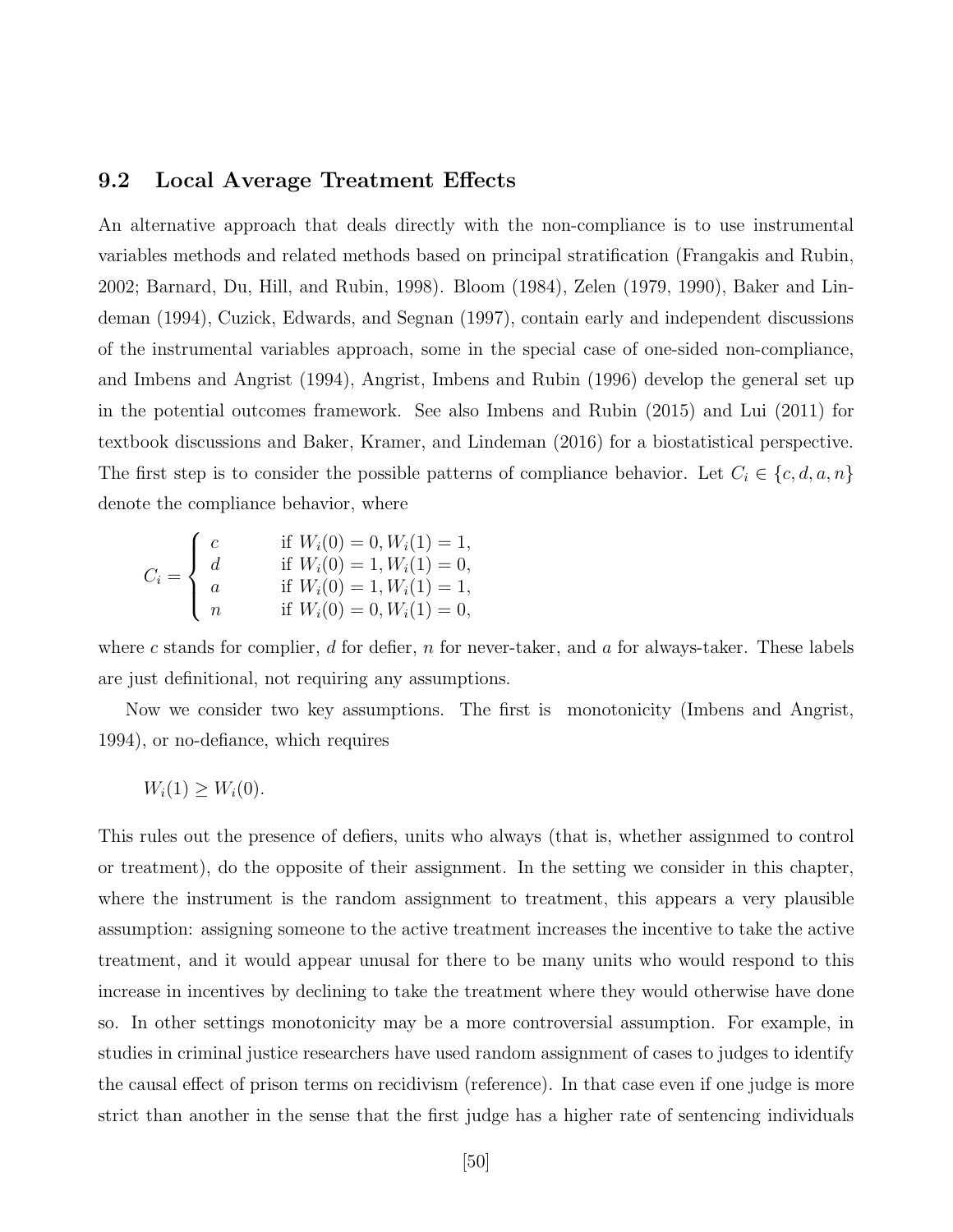to prison terms, it is not necessarily the case that any individual who would be sentenced to time in prison by the on-average more lenient judge would also be sentenced to prison by the stricter judge.

The second key assumption is generally referred to as the exclusion restriction. It requires that there is no direct effect of the assignment on the outcome without passing through the receipt of treatment. Formally, using the form used in Angrist, Imbens and Rubin (1996),

$$
Y_i(z, w) = Y_i(z', w)
$$
, for all  $z, z', w$ .

The key components on the assumption is that for never-takers,

$$
Y_i(0,0) = Y_i(1,0)
$$
, and for always – takers  $Y_i(0,1) = Y_i(1,1)$ .

For compliers and defiers the assumption is essentially about the interpretation of the causal effect of the assignment to treatment to the causal effect of the receipt of treatment. The exclusion restriction is a strong one, and its plausibility needs to be argued on a case-by-case basis. It is not justified by, and in fact not related to, the random assignment. Given the exclusion restriction we can drop the dependence of the potential outcomes on  $z$ , and simply write  $Y_i(w)$ , for  $w = 0, 1$ .

Given the monotonicity assumption and the exclusion restriction we can identify the average causal effect of the receipt of treatment on the outcome, what is known as the local average treatment effect (Imbens and Angrist, 1994):

$$
\tau^{\text{late}} = \mathbb{E}[Y_i(1) - Y_i(0)|C_i = c] = \frac{\mathbb{E}[Y_i^{\text{obs}}|Z_i = 1] - \mathbb{E}[Y_i^{\text{obs}}|Z_i = 0]}{\mathbb{E}[W_i^{\text{obs}}|Z_i = 1] - \mathbb{E}[W_i^{\text{obs}}|Z_i = 0]}.
$$

Given the setting it is clear that we cannot identify the average effect for always-takers or nevetakers without additional assumptions: we do not observe outcomes for always-takers without the receipt of treatment, and we do not observe outcomes for never-takers given receipt of treatment. As a result we need assumptions to extrapolate the treatment effects for compliers to other compliance groups in order to identify the overall average treatment effect.

### 9.3 Generalizing the Local Average Treatment Effect

One major concern with the local average treatment effect is that it reflects only on a subpopulation, the compliers. In many cases the researcher may be more interested in the overall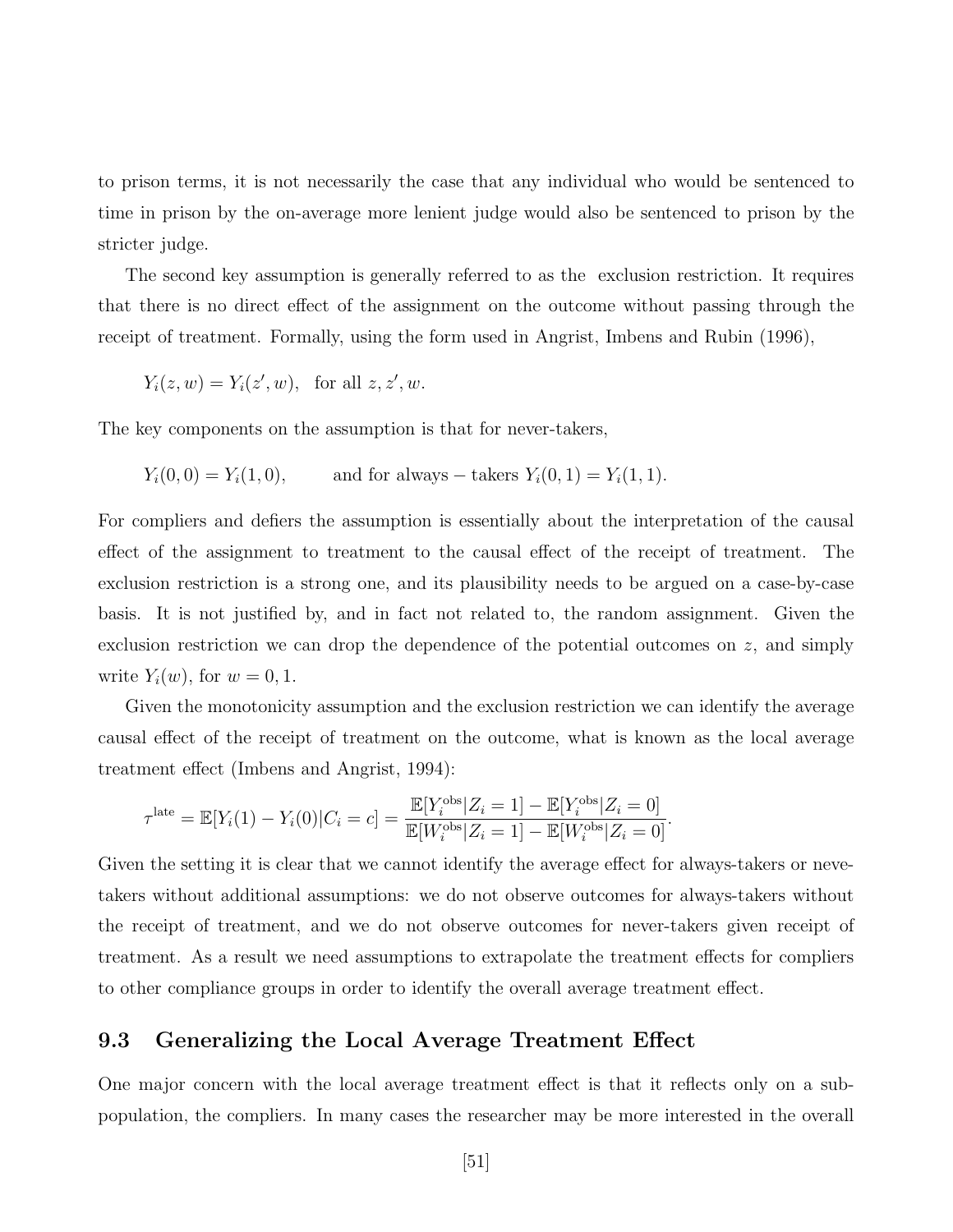average effect of the treatment. Here we discuss some supplementary analyses that can be done to assess the generalizability of the local average treatment effect. This section builds on the discussions in Angrist (2004), Hirano, Imbens, Rubin, and Zhou (2000), Imbens and Rubin (1997ab) and Bertanha and Imbens (2014). The Bertanha and Imbens (2015) discussion is primarily in the context of fuzzy regression discontinuity designs, but their results apply directly to other instrumental variables settings.

We use the same set up as in the previous section, but explicitly allow for the presence of exogenous covariates  $X_i$ . Instead of using instrumental variables methods to estimate the local average treatment effect an alternative approach is to adjust for differences in the covariate to estimate the average effect of the treatment, assuming unconfoundedness:

$$
W_i \perp \!\!\! \perp \left(Y_i(0), Y_i(1)\right) \Bigm| X_i.
$$

If this assumption is valid, we can estimate the average effect of the treatment, as well as average effects for any subpopulation using an as-treated analysis. One natural analysis is to compare the local average treatment effect to the covariate-adjusted difference by treatment status. A formal comparison of the two estimates, in a linear model setting, would be a Hausman test (Hausman, 1983). In the absence of covariates the Hausman test would be testing the equality

$$
\frac{\pi_a}{\pi_a + \pi_c \cdot p_z} \cdot \left( \mathbb{E}[Y_i(1)|G_i = a] - \mathbb{E}[Y_i(1)|G_i = c] \right)
$$

$$
= \frac{\pi_n}{\pi_n + \pi_c \cdot (1 - p_z)} \cdot \left( \mathbb{E}[Y_i(0)|G_i = n] - \mathbb{E}[Y_i(0)|G_i = c] \right),
$$

where  $\pi_a$ ,  $\pi_c$ , and  $\pi_n$  are the population shares of always-takers, compliers, and never-takers respectively. This equality is difficult to interpret. A particular weighted average of the difference between the expected outcomes given treatment for always-takers and compliers is equal to a weighted average of the difference between the expected outcomes without treatment for compliers and never-takers.

Compared to the Hausman test a more natural and interpretable approach is to test the equality of the unweighted differences, between always-takers and treated compliers and nevertakers and not-treated compliers,

$$
\mathbb{E}[Y_i(1)|G_i = \mathbf{a}] - \mathbb{E}[Y_i(1)|G_i = \mathbf{c}] = \mathbb{E}[Y_i(0)|G_i = \mathbf{n}] - \mathbb{E}[Y_i(0)|G_i = \mathbf{c}],
$$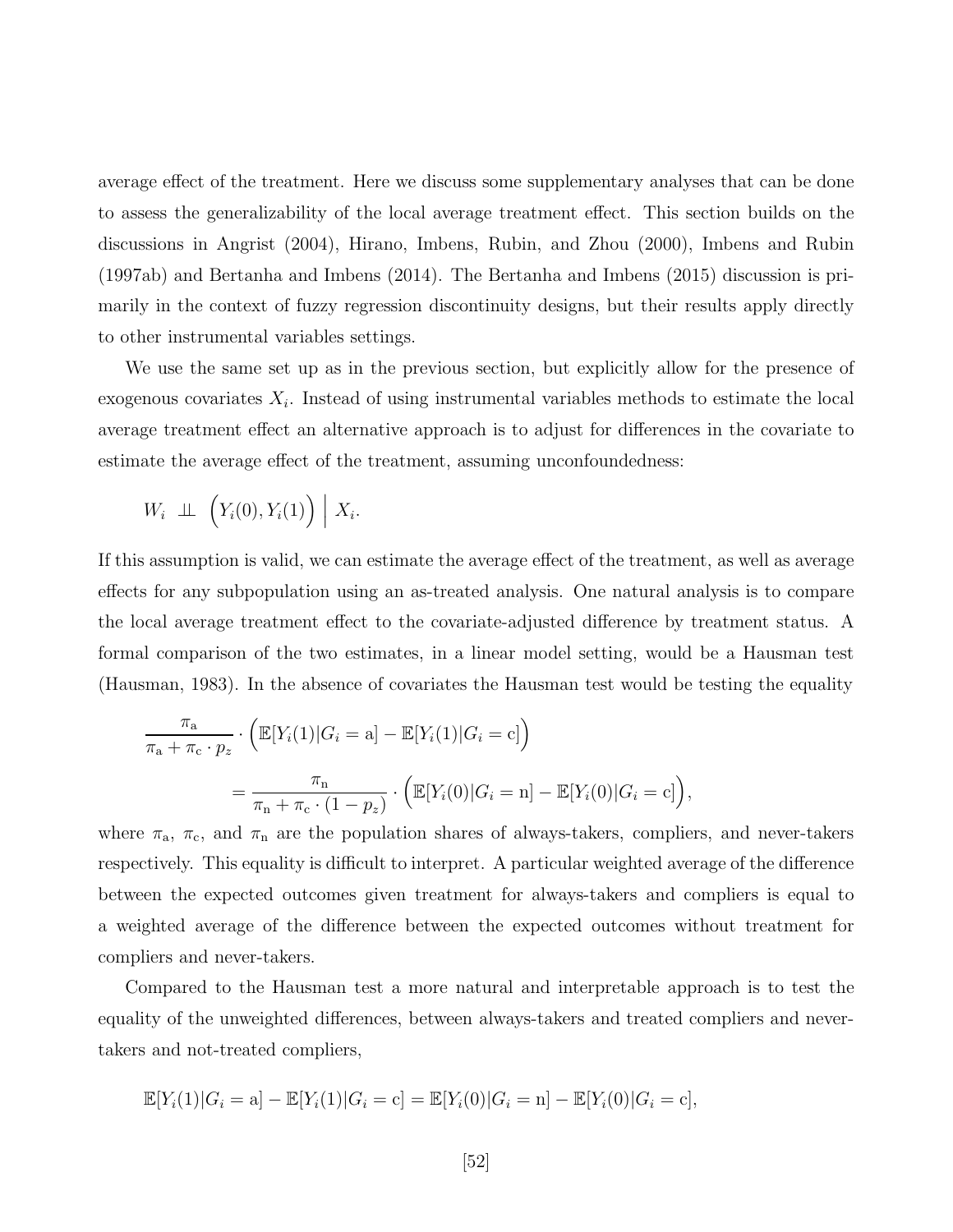as suggested in Angrist (2004).

Bertanha and Imbens suggest testing the pair of equalities, rather than just the difference,

$$
\mathbb{E}[Y_i(1)|G_i = \mathbf{a}] - \mathbb{E}[Y_i(1)|G_i = \mathbf{c}] = 0, \quad \text{and} \quad \mathbb{E}[Y_i(0)|G_i = \mathbf{n}] - \mathbb{E}[Y_i(0)|G_i = \mathbf{c}] = 0.
$$

If this pair of equalities hold, possibly after adjusting for differences in the covariates, it means that always-takers are comparable to compliers given the treatment, and never-takers are comparable to compliers without the treatment. That would suggest that always-takers without the treatment might also be comparable to compliers without the treatment, and that never-takers with the treatment might be comparable to compliers with the treatment, although neither claim can be tested. If those equalities were to hold, however, then the average effect for compliers, adjusted for covariates, can be generalized to the entire population.

### 9.4 Bounds

To get estimates of, or do inference for, the average causal effect of the receipt of treatment in settings with non-compliance an alternative to making additional assumptions, is to focus on getting ranges of values for the estimand that are consistent with the data in a bounds or partial identification approach in a line of research associated with Manski (1990, 1996, 2003, 2013).

The simplest approach without any additional assumptions recognizes that because of the non-compliance the receipt of treatment is no longer exogenous. We can therefore analyze this as an observational study without any assumptions on the assignment process. Consider the average difference in potential outcomes if all units are assigned to the treatment versus no-one is assigned to the treatment,

$$
\tau = \frac{1}{N} \sum_{i=1}^{N} \Big( Y_i(1) - Y_i(0) \Big) = \overline{Y}(1) - \overline{Y}(0).
$$

To estimate this object it is useful to look at both terms separately. The first term is

$$
\overline{Y}(t) = \frac{N_t}{N} \cdot \overline{Y}_t^{\text{obs}} + \frac{N_c}{N} \cdot \frac{1}{N_t} \sum_{i:W_i=0} Y_i(1).
$$

The last term is what is causing the problems. The data are not directly informative about this term. Let us look at the special case where the outcome is binary. In that case

$$
\overline{Y}(\mathbf{t}) \in \Big[ \frac{N_t}{N} \cdot \overline{Y}^{\text{obs}}_\mathbf{t}, \frac{N_t}{N} \cdot \overline{Y}^{\text{obs}}_\mathbf{t} + \frac{N_t}{N} \Big].
$$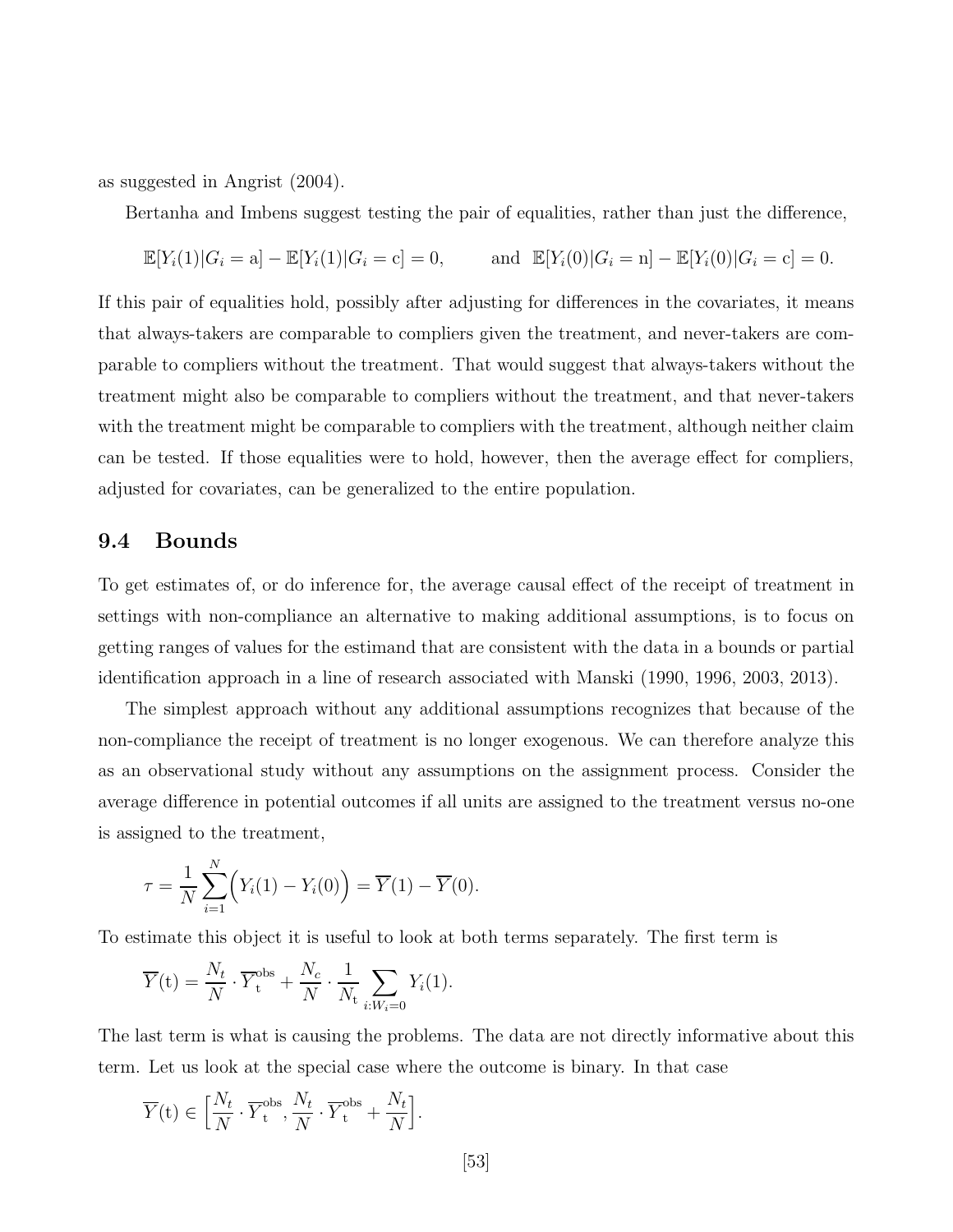We can do the same thing for the second term in the estimand, leading to

$$
\tau \in \left[\frac{N_t}{N} \cdot \overline{Y}^{\text{obs}}_t - \frac{N_c}{N} \cdot \overline{Y}^{\text{obs}}_c - \frac{N_c}{N}, \frac{N_t}{N} \cdot \overline{Y}^{\text{obs}}_t + \frac{N_t}{N} - \frac{N_c}{N} \cdot \overline{Y}^{\text{obs}}_c\right].
$$

This is not a very informative range. By construction it always includes zero, so we can never be sure that the treatment has any effect on the outcome of interest.

Next, let us consider how the bounds change when we add information in the form of additional assumptions. Under the full set of instrumental variables assumptions, that is, the monotonicity assumption and the exclusion restriction, we can tighten the bounds substantially. To derive the bounds, and at the same time develop intuition for their value, it is useful to think of the average treatment effect as the sum of the averages over the three compliance groups, compliers, never-takers and always-takers, with shares equal to  $\pi_c$ ,  $\pi_n$ , and  $\pi_a$ , respectively. Under monotonicity and the exclusion restriction the average effect for compliers is identified. For always-takers we can identify  $\mathbb{E}[Y_i(1)|C_i = a]$ , but the data are uninformative about  $\mathbb{E}[Y_i(0)|C_i = a]$ , so that the average effect for always-takers is bounded by

$$
\tau_{\rm a} \in \left[ \mathbb{E}[Y_i^{\rm obs}|Z_i = 0, W_i = 1] - 1, , \mathbb{E}[Y_i^{\rm obs}|Z_i = 0, W_i = 1] \right].
$$

Similarly,

$$
\tau_{\rm n} \in \left[ -\mathbb{E}[Y_i^{\rm obs}|Z_i = 1, W_i = 0], 1 - \mathbb{E}[Y_i^{\rm obs}|Z_i = 1, W_i = 0] \right].
$$

Combining these leads to

$$
\tau \in \left[\pi_{a} \cdot \left(\mathbb{E}[Y_{i}^{\text{obs}} | Z_{i} = 0, W_{i} = 1] - 1\right) - \tau_{n} \cdot \mathbb{E}[Y_{i}^{\text{obs}} | Z_{i} = 1, W_{i} = 0] \right.\left. + \left(\mathbb{E}[Y_{i}^{\text{obs}} | Z_{i} = 1] - \mathbb{E}[Y_{i}^{\text{obs}} | Z_{i} = 1]\right),\right.\left. \pi_{a} \cdot \mathbb{E}[Y_{i}^{\text{obs}} | Z_{i} = 0, W_{i} = 1] + \pi_{n} \cdot \left(1 - \mathbb{E}[Y_{i}^{\text{obs}} | Z_{i} = 1, W_{i} = 0]\right) \right.\left. + \left(\mathbb{E}[Y_{i}^{\text{obs}} | Z_{i} = 1] - \mathbb{E}[Y_{i}^{\text{obs}} | Z_{i} = 1]\right)\right].
$$

Under these assumptions these bounds are sharp (Balke and Pearl, 1997).

### 9.5 As-Treated and Per Protocol Analises

There are two older methods that have sometimes been used to analyze experiments with noncompliance that rely on strong assumptions, as-treated and per-protocol analyses. See, for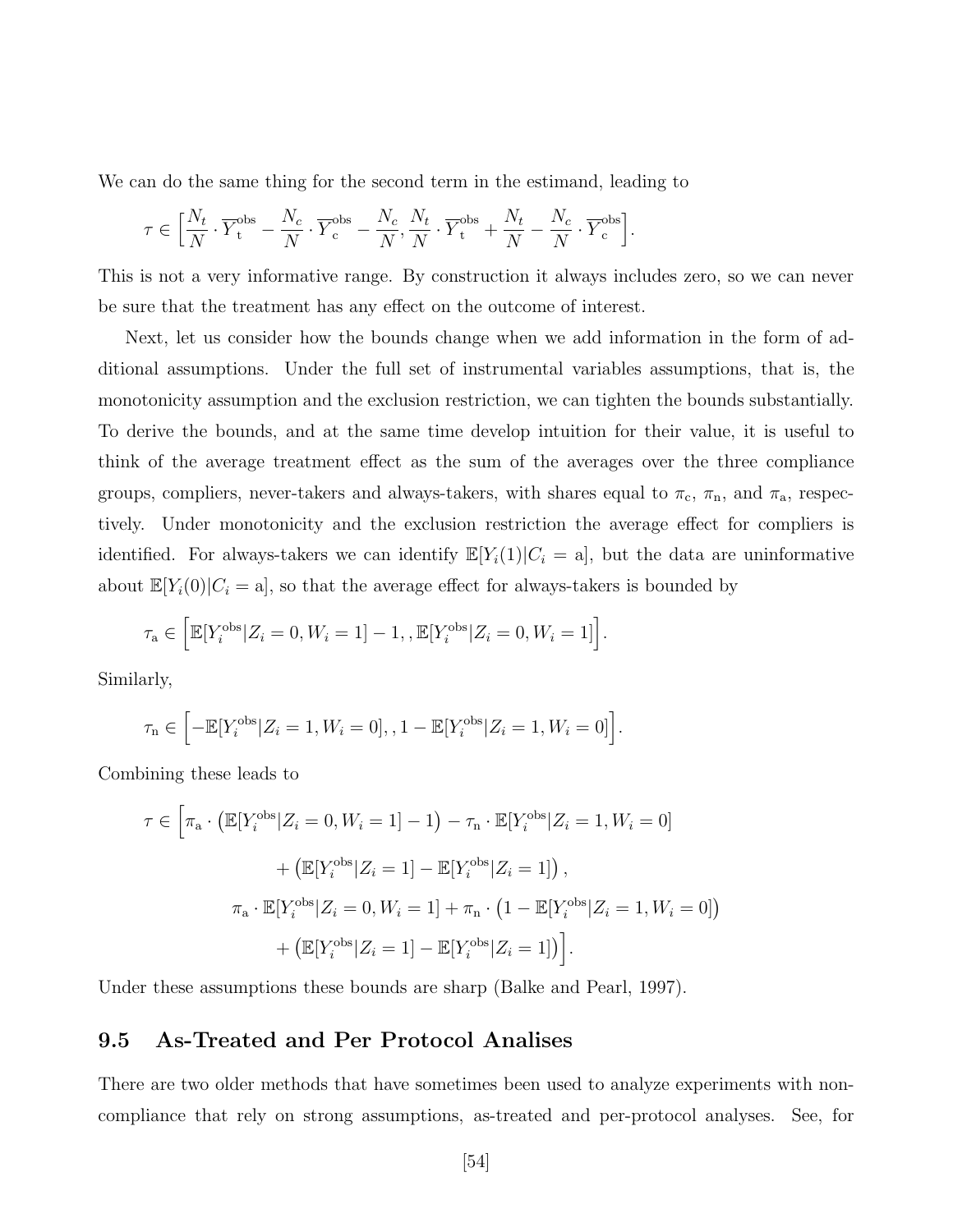example, McNamee (2009) and Imbens and Rubin (2015). In an as-treated analysis units are compared by the treatment received, rather than the treatment assigned, essentially invoking an unconfoundedness assumption. Because it was the assignment that was randomized, rather than the receipt of treatment, this is not justified by the randomization. It is useful to consider in a setting where the instrumental variables assumptions, that is, the monotonicity assumption and the exclusion restriction, hold, and assess what the as-treated analysis leads to.

The estimand in an as-treated analysis is

$$
\tau^{\text{at}} = \mathbb{E}[Y_i^{\text{obs}} | W_i = 1] - \mathbb{E}[Y_i^{\text{obs}} | W_i = 0].
$$

If the monotonicity assumption holds the first term is an average of outcomes given treatment for always-takers and compliers. If the fraction of units with  $Z_i = 1$  is equal to  $p_Z$ , then we can write the first term as

$$
\mathbb{E}[Y_i^{\text{obs}}|W_i=1] = \frac{\pi_a}{\pi_a + \pi_c \cdot P_Z} \cdot \mathbb{E}[Y_i(1)|C_i=a] + \frac{\pi_c \cdot p_Z}{\pi_a + \pi_c \cdot P_Z} \cdot \mathbb{E}[Y_i(1)|C_i=c].
$$

Similarly,

$$
\mathbb{E}[Y_i^{\text{obs}}|W_i = 0] = \frac{\pi_n}{\pi_n + \pi_c \cdot (1 - P_Z)} \cdot \mathbb{E}[Y_i(0)|C_i = n] + \frac{\pi_c \cdot (1 - p_Z)}{\pi_n + \pi_c \cdot (1 - P_Z)} \cdot \mathbb{E}[Y_i(0)|C_i = c].
$$

The difference is then

$$
\mathbb{E}[Y_i^{\text{obs}}|W_i = 1] - \mathbb{E}[Y_i^{\text{obs}}|W_i = 0]
$$
  
= 
$$
\mathbb{E}[Y_i(1) - Y_i(0)|C_i = c]
$$
  
+ 
$$
\frac{\pi_a}{\pi_a + \pi_c \cdot P_Z} \cdot \left( \mathbb{E}[Y_i(1)|G_i = a] - \mathbb{E}[Y_i(1)|C_i = c] \right)
$$
  
- 
$$
\frac{\pi_n}{\pi_n + \pi_c \cdot (1 - P_Z)} \cdot \left( \mathbb{E}[Y_i(0)|G_i = n] - \mathbb{E}[Y_i(0)|C_i = c] \right).
$$

This last two terms in expression are compared to zero in a Hausman test for the exogeneity of the treatment. The form is in general difficult to interpret.

The second is a per protocol analysis, where units who do not comply with their assigned treatment are simply dropped from the analysis. Again it is instructive to see what this method is estimating under the monotonicity assumption and the exclusion restriction. In general,

$$
\tau^{\text{pp}} = \mathbb{E}[Y_i^{\text{obs}} | W_i = 1, Z_i = 1] - \mathbb{E}[Y_i^{\text{obs}} | W_i = 0, Z_i = 0].
$$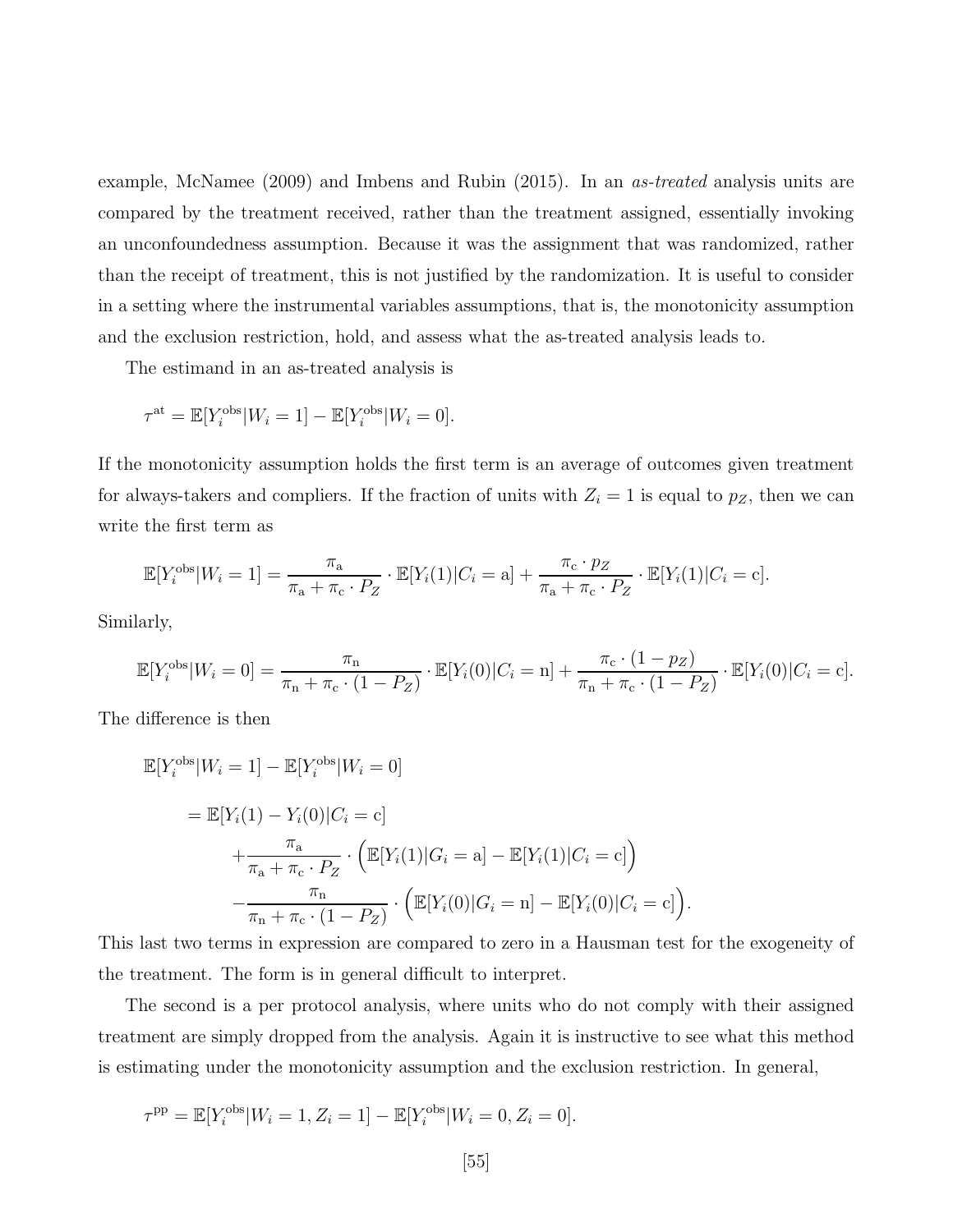Similar calculations as for the as-treated analysis show that given monotoniticy and the exclusion restriction this is equal to

$$
\tau^{\text{pp}} = \mathbb{E}[Y_i(1) - Y_i(0)|C_i = c] + \frac{\pi_a}{\pi_a + \pi_c} \cdot \left(\mathbb{E}[Y_i(1)|G_i = a] - \mathbb{E}[Y_i(1)|C_i = c]\right) - \frac{\pi_n}{\pi_n + \pi_c} \cdot \left(\mathbb{E}[Y_i(0)|G_i = n] - \mathbb{E}[Y_i(0)|C_i = c]\right).
$$

This expression is again dificult to interpret in general, and the analysis is not recommended.

# 10 Heterogenous Treatment Effects and Pretreatment Variables

Most of the literature has focused on estimating average treatment effects for the entire sample or population. However, in many cases researchers are also interested in the presence or absence of heterogeneity in treatment effects. There are different ways to study such heterogeneity. Here we discuss some approaches. Note that this is different from the way covariates or pretreatment variables were used in Section [4.4,](#page-21-0) where the focus remained on the overall average treatment effect and the presence of pretreatment variables served solely to improve precision of the estimators. In observational studies covariates also serve to make the identifying assumptions more credible.

As discussed at the outset of this chapter, a key concern with randomized experiments is external validity. If we apply the treatment in a different setting, will the effect be the same? Although there are many factors that vary across settings, one common way that settings differ is that the populations of individual units may be different. If these differences can be captured with observable pre-treatment variables, then it is in principle possible to address this element of external validity as in Hotz, Imbens and Mortimer (2005). In particular, if we obtain an estimate of the treatment effect for each potential value of the covariate vector  $x$ , then we can estimate average treatment effects in any population be accounting for the differences in distributions. That is, given an estimate for  $\tau(x) = \mathbb{E}[Y_i(1) - Y_i(0)|X_i = x]$ , it is straightforward to estimate  $\mathbb{E}[\tau(X_i)]$  if the distribution of  $X_i$  is known.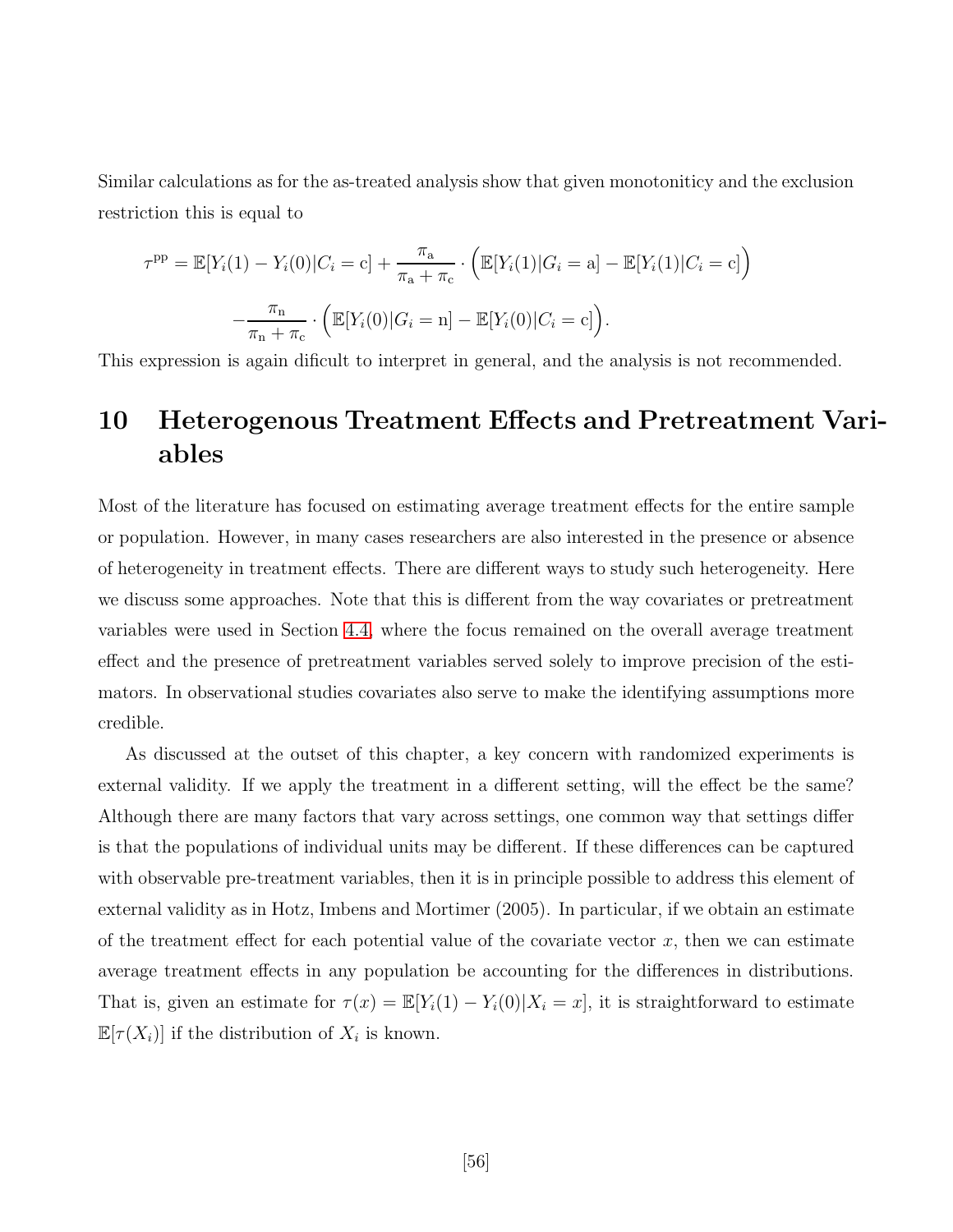#### 10.1 Randomized Experiments with Pretreatment Variables

Traditionally researchers specified particular subpopulations based on substantive interest, and estimated average treatment effects for those subpopulations, as well as tested equality of treatment effects across these subpopulations. For example, one may be interested separately in the effect of an educational progam on girls versus boys. In such cases the analyses are straightforward. One can simply analyze the data separately by subpopulation using the methods developed in Section [6.1.](#page-30-0) In these cases there is often some concern that the subpopulations were selected ex post, so that p-values are no longer valid because of multiple testing concerns. For example, suppose one has a randomized experiment, with a hundred independent binary pretreatment variables that are in fact unrelated to the treatments or the outcomes. One would expect that for five of them the t-statistic for testing the null hypothesis that the average treatment effect was different by the value of that covariate was larger than 2 in absolute value, even though none of the covariates are related to the treatment effect. Pre-analysis plans (Casey, Glennerster, and Miguel, 2012; Olken, 2015) are one approach to alleviate such concerns; another is to correct for multiple testing (List, Shaikh, and Xu, 2016). Below we describe some recently developed alternatives that work not only when the number of covariates is small, but also when the number is large relative to the sample size or the true underlying model of treatment effect heterogeneity may be quite complex.

#### 10.2 Testing for Treatment Effect Heterogeneity

A second approach is to simply test for the presence of heterogeneity in the average treatment effect as a function of the covariates,  $\tau(x) = \mathbb{E}[Y_i(1) - Y_i(0)|X_i = x]$ .

One type of test considers whether there is any evidence for observable heterogeneity. Crump, Hotz, Imbens and Mitnik (2008) develop nonparametric tests for the null hypothesis

 $H_0: \tau(x) = \tau$ , for all  $x \in \mathbb{X}$ ,

against the alternative

 $H_0: \tau(x) \neq \tau(x'), \quad \text{for some } x, x' \in \mathbb{X}.$ 

The Crump et al set up uses a sequence of parametric approximations to the conditional expec-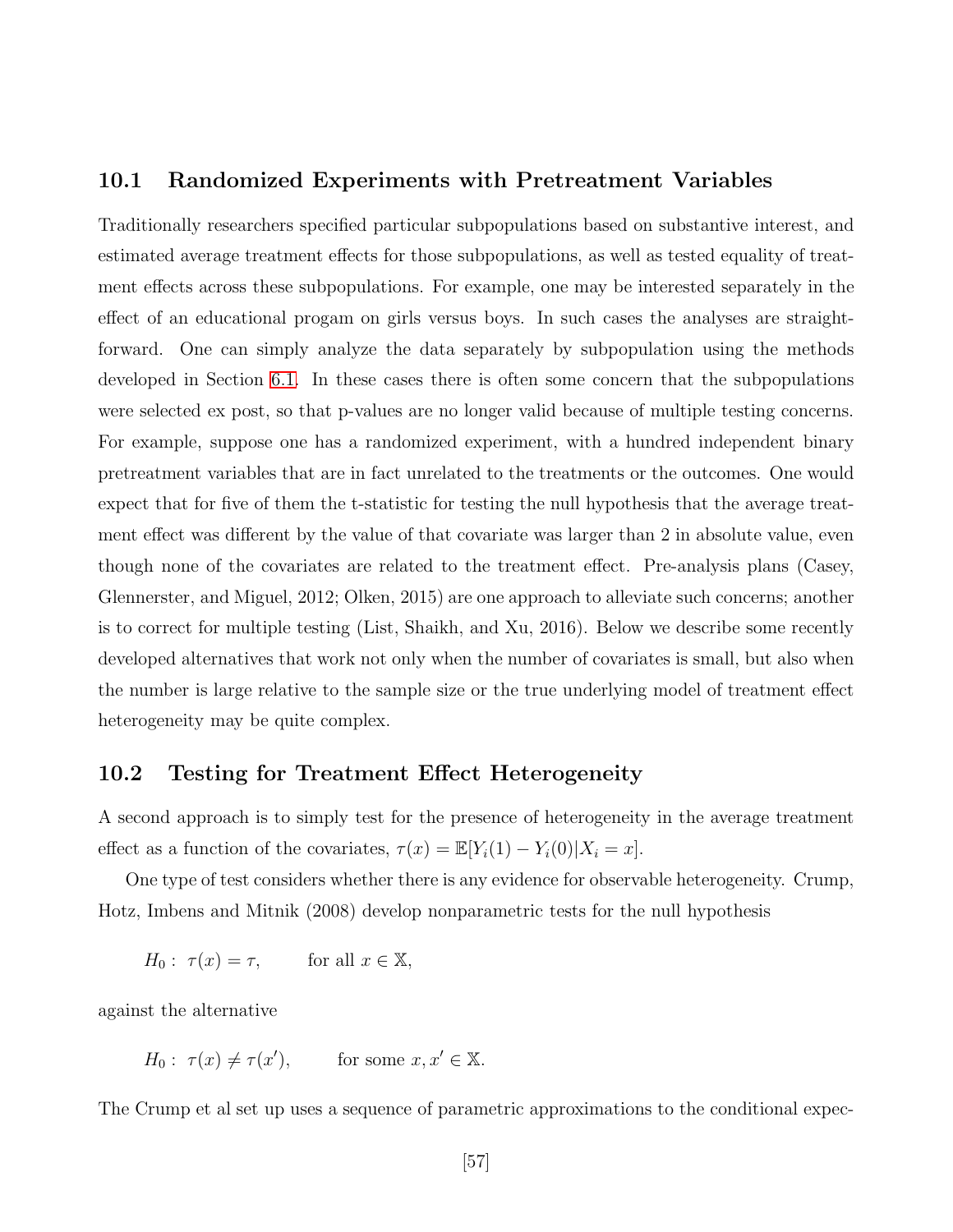tation

$$
\mathbb{E}[Y_i^{\text{obs}}|W_i = w, X_i = x] = \beta'_0 h(x) \cdot (1 - w) + \beta'_1 h(x) \cdot w,
$$

for vector-valued functions  $h(x)$  and then tests the null hypothesis the equality  $\beta_1 = \beta_0$ . By increasing the dimension of  $h(x)$ , with a suitable basis of functions, one can nonparametrically test the null hypothesis that the average treatment effect  $\tau(x)$  is constant as a function of the covariates under the assumption of unconfoundedness, which is implied by randomized assignment.

A researcher might also like to understand which, if any, covariates are associated with treatment effect. A natural approach would be to evaluate heterogeneity with respect to each covariate, one by one. For example, each covariate could be transformed into a binary indicator for whether the value of the covariate is above or below the median, and then the researcher could test the hypothesis that the treatment effect is higher when the covariate is high than when it is low. Conducting a large number of hypothesis tests raises issues of multiple testing, and confidence intervals should be be corrected to account for this. However, standard approaches (e.g. the Bonferroni correction) assume that each test is independent, and thus may be overly conservative in an environment where many covariates are correlated with one another (which will imply that the test statistics are also correlated with one another). List, Shaikh, and Xu (2016) propose a computationally feasible approach to the multiple testing problem in this context. The approach uses bootstrapping, and it accounts for correlation among test statistics. One challenge with this approach is that the researcher must pre-specify the set of hypothesis tests to conduct; thus, it is hard to explore all possible interactions among covariates and all possible ways to discretize them. In the next section, we consider methods that explore more complex forms of heterogeneity.

### 10.3 Estimating Treatment Effect Heterogeneity

There are several possible approaches for exploring treatment effect heterogeneity. The first is to specify a parametric model of treatment effect heterogeneity (as in [\(5.4\)](#page-28-0)) and report the estimates. For example, one simple approach would be to specify a regression of the outcome on an indicator for treatment status as well as interactions of the indicator with the treatment indicator. With a small number of covariates relative to the sample size, all linear interactions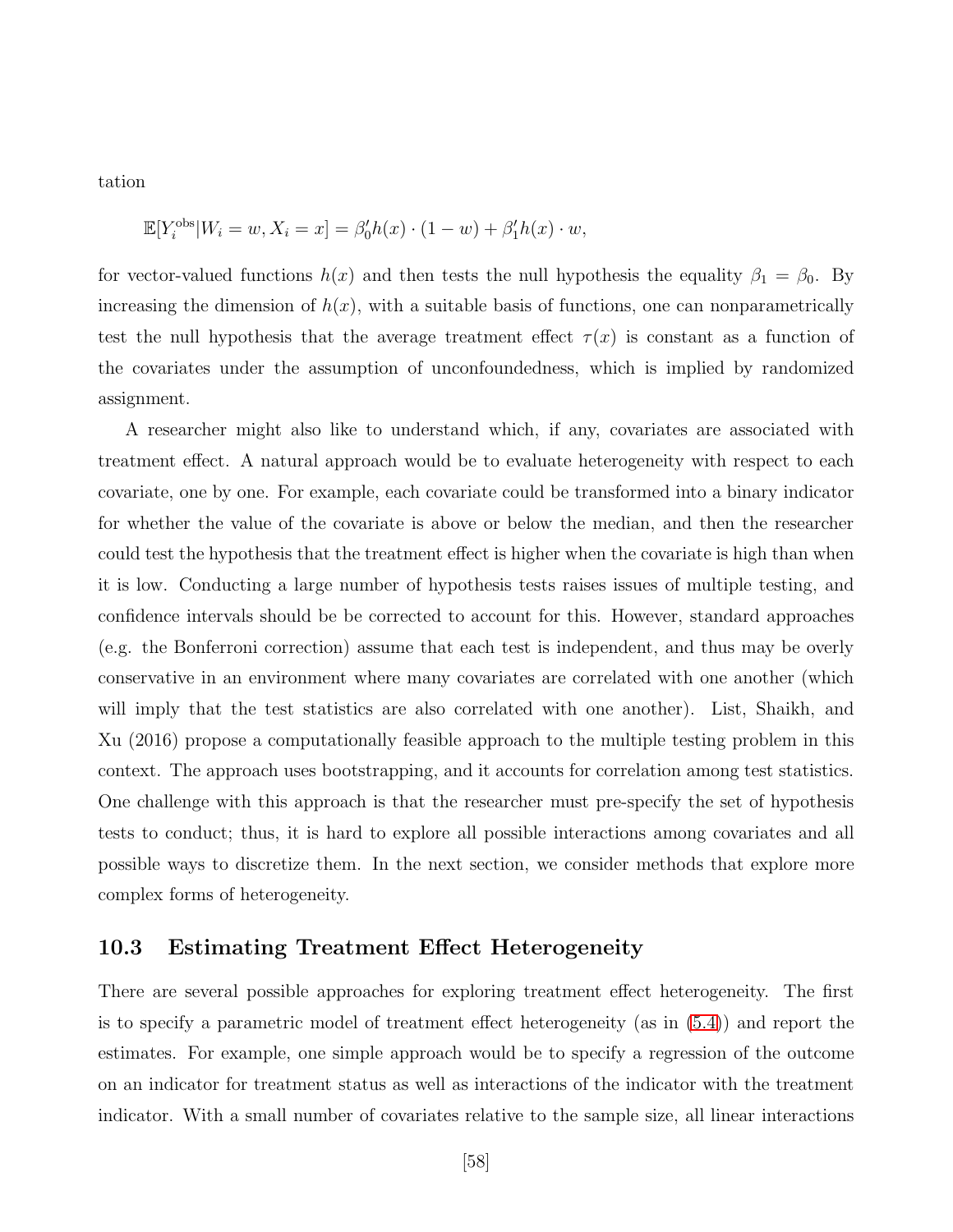with the treatment indicator could be considered, partially alleviating concerns about multiple testing. Below we discuss generalizations of this idea to regularized regression (e.g. LASSO) where a systematic method is used to select covariates.

A second approach is to construct a fully nonparametric estimator for  $\tau(x)$ . We will develop this approach further below; with sufficiently large datasets and a relatively small number of covariates, this approach can be effective, and recent work building on techniques from machine learning (Wager and Athey, 2015) has lead to improvements in how many covariates can be handled without sacrificing coverage of confidence intervals. For the case where there may be many covariates relative to the sample size, a third approach proposed by Athey and Imbens (2015) uses the data to select a set of subgroups (a "partition" of the covariate space) such that treatment effect heterogeneity across subgroups is maximized in a particular sense.

Whether a fully non-parametric approach or an approach based on subgroups is preferred may be partially determined by the constraints of the data; valid confidence intervals may not be available (at least with existing methods) with too many covariates relative to sample size. But even if both methods are potentially feasible, it may be desirable to learn about subgroups rather than a fully nonparametric estimate of  $\tau(x)$  if the results of the experiment will be used in a context where people with limited processing capability/memory will make decisions based on the experiment. For example, doctors might use a simple flowchart to determine which patients should be prescribed a drug. Results about subgroups may also be more easily interpretable by researchers.

Relative to testing all covariates one by one, an approach that selects a single partition of the covariate space will not in general discover all heterogeneity that exists, since the algorithm will focus on the covariates with the biggest impact to the exclusion of others. In addition, in the process of constructing a partition, once we have divided the data into two groups according to the value of one covariate, further divisions will be considered on subsamples of the data, reducing the power available to test heterogeneity in additional covariates. Thus, constructing a single partition does not answer the question of which covariates are associated with heterogeneity; rather, it identifies a particular way to divide the data into meaningful groups. If a researcher wanted to explore all covariates, while maintaining a data-driven approach to how to discretize them, an approach would be to construct distinct partitions that restrict attention to one covariate at the time. For interactions, one could consider small subsets of covariates. If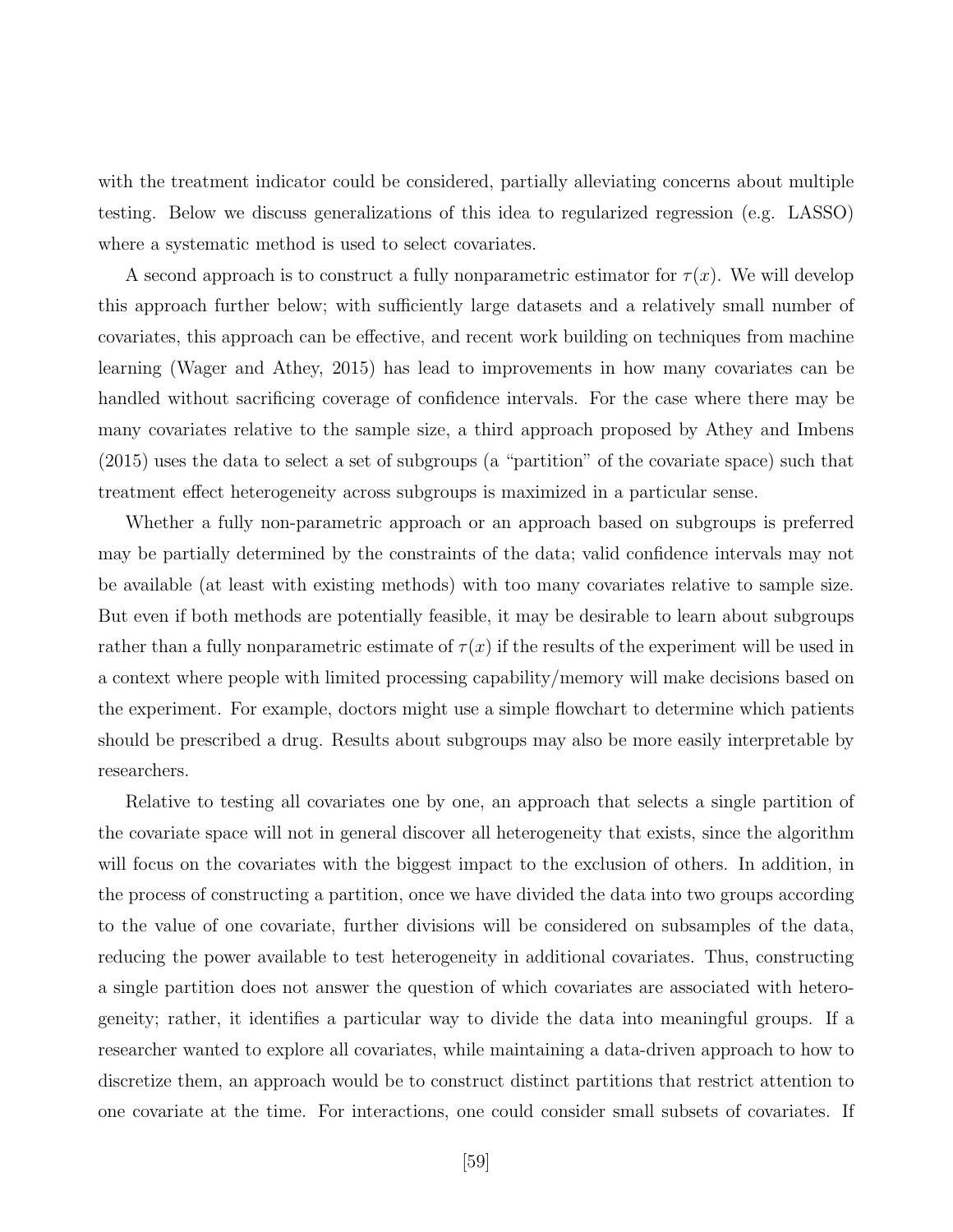the results of such an exercise were reported in terms of which covariates are associated with significant heterogeneity, multiple testing corrections would be warranted. The approach of List, Shaikh, and Xu (2016) works for an arbitrary set of null hypotheses, so the researcher could generate a long list of hypotheses using the causal tree approach restricted to different subsets of covariates, and then test them with a correction for multiple testing. Since in datasets with many covariates, there are often many ways to describe what are essentially the same subgroups, we expect a lot of correlation in test statistics, reducing the magnitude of the correction for multiple hypothesis testing.

We begin by describing the third approach, where we construct a partition of the covariate space, and then return to the second and first approaches.

### 10.3.1 Data-driven Subgroup Analysis: Recursive Partitioning for Treatment Effects

Athey and Imbens (2016) develop a method for exploring heterogeneity in treatment effects without having to prespecify the form of the heterogeneity, and without having to worry about multiple testing. Their approach builds on "regression tree" or "recursive partitioning" methods, where the sample is partitioned in a number of subgroups, defined by the region of the covariate space each unit belongs to. The data is used to determine which partition produces subgroups that differ the most in terms of treatment effects. The method avoids introducing biases in the estimated average treatment effects and allows for valid confidence intervals using "sample splitting," or "honest" estimation. The idea of sample splitting to control significance levels goes back a long way in statistics; see, e.g. Cox (1975), or for a more recent discussion, see Fithian, Sun, and Taylor (2015). In a sample splitting approach, in a first step, one sample is used to select the partition, while in a second step an independent sample is used to estimate treatment effects and construct confidence intervals for each subgroup (separately) given the partition from the first step. The output of the method is a set of subgroups, selected to optimize for treatment effect heterogeneity (to minimize expected mean-squared error of treatment effects), together with treatment effect estimates and standard errors for each subgroup.

Let us illustrate some of the issues in a simple case to develop more intuition. Suppose we consider only a single split of the covariate space, in a setting with a substantial number of covariates. We specify a criterion that determines whether one split (that is, a combination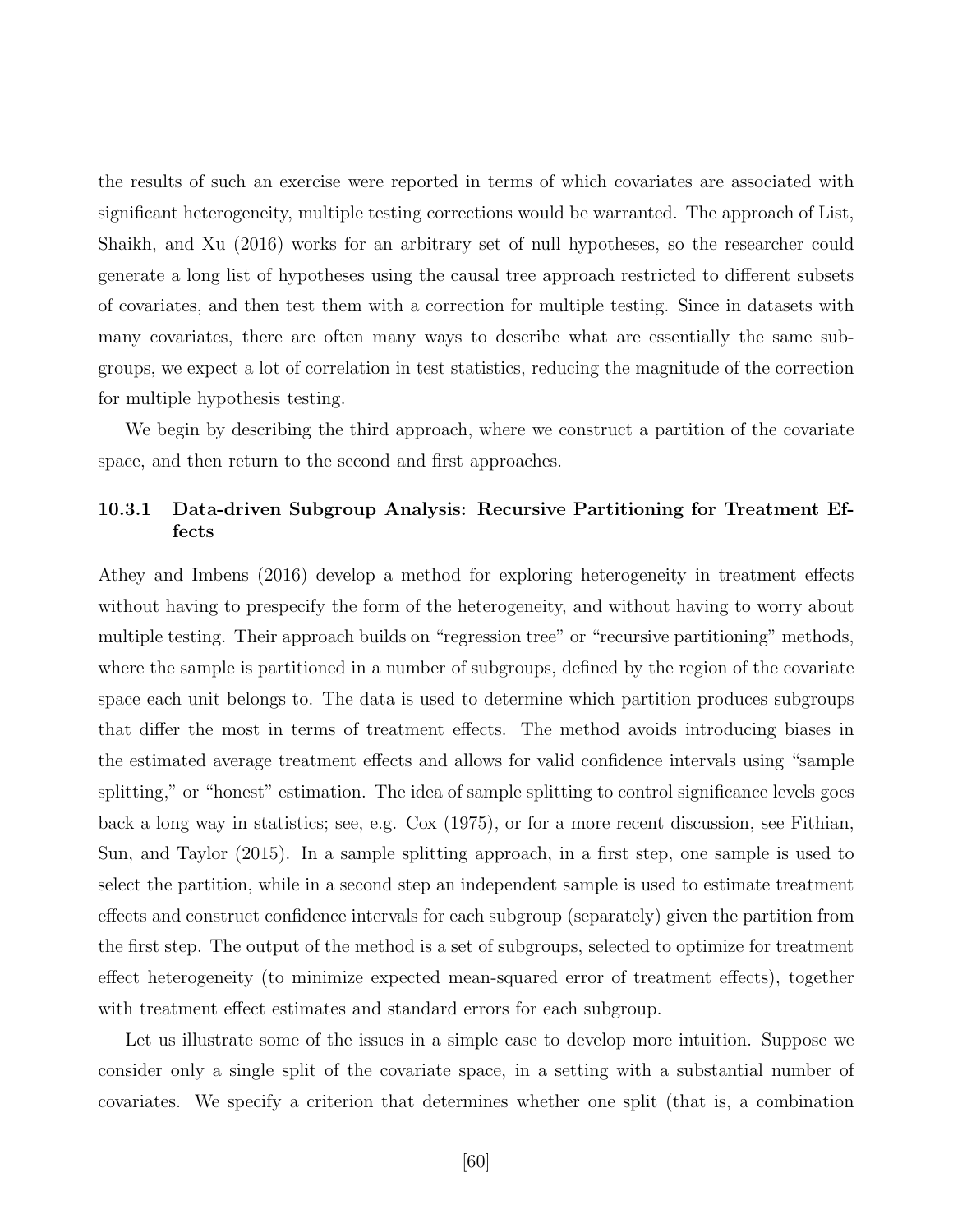of a choice of the covariate and a threshold) is better than another. We return to the choice of criterion below. Given a criterion, we select the covariate and threshold that maximize the citerion. If we estimate the average treatment effect on the two subsamples using the same sample, the fact that this particular split led to a high value of the criterion would often imply that the average treatment effect estimate is biased. Athey and Imbens (2016) therefore suggest, in what they call an honest approach, to estimate the treatment effects on a separate sample. The implication is that the treatment effect estimates are unbiased on the two subsamples, and the corresponding confidence intervals are valid, even in settings with a large number of pretreatment variables or covariates.

A key issue is the choice of criterion. In principle one would like to split in order to obtain more precise estimates of the average treatment effects. A complicating factor is that the standard criterion for splitting optimized for prediction rely on observing the outcome whose expectation one wants to estimate. That is not the case here because the unit-level treatment effect is not observed. There have been various suggestions in the literature to deal with this. One simple solution is to transform the outcome from  $Y_i^{\text{obs}}$  to

$$
Y_i^* = Y_i^{\text{obs}} \cdot \frac{W_i - p}{p \cdot (1 - p)}.
$$

This transformed outcome has the property that  $\mathbb{E}[Y_i^* | X_i = x] = \tau(x) = \mathbb{E}[Y_i(1) - Y_i(0) | X_i = x]$ so that standard methods for recursive partitioning based on prediction apply (see Weisberg and Pontes (2015), Athey and Imbens (2016)). Su et al (2009) suggest using test statistics for the null hypothesis that the average treatment effect in the two subsamples are equal to zero. Zeileis, Hothorn, and Hornick (2008) suggest using model fit, where the model corresponds to a linear regression model in the partitions with an intercept and a binary treatment indicator.<sup>[1](#page-61-0)</sup> Athey and Imbens (2016) show that neither of the two criteria is optimal, and derive a new criterion that focuses directly on the expected squared error of the treatment effect estimator, and which turns out to depend both on the t-statistic and on the fit measures. The criterion is further modified to anticipate honest estimation, that is, to anticipate that the treatment effects will be re-estimated on an independent sample after the subgroups are selected. This modification ends up penalizing the expected variance of subgroup estimates; for example, if

<span id="page-61-0"></span><sup>1</sup>Neither of those two papers consider honest estimation, nor do they establish bias and consistency properties of the estimators.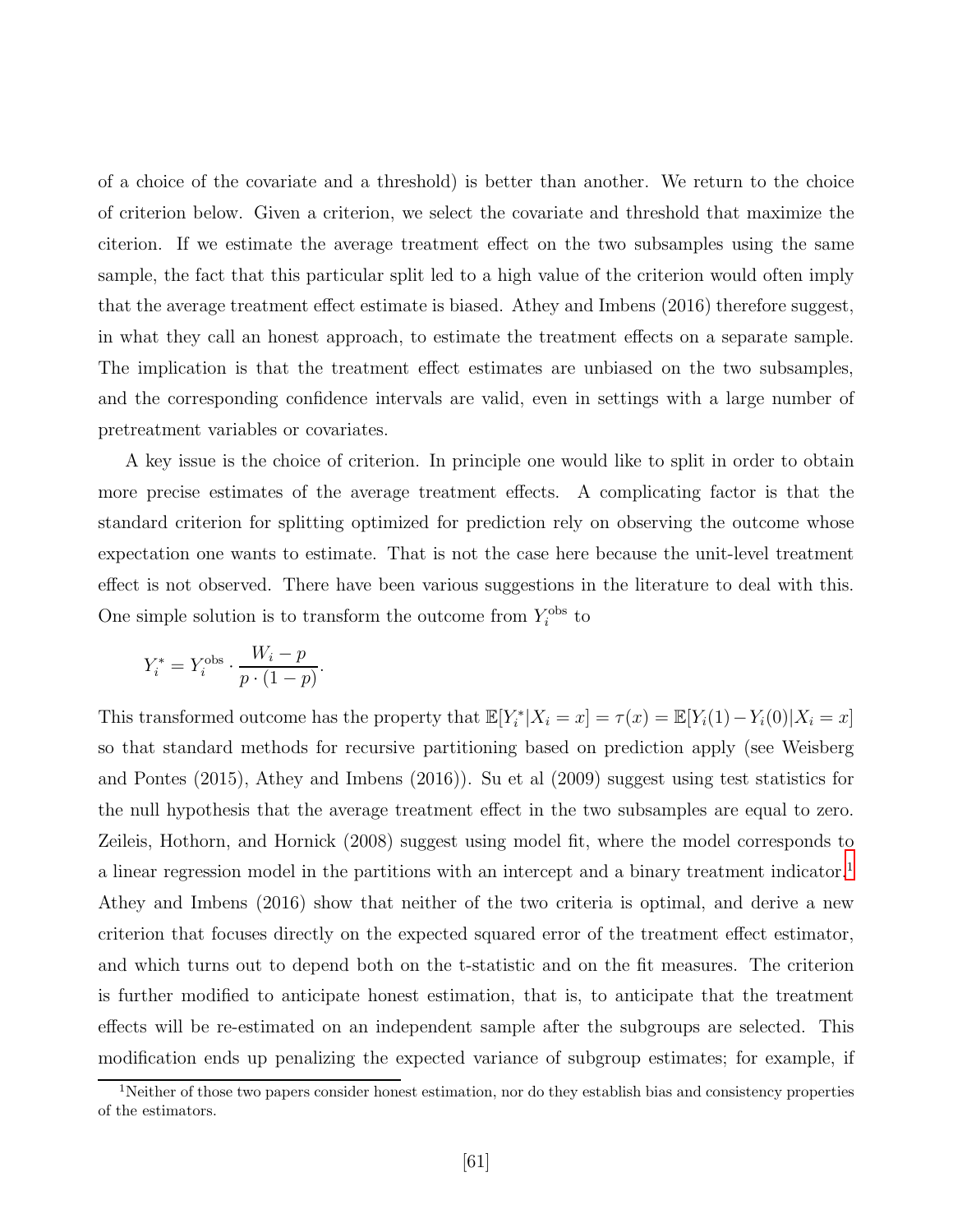subgroups are too small, the variance of treatment effect estimates will be large. It also rewards splits for covariates that explain outcomes but not treatment effect heterogeneity, to the extent that controlling for such covariates enables a lower-variance estimate of the treatment effect.

Other related approaches include Wager and Walther (2015), who discuss corrections to confidence intervals (widening the confidence intervals by a factor) as an alternative to sample splitting; however, since confidence intervals need to be inflated fairly substantially, it is not clear whether there is a wide range of conditions where it improves on sample splitting. Relative to the approach of List, Shaikh, and Xu (2016) discussed above, the methods in this section focus on deriving a single partition, rather than considering heterogeneity one covariate at the time with pre-specified discretizations of the covariates; the approaches in this section will have the advantage of exploring interaction effects and using the data to determine a meaningful partition in terms of mean-squared error of treatment effects.

#### 10.3.2 Non-Parametric Estimation of Treatment Effect Heterogeneity

There are (at least) four possible goals for using non-parametric estimation to estimate heterogeneous treatment effects. The first is descriptive: the researcher can gain insight about what types of units have the highest and lowest treatment effects, as well as visualize comparative statics results, all without imposing a prior restrictions. The second, disucssed earlier, is that the researcher wishes to estimate the impact of applying the treatment in a setting with a different distribution of units. A third is that the researcher wishes to derive a personalized policy recommendation. A fourth is that the researcher wishes to test hypotheses and construct confidence intervals. If confidence intervals are desired, the set of potential methods is quite small. For optimal policy evaluation, a Bayesian framework may have some advantages, since it is natural to incorporate the uncertainty and risk involved in alternative policy assignments. For description or estimation where confidence intervals are not important, there are a wide variety of approaches.

Classical non-parametric approaches to treatment effect heterogeneity would include Knearest neighbor matching and kernel estimation (Härdle, 2002). In the case of K−nearest neighbor matching, for any x we can construct an estimate of the treatment effect at that  $x$ by averaging the outcomes of the  $K$  nearest neighbors that were treated, and subtracting the average outcomes of the K nearest neighbors that were control observations. Kernel estimation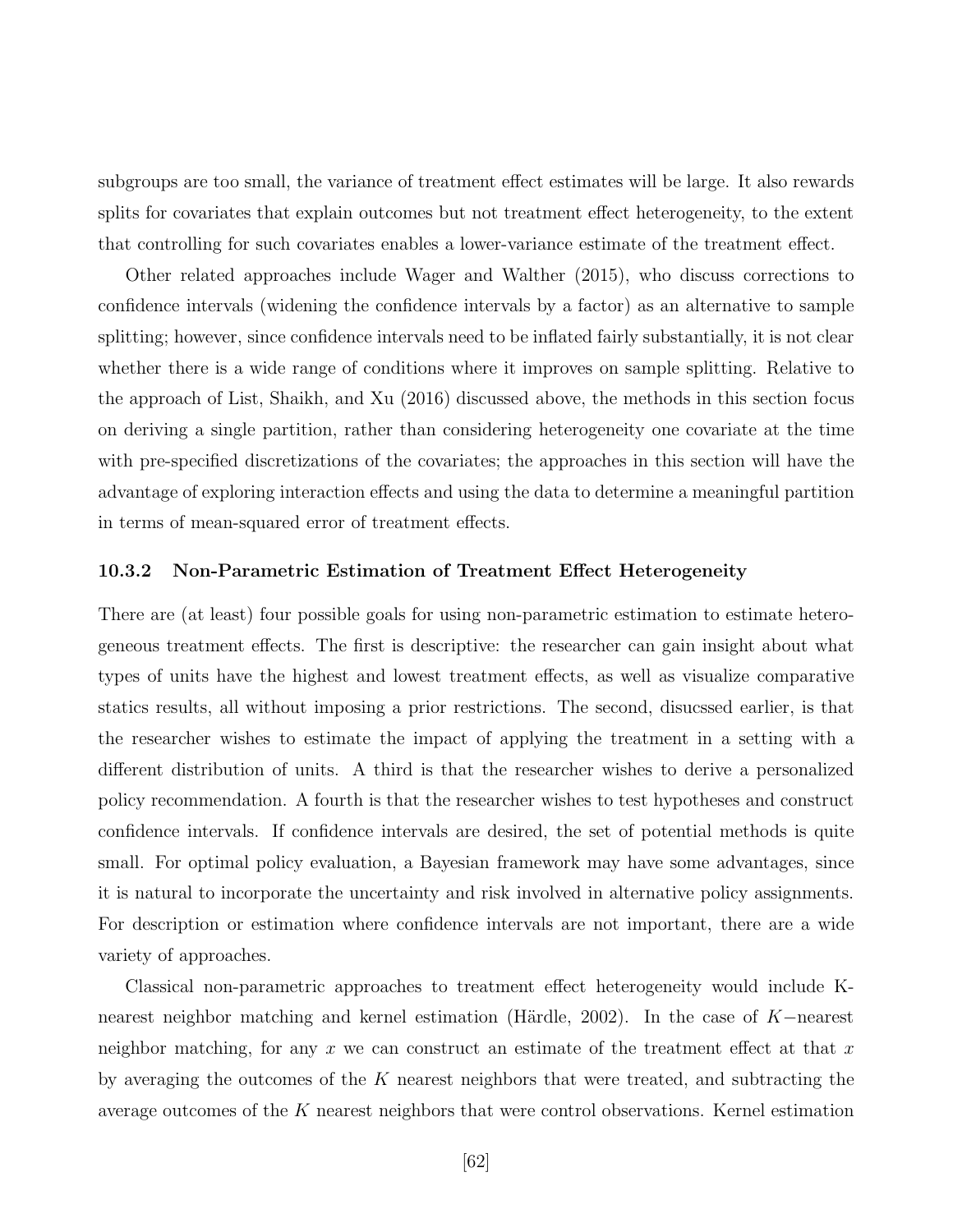does something similar, but uses a smooth weighting function rather than uniformly weighting nearby neighbors and giving 0 weight to neighbors that are farther away. In both cases, distance is measured using Euclidean distance for the covariate vector. These methods can work well and provide satisfactory coverage of confidence intervals with one or two covariates, but performance deteriorates quickly after that. The output of the nonparametric estimator is a treatment effect for an arbitrary  $x$ . The estimates generally must be further summarized or visualized since the model produces a distinct prediction for each x.

A key problem with kernels and nearest neighbor matching is that all covariates are treated symmetrically; if one unit is close to another in 20 dimensions, the units are probably not particularly similar in any given dimension. We would ideally like to prioritize dimensions that are most important for heterogeneous treatment effects, as is done in many machine learning methods, including the highly successful random forest algorithm. Unfortunately, many popular machine learning methods that use the data to select covariates may be bias-dominated asymptotically (including the standard random forest). Recently, Wager and Athey (2015) propose a modified version of the random forest algorithm that produces treatment effect estimates that can be shown to be asymptotically normal and centered on the true value of the treatment effect, and they propose a consistent estimator for the asymptotic variance. The method averages over many "trees" of the form developed in Athey and Imbens (2016); the trees differ from one another because different subsamples are used for each tree, and in addition there is some randomization in the choice of which covariates to split on. Each tree is "honest," in that one subsample is used to determine a partition and an independent subsample is used to estimate treatment effects within the leaves. Unlike the case of a single tree, no data is "wasted" because each observation is used to determine the partition in some trees and used to estimate treatment effects in other trees, and subsampling is already an inherent part of the method. The method can be understood as a generalization of kernels and nearest neighbor matching methods, in that the estimated treatment effect at  $x$  is the difference between a weighted average of nearby treated units and nearby control units; but the choice of what dimenions are important for measuring distance is determined by the data. In simulations, this method can obtain nominal coverage with more covariates than K-Nearest Neighbour matching or kernel methods, while simultaneously producing much more accurate estimates of treatment effects. However, this method also eventually becomes bias-dominated when the number of covariates grows. It is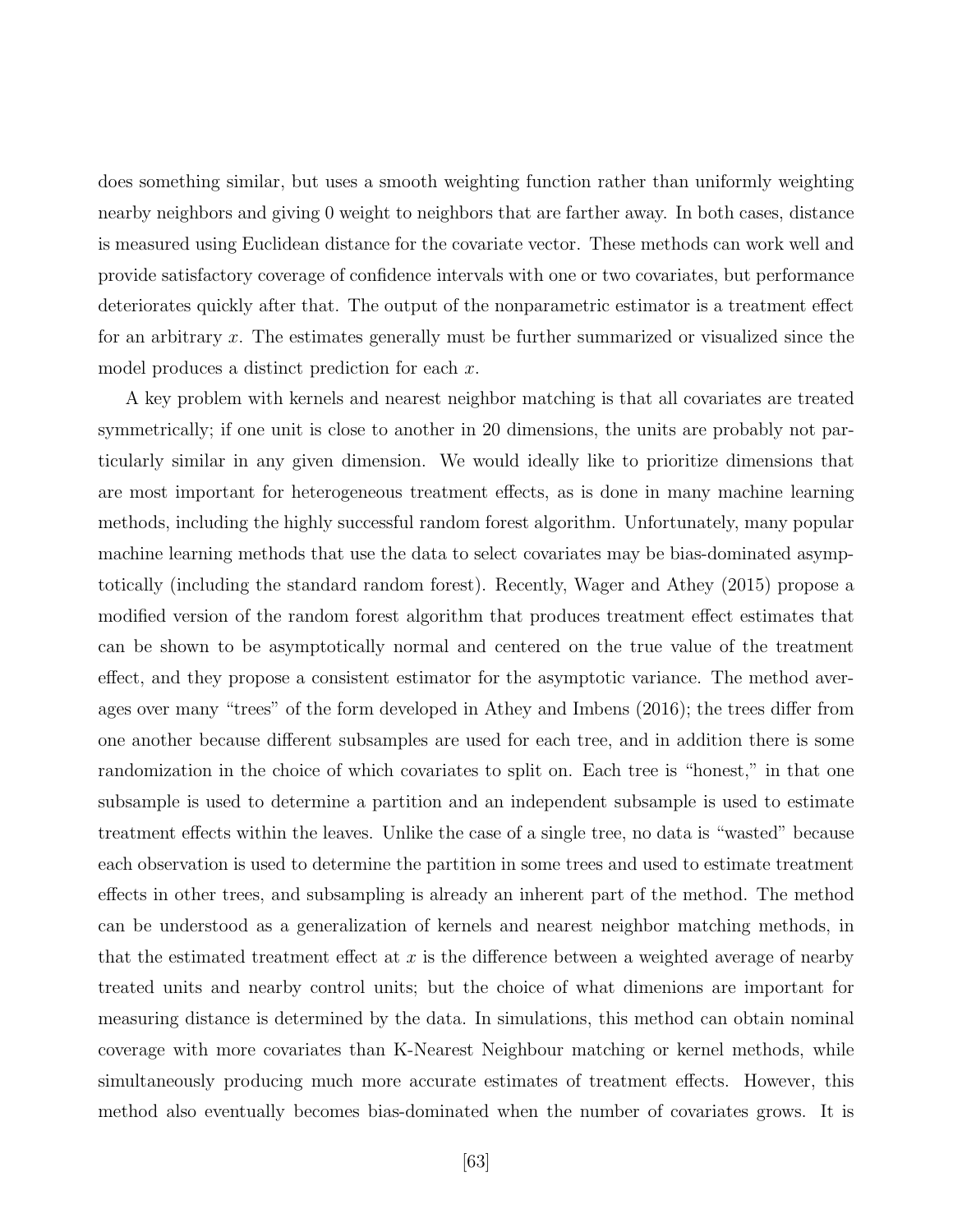much more robust to irrelevant covariates than kernels or nearest neighbor matching.

Another approach to the problem is to divide the training data by treatment status, and apply supervised learning methods to each group separately. For example, Foster, Taylor, and Ruberg (2011) use random forests to estimate the effect of covariates on outcomes in treated and control groups. They then take the difference in predictions as data and project treatment effects onto units' attributes using regression or classification trees. The approach of Wager and Athey (2015) can potentially gain efficiency by directly estimating heterogeneity in causal effects, and further the off-the-shelf random forest estimator does not have established statistical properties (so confidence intervals are not available).

Taking the Bayesian perspective, Green and Kern (2012) and Hill (2011) have proposed the use of forest-based algorithms for estimating heterogeneous treatment effects. These papers use the Bayesian additive regression tree method of Chipman et al (2010), and report posterior credible intervals obtained by Markov-chain Monte Carlo sampling based on a convenience prior. Although Bayesian regression trees are often successful in practice, there are currently no results guaranteeing posterior concentration around the true conditional mean function, or convergence of the Markov-Chain-Monte-Carlo sampler in polynomial time. In a related paper, Taddy, Gardner, Chen and Draper (2014) use Bayesian nonparametric methods with Dirichlet priors to flexibly estimate the data-generating process, and then project the estimates of heterogeneous treatment effects down onto the feature space using regularization methods or regression trees to get low-dimensional summaries of the heterogeneity; but again, asymptotic properties are unknown.

#### 10.3.3 Treatment Effect Heterogeneity Using Regularized Regression

Imai and Ratkovic (2013), Signorovitch (2007), Tian et al (2014), and Weisberg and Pontes (2015) develop lasso-like methods for causal inference and treatment effect heterogeneity in a setting where there are potentially a large number of covariates, so that regularization methods to discover which covariates are important. When the treatment effect interactions of interest have low dimension (that is, a small number of covariates have important interactions with the treatment), valid confidence intervals can be derived (without using sample splitting as described above); see, e.g., Chernozhukov, Hansen, and Spindler (2015) and references therein. These methods require that the true underlying model is (at least approximately) "sparse": the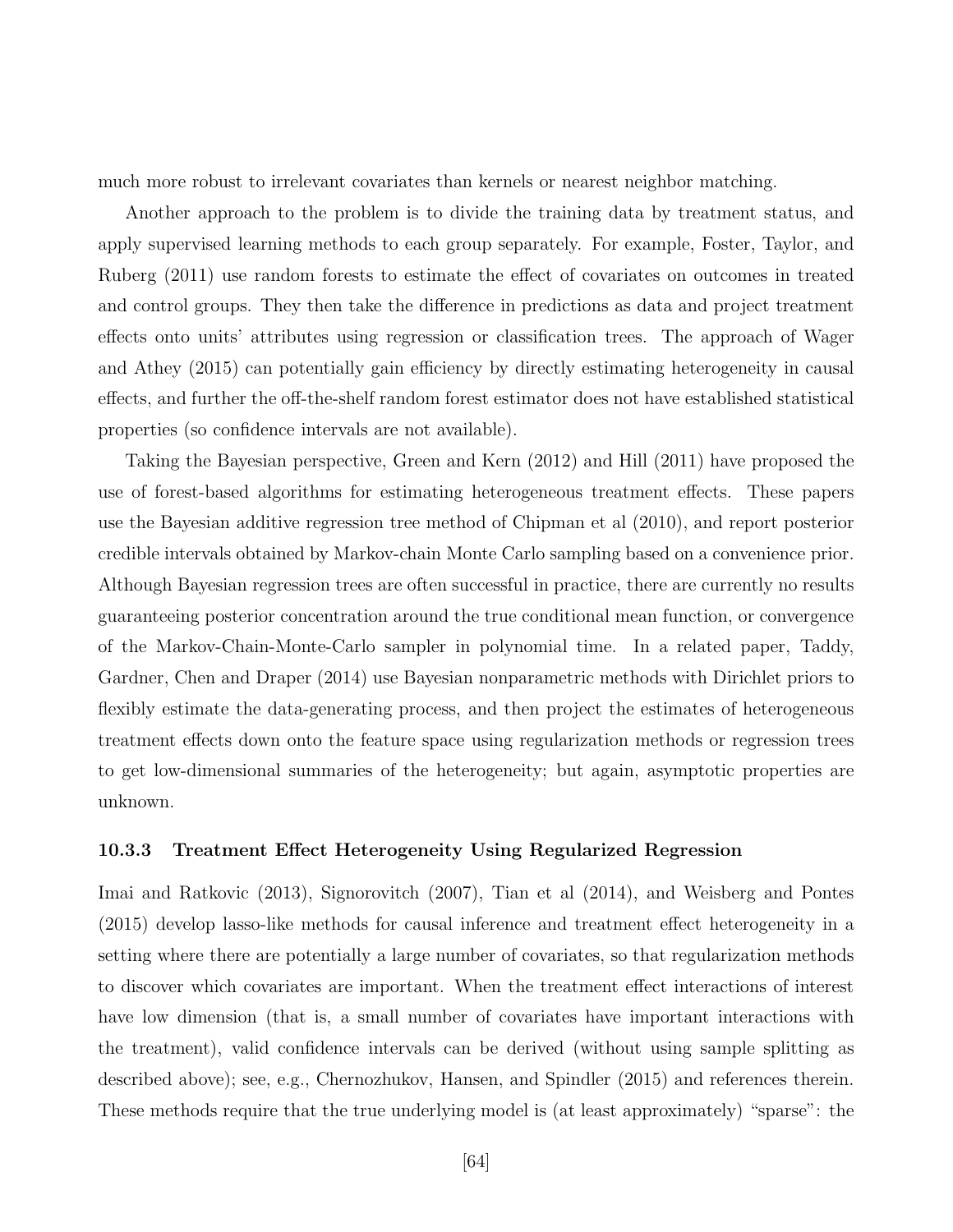number of observations must be large relative to the number of covariates (and their interactions) that have an important effect on the outcome and on treatment effect heterogeneity. Some of the methods (e.g. Tian et al (2014)) propose modeling heterogeneity in the treatment and control groups separately, and then taking the difference; this can be inefficient if the covariates that affect the level of outcomes are distinct from those that affect treatment effect heterogeneity. An alternative approach is to incorporate interactions of the treatment with covariates as covariates, and then allow LASSO to select which covariates are important. Interaction terms can be prioritized over terms that do not include treatment effect interactions through weighting.

#### 10.3.4 Comparison of Methods

Although the LASSO based methods require more a priori restrictions on sparsity than the random forest methods, both types of methods will lose nominal coverage rates if the models become too complex. The LASSO methods have some advantages with datasets where there are linear or polynomial relationships between covariates and outcomes; random forest methods do not parsimoniously estimate linear relationships and use them for extrapolation, but are more localized. The random forest methods are well-designed to capture complex, multi-dimensional interactions among covariates, or highly nonlinear interactions. LASSO has the advantage that the final output is a regression, which may be more familiar to researchers in some disciplines; however, it is important to remember that the conditions the justify the standard errors are much more stringent when the model selection was carried out on the same data that is used for estimation. If valid confidence intervals are the first priority in an environment where the model is not known to be sparse and there are many covariates, the recursive partitioning approach provides confidence intervals that do not deteriorate (at all) as the number of covariates grow. What suffers, instead, is the mean-squared error of the predictions of treatment effects.

Another point of comparison between the regression-based methods and tree-based methods (including random forests) relates to our earlier discussions of randomization-based inference versus sampling-based inference. Tree-based methods construct estimates by dividing the sample into subgroups and calculating sample averages within the groups; thus, the estimates and associated inference can be justified by random assignment of the treatment. In contrast, regression-based approaches require additional assumptions.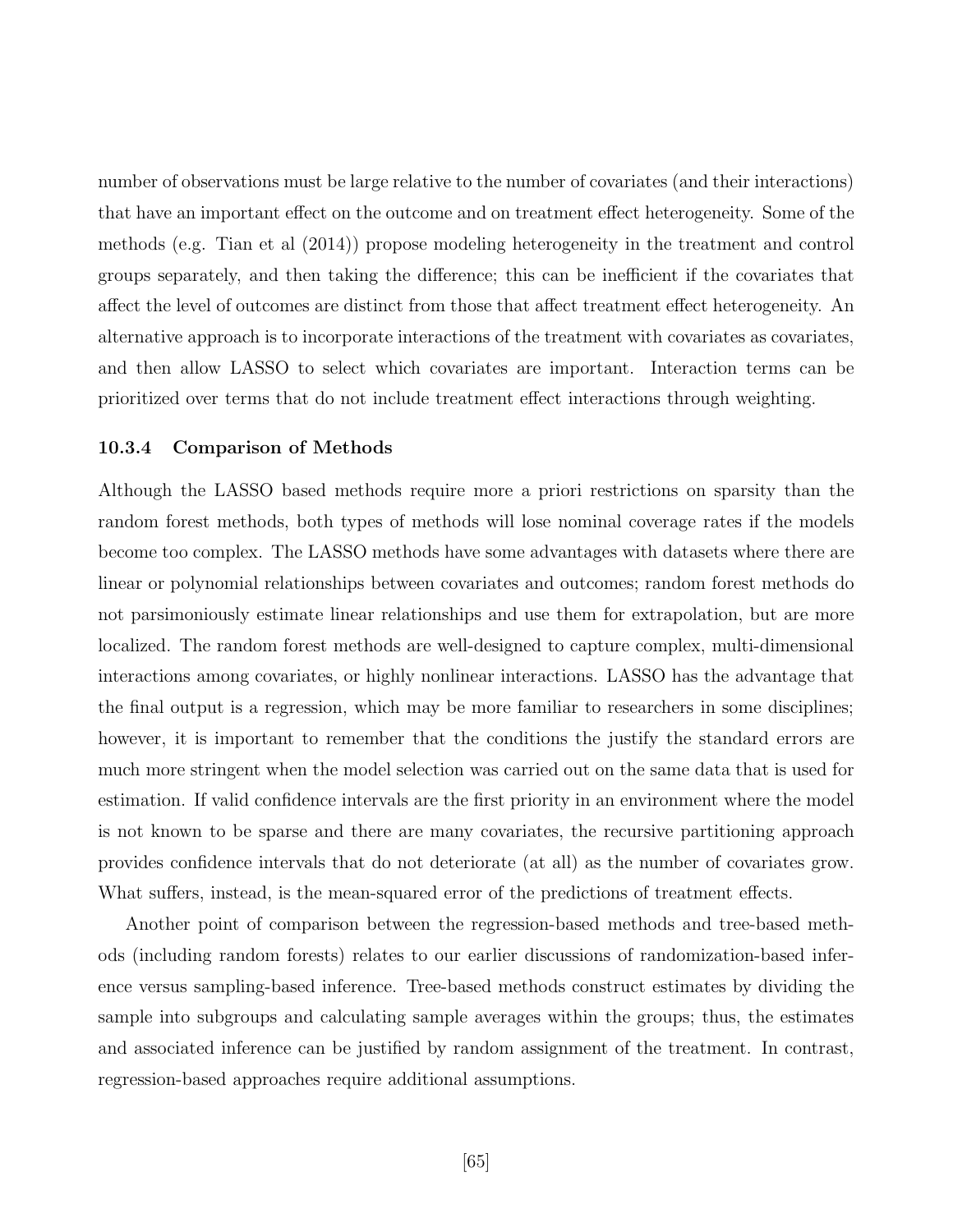#### 10.3.5 Relationship to Optimal Policy Estimation

The problem of estimating heterogeneous treatment effects is closely related to the problem of estimating, as a function of the covariates, what the optimal policy is. Heuristically, with a binary treatment, we would want to assign an individual with covariates  $x$  to a treatment if  $\tau(x) > 0$ . However, the optimal policy literature addresses additional issues that might arise when there are multiple potential treatments, as well as when the loss function may be nonlinear (so that there is, for example, a mean-variance tradeoff between different policies). More broadly, the criterion used in estimation may be modified to account for the goal of policy estimation; when regularization approaches are used to penalize model complexity, the methods may de-prioritize discovering heterogeneity that is not relevant for selecting an optimal policy. For example, if a treatment clearly dominates another for some parts of the covariate space, understanding heterogeneity in the magnitude of the treatment's advantage may not be important in those regions.

Much of the policy estimation literature takes a Bayesian perspective; this allows the researcher to evaluate welfare and to incorporate risk aversion in the loss function in an environment where there is uncertainty about the effects of the policy.

In the machine learning literature, Beygelzimer and Langford (2009) and Dudik, Langford and Li (2011) discuss procedures for transforming outcomes that enable off-the-shelf loss minimization methods to be used for optimal treatment policy estimation. In the econometrics literature, Graham, Imbens and Ridder (2014), Dehejia (2005), Hirano and Porter (2009), Manski (2004), and Bhattacharya and Dupas (2012) estimate parametric or semi-parametric models for optimal policies, relying on regularization for covariate selection in the case of Bhattacharya and Dupas (2012). See also Banerjee, Chassang and Snowberg (2015).

# 11 Experiments in Settings with Interactions

In this section we discuss the analysis of randomized experiments in settings with interference between units. Such interference may take different forms. There may be spillovers from the treatment assigned to one unit to other units. A classic example of that is that of agricultural experiments where fertilize applied to one plot of land may leach over to other plots and thus affect outcomes in plots assigned to different treatments. It may also take the form of active and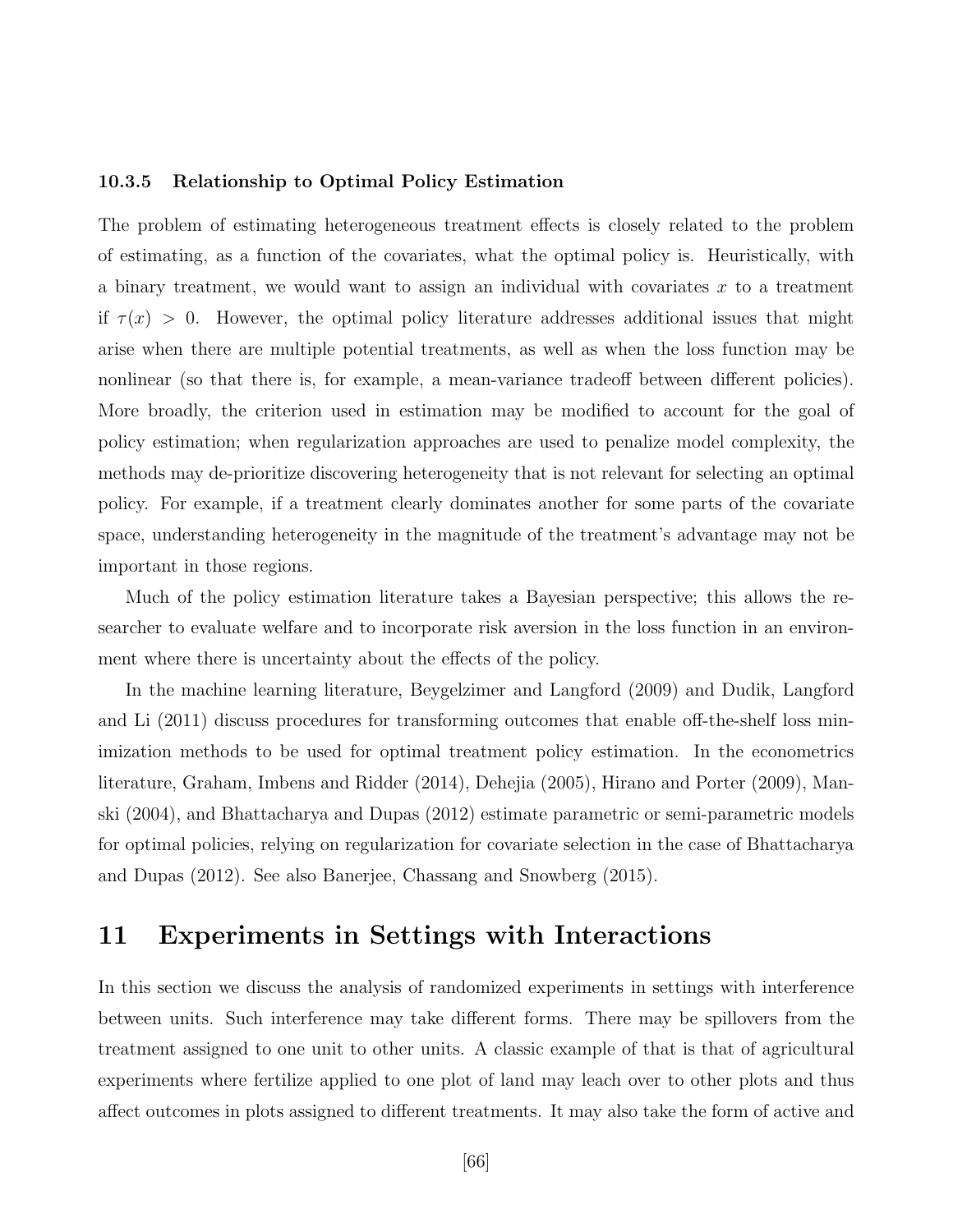deliberate interactions between individuals, for example in educational settings, where exposing one student to a new program may well affect the outcomes for students the first student is friends with.

There are many different versions of these problems, and many different estimands. An important theoretical paper in an observational setting is Manski (1993) who introduced terminology to distinguish between contextual effects, exogenous effects, and endogenous effects. Contextual effects arise when individuals are exposed to similar environmental stimula as their peers. Exogenous effects refer to effects from fixed characteristics of an individual's peers. Endogenous effects in Manski's terminology refer to direct causal effects of the behavior of the peers of an individual.

The interactions may be a nuisance that affects the ability to do inference, with the interest in the overall average effect, or the interactions may be of primary interest to the researcher. This is an active area of research, with many different approaches, where it it not clear what will ultimately be the most useful results for empirical work. In fact, some of the most interesting work has been empirical.

#### 11.1 Empirical Work on Interactions

Here we discuss some of the questions raised in empirical work on interactions. These provide some of the background for the discussions of the theoretical work by suggesting particular questions and settings where these questions are of interest. There are a number of different settings. In some cases the peer group composition is randomized, and in other cases treatments are randomized. An example of the first case is Sacerdote (2001) where individual students are randomly assigned to dorm rooms and thus matched to a roommate. An example of the second is Duflo and Saez (2003) where individuals in possibly endogenously formed groups are randomly assigned to treatments, with the treatments clustered at the group level.

Miguel and Kremer (2004) were interested in the effects of deworming programs on children's educational outcomes. There are obviously direct effects of deworming on the outcomes for individuals who are exposed to these programs, but just as in the case of infectious diseases in general, there may be externalities for individuals not exposed to the program if individuals they interact with are exposed. Miguel and Kremer find evidence of substantial externalities.

Crepon et al (2013) were interested in the effects of labor market training programs. They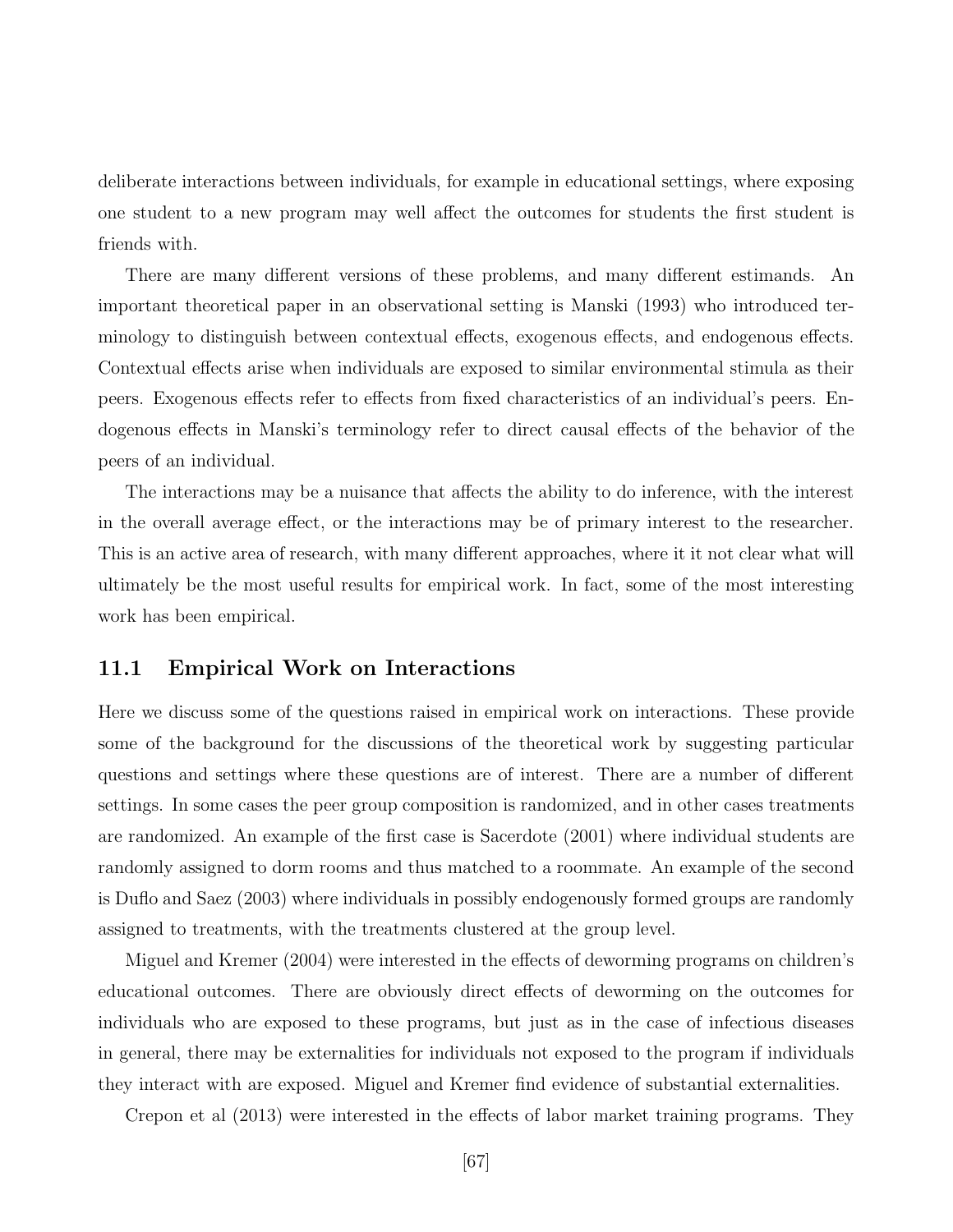were concerned about interactions between individuals through the labor market. Part of the effect of providing training to an unemployed individual may be that this individual becomes more attractive to an employer relative to an untrained individual. If, however, the total number of vacancies is not affected by the presence of more trained individuals, the overall effect may be zero even if the trained individuals are more likely to be employed than the individuals in the control group. Crépon et al studied this by randomizing individuals to training programs in a number of labor markets. They varied the marginal rate at which the individuals were assigned to the training program between the labor markets. They then compared the difference in average outcomes by treatment status within the labor markets, across the different labor markets. In the absence of interactions, here in the form of equilibrium effects, the average treatment effects should not vary by the marginal treatment rate. Evidence that the average treatment effects were higher when the marginal treatment rate was lower suggests that part of the treatment effect was based on redistributing jobs from control individuals to trained individuals.

Sacerdote (2001) studies the effect of roommates on an individual's behavior in college. He exploits the random assignment of incoming students to dorm rooms at Dartmouth (after taking account of some characteristics such as smoking behavior). The treatment can be thought of here as having a roommate of a particular type, such as a roommate with a relatively high or low level of high school achievement. If roommates are randomly assigned, then finding that individuals with high achieving roommates have outcomes that are systematically different from those of individuals with low achieving roommates is evidence of causal interactions between the roommates.

Carrell, Sacerdote and West (2013) analyze data from the US Air Force Academy. They control the assignment of incoming students to squadrons to manipulate the distribution of characteristics of fellow squadron students that an incoming student is faced with. They find that the outcomes for students vary systematically with this distribution of fellow student characteristics, which is evidence of causal effects of interactions.

## 11.2 The Analysis of Randomized Experiments with Interactions in Subpopulations

One important special case of interference assumes the population can be partitioned into groups or clusters, with the interactions limited to units within the same cluster. This is a case studied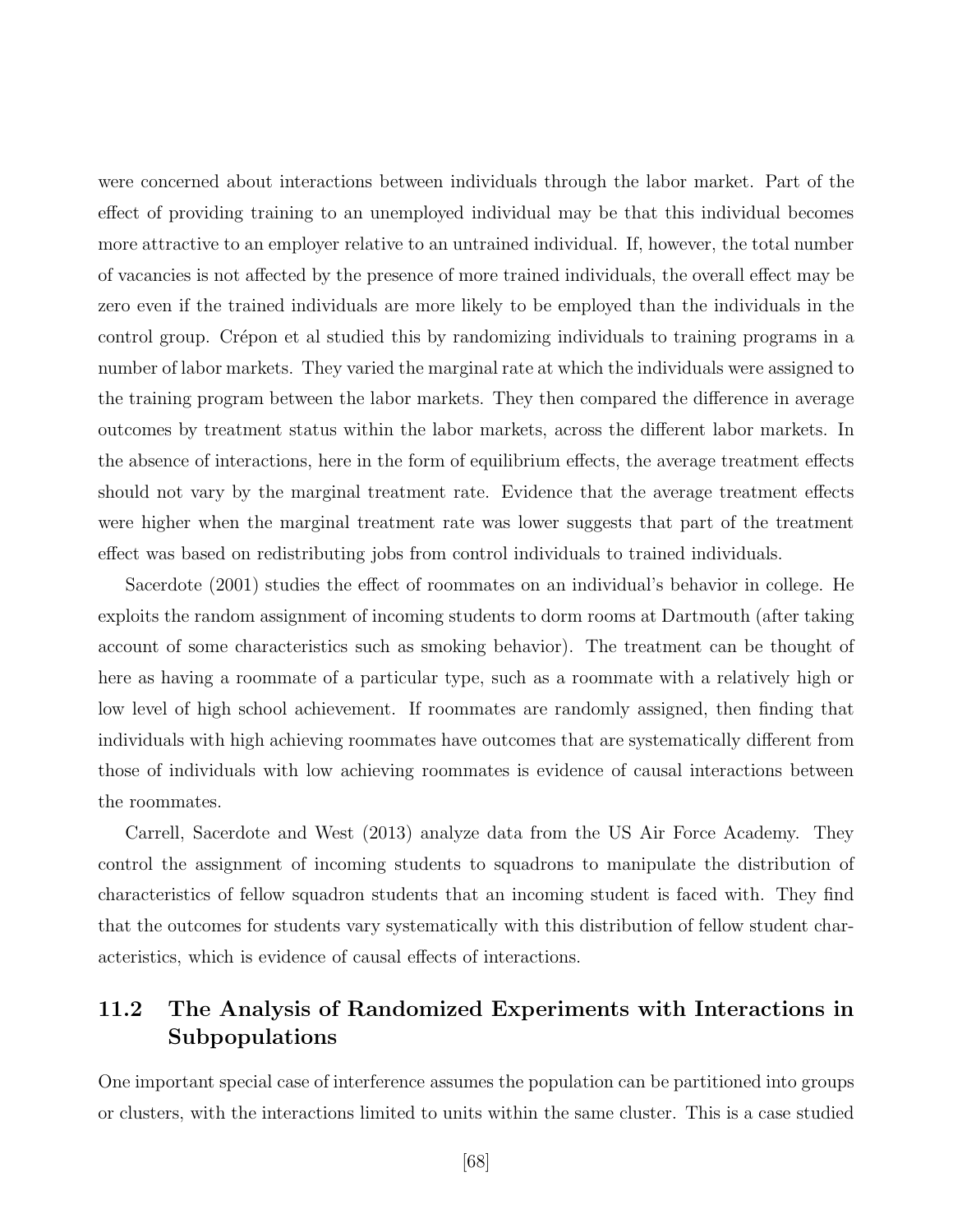by, among others, Manski (2013) and Hudgens and Halloran (2008), and Liu and Hudgens (2013). Ugander, Karrer, Backstrom and Kleinberg (2013) discuss graph cutting methods in general network settings to generate partitions of the basic network where such an assumption holds, at least approximately. Hudgens and Halloran define in this setting direct, indirect, total and overall causal effects, and consider a two-stage randomized design where in the first stage clusters are selected randomly and in the second stage units within the clusters are randomly assigned. The direct causal effect for a particular unit corresponds to the difference between potential outcomes where only the treatment effect for that unit is changed, and all other treatment are kept fixed. Indirect effects correspond to causal effects of changes in the assignments for other units in the same group, keeping fixed the own assignment. The total effect combines the direct and indirect effects. Finally, the overall effect in the Hudgens and Halloran framework is the average effect for a cluster or group, compared to the baseline where the entire group receives the control treatment.

Hudgens and Halloran also stress the widely used assumption that for unit  $i$  it matters only what fraction of the other units in their group are treated, not the identity of the treated units. Without such an assumption the proliferation of indirect treatment effects makes it difficult to obtain unbiased estimators for any of them. This assumption is often made, sometimes implicitly, in empirical work in this area.

They consider designs where the marginal rate of treatment varies across groups. In the first stage of the assignment the groups are randomly assigned to different treatment rates, followed by a stage in which the units are randomly assigned to the treatment.

### 11.3 The Analysis of Randomized Experiments with Interactions in Networks

Here we look at a general network setting where the population of units is not necessarily partitioned into mutually exclusive groups. With  $N$  individuals in the population of interest we have a network characterized by an  $N \times N$  adjacency matrix G, with  $G_{ij} \in \{0,1\}$  a binary indicator for the event that units i and j are connected. The matrix  $G$  is symmetric with all diagonal elements equal to zero. The question here is what we can learn about presence interaction effects by conducting a randomized experiment on this single network, with a binary treatment. Unlike the Manski (1993) and Hudgens and Halloran (2008) setting, we have only a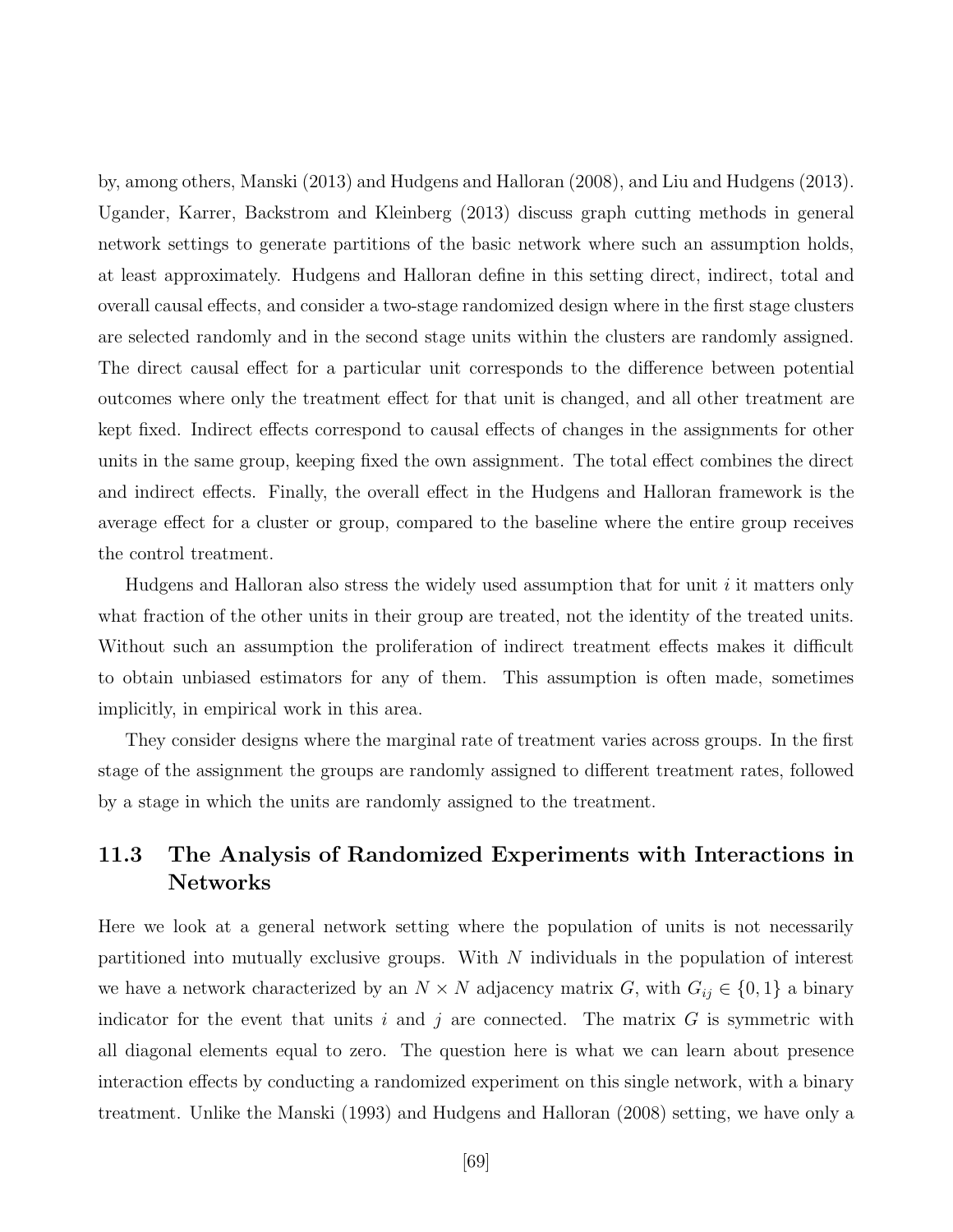single network, but the network is richer in the sense that it need not be the case that friends of friends are also friends themselves. The type of questions Athey, Eckles and Imbens (2015) are interested in are, for example, whether there is evidence that changing the treatment for friends affects an individual's outcome, or whether manipulating treatments for friends of an individual's friends changes there outcome. They do so by focusing on exact tests to avoid the reliance on large sample approximations, which can be difficult to derive in settings with a single network. (There is not even a clear answer to the question of what it means for a network to grow in size; specifying this would require the researcher to specify what it means for the network to grow, in terms of new links for new units.)

Let us focus in this discussion on the two main hypotheses Athey, Eckles and Imbens (2015) consider. First, the null hypothesis of no interactions whatsoever, that is the null hypothesis that changing the treatment status for friends does not change an individual's outcome, also considered in Aronow (2012), and second, the null hypothesis that the treatment of a friend of a friend does not have a causal effect on an individual's outcome. Like Liu and Hudgens (2013) and Athey, Eckles and Imbens (2015), they consider randomization inference.

We focus on the setting where in the population treatments are completely randomly assigned. The network itself is analyzed as given. Initially let us focus on the null hypothesis of no interactions whatsoever. Athey, Eckles and Imbens (2015) introduce the notion of an articifial experiment. The idea is to select a number of units from the original population, whom they call the focal units. Given these focal units they define a test statistic in terms of the outcomes for these focal units, say the correlation between outcomes and the fraction of treated friends. They look at the distribution of this statistic, induced by randomizing the treatments only for the non-focal or auxiliary units. Under the null hypothesis of no treatment effects whatsoever, changing the treatment status for auxiliary units would not change the value of the outcomes for the focal units.

For the second null hypothesis, that friends of friends have no effect, they again consider a subset of the units to be focal. A second subset of units are termed "buffer" units: these are the friends of the focal unit. If we allow that friends can have an impact on focal units, then their treatments cannot be randomized in the artificial experiment designed to test the impact of friends of friends. The complement of focal and buffer units, termed the auxiliary units, are the units whose treatments are randomized in the artificial experiment. The randomization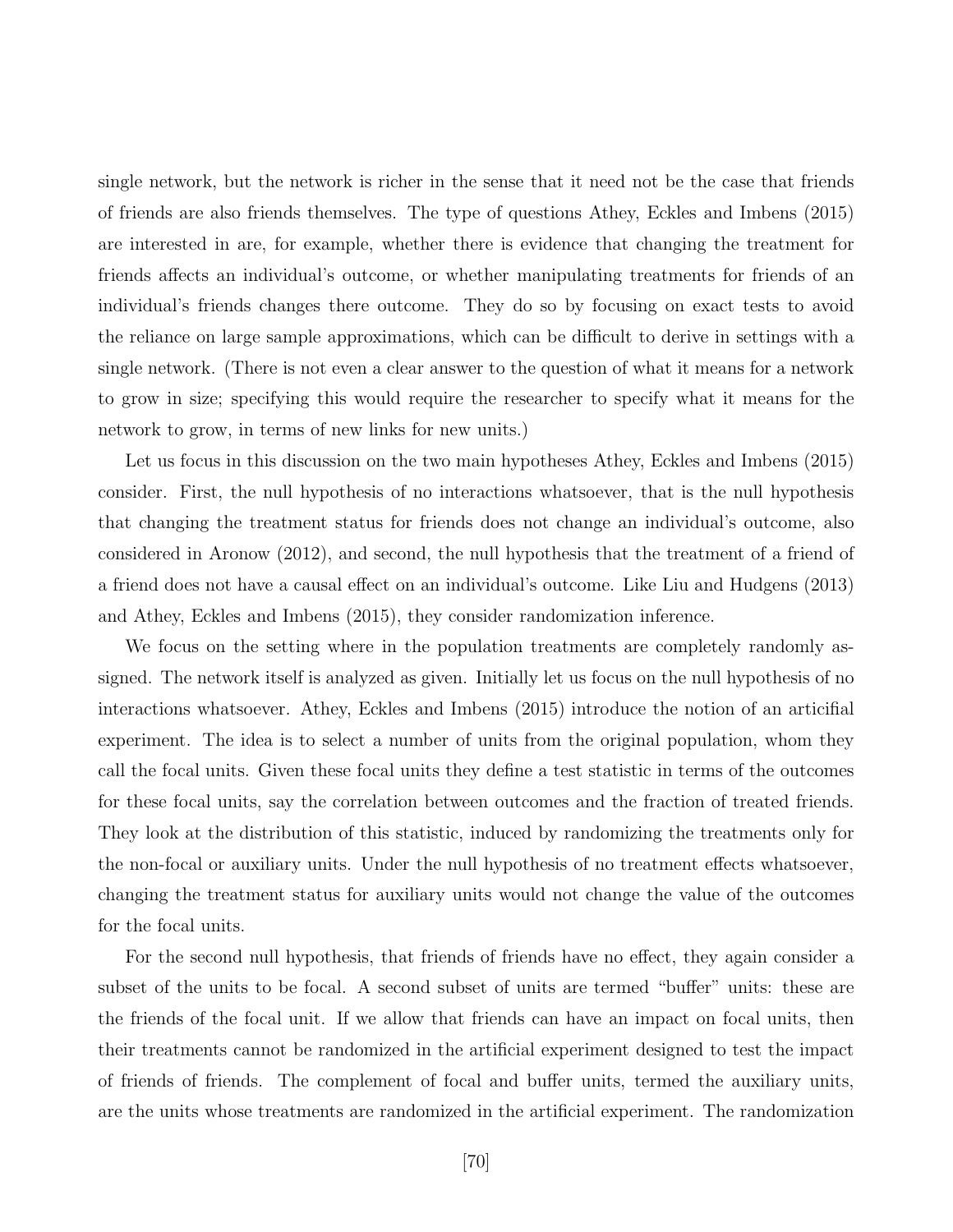distribution over the treatment assignments of auxiliary units induces a distribution on the test statistic, and this approach thus enables the researcher to test the hypothesis that friends of friends have no effect, without placing any restrictions on direct effects or the effect of friends.

Athey, Eckles and Imbens (2015) also consider richer hypotheses, such as hypotheses about what types of link definitions correspond to meaningful peer effects; they propose a test of the hypothesis that a sparser definition of the network is sufficient to capture relationships for which treating a friend influences a unit.

Aronow and Samii (2013) study estimation in this general network setting. They assume that there is a structure on the treatment effects so that only a limited number of unit-level treatment assignments have a non-zero causal effect on the outcome for unit  $i$ . The group structure that Hudgens and Halloran (2008) use is a special case where it is only the treatments for units in the same group as unit i can have non-zero effects on the outcome for unit i.

# 12 Conclusion

In this chapter we discuss statistical methods for analyzing data from randomized experiments. We focus primarily on randomization-based, rather than model-based methods, starting with classic methods developed by Fisher and Neyman, up to recent work on non-compliance, clustering and methods for identifying treatment effect heterogeneity, as well as experiments in settings with interference.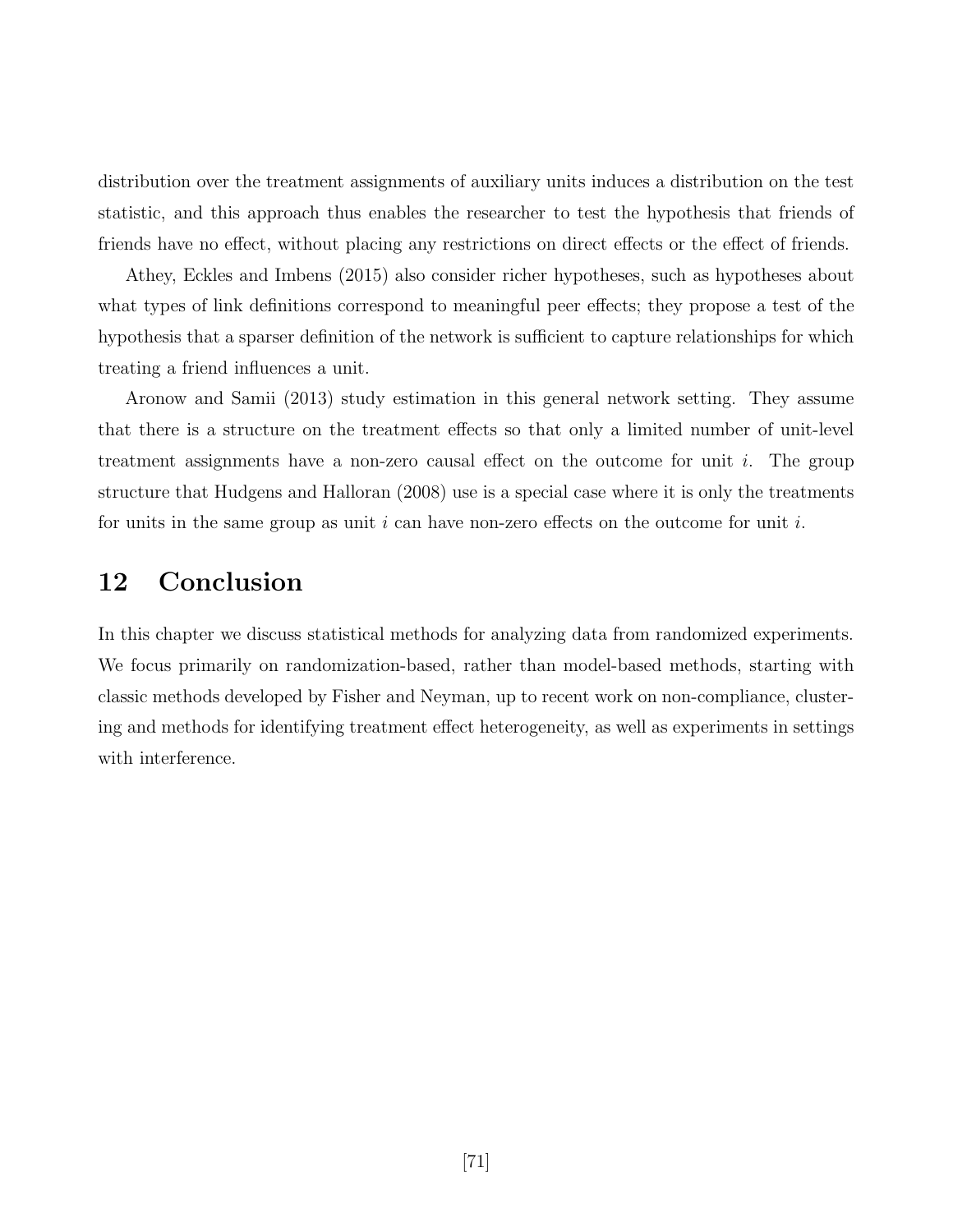## **REFERENCES**

- Abadie, A., J. Angrist, and G. Imbens, (2002), "Instrumental Variables Estimates of the Effect of Subsidized Training on the Quantiles of Trainee Earnings", Econometrica, Vol. 70(1): 91-117.
- ABADIE, A., S. ATHEY, G. IMBENS, AND J. WOOLDRIDGE, (2014), "Finite Population Causal Standard Errors", NBER Working Paper 20325.
- ABADIE, A., S. ATHEY, G. IMBENS, AND J. WOOLDRIDGE, (2016), "Clustering as a Design Problem", Unpublished Working Paper.
- ALLCOTT, H., (2015), "Site Selection Bias in Program Evaluation," Quarterly Journal of Economics, 1117-1165.
- Altman, D., (1991), Practical Statistics for Medical Research, Chapman and Hall/CRC.
- ANGRIST, J., (2004), "Treatment Effect Heterogeneity in Theory and Practice,", The Economic Journal 114(494), C52-C83.
- J. ANGRIST, G. KUERSTEINER, (2011), "Causal Effects of Monetary Shocks: Semiparametric Conditional Independence Tests with a Multinomial Propensity Score,"Review of Economics and Statistics, Vol. 93, No. 3:725-747.
- ANGRIST, J., AND S. PISCHKE, (2009), *Mostly Harmless Econometrics*, Princeton University Press, Princeton, NJ.
- Anscombe, F.J. (1948). The validity of comparative experiments. Journal of the Royal Statistical Society, Series A, 61, 181-211.
- Aronow, P., (2012), "A general method for detecting interference between units in randomized experiments," Sociological Methods & Research, Vol. 41(1): 3-16.
- ARONOW, P., AND C. SAMII, (2013), "Estimating Average Causal Effects Under Interference Between Units",  $arXiv:1305.6156(v1)$ .
- Athey, S., D. Eckles, and G. Imbens, (2015), "Exact P-values for Network Interference", NBER Working Paper 21313.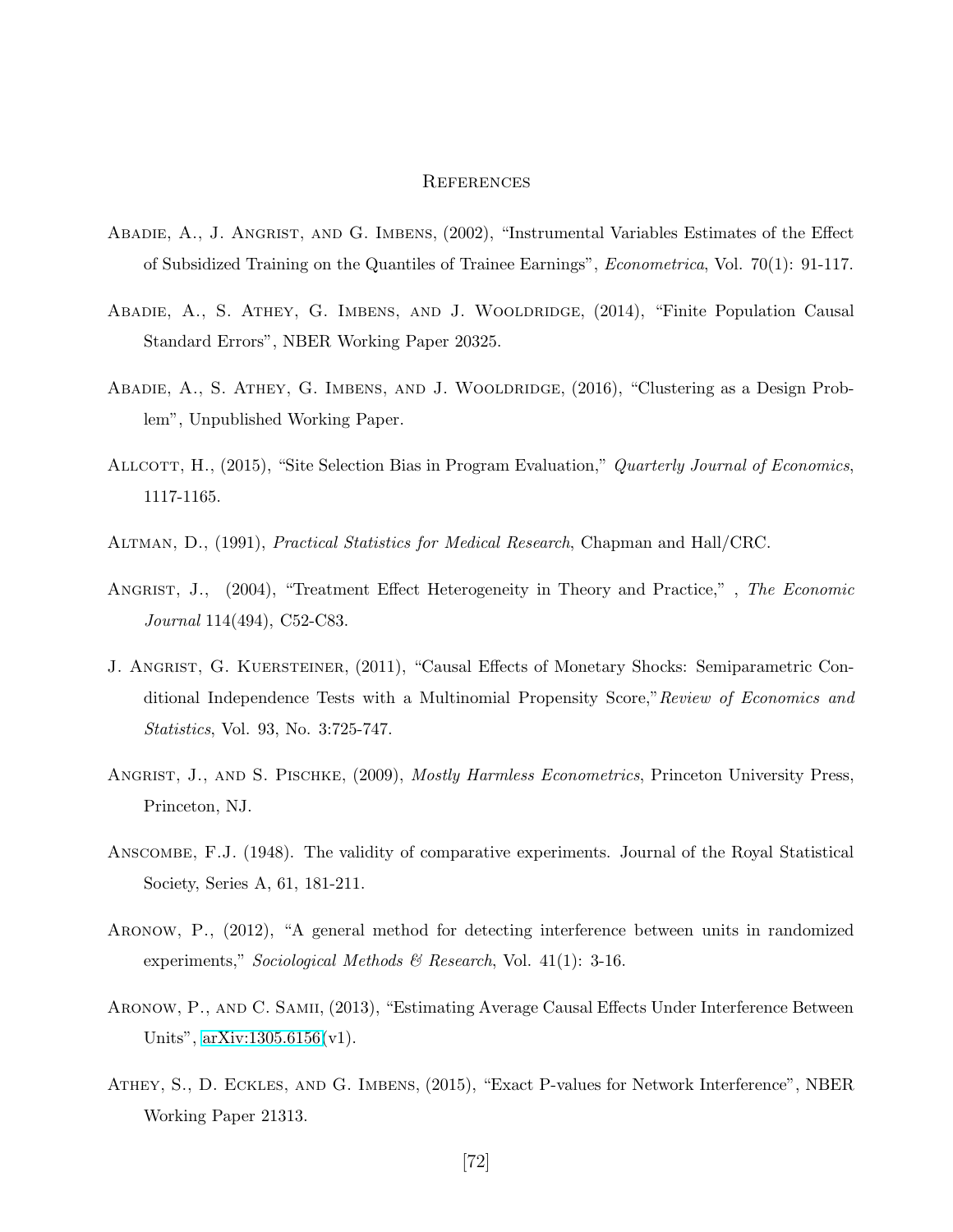- Athey, S., and G. Imbens, (2016), "Recursive Partitioning for Heterogeneous Causal Effects," [arXiv:1504.01132,](http://arxiv.org/abs/1504.01132) forthcoming, Proceedings of the National Academy of Sciences.
- Baker, S., (2000), "Analyzing a Randomized Cancer Prevention Trial with a Missing Binary Outcome, an Auxiliary Variable, and All-or-None Compliance," The Journal of the American Statistical Association, 95(449): 43-50.
- BAKER, S.G. KRAMER, B.S., AND LINDEMAN, K.S., (2016), "Latent class instrumental variables: a clinical and biostatistical perspective" Statistics in Medicine, Vol 35(1): 147-160.
- BAKER SG, AND LINDEMAN KS, (1994), "The paired availability design: a proposal for evaluating epidural analgesia during labor," Statistics in Medicine, Vol. 13:22692278.
- Balke, A., and J. Pearl, (1997), "Bounds on Treatment Effects from Studies with Imperfect Compliance," The Journal of the American Statistical Association, 92(439): 1171-1176.
- BANERJEE, A., S. CHASSANG, AND E. SNOWBERG, (2016), "decision Theoretic Approaches to Experimental Design and External Validity", Handbook of Development Economics, Banerjee and Duflo (eds.), Elseviers, North Holland.
- BANERJEE, A., AND E. DUFLO, (2009), "The Experimental Approach to Development Economics", Annual Review of Economics, Vol. 1: 151-178.
- BAREINBOIM, E., S. LEE, V. HONAVAR, AND J. PEARL, (2013), "Causal Transportability from Multiple Environments with Limited Experiments", Advances in Neural Information Processing Systems 26 (NIPS Proceedings), 136-144 .
- BARNARD, J., J. DU, J. HILL, AND D. RUBIN, (1998), "A Broader Template for Analyzing Broken Randomized Experiments," Sociological Methods & Research, Vol. 27, 285-317.
- BERTANHA, M., AND G. IMBENS, (2014), "External Validity in Fuzzy Regression Discontinuity Designs," NBER working paper 20773.
- BERTRAND, M., AND E. DUFLO, (2016), "Field Experiments on Discrimination", NBER Working Paper 22014.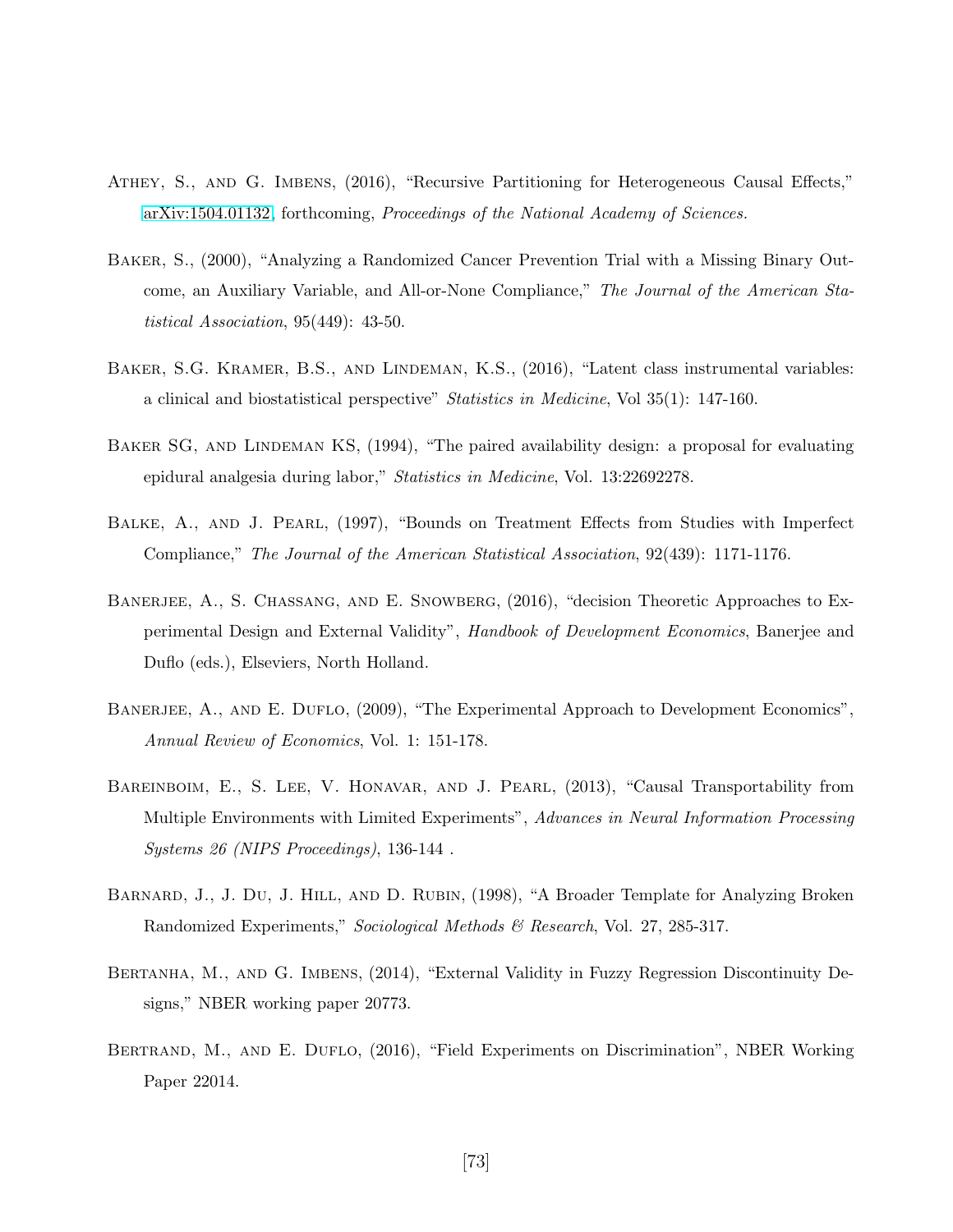- BEYGELZIMER, A. AND J. LANGFORD, (2009), "The Offset Tree for Learning with Partial Labels", [http://arxiv.org/pdf/0812.4044v2.pdf.](http://arxiv.org/pdf/0812.4044v2.pdf)
- BHATTACHARYA, DEBOPAM AND DUPAS, PASCALINE, "Inferring welfare maximizing treatment assignment under budget constraints',' Journal of Econometrics, 167(1), 168-196.
- BITLER, M., J. GELBACH, AND H. HOYNES (2002) "What Mean Impacts Miss: Distributional Effects of Welfare Reform Experiments," American Economic Review, Vol. 96(4): 988-1012.
- Bloom, H., (1984), "Accounting for No-Shows in Experimental Evaluation Designs," Evaluation Review, 8: 225-246.
- Bruhn, M., and D. McKenzie, (2009), "In Pursuit of Balance: Randomization in Practice in Development Field Experiments," American Economic Journal: Applied Economics, Vol. 1(4): 200-232.
- CARRELL, S., B. SACERDOTE, AND J. WEST (2013), "From Natural Variation to Optimal Policy? The Importance of Endogenous Peer Group Formation" Econometrica, 81(3): 855-882.
- Casey, K., R. Glennerster, and E. Miguel, (2012), "Reshaping Institutions: Evidence on Aid Impacts Using a Preanalysis Plan," Quarterly Journal of Economics, 7551812.
- CHERNOZHUKOV, V., AND C. HANSEN, (2005), "An IV Model of Quantile Treatment Effects", Econometrica, Vol. 73(1): 245-261.
- Chernozhukov, V., C. Hansen, and M. Spindler, (2015), "Post-Selection and Post-Regularization Inference in Linear Models with Many Controls and Instruments", American Economics Review, Papers and Proceedings.
- CHIPMAN, H., GEORGE, E., AND R. MCCULLOCH, (2010), BART: Bayesian additive regression trees, The Annals of Applied Statistics, 266–298, 4(1).
- COCHRAN, W., (1972), "Observational Studies," in Statistical Papers in Honor of George W. Snedecor, ed. T.A. Bancroft, 1972, Iowa State University Press, pp. 77-90, reprinted in Observational Studies, 2015.
- Cochran, W., and G. Cox, (1957), Experimental Design, Wiley Classics Library.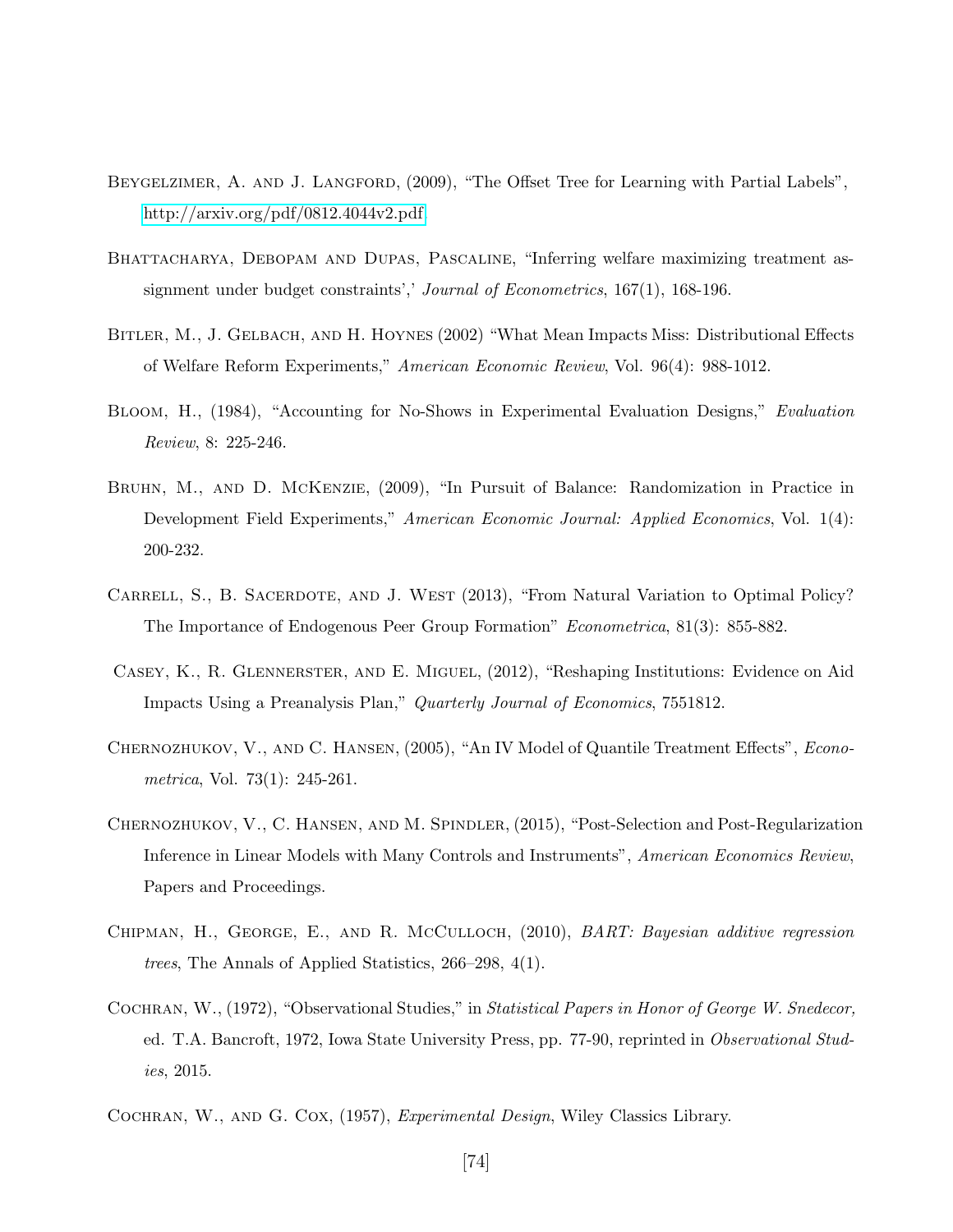Cohen, J., (1988), Statistical Power for the Behavioral Sciences, second edition, .

- COOK, T., AND D. DEMETS (2008), *Introduction to Statistical Methods for Clinical Trials*, Chapman and Hall/CRC.
- Cox, D. (1956), "A Note on Weighted Randomization," The Annals of Mathematical Statistics, Vol. 27(4): 1144-1151.
- Cox, D. (1975), "A note on data-splitting for the evaluation of signicance levels." *Biometrika*,  $62(2)$ : 441444, 1975.
- Cox, D., (1992), "Causality: Some Statistical Aspects," Journal of the Royal Statistical Society, Series A, Vol. 155, 291-301.
- COX, D., AND N. REID, (2000), The Theory of the Design of Experiments, Chapman and Hall/CRC, Boca Raton, Florida.
- Crepon, B., E. Duflo, M. Gurgand, R. Rathelot, and P. Zamora, (2013), "Do Labor Market Policies have Displacement Effects? Evidence from a Clustered Randomized Experiment," The Quarterly Journal of Economics 128, no. 2 (April 24, 2013): 531-580.
- Crump, R., V. J. Hotz, V. J., G. Imbens, and O.Mitnik, (2008), "Nonparametric Tests for Treatment Effect Heterogeneity,"Review of Economics and Statistics, 90(3): 389-405.
- CUZICK, J., R. EDWARDS, AND N. SEGNAN, (1997), "Adjusting for non-compliance and contamination in randomized clinical trials," Statistics in Medicine, Vol. 16: 1017-1039.
- DAVIES, O., (1954), *The Design and Analysis of Industrial Experiments*, Edinburgh, Oliver and Boyd.
- DEATON, A., (2010), "Instruments, Randomization, and Learning about Development," Journal of Economic Literature, 424-455.
- DEHEJIA, R., (2005), "Program Evaluation as a Decision Problem," Journal of Econometrics, 125(1), 141-173.
- DIEHR, P., D. MARTIN, T. KOEPSELL, AND A. CHEADLE, (1995), "Breaking the Matches in a Paired t-Test for Community Interventions when the Number of Pairs is Small," Statistics in Medicine Vol 14 1491-1504.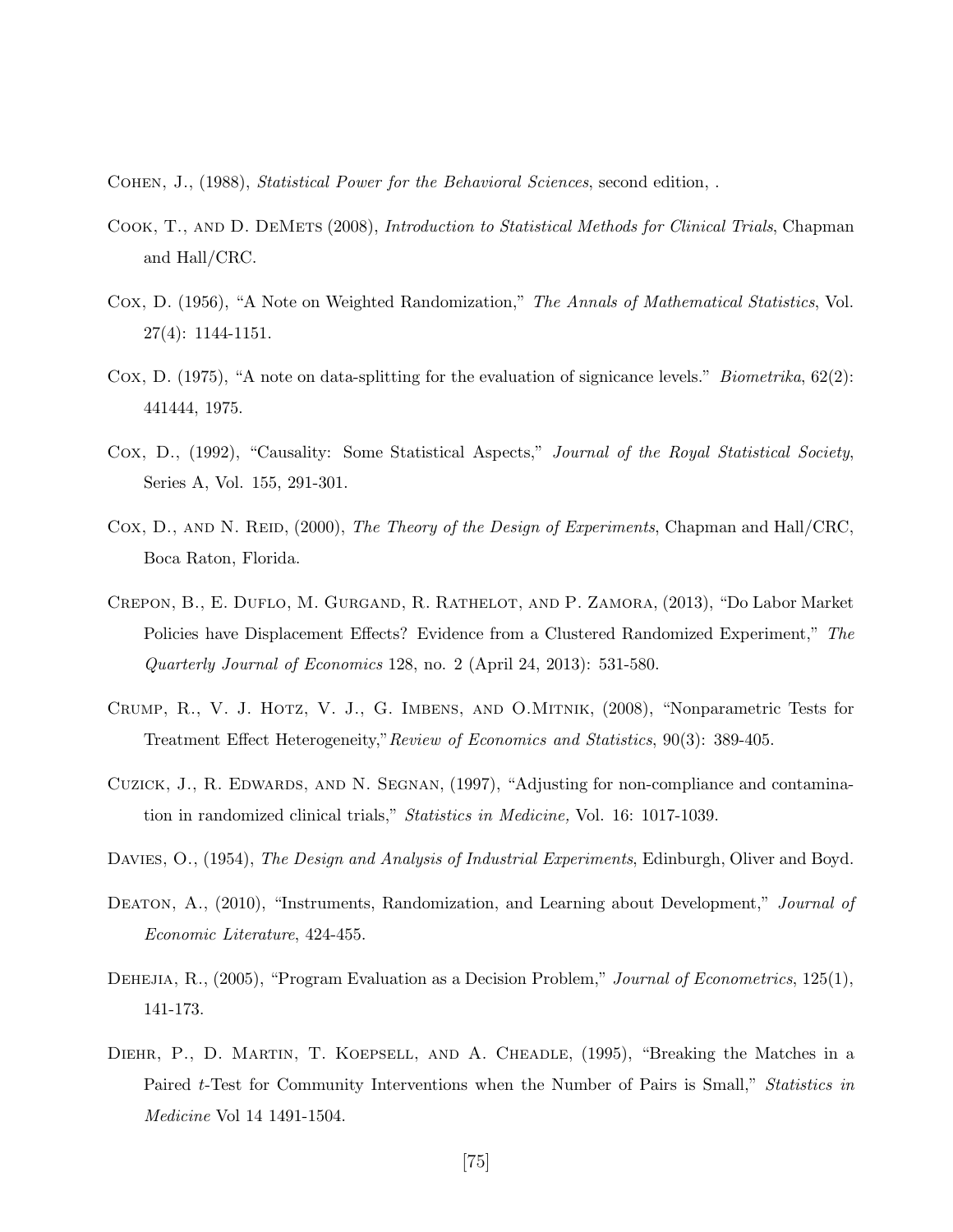- DONNER, A., (1987), "Statistical Methodology for Paired Cluster Designs," American Journal of Epidemiology, Vol 126(5), 972-979.
- Doksum, K., (1974), "Empirical Probability Plots and Statistical Inference for Nonlinear Models in the Two-Sample Case," Annals of Statistics, 2, 267-277.
- DUDIK, M., J. LANGFORD AND L. LI, (2011), "Doubly Robust Policy Evaluation and Learning", Proceedings of the 28th International Conference on Machine Learning (ICML-11).
- DUFLO, E., R. GLENNERSTER, AND M. KREMER, (2006), "Using Randomization in Development Economics Research: A Toolkit," Handbook of Development Economics, Elseviers.
- Duflo, Esther, Rema Hanna, and Stehpen Ryan, (2012), "Incentives Work: Getting Teachers to Come to School,", American Economic Review, 102(4): 1241-78.
- DUFLO, E., AND E. SAEZ, (2003), "The Role of Information and Social Interactions in Retirement Decisions: Evidence from a Randomized Experiment," Quarterly Journal of Economics, 815-842.
- ECKLES, D., B. KARRER, AND J. UGANDER (2014), "Design and Analysis of Experiments in Networks: Reducing Bias from Interference", unpublished working paper.
- EICKER, F., (1967), "Limit Theorems for Regression with Unequal and Dependent Errors," Proceedings of the Fifth Berkeley Symposium on Mathematical Statistics and Probability, Vol. 1, 59-82, University of California Press, Berkeley.
- Firpo, S. (2007), "Efficient Semiparametric Estimation of Quantile Treatment Effects,"Econometrica, Vol. 75(1): 259-276.
- Fisher, R. A., (1925), Statistical Methods for Research Workers, 1st ed, Oliver and Boyd, London.
- FISHER, R. A., (1935), *Design of Experiments*, Oliver and Boyd.
- FISHER, L. ET AL., (1990), "Intention-to-Treat in Clinical Trials," In K.E. Peace (ed.), Statistical Issues in Drug Research and Development, New York: Marcel Dekker.
- Fithian, W., Sun, C., and J. Taylor, (2015), "Optimal Inference After Model Selection," [http://arxiv.org/abs/1410.2597.](http://arxiv.org/abs/1410.2597)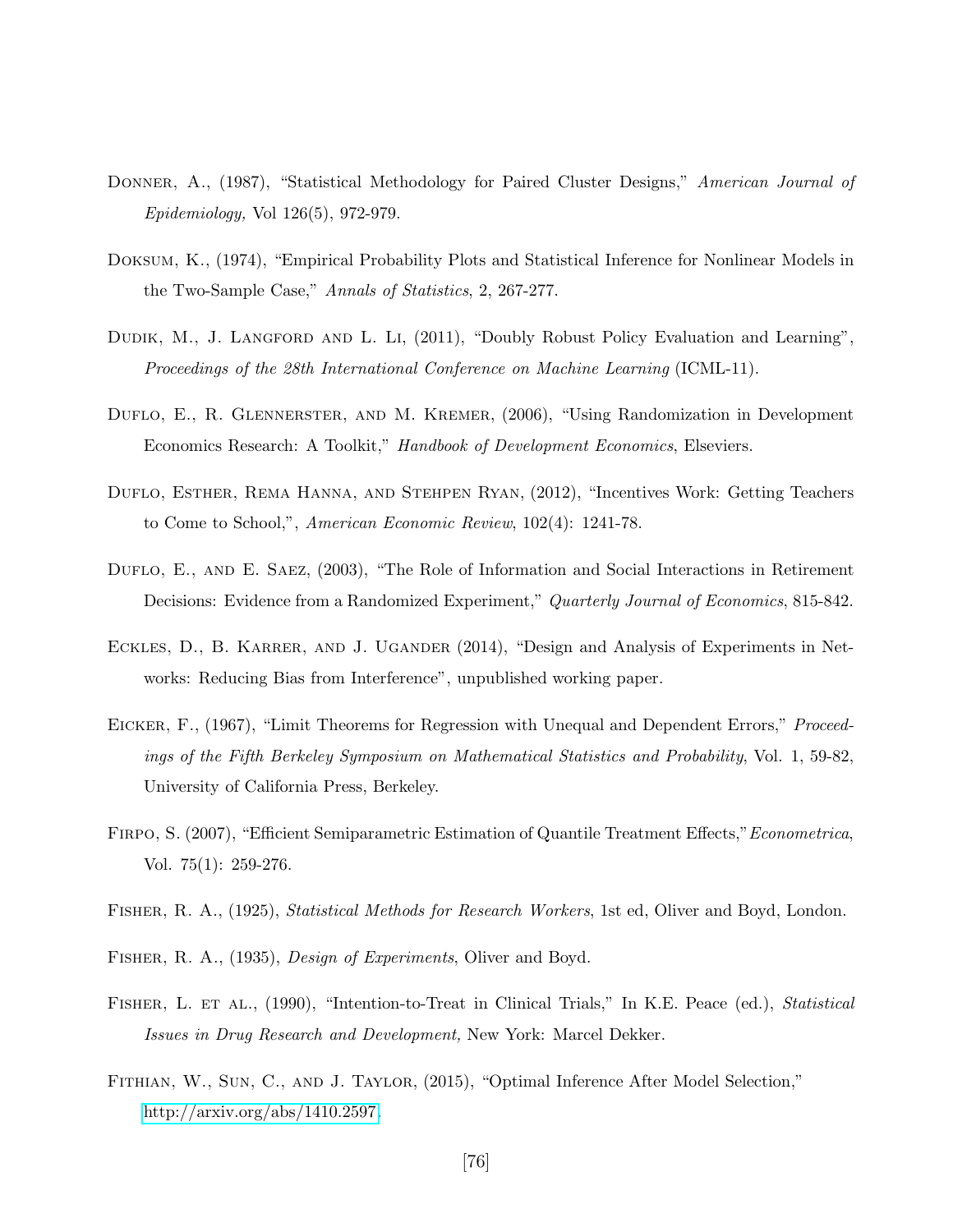- Foster, J., and Taylor, J. and S. Ruberg,, "Subgroup identification from randomized clinical trial data", Statistics in medicine, 30 (24), 2867-2880.
- FRANGAKIS, C., AND D. RUBIN, (2002), "Principal Stratification," *Biometrics*, Vol (1): 21-29.
- FREEDMAN, D., (2006), "Statistical Models for Causality: What Leverage do They Provide," Evaluation Review , Vol 30, 691-713.
- FREEDMAN, D., (2008), "On Regression Adjustmens to Experimental Data," Advances in Applied Mathematics , Vol 30(6), 180-193.
- GAIL, M., W. TIAN, AND S. PIANTADOSI, (1988), "Tests for No Treatment Effect in Randomized Clinical Trials,"Biometrika, Vol 75(3): 57-64.
- GAIL, M., S. MARK, R. CARROLL, S. GREEN, AND D. PEE, (1996), "On Design Considerations and Randomization-based Inference for Coomunity Intervention Trials," Statistics in Medicine, Vol 15, 1069-1092.
- Glennerster, R., (2016), "The Practicalities of Running Randomized Evaluations: Partnerships, Measurement, Ethics, and Transparency", Handbook of Development Economics, Banerjee and Duflo (eds.), Elseviers, North Holland.
- GLENNERSTER, R., AND K. TAKAVARASHA, (2013), Running Randomized Evaluations: A Practical Guide, Princeton University Press.
- GRAHAM, B., G. IMBENS, AND G. RIDDER,  $(2014)$ , "Complementarity and aggregate implications of assortative matching: a nonparametric analysis," Quantitative Economics, Vol. 5(1): 29-66.
- GREEN, D., AND H. KERN, (2012), Detecting Heterogeneous Treatment Effects in Large-Scale Experiments Using Bayesian Additive Regression Trees, Public opinion quarterly, 76 (3), 491-511.
- HÄRDLE, W. (2002), Applied Nonparametric Regression Analysis, Cambridge University Press.
- HILL, J., (2011), *Bayesian nonparametric modeling for causal inference*, Journal of Computational and Graphical Statistics, 20 (1).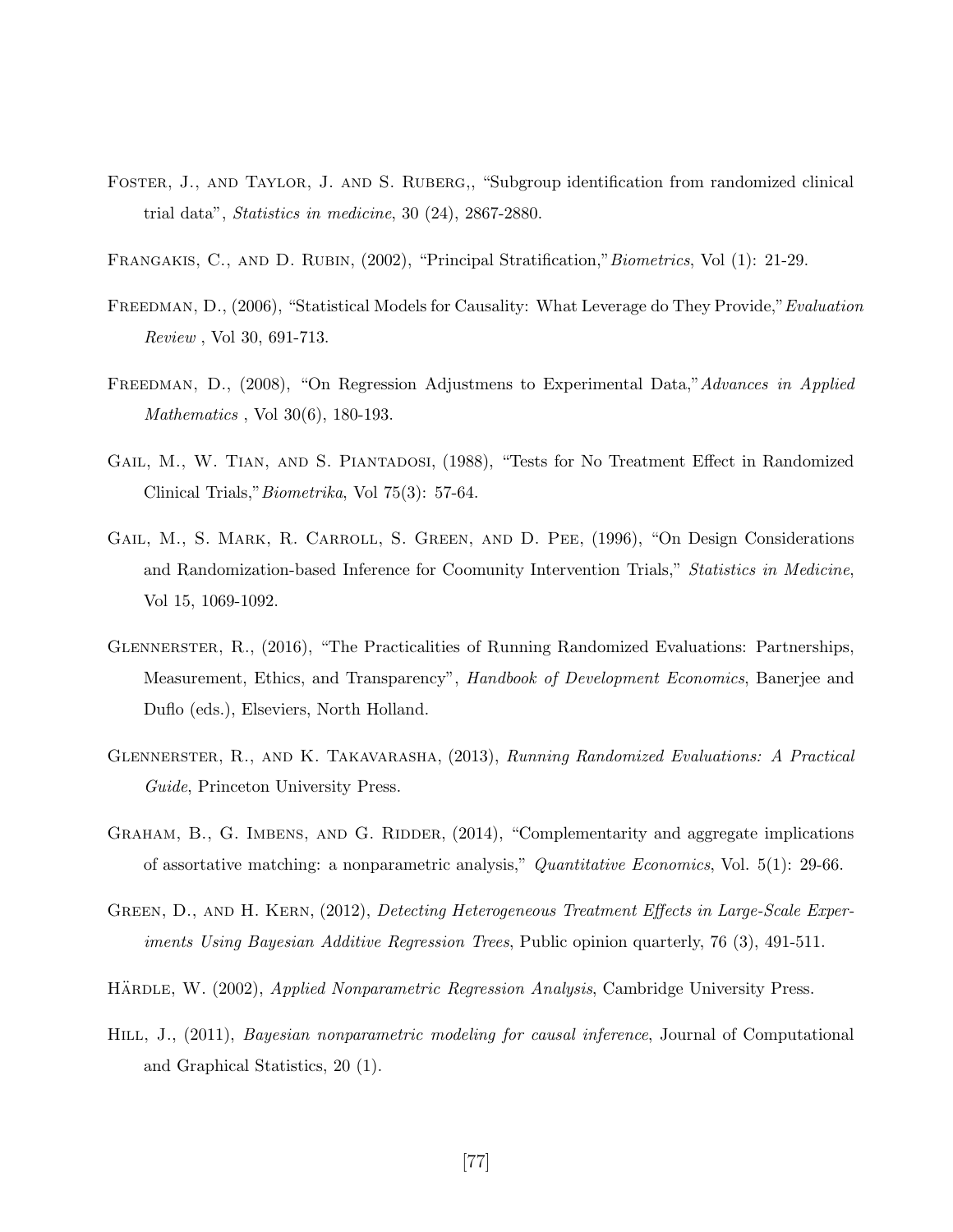- HINKELMANN, K., AND O. KEMPTHORNE., (2008), *Design and Analysis of Experiments*, Vol. 1, Introduction to Experimental Design, Wiley.
- HINKELMANN, K., AND O. KEMPTHORNE., (2005), *Design and Analysis of Experiments*, Vol. 2, Advance Experimental Design, Wiley.
- Hirano, K., G. Imbens, D. Rubin, and A. Zhou, (2000), "Estimating the Effect of Flu Shots in a Randomized Encouragement Design," Biostatistics, 1(1): 69-88.
- HIRANO, K. AND PORTER, J., (2009), "Asymptotics for statistical treatment rules," *Econometrica*, 1683–1701, 77(5).
- HODGES, J.L. AND LEHMANN, E., (1970). *Basic Concepts of Probability and Statistics*, 2nd ed. San Francisco: Holden-Day.
- HOLLAND, P., (1986), "Statistics and Causal Inference" (with discussion), *Journal of the American* Statistical Association, 81, 945-970.
- HOTZ J., G. IMBENS, AND J. MORTIMER (2005), "Predicting the Efficacy of Future Training Programs Using Past Experiences," Journal of Econometrics, Vol. 125: 241-270.
- Huber, P., (1967), "The Behavior of Maximum Likelihood Estimates Under Nonstandard Conditions," Proceedings of the Fifth Berkeley Symposium on Mathematical Statistics and Probability, Vol. 1, 221-233, University of California Press, Berkeley.
- HUDGENS, M., AND M. HALLORAN, (2008), "Toward Causal Inference With Interference" Journal of the American Statistical Association, 103(482): 832-842.
- Imai, K. and M. Ratkovic, "Estimating Treatment Effect Heterogeneity in Randomized Program Evaluation," Annals of Applied Statistics, 7(1), (2013), 443-470.
- IMBENS, G.,  $(2010)$ , "Better LATE Than Nothing: Some Comments on Deaton (2009) and Heckman and Urzua (2009)," Journal of Economic Literature, 399-423.
- IMBENS, G., AND J. ANGRIST (1994), "Identification and Estimation of Local Average Treatment Effects," Econometrica, Vol. 61, No. 2, 467-476.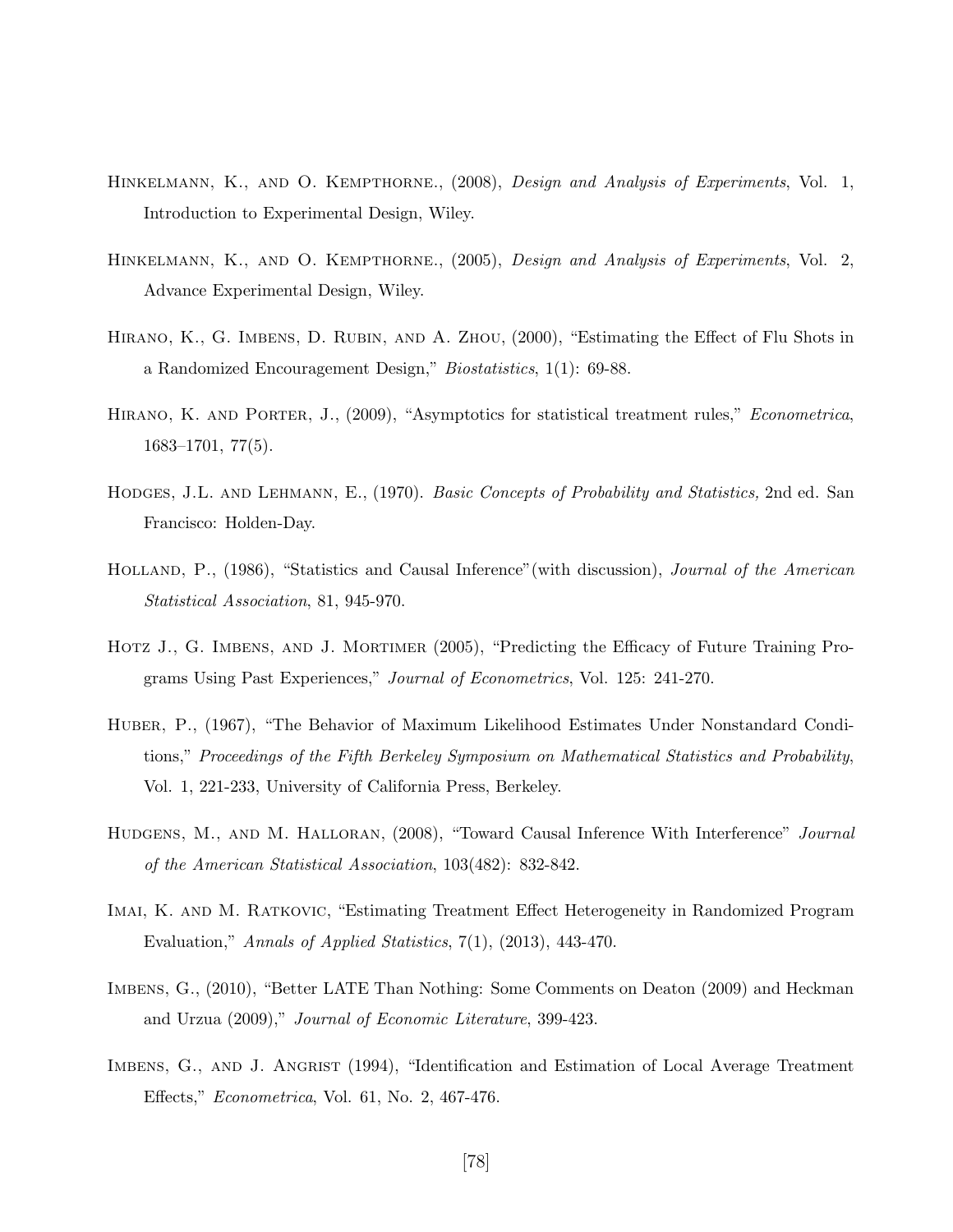- Imbens, G., and M. Kolesar, (2015), "Robust Standard Errors in Small Samples: Some Practical Advice ," Review of Economics and Statistics, forthcoming.
- IMBENS, G., AND P. ROSENBAUM,,  $(2005)$ , "Randomization Inference with an Instrumental Variable"Journal of the Royal Statistical Society, Series A, vol 168(1), 109-126.
- Imbens, G., and D. Rubin, (1997a), "Estimating Outcome Distributions for Compliers in Instrumental Variable Models," Review of Economic Studies 64(3): 555–574.
- IMBENS, G., AND D. RUBIN, (1997b), "Bayesian Inference for Causal Effects in Randomized Experiments with Noncompliance," Annals of Statistics, Vol. 25, No. 1, 305–327.
- IMBENS, G., AND D. RUBIN,  $(2015)$ , " Causal Inference in Statistics, Social, and Biomedical Sciences: An Introduction, Cambridge University Press.
- KEMPTHORNE, O., (1952), The Design and Analysis of Experiments, Robert Krieger Publishing Company, Malabar, Florida.
- KEMPTHORNE, O., (1955), "The Randomization Theory of Experimental Evidence," Journal of the American Statistical Association, Vol. 509271): 946-967.
- Lalonde, R.J., (1986), "Evaluating the Econometric Evaluations of Training Programs with Experimental Data," American Economic Review, 76, 604-620.
- LEE, M.-J., (2005), Micro-Econometrics for Policy, Program, and Treatment Effects Oxford University Press, Oxford.
- LEHMAN, E., (1974), Nonparametrics: Statistical Methods Based on Ranks, Holden-Day, San Francisco.
- Lesaffre, E., and S. Senn., (2003), "A Note on Non-Parametric ANCOVA for Covariate Adjustment in Randomized Clinical Trials,"Statistics in Medicine, Vol. 22, 3583-3596.
- Liang, K., and S. Zeger, (1986), "Longitudinal Data Analysis Using Generalized Linear Models," Biometrika, 73(1): 13-22.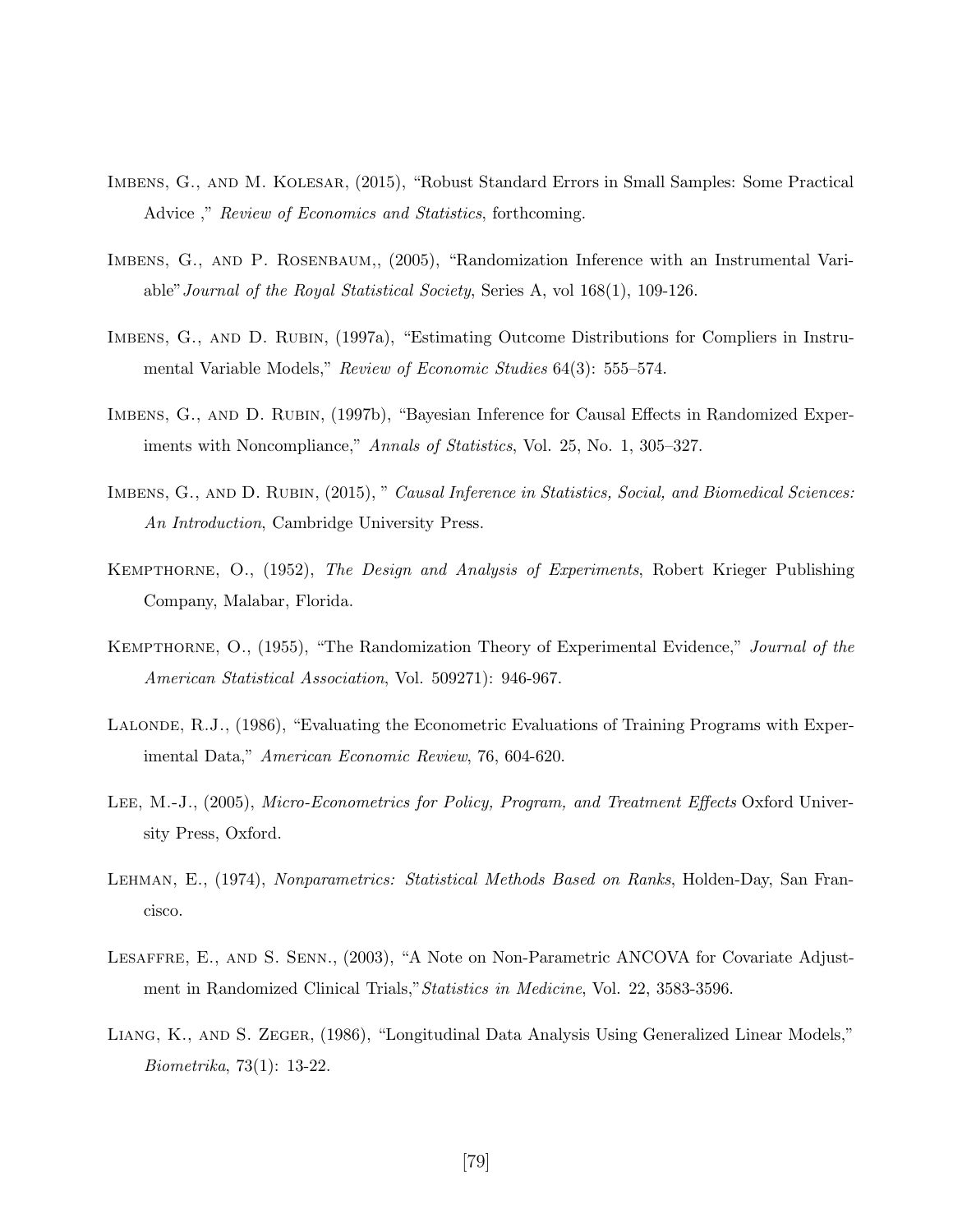- Lin, W., (2013), "Agnostic Notes on Regression Adjustments for Experimental Data: Reexamining Freedman's Critique," The Annals of Applied Statistics, Vol. 7:(1): 295–318.
- LIST, J. SHAIKH, A. AND Y. XU (2016), "Multiple Hypothesis Testing in Experimental Economics," NBER Working Paper No. 21875.
- LIU, L., AND M. HUDGENS (2013), "Large Sample Randomization Inference of Causal Effects in the Presence of Interference," Journal of the American Statistical Association, 288-301.
- LIST, J., A. SHAIKH, AND Y. XU, (2016), "Multiple Hypothesis Testing in Experimental Economics," NBER Working Paper No. 21875.
- Lui, K. (2011), Binary Data Analysis of Randomized Clinical Trials with Noncompliance, Wiley, Statistics in Practice.
- LYNN, H., AND C. McCULLOCH, (1992), "When Does it Pay to Break the Matches for Analysis of a Matched-pair Design," Biometrics, Vol 48, 397-409.
- Manning, W., J. Newhouse, N. Duan, E. Keeler and A. Leibowitz, (1987), "Health Insurance and the Demand for Medical Care: Evidence from a Randomized Experiment" The American Economic Review, Vol. 77(3): 251-277
- MANSKI, C., (1990), "Nonparametric Bounds on Treatment Effects," American Economic Review Papers and Proceedings, 80, 319-323.
- MANSKI, C., (1993), "Identification of Endogenous Social Effects: The Reflection Problem," Review of Economic Studies, 60(3):531-542.
- Manski, C., (1996), "Learning about Treatment Effects from Experiments with Random Assignment of Treatments,"The Journal of Human Resources, 31(4): 709-73.
- MANSKI, C. (2003), *Partial Identification of Probability Distributions*, New York: Springer-Verlag.
- MANSKI, C. (2003), "Statistical treatment rules for heterogeneous populations," *Econometrica*, 1221– 1246, 72(4).
- MANSKI, C. (2013), *Public Policy in an Uncertain World*, Harvard University Press, Cambridge.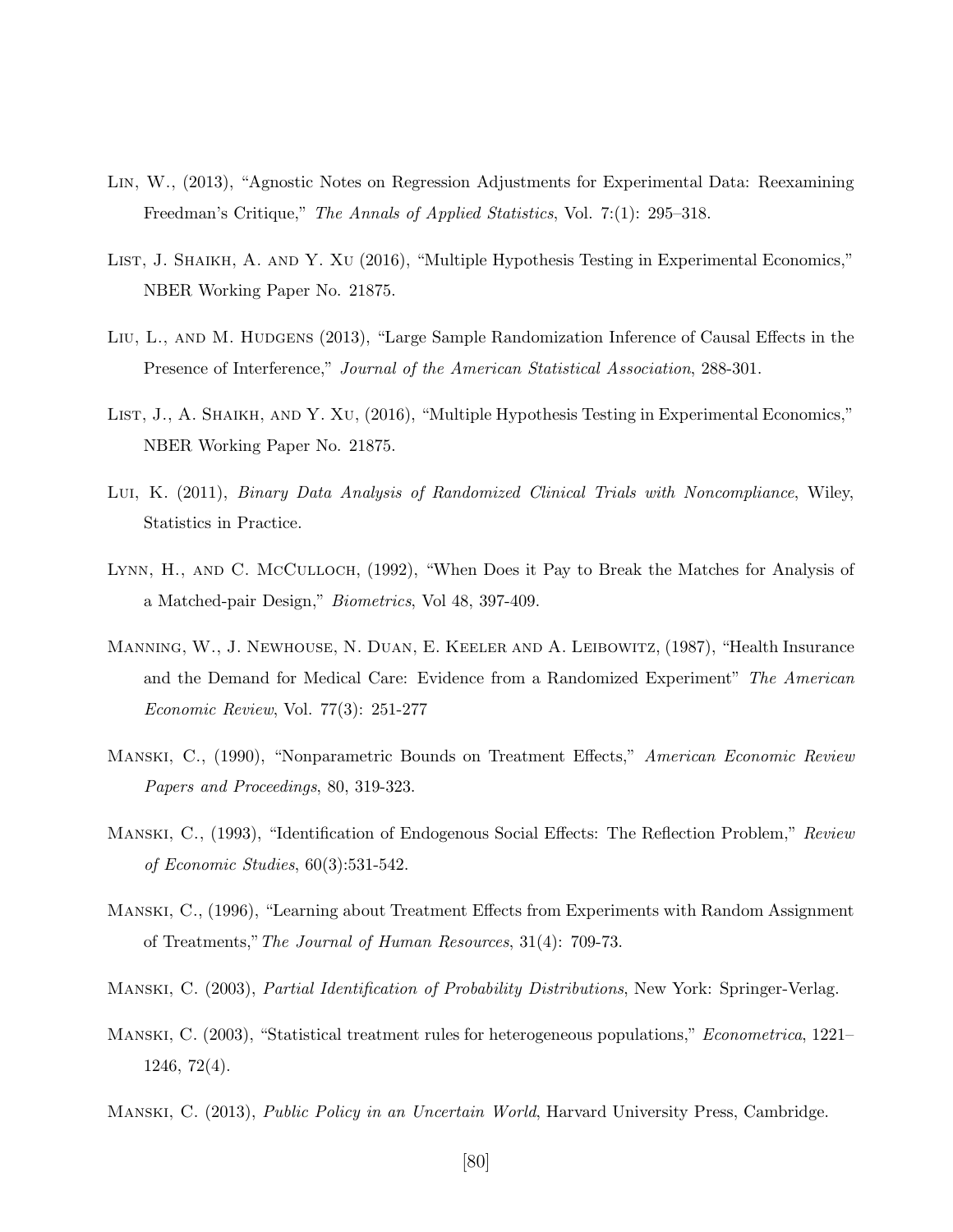- Meager, R., (2015), "Understanding the Impact of Microcredit Expansions: A Bayesian Hierarchical Analysis of 7 Randomised Experiments" MIT, Department of Economics.
- McNamee, R., (2009), "Intention to Treat, Per Protocol, As Treated and Instrumental Variable Estimators given Non-Compliance and Effect Heterogeneity,"Statistics in Medicine, Vol. 28, 2639-2652.
- Miguel, T., and M. Kremer, (2004), "Worms: Identifying Impacts on Education and Health in the Presence of Treatment Externalities," Econometrica, Vol. 72(1): 159-217.
- Morgan, K. and D. Rubin, (2012), "Rerandomization to improve covariate balance in experiments," Annals of Statistics Vol. 40(2): 1263-1282.
- MORGAN, S. AND C. WINSHIP, (2007), Counterfactuals and Causal Inference, Cambridge University Press, Cambridge.
- MORTON, R., AND K. WILLIAMS, (2010), *Experimental Political Science and the Study of Causality*, Cambridge University Press, Cambridge, MA.
- MURPHY, K., B. MYORS, AND A. WOLLACH, (2014), Statistical Power Analysis, Routledge.
- MURRAY, B., (2012), Clustering: A Data Recovery Approach, (second edition), Chapman and Hall.
- Neyman, J., (1923, 1990), "On the Application of Probability Theory to Agricultural Experiments. Essay on Principles. Section 9,"translated in Statistical Science, (with discussion), Vol 5, No 4, 465–480, 1990.
- Neyman, J. with the cooperation of K. Iwaskiewicz and St. Kolodziejczyk, (1935), "Statistical problems in agricultural experimentation "(with discussion) Supplement Journal of the Royal Statistal Society, Series B, Vol. 2:107-180.
- Olken, B., (2015), "Promises and Perils of Pre-Analysis Plans,"Journal of Economic Perspectives, Vol 29(3): 61-80.
- PEARL, J., (2000, 2009), *Causality: Models, Reasoning and Inference*, Cambridge, Cambridge University Press.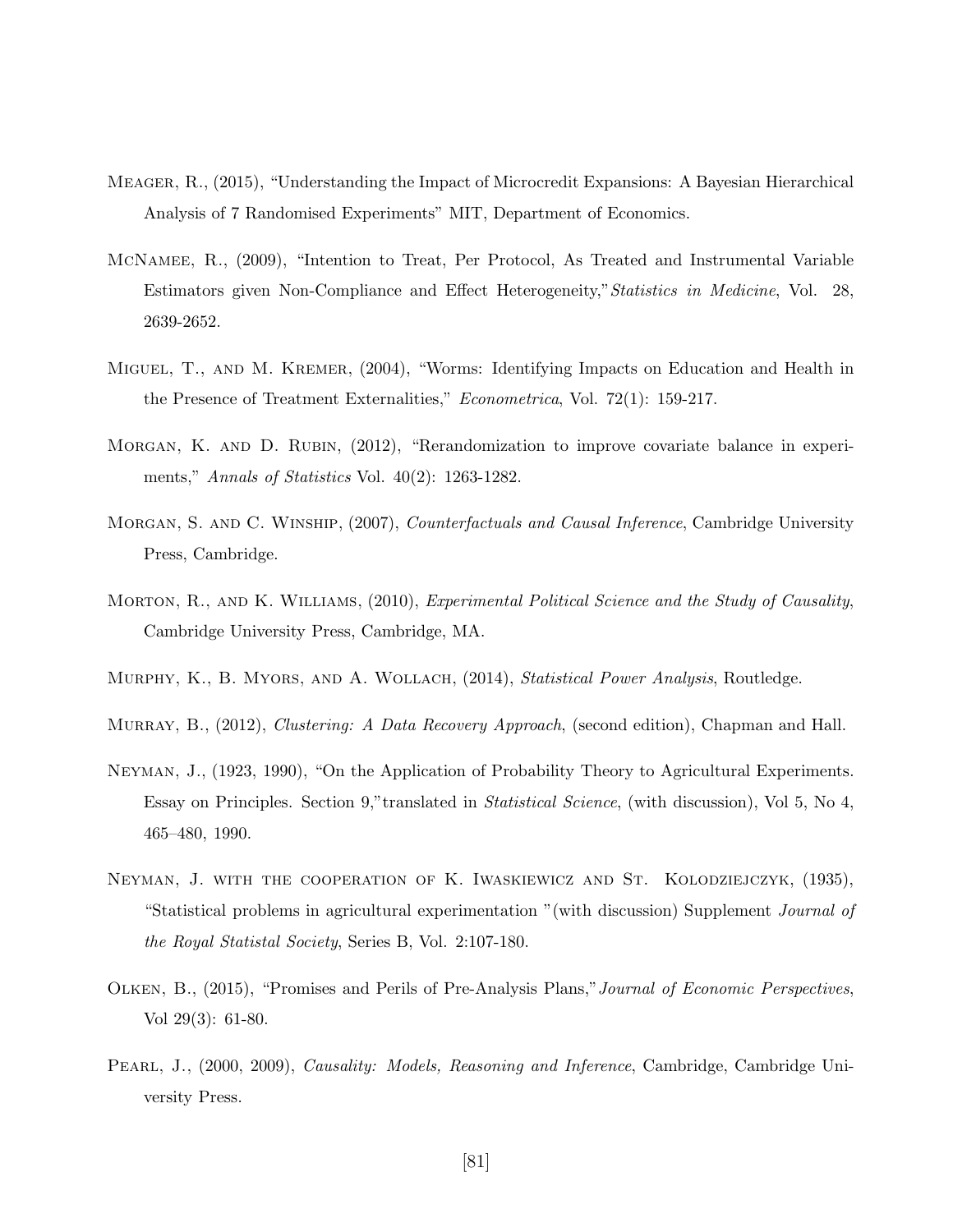- Robins, P., (1985), "A Comparison of the Labor Supply Findings from the Four Negative Income Tax Experiments", The Journal of Human Resources, Vol. 20(4): 567582.
- ROMANO, J., A. SHAIKH, AND M. WOLF, (2010), "Hypothesis Testing in Econometrics", Annual Review of Economics, Vol. 2: 75-104.
- ROMER, CHRISTINA D., AND DAVID H. ROMER,  $(2004)$ , "A New Measure of Monetary Shocks: Derivation and Implications,"The American Economic Review, Vol. 94, No. 4: 1055-1084.
- Rosenbaum, P., (2009), Design of Observational Studies, Springer Verlag, New York.
- Rosenbaum, P., (1995, 2002), Observational Studies, Springer Verlag, New York.
- Rosenbaum, P., (2002), "Covariance Adjustment in Randomized Experiments and Observational Studies," Statistical Science, Vol. 17:(3): 286–304.
- ROTHSTEIN, J., AND T. VON WACHTER, (2016), "Social Experiments in the Labor Market ,"Handbook of Experimental Economics.
- Rubin, D. (1974), "Estimating Causal Effects of Treatments in Randomized and Non-randomized Studies," Journal of Educational Psychology, 66, 688-701.
- Rubin, D. (1975), "Bayesian Inference for Causality: The Importance of Randomization,"Proceedings of the Social Statistics Section of the American Statistical Association , 233-239.
- Rubin, D. B., (1978), "Bayesian inference for causal effects: The Role of Randomization,"Annals of Statistics, 6:34–58.
- RUBIN, D. (2006), *Matched Sampling for Causal Effects*, Cambridge University Press, Cambridge.
- Rubin, D. (2007), "The Design Versus the Analysis of Observational Studies for Causal Effects: Parallels with The Design of Randomized Trials,"Statistics in Medicine, Vol. 26(1): 20-30.
- SAMII, C., AND P. ARONOW, (2012), "On equivalencies between design-based and regression-based variance estimators for randomized experiments" Statistics and Probability Letters Vol. 82: 365– 370.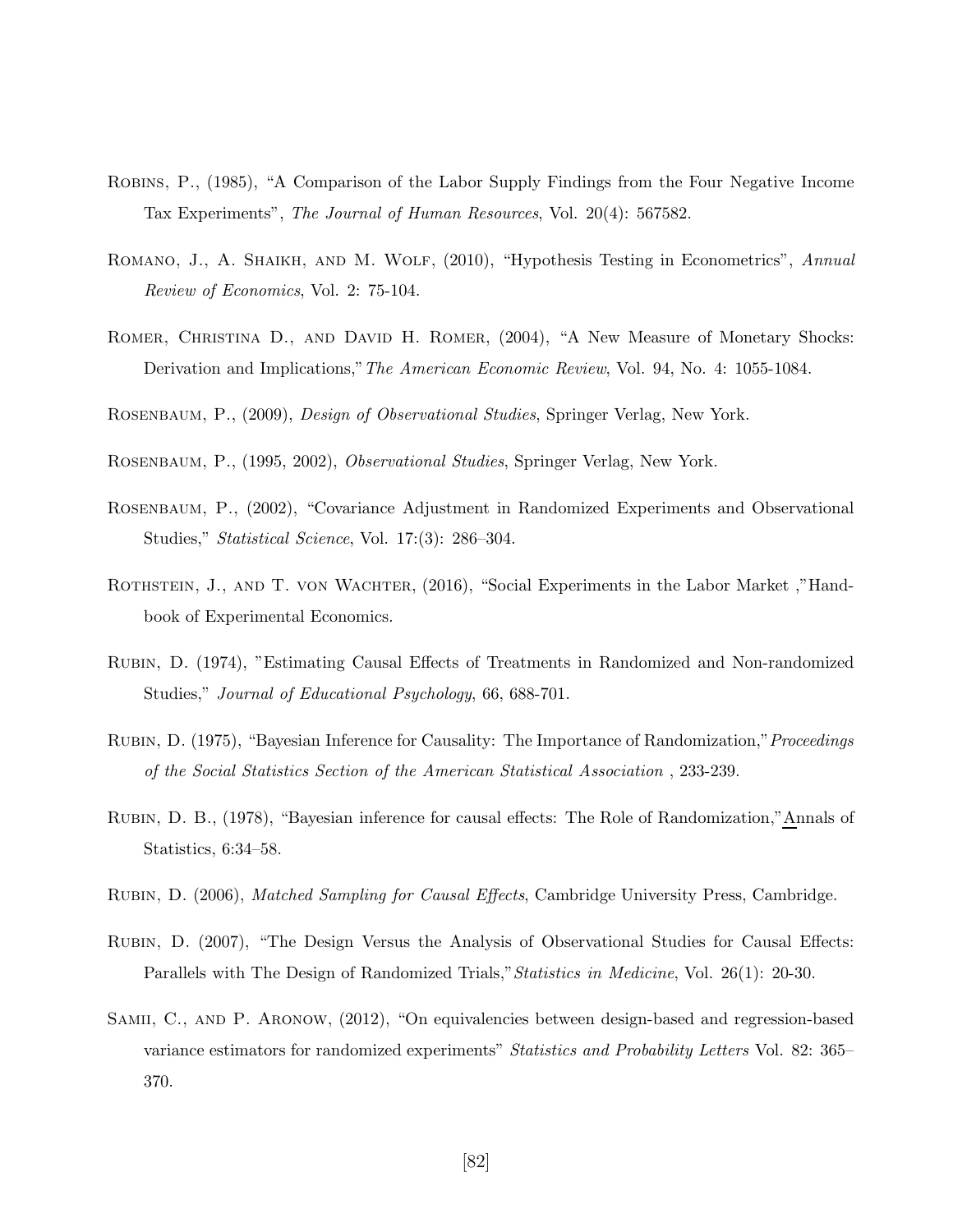- SACERDOTE, B., (2001), "Peer Effects with Random Assignment: results for Dartmouth Roommates," Quarterly Journal of Economics, 116(2):681-704.
- SCHOCHET, P., (2010), "Is Regression Adjustment Supported by the Neyman Model for Causal Inference?" Journal of Statistical Planning and Inference, Vol. 140: 246–259.
- Senn, S. (1994), "Testing for Baseline Balance in Clinical Trials,"Statistics in Medicine, Vol 13, 1715-1726.
- SHADISH, W., T. COOK, AND D. CAMPBELL, (2002), *Experimental and Quasi-experimental Designs* for Generalized Causal Inference, Houghton Mifflin.
- SIGNOVITCH, J., Identifying informative biological markers in high-dimensional genomic data and clinical trials, PhD Thesis, Department of Biostatistics, Harvard University, (2007).
- Su, X., C. Tsai, H. WANG, D. Nickerson, AND B. Li, Subgroup Analysis via Recursive Partitioning, Journal of Machine Learning Research, 10, (2009), 141-158.
- TADDY, M., M. GARDNER, L. CHEN, AND D. DRAPER,, *Heterogeneous Treatment Effects in Digital* Experimentation, Unpublished Manuscript, (2015), [arXiv:1412.8563.](http://arxiv.org/abs/1412.8563)
- TIAN, L., A. ALIZADEH, A. GENTLES, AND R. TIBSHIRANI, A Simple Method for Estimating Interactions Between a Treatment and a Large Number of Covariates, Journal of the American Statistical Association, 109(508), (2014) 1517-1532.
- UGANDER, J., B. KARRER, L. BACKSTROM, AND J. KLEINBERG (2013), "Graph Cluster Randomization: Network Exposure to Multiple Universes," Proc. of KDD. ACM.
- WAGER, S. AND S. ATHEY, Estimation and Inference of Heterogeneous Treatment Effects using Random Forests arxiv.org:1510.04342 (2015).
- WAGER, S. AND G. WALTHER (2015), "Uniform Convergence of Random Forests via Adaptive Concentration," [arXiv:1503.06388.](http://arxiv.org/abs/1503.06388)
- H. WEISBURG, H. AND V. PONTES, Post hoc subgroups in Clinical Trials: Anathema or Analytics? Clinical Trials, June, 2015.